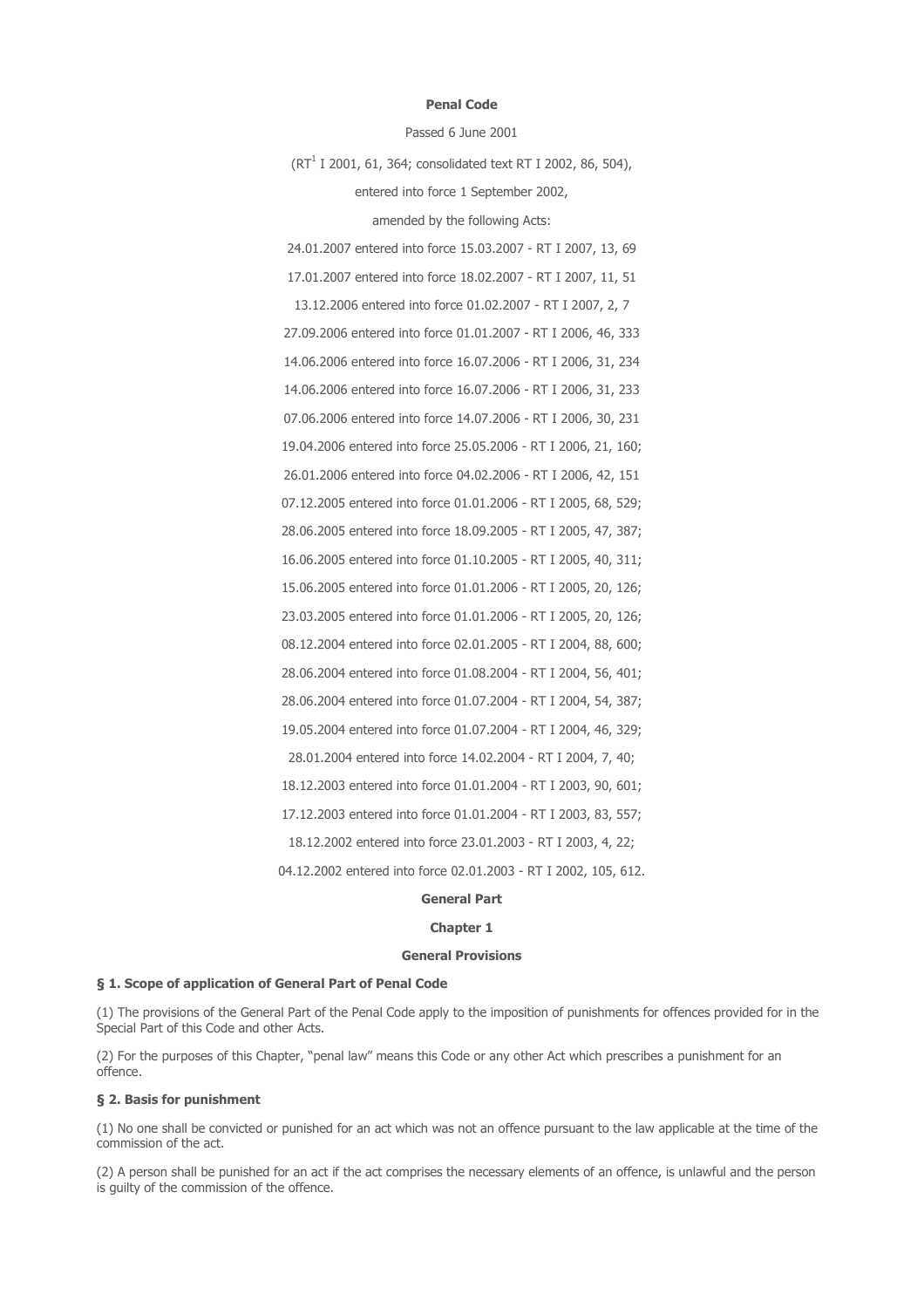(3) No one shall be punished more than once for the same offence, regardless of whether the punishment is imposed in Estonia or in another state.

(4) An act shall not be declared to be an offence by analogy in law.

## § 3. Types of offences

(1) An offence is a punishable act provided for in this Code or another Act.

(2) Offences are criminal offences and misdemeanours.

(3) A criminal offence is an offence which is provided for in this Code and the principal punishment prescribed for which in the case of natural persons is a pecuniary punishment or imprisonment and in the case of legal persons, a pecuniary punishment or compulsory dissolution.

(4) A misdemeanour is an offence which is provided for in this Code or another Act and the principal punishment prescribed for which is a fine or detention.

(5) If a person commits an act which comprises the necessary elements of both a misdemeanour and a criminal offence, the person shall be punished only for the criminal offence. If a punishment is not imposed for the criminal offence, the same act may be punished for the misdemeanour.

## § 4. Degrees of criminal offences

(1) Criminal offences are criminal offences in the first and in the second degree.

(2) A criminal offence in the first degree is an offence the maximum punishment prescribed for which in this Code is imprisonment for a term of more than five years, life imprisonment or compulsory dissolution.

(3) A criminal offence in the second degree is an offence the punishment prescribed for which in this Code is imprisonment for a term of up to five years or a pecuniary punishment.

(4) The mitigation or aggravation of a punishment on the basis of the provisions of the General Part of this Code shall not alter the degree of a criminal offence.

#### § 5. Temporal applicability of penal law

(1) A punishment shall be imposed pursuant to the law in force at the time of commission of the act.

(2) An Act which precludes the punishability of an act, mitigates a punishment or otherwise alleviates the situation of a person shall have retroactive effect.

(3) An Act which declares an act as punishable, aggravates a punishment or otherwise exacerbates the situation of a person shall not have retroactive effect.

(4) Offences against humanity and war crimes shall be punishable regardless of the time of commission of the offence.

### § 6. Territorial applicability of penal law

(1) The penal law of Estonia applies to acts committed within the territory of Estonia.

(2) The penal law of Estonia applies to acts committed on board of or against ships or aircraft registered in Estonia, regardless of the location of the ship or aircraft at the time of commission of the offence or the penal law of the country where the offence is committed.

#### § 7. Applicability of penal law by reason of person concerned

The penal law of Estonia applies to an act committed outside the territory of Estonia if such act constitutes a criminal offence pursuant to the penal law of Estonia and is punishable at the place of commission of the act, or if no penal power is applicable at the place of commission of the act and if:

1) the act is committed against a citizen of Estonia or a legal person registered in Estonia;

2) the offender is a citizen of Estonia at the time of commission of the act or becomes a citizen of Estonia after the commission of the act, or if the offender is an alien who has been detained in Estonia and is not extradited.

(2) The penal law of Estonia applies to an act committed outside the territory of Estonia if such act constitutes a criminal offence pursuant to the penal law of Estonia and the offender is a member of the Defence Forces performing his or her duties.

(19.05.2004 entered into force 01.07.2004 - RT I 2004, 46, 329)

#### § 8. Applicability of penal law to acts against internationally protected legal rights

Regardless of the law of the place of commission of an act, the penal law of Estonia shall apply to an act committed outside the territory of Estonia if the punishability of the act arises from an international agreement binding on Estonia.

## § 9. Applicability of penal law to acts against legal rights of Estonia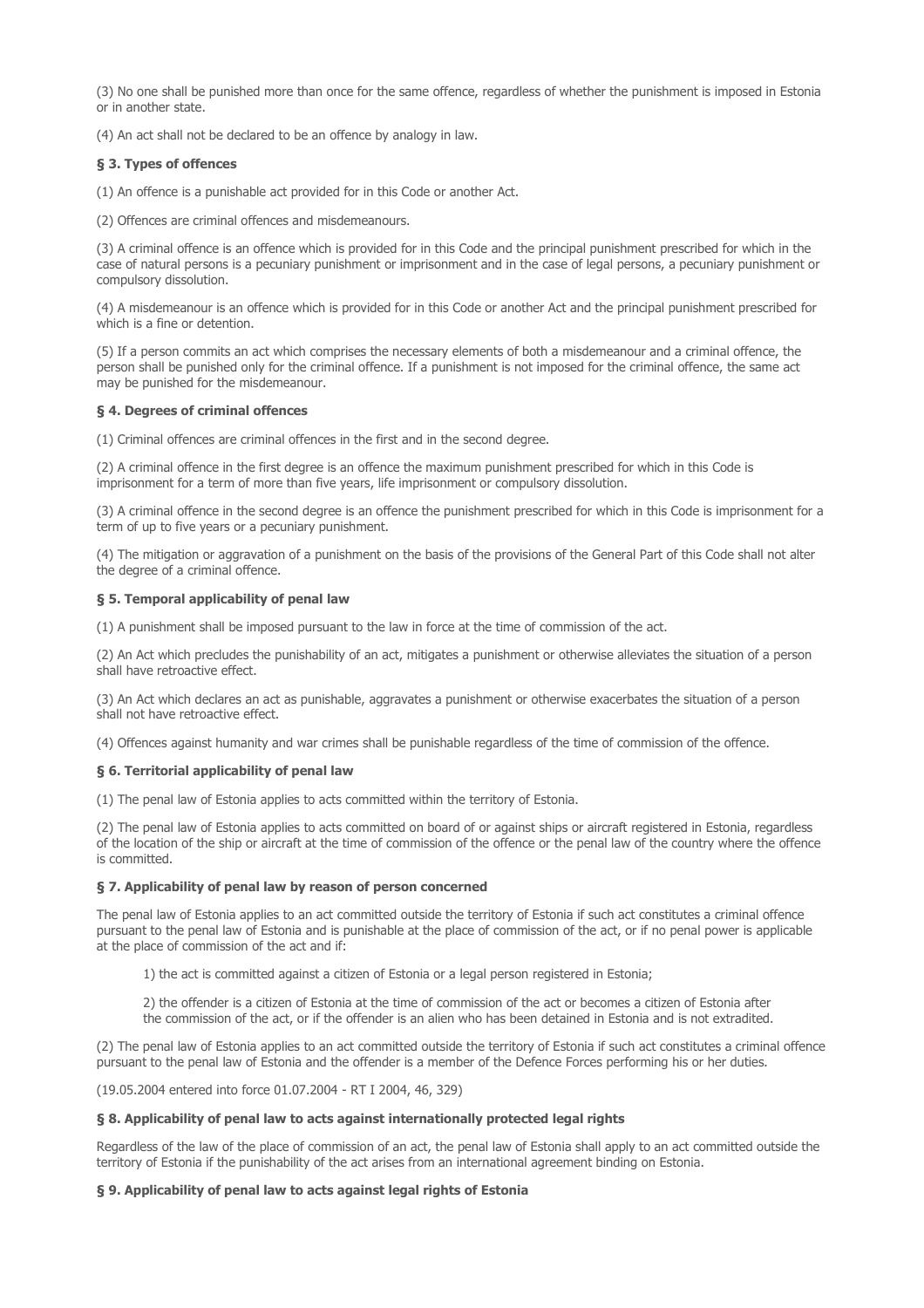Regardless of the law of the place of commission of an act, the penal law of Estonia applies to acts committed outside the territory of Estonia if according to the penal law of Estonia the act is a criminal offence in the first degree and if such act:

- 1) causes damage to the life or health of the population of Estonia;
- 2) interferes with the exercise of state authority or the defence capability of Estonia, or
- 3) causes damage to the environment.

## § 10. Time of commission of act

An act is deemed to be committed at the time when the person acted or was legally required to act. The time of occurrence of the consequences shall not be taken into consideration.

## § 11. Place of commission of act

(1) An act is deemed to be committed at the place where:

- 1) the person acted;
- 2) the person was legally required to act;
- 3) the consequence which constitutes a necessary element of the offence occurred, or

4) according to the assumption of the person, the consequence which constitutes a necessary element of the offence should have occurred.

(2) Complicity is deemed to be committed at the place where:

- 1) the principal offender committed the criminal offence;
- 2) the accomplice acted;

3) the accomplice was legally required to act, or

4) according to the assumption of the accomplice, the consequence which constitutes a necessary element of the offence should have occurred.

(3) If an accomplice to a criminal offence committed in a foreign state commits an act in the territory of Estonia and pursuant to the penal law of Estonia such act is punishable and the act of the principal offender is punishable at the place of commission of the act or no penal power is applicable at the place of commission of the act, the penal law of Estonia applies to the accomplice.

#### Chapter 2

#### **Offence**

### Division 1

#### Necessary Elements of Offence

## § 12. Necessary elements of offence

(1) Necessary elements of an offence are provided for in the description of a punishable act provided for in the Special Part of this Code or another Act.

(2) The objective elements necessary to constitute an offence are the acts or omissions described by law and, in the cases provided by law, the consequences which are in a causal relation to such acts or omissions.

(3) The subjective elements necessary to constitute an offence are intent or negligence. Law may prescribe a motive, aim or any other subjective element necessary to constitute an offence.

#### § 13. Responsibility for omission

(1) A person shall be held responsible for an omission if the person was legally required to prevent a consequence described by law.

(2) In the case of an offence through omission, the court may apply the provisions of  $\S$  60 of this Code.

#### § 14. Liability of legal persons

(1) In the cases provided by law, a legal person shall be held responsible for an act which is committed by a body or senior official thereof in the interest of the legal person.

(2) Prosecution of a legal person does not preclude prosecution of the natural person who committed the offence.

(3) The provisions of this Act do not apply to the state, local governments or to legal persons in public law.

### § 15. Intentional act and negligent act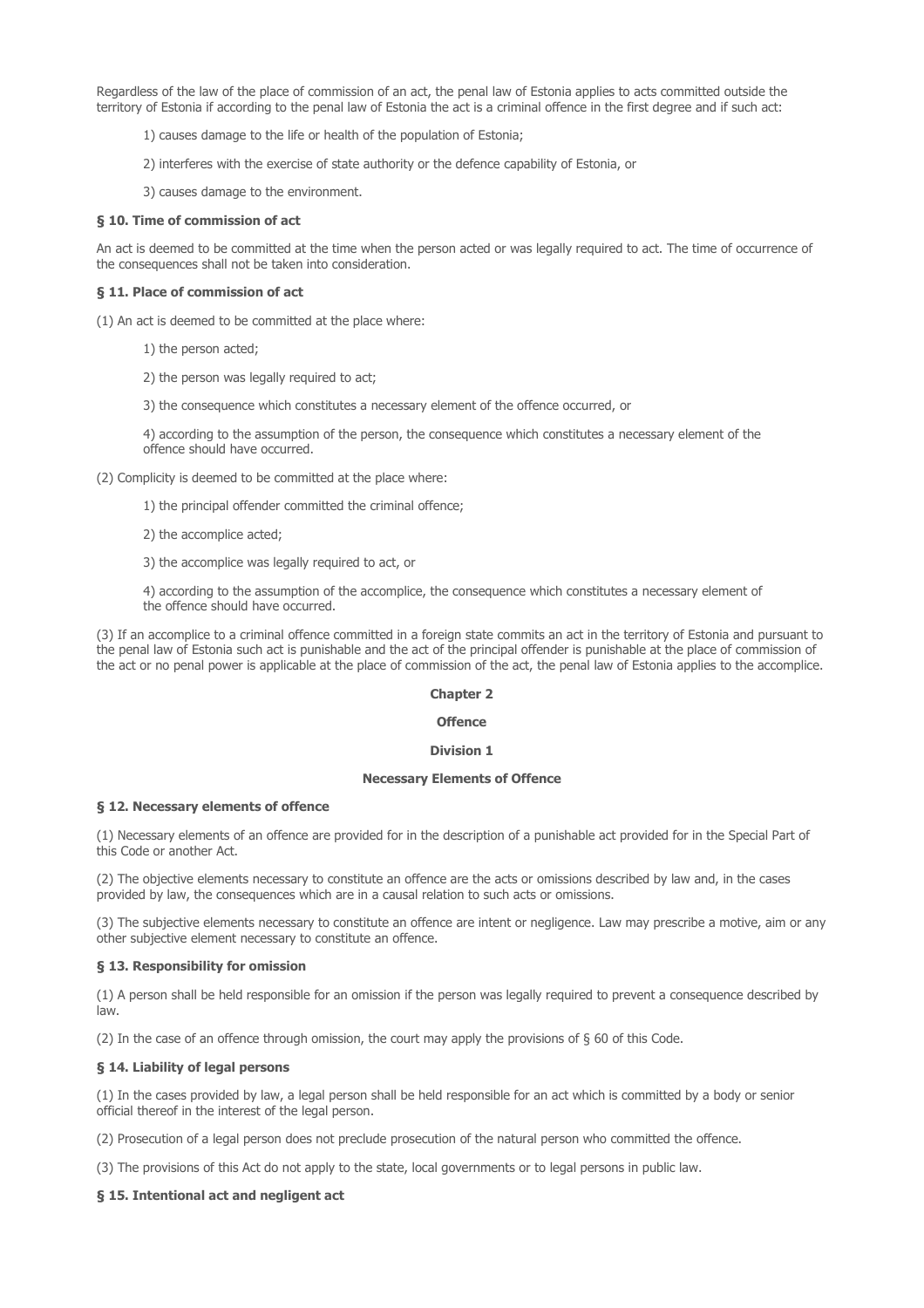(1) Only intentional acts shall be punishable as criminal offences unless a punishment for a negligent act is provided by this Code.

(2) An act is also deemed to be intentional if it comprises the necessary elements of an offence in the case of which intent is presumed with regard to the act, and negligence is deemed to be sufficient with regard to grave consequences.

(3) Intentional and negligent acts are both punishable as misdemeanours.

# § 16. Intent

(1) Intent is deliberate intent, direct intent or indirect intent.

(2) A person is deemed to have committed an act with deliberate intent if the aim of the person is to create circumstances which belong to the necessary elements of an offence and is aware that such circumstances occur or if he or she at least foresees the occurrence of such circumstances. A person is also deemed to have committed an act with deliberate intent if the person assumes that the circumstances which constitute the necessary elements of an offence are an essential prerequisite for the achievement of the aim.

(3) A person is deemed to have committed an act with direct intent if the person knowingly creates circumstances which belong to the necessary elements of an offence and wants or at least tacitly accepts the creation of the circumstances.

(4) A person is deemed to have committed an act with indirect intent if the person foresees the occurrence of circumstances which constitute the necessary elements of an offence and tacitly accepts that such circumstance may occur.

## § 17. Ignorance of circumstances which constitute necessary elements of offence

(1) A person who at the time of commission of an act is unaware that a circumstance which constitutes a necessary element of an offence is not deemed to have committed the act intentionally. In such case the person shall be held liable for an offence committed through negligence in the cases provided by law.

(2) A person who at the time of commission of an act erroneously assumes circumstances which would constitute the necessary elements of an offence for which a more lenient punishment is prescribed, shall be liable for an intentional offence the commission of which the person intended.

(3) Ignorance of law shall not preclude intent or negligence.

## § 18. Negligence

(1) Negligence is recklessness or carelessness.

(2) A person is deemed to have committed an act through recklessness if the person foresees the occurrence of circumstances which constitute the necessary elements of an offence but, due to inattentiveness or irresponsibility, seeks to avoid the occurrence of such circumstances.

(3) A person is deemed to have committed an act through carelessness if the person is unaware of the occurrence of a circumstance which constitutes a necessary element of an offence but should have foreseen the occurrence of the circumstance in the case of attentive and conscientious performance.

#### § 19. Liability for grave consequences

A person shall be liable for grave consequences provided by law if he or she causes the consequences with at least negligence.

## § 20. Offender

Offenders are principal offenders and accomplices.

## § 21. Principal offender

(1) Principal offender is a person who commits an offence unaided or by taking advantage of another person.

(2) If at least two persons agree to commit an offence jointly, each of them shall be held liable as a principal offender (joint principal offenders). An offence is deemed to be a joint offence also if an act committed by several persons jointly and in agreement comprises the necessary elements of an offence.

## § 22. Accomplice

(1) Accomplices are abettors and aiders.

(2) An abettor is a person who intentionally induces another person to commit an intentional unlawful act.

(3) An aider is a person who intentionally provides physical, material or moral assistance to an intentional unlawful act of another person.

(4) Unless otherwise provided by § 24 of this Code, a punishment shall be imposed on an accomplice pursuant to the same provision of law which prescribes the liability of the principal offender.

(5) In the case of an aider, the court may apply the provisions of § 60 of this Code.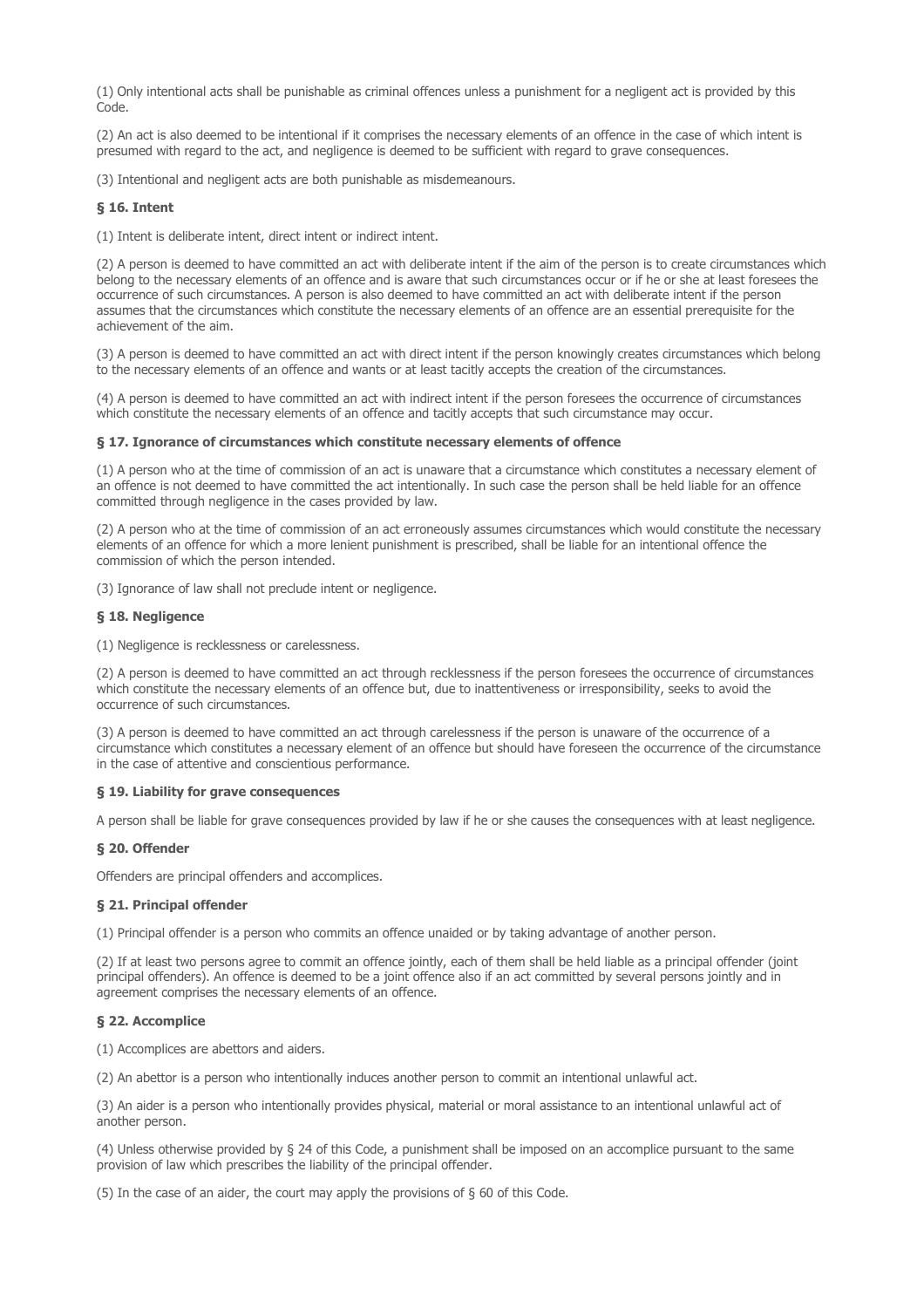# § 23. Commission of misdemeanour

In the case of a misdemeanour, only the commission thereof is punishable.

## § 24. Special personal characteristics

(1) Special personal characteristics are circumstances which constitute a necessary element of an offence prescribed in the Special Part of this Code or another Act and which describe the personal characteristics, aims or motives of an offender.

(2) If an accomplice lacks the specific personal characteristics which pursuant to law constitute prerequisites for the liability of the principal offender, the provisions of § 60 of this Code shall apply to the accomplice.

(3) Special personal characteristics provided by law which aggravate, mitigate or preclude liability apply only with regard to an offender with such special personal characteristics.

## § 25. Attempt

(1) An attempt is an intentional act the purpose of which is to commit an offence.

(2) An attempt is deemed to have commenced at the moment when the person, according to the person's understanding of the act, directly commences the commission of the offence.

(3) If an act is committed by taking advantage of another person, the attempt is deemed to have commenced at the moment when the person loses control over the events or when the intermediary directly commences the commission of the offence according to the person's understanding of the act.

(4) In the case of a joint offence, the attempt is deemed to have commenced at the moment when at least one of the persons directly commences the commission of the offence according to the agreement of the persons.

(5) In the case of an omission, the attempt is deemed to have commenced at the moment when the person fails to perform an act which is necessary for the prevention of the consequences which constitute the necessary elements of an offence.

(6) In the case of an attempt, the court may apply the provisions of § 60 of this Code.

## § 26. Impossible attempt

(1) An attempt is impossible if it cannot be completed due to the unsuitability of the object or subject of the offence or due to the unsuitability of the object or method used to commit the offence.

(2) The court may release a person from punishment or apply the provisions of  $\S$  60 of this Code if due to his or her mental infirmity the person does not understand that the attempt is impossible.

## Division 2

#### Preclusion of Unlawfulness

# § 27. Unlawful act

An act is unlawful if it comprises the necessary elements of an offence prescribed by law and the unlawfulness of the act is not precluded by this Code, another Act, international convention or international customary law.

## § 28. Self-defence

(1) An act is not unlawful if the person combats a direct or immediate unlawful attack against the legal rights of the person or of another person by violating the legal rights of the attacker and without exceeding the limits of self-defence.

(2) A person is deemed to have exceeded the limits of self-defence if the person with deliberate or direct intent carries out selfdefence by means which are evidently incongruous with the danger arising from the attack or if the person with deliberate of direct intent causes evidently excessive damage to the attacker.

(3) An opportunity to avoid an attack or to request assistance from another person shall not preclude the right to self-defence.

## § 29. Necessity

An act is not unlawful if the person commits the act in order to avert a direct or immediate danger to the legal rights of the person or of another person, and if the means chosen by the person are necessary for the aversion of the danger and the interest protected is evidently of higher importance than the interest subject to damage. In considering interests, the importance of the legal rights, the degree of the danger by which they are threatened and the danger arising from the act shall be taken into account.

## § 30. Conflict of obligations

An act which violates a legal obligation is not unlawful if the person is to perform several legal obligations simultaneously and it is impossible to perform all of them but the person does everything in his or her power to perform the obligation which is at least as important as the obligation violated against.

#### § 31. Error concerning circumstance which precludes unlawfulness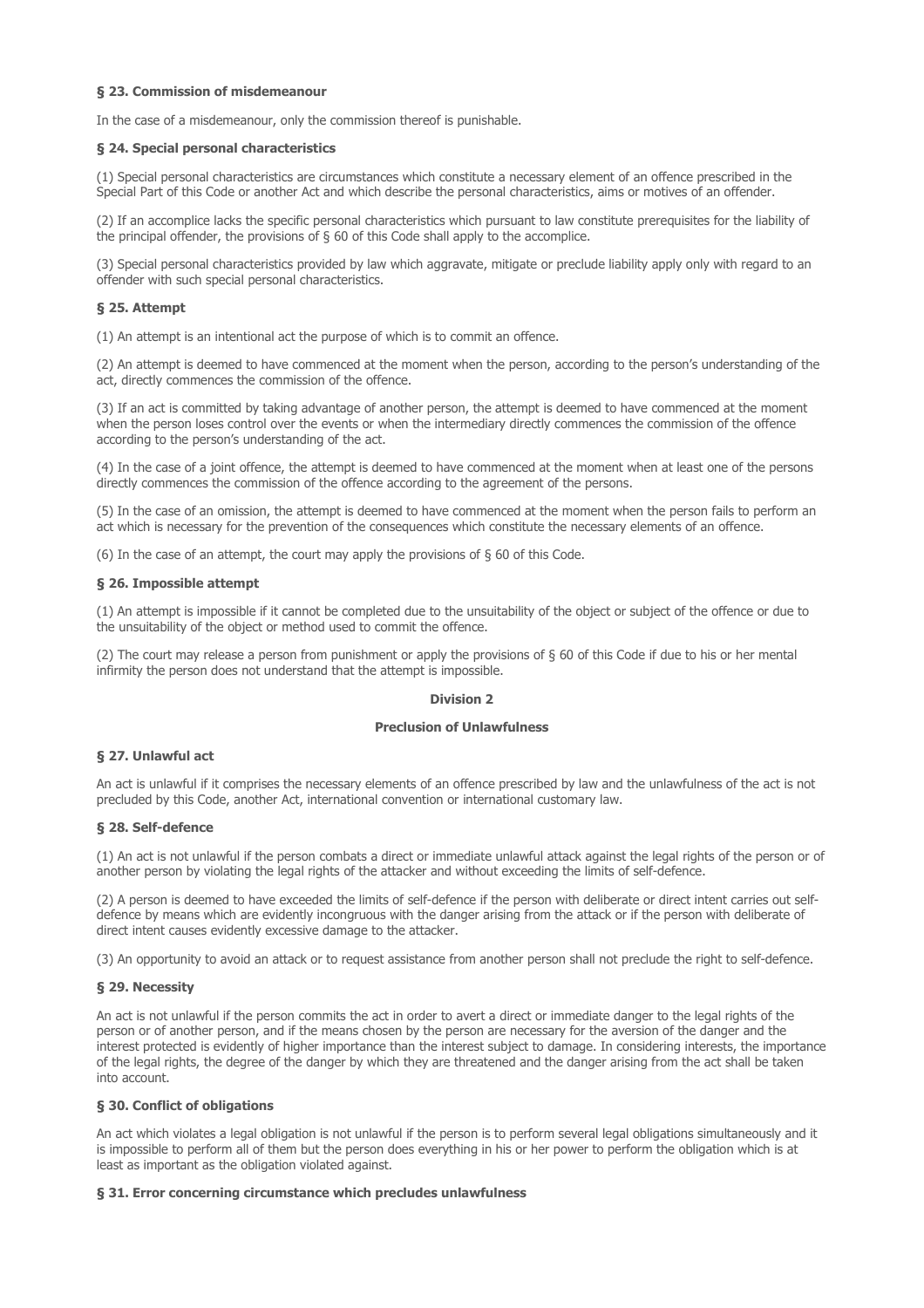(1) An intentional act is not unlawful if at the time of commission of the act the person erroneously assumes circumstances which would preclude the unlawfulness of the act. In such case, the person shall be punished for an offence committed through negligence in the cases provided by law.

(2) A person who at the time of commission of an act is unaware of the circumstances which objectively preclude the unlawfulness of the act shall be held liable for an attempt. In such case, the court may apply the provisions of § 60 of this Code.

## Division 3

## Guilt

# § 32. Principle of guilt

(1) A person shall be punished for an unlawful act only if the person is guilty of the commission of the act. A person is guilty of the commission of an act if the person is capable of guilt and there are no circumstances which would preclude guilt pursuant to the provisions of this Division.

(2) An offender shall be punished according to the guilt of the offender, regardless of the guilt of other offenders.

## § 33. Guilt capacity

A person is capable of guilt if at the time of commission of the act he or she is mentally capable and at least 14 years of age.

## § 34. Mental capacity

A person is not mentally capable if at the time of commission of an act he or she is incapable of understanding the unlawfulness of the act or incapable to act according to such understanding due to:

- 1) a mental illness;
- 2) a temporary severe mental disorder;
- 3) mental disability;
- 4) feeble-mindedness, or
- 5) any other severe mental disorder.

## § 35. Diminished mental capacity

If the capacity of a person to understand the unlawfulness of his or her act or to act according to such understanding is substantially diminished due to one of the reasons specified in § 34 of this Code, the court may apply the provisions of § 60 of this Act.

### § 36. State of intoxication

A state of intoxication caused intentionally or through negligence shall not preclude guilt.

## § 37. Guilt capacity of legal persons

Legal persons with passive legal capacity are capable of guilt.

#### § 38. Absence of guilt in case of negligence

A person who commits an act through negligence is deemed to have acted without guilt if the person due to his or her mental or physical abilities is incapable of understanding what is expected of him or her or is incapable to act according to such understanding.

# § 39. Error as to unlawfulness of act

(1) A person is deemed to have acted without guilt if he or she is incapable of understanding the unlawfulness of his or her act and cannot avoid the error.

(2) If an offender is able to avoid the error, the court may apply the provisions of § 60 of this Code.

#### § 40. Abandonment of attempt

(1) A person is released from guilt if the person voluntarily abandons the attempt in one of the cases provided for in § 41, 42 or 43 of this Code.

(2) Voluntary abandonment of attempt shall not release from guilt for an act which comprises the necessary elements of a completed offence.

(3) A person is deemed to have abandoned an attempt voluntarily if according to the person's understanding of the act the consequences of the act may still occur but the person decides to abandon the attempt regardless of circumstances beyond the person's intention.

### § 41. Abandonment of incomplete attempt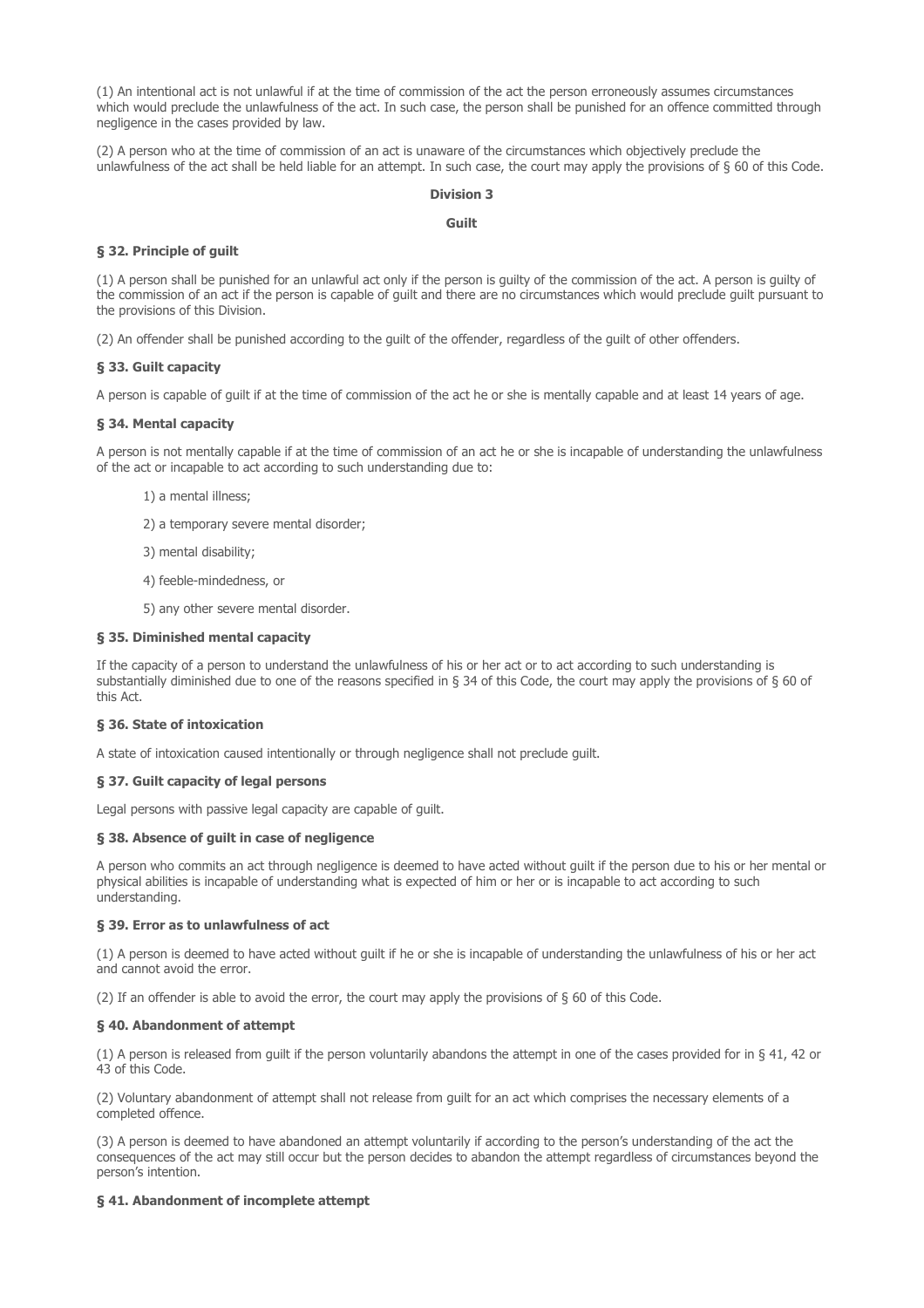(1) A principal offender is deemed to have abandoned an incomplete attempt if the principal offender interrupts the completion of the offence.

(2) An attempt is incomplete if the person has not yet performed all that according to the person's understanding of the act is necessary for the completion of the offence.

## § 42. Abandonment of completed attempt

(1) A principal offender is deemed to have abandoned a complete attempt if the principal offender prevents the occurrence of the consequences of the offence. If a complete attempt is not sufficient for the full commission of the act, the principal offender is deemed to have abandoned the attempt if the principal offender earnestly endeavours to prevent the occurrence of the consequences of the offence.

(2) An attempt is complete if the person according to the person's understanding of the act has performed everything in the person's power to complete the offence.

#### § 43. Abandonment of attempt in case of several offenders

If several offenders participate in an attempt, the person who prevents the occurrence of the consequences of the offence is deemed to have abandoned the attempt. If the consequences occur or do not occur regardless of the conduct of an offender, the offender is deemed to have abandoned the attempt if the offender earnestly endeavours to prevent the occurrence of the consequences.

## Chapter 3

#### Types and Terms of Punishments

## Division 1

## Principal Punishments Imposed for Criminal Offences

## § 44. Pecuniary punishment

(1) For a criminal offence, the court may impose a pecuniary punishment of 30 to 500 daily rates.

(2) The court shall calculate the daily rate of a pecuniary punishment on the basis of the average daily income of the convicted offender. The court may reduce the daily rate due to special circumstances, or increase the rate on the basis of the standard of living of the convicted offender. The daily rate applied shall not be less than the minimum daily rate. The minimum daily rate shall be fifty kroons.

(3) Average daily income shall be calculated on the basis of the income subject to income tax received by the convicted offender during the year immediately preceding the year in which criminal proceedings were commenced against the convicted offender or, if the data pertaining to such year are not available, during the year preceding such year, less the income tax.

(4) Daily rates shall be calculated in full kroons.

(5) If at the time of commission of an act, the person is less than 18 years of age, the court may impose a pecuniary punishment of thirty up to two hundred and fifty daily rates. A pecuniary punishment shall not be imposed on a person of less than 18 years of age if he or she does not have any independent income.

(6) A pecuniary punishment may be imposed as a supplementary punishment together with imprisonment unless imprisonment has been substituted by community service.

(7) A pecuniary punishment shall not be imposed as a supplementary punishment together with a fine to the extent of assets.

(8) In case of a legal person, the court may impose a pecuniary punishment of fifty thousand to two hundred and fifty million kroons on the legal person. A pecuniary punishment may be imposed on a legal person also as a supplementary punishment together with compulsory dissolution.

(18.09.2002 entered into force 24.10.2002 - RT I 2002, 82, 480)

#### § 45. Imprisonment

(1) For a criminal offence, the court may impose imprisonment for a term of thirty days to twenty years, or life imprisonment.

(2) Imprisonment for a term of more than ten years or life imprisonment shall not be imposed on a person who at the time of commission of the criminal offence is less than 18 years of age.

#### § 46. Compulsory dissolution of legal person

A court may impose the compulsory dissolution on a legal person who has committed a criminal offence if commission of criminal offences has become part of the activities of the legal person.

#### Division 2

### Principal Punishments Imposed for Misdemeanours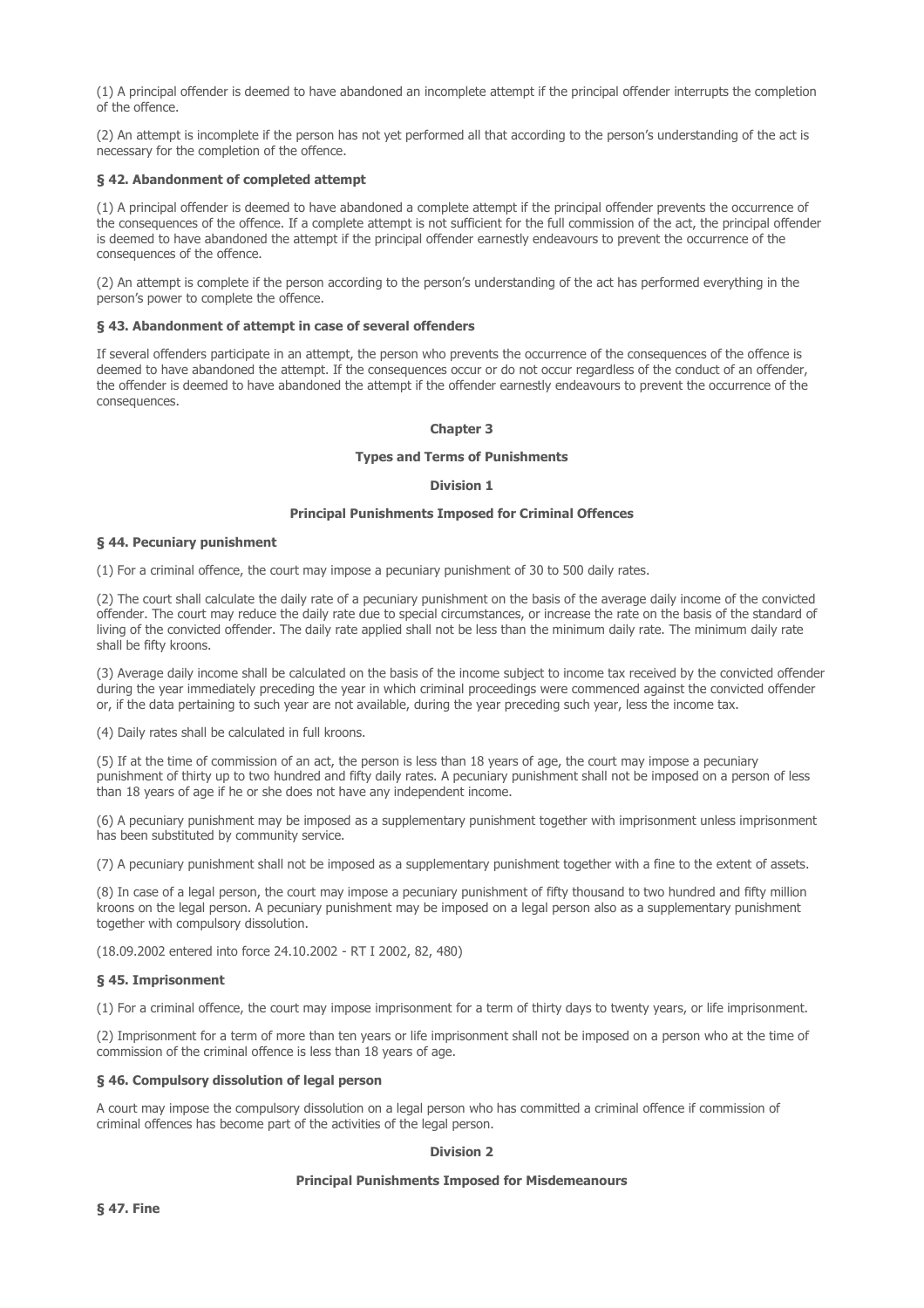(1) For a misdemeanour, a court or an extra-judicial body may impose a fine of three up to three hundred fine units. A fine unit is the base amount of a fine and is equal to sixty kroons.

(2) A court or an extra-judicial body may impose a fine of five hundred kroons up to five hundred thousand kroons on a legal person who commits a misdemeanour.

(24.01.2007 entered into force 15.03.2007 - RT I 2007, 13, 69)

(3) (Repealed -24.01.2007 entered into force 15.03.2007 - RT I 2007, 13, 69)

## § 48. Detention

For a misdemeanour, a court may impose detention for a term of up to thirty days.

#### Division 3

#### Supplementary Punishments for Offences Imposed on Natural Persons

(16.06.2005 entered into force 01.10.2005 - RT I 2005, 40, 311)

#### § 49. Occupational ban

A court may deprive a convicted offender of the right to work in a certain position or operate in a certain area of activity for up to three years if the person is convicted of a criminal offence relating to abuse of professional or official status or violation of official duties.

### § 50. Deprivation of driving privileges

(1) As a supplementary punishment, an offender or convicted offender may be deprived of driving privileges for an offence relating to violation of the safe traffic or of rules of operation of a motor vehicle, aircraft, water craft, tram or rolling stock:

1) for up to three years by a court in the case of a criminal offence;

2) for up to one year by a court or body conducting the extra-judicial proceedings in the case of a misdemeanour in cases provided by the law.

(16.06.2005 entered into force 01.10.2005 - RT I 2005, 40, 311)

(2) A person shall not be deprived of the right to drive a motor vehicle if he or she uses the motor vehicle due to disability, unless he or she drives the motor vehicle in a state of intoxication.

## § 51. Deprivation of right to hold weapons or ammunition

A court may deprive a convicted offender for up to five years of the right to acquire, store, supply or carry weapons or ammunition if the person is convicted of a criminal offence relating to holding or use of weapons or ammunition.

## § 52. Deprivation of hunting or fishing rights

A court may deprive a convicted offender for up to three years of hunting or fishing rights if the person is convicted of a criminal offence relating to violation of hunting or fishing rights.

## § 53. Fine to the extent of assets

(1) If a court convicts a person of a criminal offence and imposes imprisonment for a term of more than three years or life imprisonment, the court may, in the cases provided by law, impose a supplementary punishment according to which the convicted offender is to pay an amount up to the extent of the total value of all the assets of the convicted offender.

(13.12.2006 entered into force 01.02.2007 - RT I 2007, 2, 7)

(2) A fine to the extent of assets may be imposed as a supplementary punishment for a criminal offence committed before 1 February 2007.

(13.12.2006 entered into force 01.02.2007 - RT I 2007, 2, 7)

## § 54. Expulsion

(1) If a court convicts a citizen of a foreign state of a criminal offence in the first degree and imposes imprisonment, the court may impose expulsion with prohibition on entry within ten years as supplementary punishment on the convicted offender. If the spouse or a minor child of the convicted person lives with him or her in the same family in Estonia on a legal basis, the court in its judgment shall provide reasons for imposition of expulsion.

(2) Expulsion shall not be imposed on a convicted citizen of a foreign state who at the time of commission of the criminal offence was less than 18 years of age.

## § 55. Term of supplementary punishment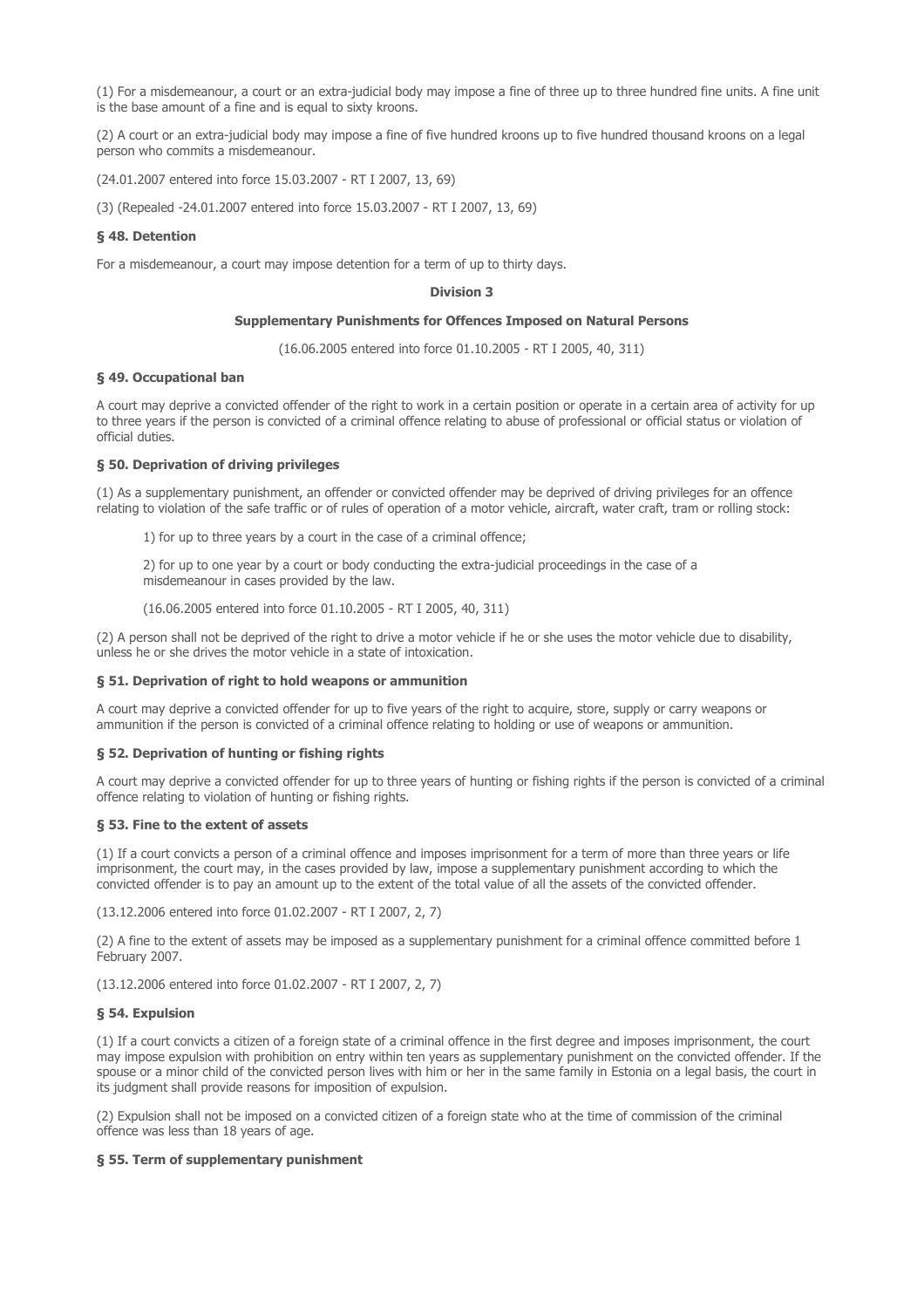(1) If a supplementary punishment provided for in §§ 49–52 of this Code is imposed together with detention or imprisonment, the supplementary punishment shall extend to the whole term of the principal punishment and additionally to the term determined by the court judgment or the decision of the body conducting extra-judicial proceedings.

(16.06.2005 entered into force 01.10.2005 - RT I 2005, 40, 311)

(2) The term for a prohibition on entry supplementing expulsion provided for in § 54 of this Code shall be calculated as of the expulsion of the convicted offender.

## Chapter 4

## Imposition of Punishment

# Division 1

### Bases for Imposition of Punishments

## § 56. Basis for punishment

(1) Punishment shall be based on the guilt of the person. In imposition of a punishment, a court or an extra-judicial body shall take into consideration the mitigating and aggravating circumstances, the possibility to influence the offender not to commit offences in the future, and the interests of the protection of public order.

(17.12.2003 entered into force 01.01.2004 - RT I 2003, 83, 557)

(2) Imprisonment may be imposed only on the condition that the aims of the punishment cannot be achieved by a less onerous punishment. If a section of the Special Part of this Code prescribes, in addition to imprisonment, less onerous punishments, the court in its judgment shall provide the reasons for the imposition of imprisonment.

## § 57. Mitigating circumstances

(1) Mitigating circumstances are:

1) prevention of harmful consequences of the offence, and provision of assistance to the victim immediately after the commission of the offence;

2) voluntary compensation for damage;

3) appearance for voluntary confession, sincere remorse, or active assistance in detection of the offence;

4) commission of the offence due to a difficult personal situation;

5) commission of the offence under threat or duress, or due to service, financial or family-related dependent relationship;

6) commission of the offence in a highly provoked state caused by unlawful behaviour;

7) commission of the offence by a pregnant woman or a person in an advanced age;

8) commission of the offence in excess of the limits of self-defence.

9) conciliation with the victim.

(17.01.2007 entered into force 18.02.2007 - RT I 2007, 11, 51)

(2) Circumstances not specified in subsection (1) of this section may be taken into consideration in imposition of a punishment.

## § 58. Aggravating circumstances

Aggravating circumstances are:

1) self interest or other base motives;

2) commission of the offence with peculiar cruelty, or degradation of the victim;

3) commission of the offence knowingly against a person who is less than 18 years of age, pregnant, in an advanced age, in need of assistance or has a severe mental disorder;

4) commission of the offence against a person who is in a service, financial or family-related dependent relationship with the offender;

5) commission of the offence during a state of emergency or state of war;

6) commission of the offence by taking advantage of a public accident or natural disaster;

7) commission of the offence in a manner which is dangerous to the public;

8) causing of serious consequences;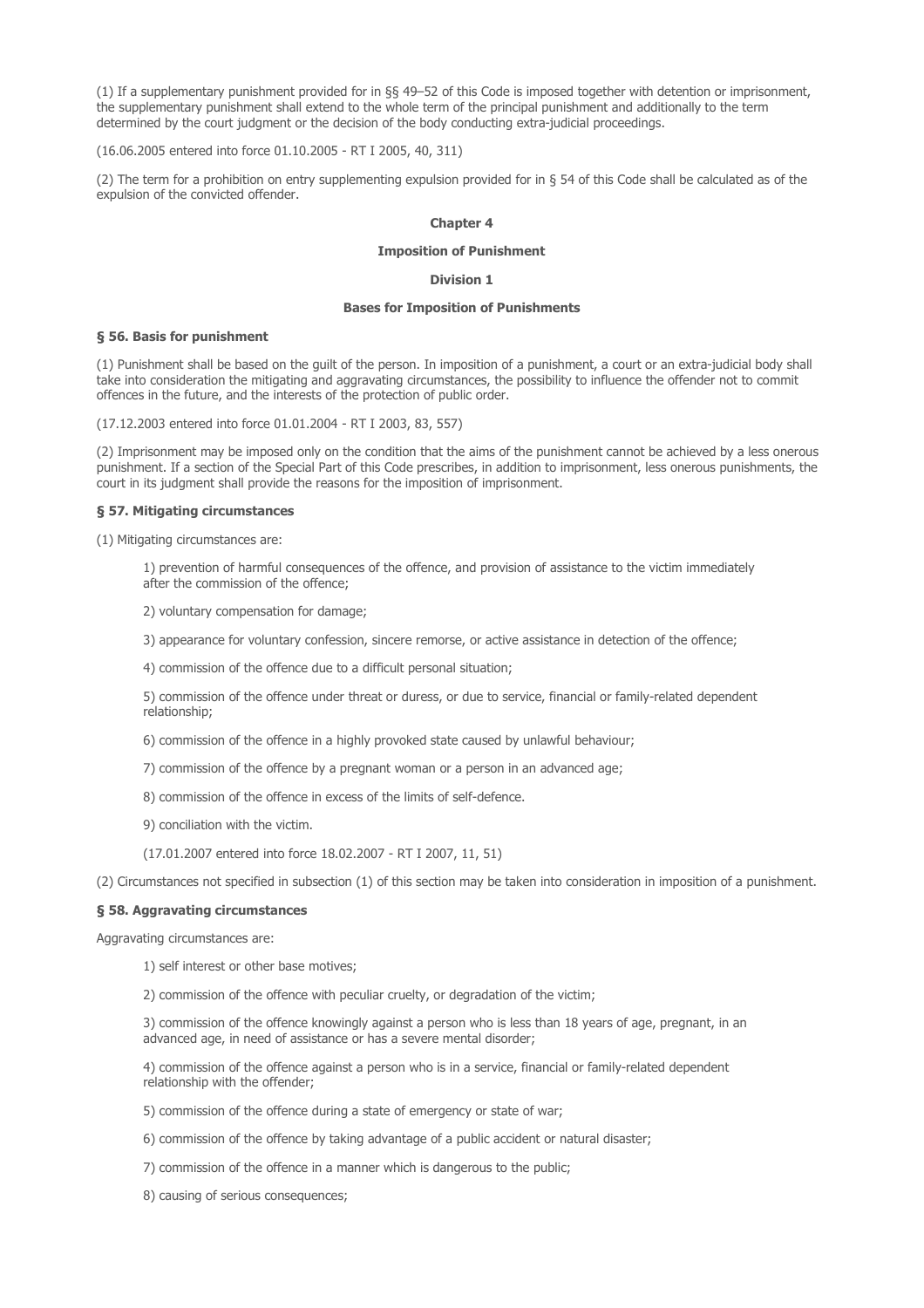9) commission of the offence in order to facilitate or conceal another offence;

- 10) commission of the offence by a group;
- 11) taking advantage of an official uniform or badge in order to facilitate commission of the offence.

## § 59. Prohibition to repeatedly consider mitigating or aggravating circumstances

The mitigating or aggravating circumstances provided for in §§ 57 and 58 of this Code shall not be considered in imposition of a punishment if they are described by law as the necessary elements of an offence.

## § 60. Mitigation of punishment in cases provided by law

(1) In the cases specified in the General Part of this Code, a court may mitigate the punishment of a person pursuant to the procedure provided for in subsections (2)–(4) of this section.

(2) The maximum rate of a mitigated punishment shall not exceed two-thirds of the maximum rate of the punishment provided by law.

(3) The minimum rate of a mitigated punishment shall be the minimum rate of the corresponding type of punishment provided for in the General Part of this Code.

(4) If the Special Part of this Code prescribes life imprisonment as a punishment for a criminal offence, an imprisonment for a term of not less than three years shall be imposed in mitigation of the punishment.

#### § 61. Imposition of less onerous punishment than minimum term or rate

(1) Taking into consideration special circumstances, a court or an extra-judicial body may impose a less onerous punishment than the minimum term or rate provided by law.

(2) If the minimum term of imprisonment provided for in the Special Part of this Code is at least five years, imprisonment shall not be imposed for a term of less than one year.

# § 62. Imposition of principal and supplementary punishments

One principal punishment and one or several supplementary punishments may be imposed for one offence.

## § 63. Imposition of principal punishment for several offences

(1) If a person commits an act which comprises the necessary elements of several offences, one punishment shall be imposed on the person on the basis of the provision of law which prescribes the most onerous punishment.

(2) If a person commits several acts which have the necessary elements of several criminal offences and he or she has not been previously punished for any of such offences, a punishment shall be imposed separately for each offence and aggregate punishment shall be imposed pursuant to § 64 of this Code.

(3) If a person commits several acts which have the necessary elements of several misdemeanours, a punishment shall be imposed separately for each misdemeanour.

(12.06.2002 entered into force 01.09.2002 - RT I 2002, 56, 350)

## § 64. Imposition of aggregate punishment

(1) In the case of principal punishments of the same type, the aggregate punishment shall be imposed by increasing the most onerous of the individual punishments imposed or by considering a lesser punishment to be imposed by imposition of the most onerous one.

(2) If one of the principal punishments imposed is a pecuniary punishment, it shall be executed independently, except in the case provided for in subsection (4) of this section.

(3) An aggregate punishment shall not exceed the sum of the individual punishments imposed nor the maximum rate of the most onerous punishment provided for in the corresponding section of the Special Part of this Code.

(4) If life imprisonment is one of the punishments imposed, it shall be imposed as the aggregate punishment.

(5) Supplementary punishments of different types shall be executed independently.

(12.06.2002 entered into force 01.09.2002 - RT I 2002, 56, 350)

## § 65. Subsequent imposition of aggregate punishment

(1) If, after the pronouncement of a conviction, it is ascertained that the convicted offender has committed another criminal offence prior to the pronouncement of the conviction, aggregate punishment shall be imposed pursuant to the procedure provided for in § 64 of this Code. Punishment served in part or in full pursuant to the previous conviction shall be deducted from the aggregate punishment.

(2) If a convicted offender commits another criminal offence after the pronouncement of the conviction but before the sentence is served in full, the unserved part of the sentence imposed by the previous judgment shall be added to the punishment imposed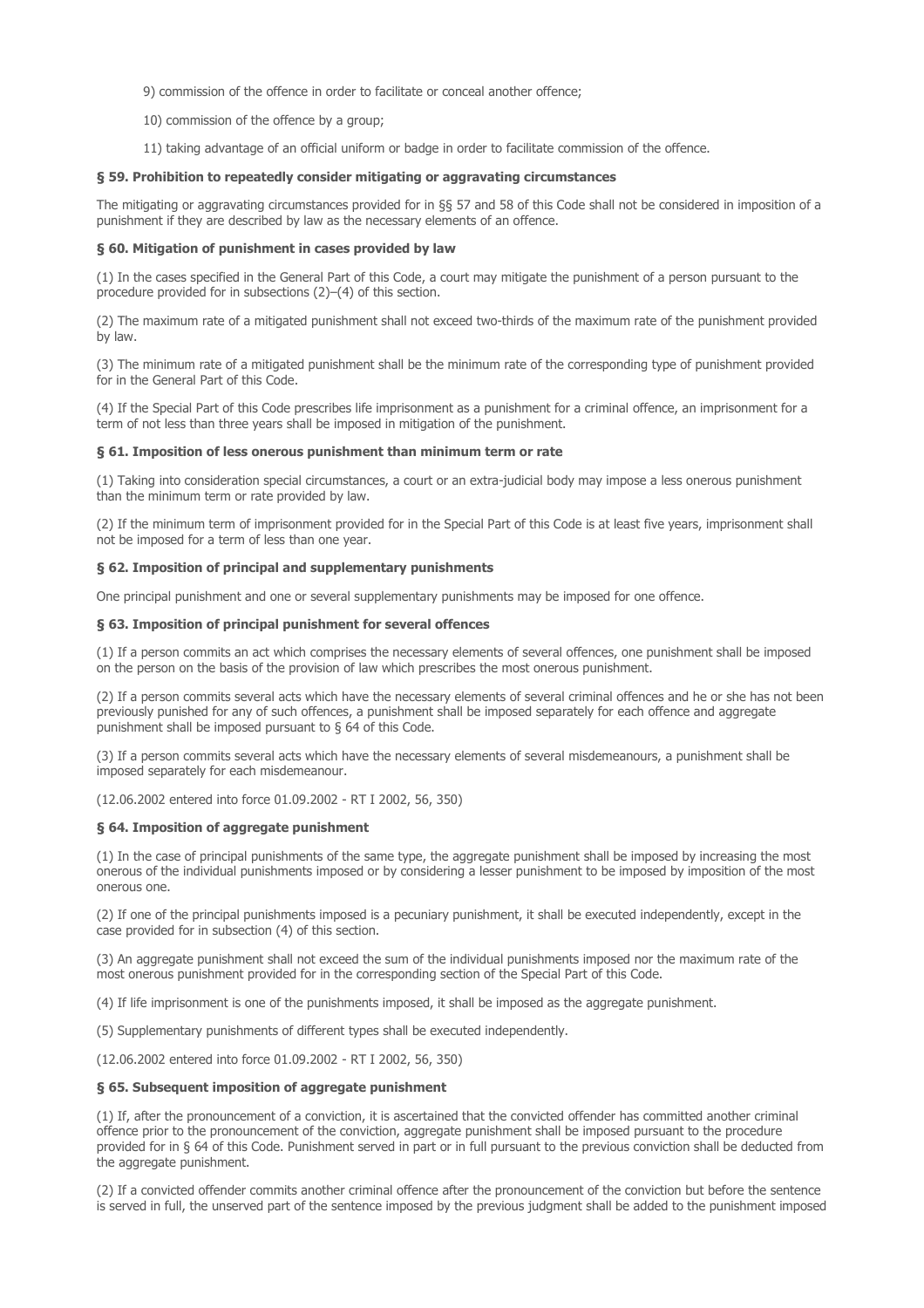for the new offence in accordance with the provisions of 64 (2), (4) and (5) of this Code. In such case, the aggregate punishment shall not exceed the maximum term of the given type of punishment.

(12.06.2002 entered into force 01.09.2002 - RT I 2002, 56, 350)

### § 66. Serving of sentence in parts

(1) If a court imposes a pecuniary punishment, detention, or imprisonment for a term of up to six months, the court, taking into consideration the situation of the family and the professional activities of the convicted offender and his or her state of health, may order the pecuniary punishment to be paid in instalments or the punishment to be borne in parts. The court shall determine the duration of the imprisonment or detention to be borne consecutively, or the amounts of the instalments of the pecuniary punishment. The duration of an imprisonment or detention to be borne consecutively shall be at least two days.

(2) A court or an extra-judicial body may, with good reason, order a fine payable in instalments.

(3) The term for the execution of a fine payable in instalments or an imprisonment or detention to be borne in parts shall not exceed one year.

## § 67. Calculation of terms of imprisonment and detention

(1) A term of imprisonment shall be calculated in years, months and days. A term of detention shall be calculated in days.

(2) The term of a supplementary imprisonment or detention shall be calculated in years and months.

#### § 68. Consideration of provisional custody and detention

(1) Provisional custody, including the time spent in provisional arrest and arrest for surrender, shall be included in the term of a punishment. One day of provisional custody corresponds to one day of imprisonment or three daily rates of a pecuniary punishment.

(28.06.2004 entered into force 01.07.2004 - RT I 2004, 54, 387)

(2) If a person is held in custody in the course of misdemeanour proceedings, it shall be included in the term of a punishment. Twenty-four hours of custody correspond to one day of detention or to ten fine units.

(12.06.2002 entered into force 01.09.2002 - RT I 2002, 56, 350)

### Division 2

# Substitution of Punishment by Community Service

#### § 69. Community service

(1) If a court imposes imprisonment of up to two years, the court may substitute the imprisonment by community service. One day of imprisonment corresponds to two hours of community service. Imprisonment shall be substituted by community service only with the consent of the convicted offender.

(17.12.2003 entered into force 01.01.2004 - RT I 2003, 83, 557)

(2) The duration of community service shall not exceed 8 hours a day. If a convicted offender performs community service during free time from his or her other work or studies, the duration of community service shall not exceed four hours a day. A convicted offender shall not be remunerated for community service.

(3) If a court imposes community service, the court shall determine the term for the performance of the service which shall not exceed twenty-four months. On the basis of a report of the probation officer, the court may suspend the running of the term due to an illness or family situation of the convicted offender, or for a period for which the convicted offender is called up for active service or training exercises in the Defence Forces.

(4) In the performance of community service, a convicted offender shall observe supervisory requirements and perform, pursuant to the provisions of § 75 of this Code, the obligations imposed on him or her.

(5) Legislation which regulates health protection and occupational health and safety extends to convicted offenders who perform community service. If necessary, the court may, before substituting imprisonment by community service, order the medical examination of the convicted offender in order to ascertain whether the state of health of the convicted offender enables him or her to perform community service.

(6) If a convicted offender evades community service, fails to comply with supervisory requirements or to perform the obligations imposed on him or her, the court may, on the basis of a report prepared by the probation officer, enforce the imprisonment imposed on the convicted offender. In the case of execution of the imprisonment, the sentence shall be deemed to be served to the extent of the community service, whereas two hours of community service correspond to one day of imprisonment.

(28.01.2004 entered into force 14.02.2004 - RT I 2004, 7, 40)

(7) If a convicted offender commits another criminal offence during the performance of community service and is sentenced to imprisonment, the unserved part of the community service imposed on the convicted offender shall be substituted for pursuant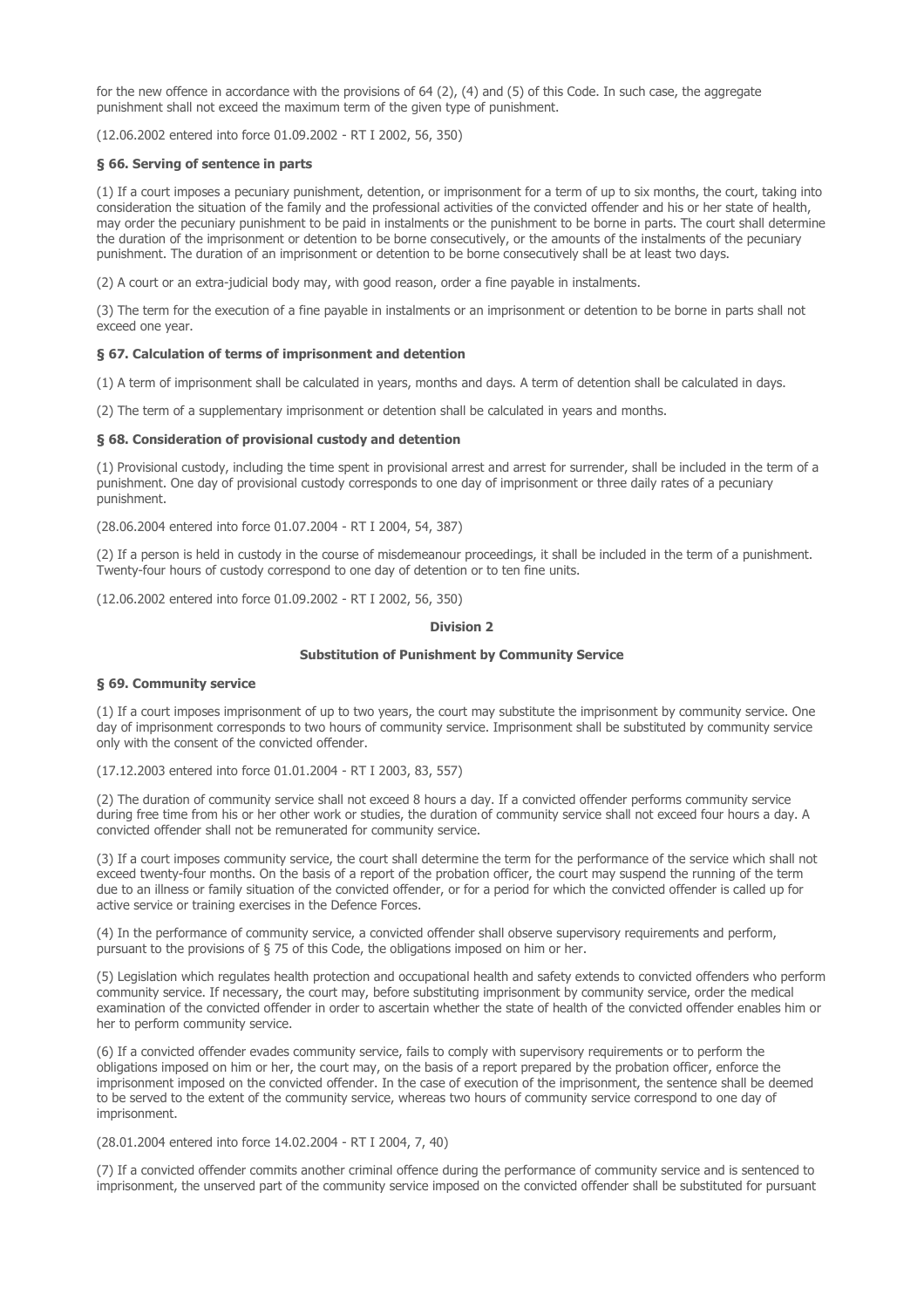to the ratio provided for in subsection (6) of this section. "The aggregate punishment shall be imposed pursuant to the provisions of subsection 65 (2) of this Code.

(12.06.2002 entered into force 01.09.2002 - RT I 2002, 56, 350)

### Division 3

## Substitution of Pecuniary Punishment, Fine or Fine to Extent of Assets

### § 70. Substitution of pecuniary punishment by imprisonment or community service

(1) If a convicted offender fails to pay the amount of the pecuniary punishment imposed on him or her, the court shall substitute the punishment by imprisonment or, with the consent of the convicted offender, by community service pursuant to the procedure provided for in § 69 of this Code.

(2) Three daily rates of a pecuniary punishment correspond to one day of imprisonment.

(3) In the case of substitution of a pecuniary punishment by imprisonment, the minimum term of the imprisonment shall be ten days.

## § 71. Substitution of fine to extent of assets by imprisonment

(1) If a convicted offender fails to pay the amount of the fine imposed on him or her to the extent of his or her assets, the court shall substitute the fine by imprisonment. Fifty minimum daily rates of a fine to the extent of assets correspond to one day of imprisonment.

(2) In the case of substitution of a fine to the extent of assets by imprisonment, the minimum term of the imprisonment shall be thirty days and maximum term shall be five years.

## § 72. Substitution of fine by detention

(1) If an offender fails to pay a fine imposed on him or her, the court shall substitute the fine by detention.

(2) Ten fine units correspond to one day of detention.

(3) In the case of substitution of a fine by detention, the minimum term of the detention shall be one day.

## Chapter 5

## Release from Punishment

## § 73. Probation

(1) If a court, taking into consideration the circumstances relating to the commission of a criminal offence and the personality of the offender, finds that service of the imprisonment imposed for a specified term or payment of the amount of the pecuniary punishment by the convicted offender is unreasonable, the court may order suspension of the sentence on probation. Unless otherwise provided by subsections (4) or (5) of this section, in such case the imposed punishment shall not be enforced in full or in part if the convicted offender does not commit a new intentional criminal offence within the period of probation determined by the court.

(27.09.2006 entered into force 01.01.2007 - RT I 2006, 46, 333)

(2) If the court decides that imprisonment or a pecuniary punishment imposed is not to be executed in part, the court shall determine the part of the imprisonment or pecuniary punishment which is to be borne or paid immediately and such part of the imprisonment or pecuniary punishment the execution of which is conditionally suspended.

(3) Probation shall be ordered for a period of three to five years.

(4) If a convicted offender commits a new intentional criminal offence during the period of probation and is sentenced to imprisonment, an aggregate punishment shall be imposed pursuant to the provisions of subsection 65 (2) of this Code. If the new criminal offence was committed through negligence, the court may order probation for the second time. In the case of enforcement of sentence of imprisonment, the court may substitute imprisonment by community service pursuant to the procedure provided in § 69 of this Code.

(27.09.2006 entered into force 01.01.2007 - RT I 2006, 46, 333)

(5) If a convicted offender commits a new intentional criminal offence during the period of probation and punished by a pecuniary punishment, an aggregate punishment shall be imposed pursuant to the provisions of subsection 65 (2) of this Code. In such case the court may decide not to enforce the punishment imposed for the previous criminal offence and order separate enforcement of the pecuniary punishment imposed for the new offence.

(27.09.2006 entered into force 01.01.2007 - RT I 2006, 46, 333)

(6) Probation shall not be applied to a person who has committed an intentional criminal offence and has been previously sentenced to imprisonment.

## § 74. Probation and subjection of convicted offender to supervision of conduct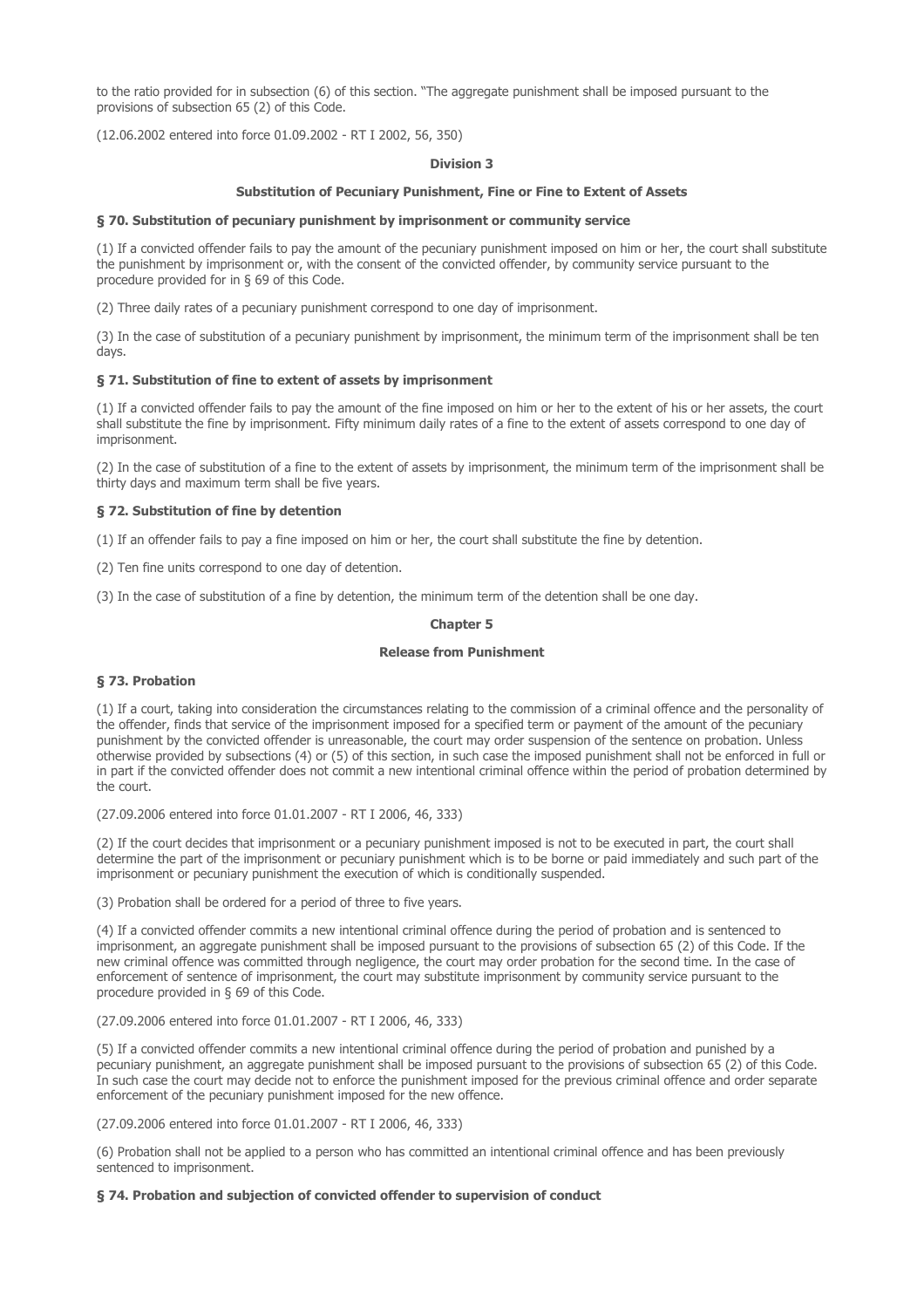(1) If a court, taking into consideration the circumstances relating to the commission of a criminal offence and the personality of the offender, finds that the service of the imposed imprisonment for a specified term by the convicted offender is unreasonable, the court may order suspension of the sentence on probation. Unless otherwise provided by subsections (4)-(6) of this section, in such case the imposed punishment shall not be enforced in full or in part if the convicted offender does not commit a new intentional criminal offence within the period of probation determined by the court and complies with the supervisory requirements and obligations imposed on him or her for the probation period pursuant to § 75 of this Code.

(27.09.2006 entered into force 01.01.2007 - RT I 2006, 46, 333)

(2) If the court decides that an imposed imprisonment is partially not enforced, the court shall determine the part of the imprisonment to be borne immediately and such part of the imprisonment which is suspended on probation.

(3) Probation shall be imposed for a period of eighteen months to three years.

(4) If, during a period of probation, a convicted offender fails to comply with the supervisory requirements or to perform the obligations imposed on him or her, the court may, on the basis of a report prepared by the probation officer, impose additional obligations pursuant to the provisions of subsection 75 (2) of this Code, extend the period of probation by one year or enforce the punishment.

(5) If a convicted offender commits a new intentional criminal offence during the period of probation and is sentenced to imprisonment, an aggregate punishment shall be imposed pursuant to the provisions of subsection 65 (2) of this Code. If the new criminal offence was committed through negligence, the court may order probation for the second time. In the case of enforcement of sentence of imprisonment, the court may substitute imprisonment by community service pursuant to the procedure provided in § 69 of this Code.

(27.09.2006 entered into force 01.01.2007 - RT I 2006, 46, 333)

(6) If a convicted offender commits a new intentional criminal offence during the period of probation and punished by a pecuniary punishment, an aggregate punishment shall be imposed pursuant to the provisions of subsection 65 (2) of this Code. In such case the court may decide not to enforce the punishment imposed for the previous criminal offence and order separate enforcement of the pecuniary punishment imposed for the new offence.

(27.09.2006 entered into force 01.01.2007 - RT I 2006, 46, 333)

## § 75. Supervision of conduct

(1) During supervision of conduct, a convicted offender is required to comply with the following supervisory requirements:

- 1) to reside in a permanent place of residence determined by the court;
- 2) to report at intervals determined by the probation supervisor at the probation supervision department;

(12.06.2002 entered into force 01.09.2002 - RT I 2002, 56, 350)

3) to submit, in his or her place of residence, to the supervision of the probation officer and provide the probation officer with information relating to the performance of the offender's obligations and his or her means of subsistence;

4) to obtain the permission of the probation officer before leaving the place of residence for longer than fifteen days;

5) to obtain the permission of the probation officer before changing residence, employment or place of study.

(2) Taking into consideration the circumstances relating to the commission of the criminal offence and the personality of the convicted offender, the court may impose the following obligations on the convicted offender for the period of supervision of conduct:

1) to remedy the damage caused by the criminal offence within a term determined by the court;

2) not to consume alcohol or narcotics;

3) not to hold, carry or use weapons;

4) to seek employment, acquire general education or a profession within the term determined by the court;

5) to undergo the prescribed treatment if the offender has previously consented to such treatment;

6) to perform the maintenance obligation;

7) not to stay in places determined by the court or communicate with persons determined by the court;

8) to participate in social assistance programmes.

9) in the case provided in § 76 of this Code, to submit to electronic surveillance if the offender has previously consented to such surveillance.

(27.09.2006 entered into force 01.01.2007 - RT I 2006, 46, 333)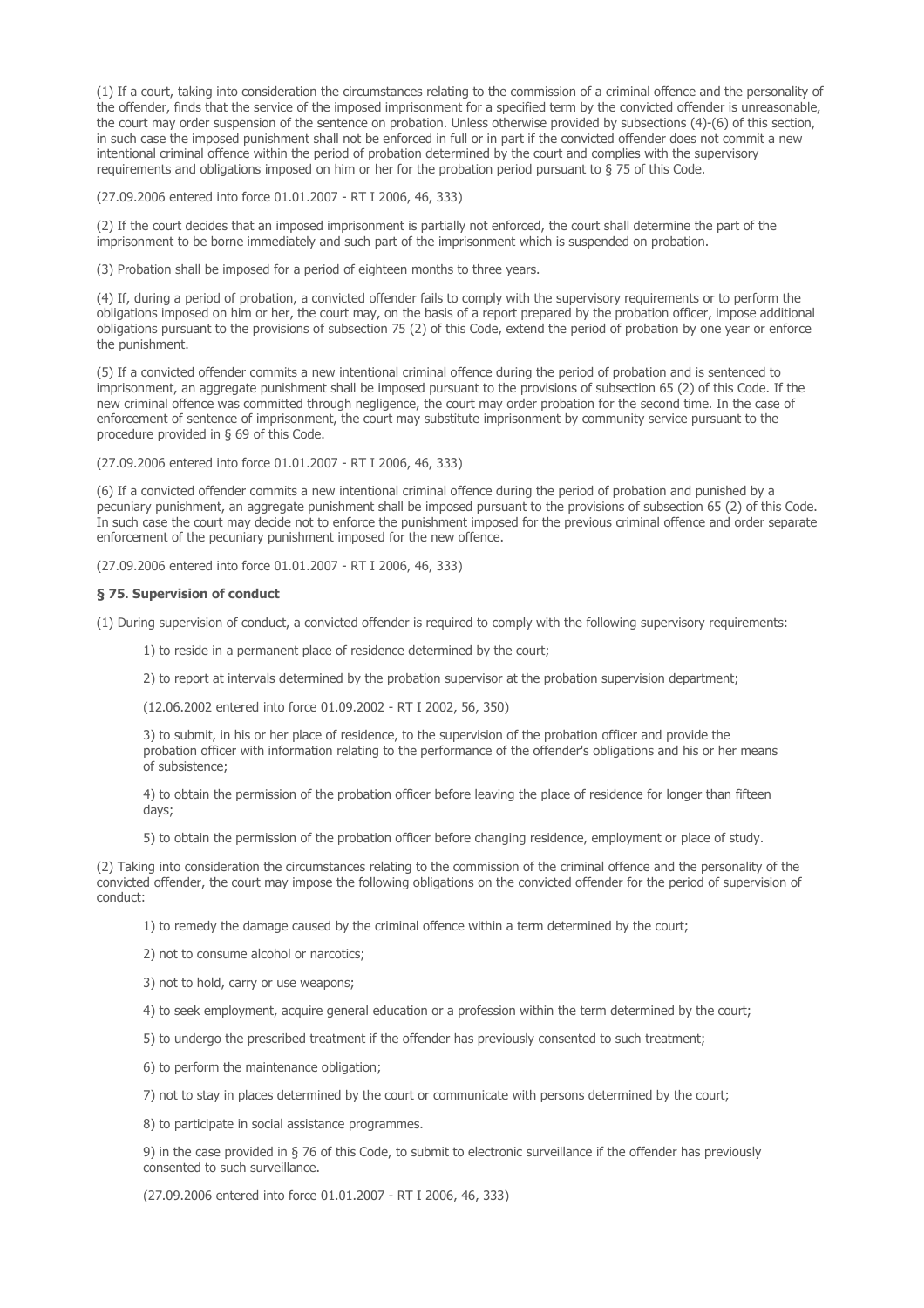(3) A court may, on the basis of a report prepared by the probation officer, mitigate or annul the obligations imposed on the convicted offender for the period of supervision of conduct or to impose additional obligations on him or her pursuant to the provisions of subsection (2) of this section.

(4) If a convicted offender promises to improve conduct and assumes obligations not listed in subsection (2) of this section, the court may approve them as obligations.

(5) Compliance with the supervisory requirements specified in subsection (1) of this section shall be suspended during the time of the serving of a partially enforced imprisonment.

(17.12.2003 entered into force 01.01.2004 - RT I 2003, 83, 557)

## § 75<sup>1</sup>. Electronic surveillance

(1) Electronic surveillance is the obligation imposed on a convicted offender for the term ordered by the court to submit to monitoring of compliance with the restrictions of freedom of movement by an electronic device attached to the body of the convicted offender which permits determination of the location of the convicted offender.

(2) Prior to application of electronic surveillance, the court shall order medical examination of the convicted offender as necessary in order to verify whether the state of health of the convicted offender allows his or her submission to electronic surveillance.

(3) The court may order electronic surveillance with the term of one to twelve months.

(4) The term of electronic surveillance shall begin to run from the date on which the electronic surveillance device is attached to the body of the convicted offender.

(5) Based on a report of the probation supervisor, the court may increase or reduce the term of electronic surveillance initially imposed on the convicted offender, taking account of the restriction provided by subsection (3) of this section.

(6) If the convicted offender withdraws his or her consent for application of electronic surveillance prior to the end of the term of electronic surveillance, the court shall order, based on the report of the probation officer, enforcement of the part of the punishment which was not served.

(27.09.2006 entered into force 01.01.2007 - RT I 2006, 46, 333)

## § 76. Release on parole

(1) If a person has been convicted of commission of a criminal offence in the second degree, or a criminal offence in the first degree through negligence, the court may release the convicted offender on parole if he or she has actually served:

1) at one third but not less than six months of the term of the imposed punishment and the person agrees to the application of the electronic surveillance provided in clause 75 (2) 9) of this Code, or

2) at least half but not less than six months of the term of the imposed punishment.

(27.09.2006 entered into force 01.01.2007 - RT I 2006, 46, 333)

(2) If a person has been convicted of intentional commission of a criminal offence in the first degree, the court may release the person on parole if the convicted person has actually served:

1) at half but not less than six months of the term of the imposed punishment and the person agrees to the application of the electronic surveillance provided in clause 75 (2) 9) of this Code, or

2) at least two-thirds of the term of the imposed punishment.

(27.09.2006 entered into force 01.01.2007 - RT I 2006, 46, 333)

(3) In deciding release on parole, the court shall take into consideration the circumstances relating to the commission of the criminal offence, the personality of the convicted offender, his or her previous personal history and conduct during the service of the sentence, his or her living conditions and the consequences which release on parole may bring about for the convicted offender.

(4) A period of probation shall be determined to the extent of the unserved part of the term of the punishment but for not less than one year. During the period of probation, the person shall be subject to supervision of conduct provided for in § 75 of this Code.

 $(4<sup>1</sup>)$  If a convicted offender is released on the basis of clause (1) 2) or (2) 2) of this section and the convicted offender agrees, the court may impose an additional obligation on the convicted offender to submit to the electronic surveillance provided by clause  $75(2)9$  of this Code.

(27.09.2006 entered into force 01.01.2007 - RT I 2006, 46, 333)

(5) If a person, during a period of probation, fails to comply with supervisory requirements or perform the obligations imposed on him or her or fails to submit to electronic surveillance, the court shall enforce the unserved part of the sentence on the basis of a report by the probation officer.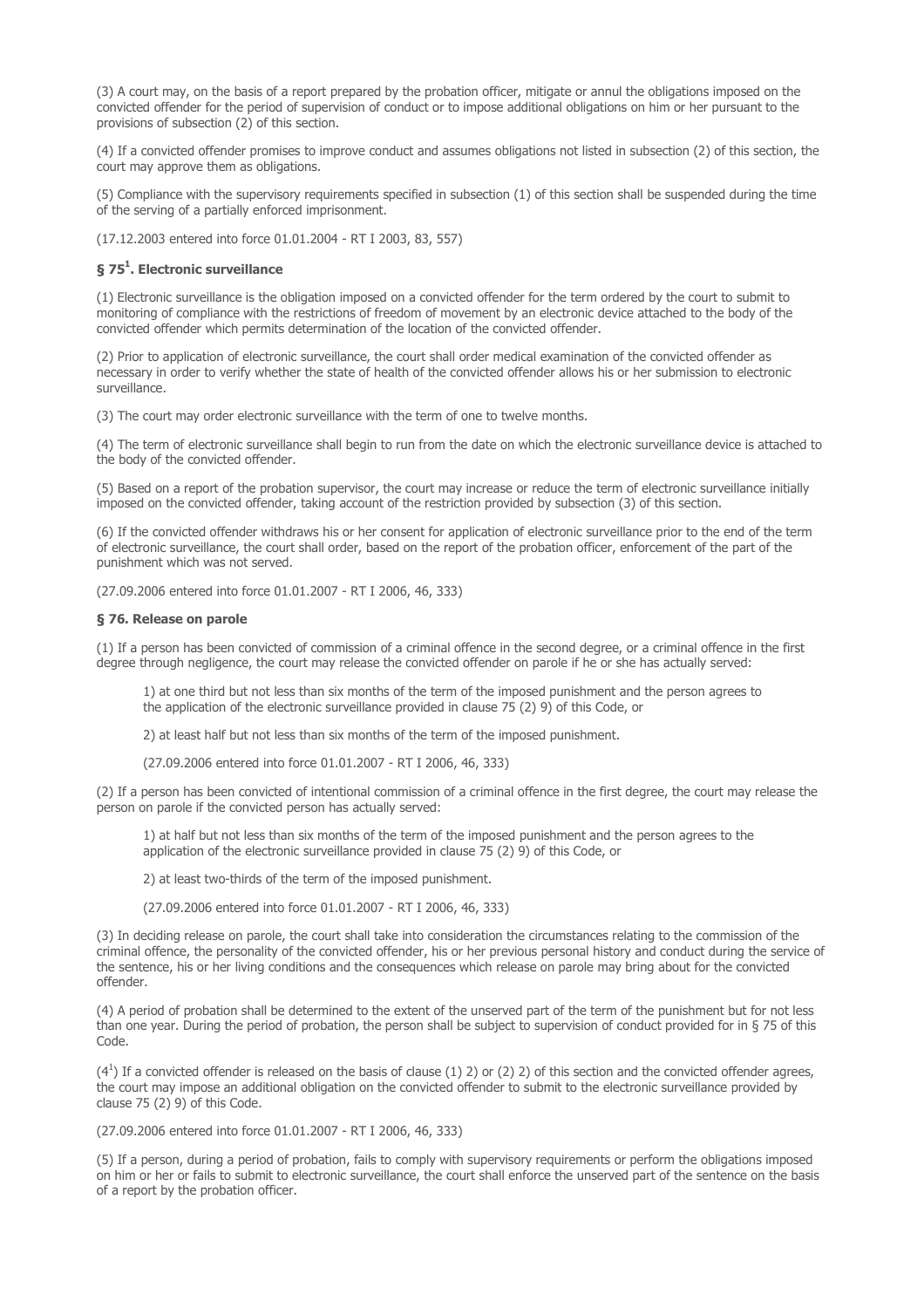(27.09.2006 entered into force 01.01.2007 - RT I 2006, 46, 333)

(6) If a person commits a new intentional criminal offence during a period of probation and is sentenced to imprisonment, the unserved part of the sentence shall be enforced. In such case, the aggregate punishment shall be imposed pursuant to the provisions of subsection 65 (2) of this Code.

(12.06.2002 entered into force 01.09.2002 - RT I 2002, 56, 350)

## § 77. Release on parole in case of life imprisonment

(1) If a person has been sentenced to life imprisonment, the court may release the person on parole if the convicted offender has actually served at least thirty years of the term of the punishment.

(2) In releasing a person specified in subsection (1) of this section on parole, the provisions of subsection 76 (3) of this Code shall be taken into consideration.

(3) Probation shall be ordered for a period of five to ten years.

(4) If a person commits a new intentional criminal offence during a period of probation, he or she shall be ordered to serve the sentence of life imprisonment.

## § 78. Calculation of period of probation

A period of probation commences to run as of:

1) pronouncement of the court decision in the cases provided for in §§ 73 and 74 of this Code;

2) entry into force of the court decision in the cases provided for in §§ 76 and 77 of this Code.

## § 79. Release from punishment due to terminal illness of person

(1) If a person suffers from a terminal illness, the court may release him or her from bearing the punishment. In such case, the court shall take into consideration the circumstances relating to the criminal offence committed, the personality of the convicted offender and the nature of the illness.

(2) If a person is mentally capable at the time he or she commits a criminal offence but, before or after the making of the court judgment, becomes mentally ill or feeble-minded or suffers from another severe mental disorder and the person is incapable of understanding the unlawfulness of his or her act or to act according to such understanding, the court shall release the person from the punishment or the bearing thereof. In such case, the court shall act pursuant to the provisions of § 86 of this Code.

(3) If a person specified in subsections (1) or (2) of this section recovers before the expiry of a limitation period provided for in § 82 of this Code, the court may enforce the punishment or the unserved part thereof.

#### § 80. Release from punishment in case person is seriously injured as result of criminal offence

If a convicted offender is seriously injured as a result of committing a criminal offence punishable by imprisonment for a term of up to five years, the court may release the person from the punishment.

## Chapter 6

## Limitation Periods

### § 81. Limitation period of offence

(1) No one shall be convicted of or punished for the commission of a criminal offence if the following terms have expired between the commission of the criminal offence and the entry into force of the corresponding court judgment:

1) ten years in the case of commission of a criminal offence in the first degree;

2) five years in the case of commission of a criminal offence in the second degree.

(2) Offences against humanity, war crimes and offences for which life imprisonment is prescribed do not expire.

(3) A misdemeanour expires after two years have passed between the commission thereof and the entry into force of the corresponding judgment or decision.

(4) In the case of an intermittent offence, the limitation period shall be calculated as of the commission of the last act. In the case of a continuous offence, the limitation period shall be calculated as of the termination of the continuous act.

(5) The limitation period of a criminal offence is interrupted with the performance of the following procedural act in the criminal proceeding:

1) application of a preventive measure with regard to the suspect or accused, or seizure of his or her property, or property which is the object if money laundering;

2) the prosecution of the accused;

3) adjournment of the hearing of a matter in the case the accused fails to appear;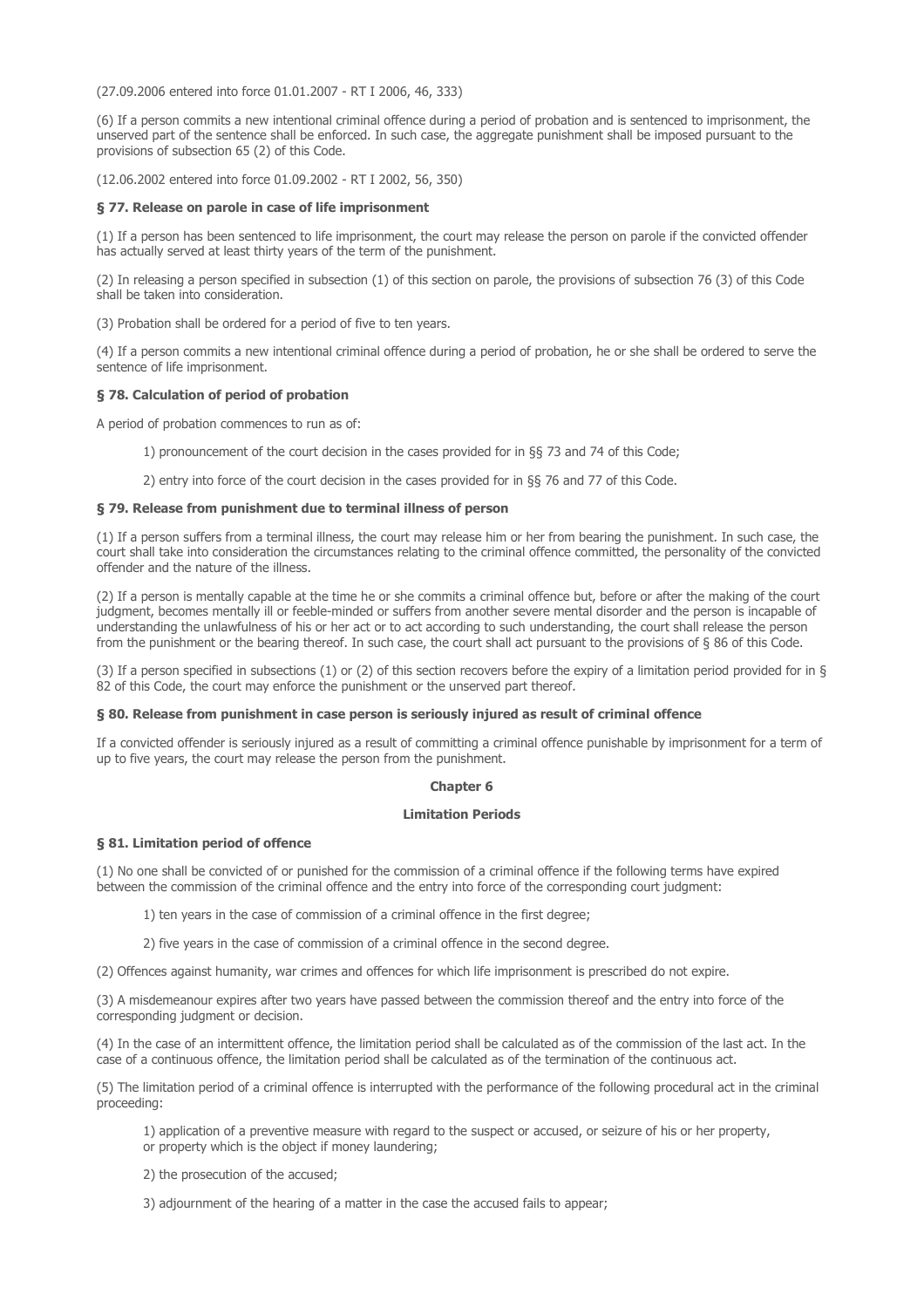4) interrogation of the accused in the court hearing;

5) ordering of expert assessment or additional evidence in the court hearing.

(24.01.2007 entered into force 15.03.2007 - RT I 2007, 13, 69)

(6) If the limitation period of a criminal offence is interrupted, the limitation period shall commence again with the performance of the procedural act provided in subsection (5) of this section. A person shall however not be convicted of or punished for the commission of a criminal offence if the period between the commission of the criminal offence and the entry into force of the corresponding court judgment is five years longer than the term provided for in subsection (1) of this section.

(24.01.2007 entered into force 15.03.2007 - RT I 2007, 13, 69)

(7) The limitation period of offence is interrupted:

1) in the case a suspect, accused or person subject to proceedings absconds from pre-trial proceedings, extrajudicial proceedings or court, until the person is detained or appears before the body conducting the proceedings;

2) upon commencement of criminal proceedings in a matter of an act with elements of a misdemeanour, until the termination of the criminal proceedings;

3) upon commission of a criminal offence against sexual self-determination against a person younger than eighteen years of age, until the victim attains 18 years of age unless the reason for the criminal proceedings became evident before the victim attained such age.

(24.01.2007 entered into force 15.03.2007 - RT I 2007, 13, 69)

(8) In the cases provided by clauses (7) 1) and 2) of this section the limitation period shall not be resumed if more than five years have passed from the commission of the criminal offence or more than three years have passed from the commission of the misdemeanour.

(24.01.2007 entered into force 15.03.2007 - RT I 2007, 13, 69)

### § 82. Limitation period for execution of judgment or decision

(1) A judgment shall not be executed if the following terms have expired after the entry into force of the judgment:

1) five years from entry into force of a court judgment made in a matter concerning a criminal offence in the first degree;

2) three years from entry into force of a court judgment made in a matter concerning a criminal offence in the second degree;

3) eighteen months from entry into force of a judgment or decision made with regard to a misdemeanour.

(15.06.2005 entered into force 21.07.2005 - RT I 2005, 20, 126)

(2) The limitation period for the execution of a judgment is suspended:

1) for the period during which the person evades service or payment of the punishment imposed on him or her;

2) for a period of probation imposed on the basis of the provisions of § 73 or 74 of this Code;

3) for the period during which enforcement of the punishment imposed on the person is postponed or by which the term of the punishment has been extended;

4) for the period during which the person is in a foreign state and is not or cannot be extradited.

(3) The limitation period for execution of a conviction does not expire if life imprisonment has been imposed as punishment.

#### Chapter 7

#### Other Sanctions

## § 83. Confiscation of object used to commit offence and direct object of offence

(1) A court may apply confiscation of the object used to commit an intentional offence if it belong to the offender at the time of the making of the judgment or ruling.

(2) In the cases provided by law, a court may confiscate the substance or object which was the direct object of the commission of an intentional offence, or the substance or object used for preparation of the offence if these belong to the offender at the time of the making of the judgment and confiscation thereof is not mandatory pursuant to law.

(3) As an exception, a court may confiscate the objects or substance specified in subsections (1) and (2) of this section if it belongs to a third person at the time of the making of the judgment or ruling and the person: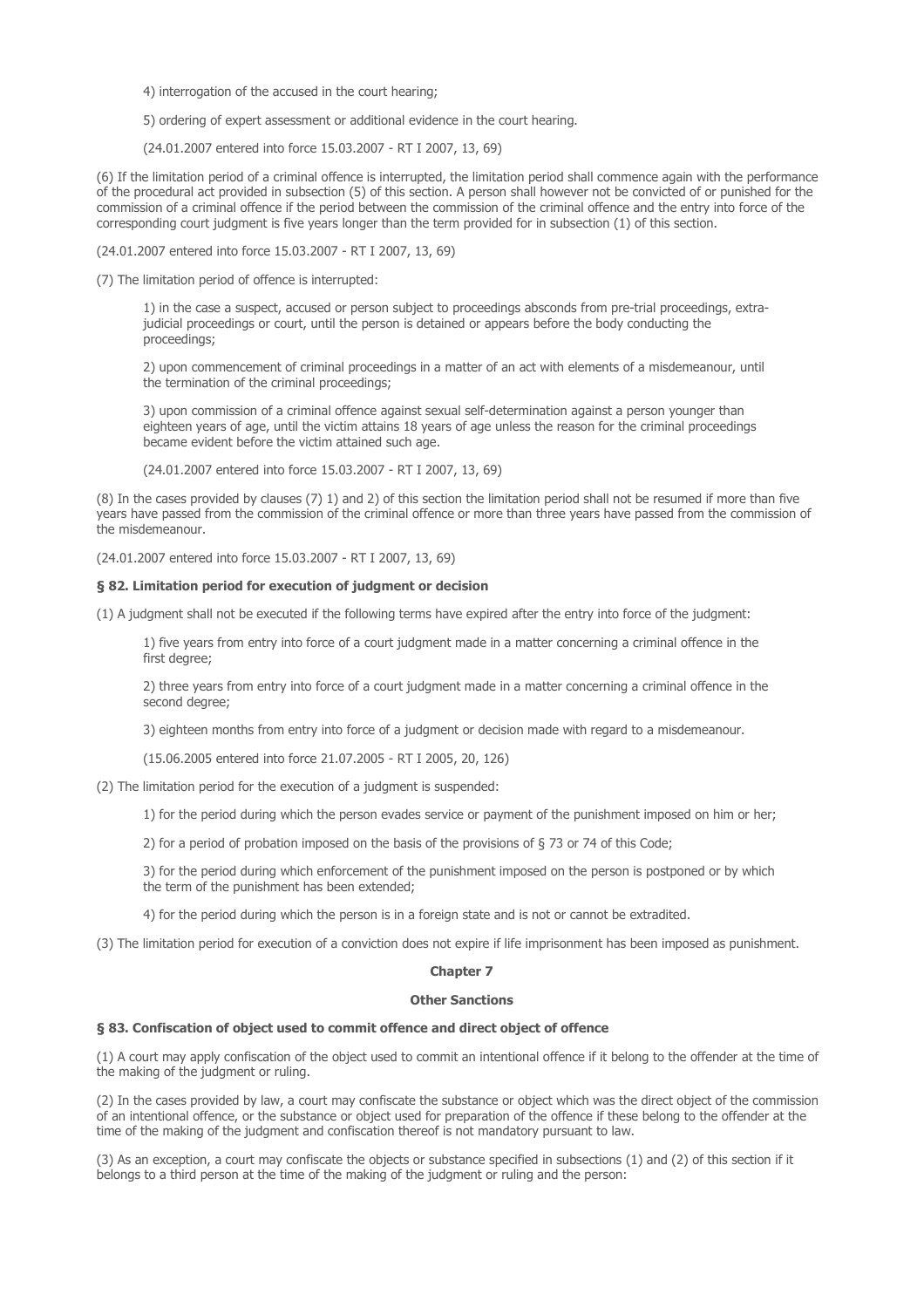1) has, at least through recklessness, aided in the use of the objects or substance for the commission or preparation of the offence,

2) has acquired the objects or substance, in full or in the essential part, on account of the offender, as a present or in any other manner for a price which is considerably lower than the normal market price, or

3) knew that the objects or substance was transferred to the person in order to avoid confiscation thereof.

(4) In the absence of the permission necessary for the possession of an object or substance, such object or substance shall be confiscated.

(5) In the cases provided for in subsection (4) of this section, a device, object or substance may be confiscated if the person has committed at least an unlawful act.

(6) In the cases provided for in subsections (1), (2) and (4) of this section, the object used to commit a misdemeanour or the substance or object which was the direct object of a misdemeanour may be confiscated by the extra-judicial body prescribed by law.

(13.12.2006 entered into force 01.02.2007 - RT I 2007, 2, 7)

## § 83<sup>1</sup>. Confiscation of assets acquired through offence

(1) A court shall confiscate of the assets acquired through an offence object if these belong to the offender at the time of the making of the judgment or ruling.

(2) As an exception, a court shall confiscate the assets or substance specified in subsection (1) this section if these belong to a third person at the time of the making of the judgment or ruling, and if:

1) these were acquired, in full or in the essential part, on account of the offender, as a present or in any other manner for a price which is considerably lower than the normal market price, or

2) the third person knew that that the assets were transferred to the person in order to avoid confiscation.

(3) The court may decide not to confiscate, in part or in full, property acquired through offence if, taking account of the circumstances of the offence or the situation of the person, confiscation would be unreasonably burdensome or if the value of the assets is disproportionably small in comparison to the costs of storage, transfer or destruction of the property. The court may, for the purpose of satisfaction of a civil action, decrease the amount of the property or assets to be confiscated by the amount of the object of the action.

(13.12.2006 entered into force 01.02.2007 - RT I 2007, 2, 7)

## § 83<sup>2</sup>. Extended confiscation of assets acquired through criminal offence

(1) If a court convicts a person of a criminal offence and imposes imprisonment for a term of more than three years or life imprisonment, the court shall, in the cases provided by this Code, confiscate a part or all of the criminal offender's assets if these belong to the offender at the time of the making of the judgment, and if the nature of the criminal offence, the legal income, or the difference between the financial situation and the standard of living of the person, or another fact gives reason to presume that the person has acquired the assets through commission of the criminal offence. Confiscation is not applied to assets with regard to which the person certifies that such assets have been acquired out of lawfully received funds.

(2) As an exception, a court may confiscate the assets of a third person on the bases and to the extent specified in subsection  $(1)$  this section if these belong to the third person at the time of the making of the judgment or ruling, and if:

1) these were acquired, in full or in the essential part, on account of the offender, as a present or in any other manner for a price which is considerably lower than the normal market price, or

2) the third person knew that that the assets were transferred to the person in order to avoid confiscation.

(3) Assets of a third party which has been acquired more than five years prior to the commission of a criminal offence shall not be confiscated.

(4) Upon extended confiscation of assets acquired through criminal offence, the court shall take account of the provisions of subsection  $83<sup>1</sup>$  (3) of this Code.

(13.12.2006 entered into force 01.02.2007 - RT I 2007, 2, 7)

## § 84. Substitution of confiscation

If assets acquired by an offence have been transferred, consumed or the confiscation thereof is impossible or unreasonable for another reason, the court may order payment of an amount which corresponds to the value of the assets subject to confiscation.

(13.12.2006 entered into force 01.02.2007 - RT I 2007, 2, 7)

## § 85. Effect of confiscation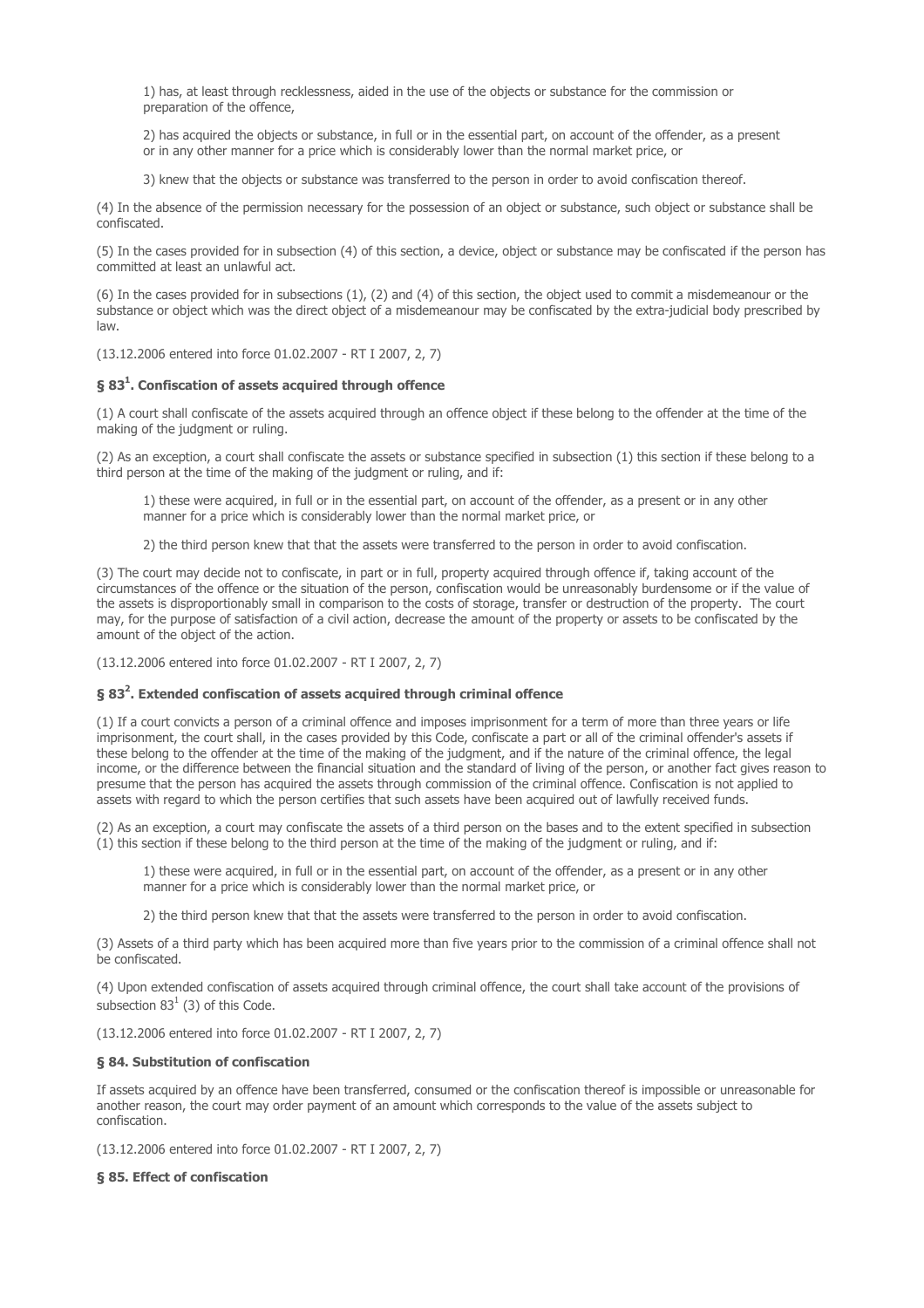(1) Confiscated objects shall be transferred into state ownership or, in the cases provided for in an international agreement, shall be returned.

(2) In the case of confiscation, the rights of third persons remain in force. The state shall pay compensation to third persons, except in the cases provided for in subsections 83 (3) and (4),  $83<sup>1</sup>$  (2) and  $83<sup>2</sup>$  (2) of this Code.

(13.12.2006 entered into force 01.02.2007 - RT I 2007, 2, 7)

(3) Before entry into force, the decision of an extra-judicial body or court concerning confiscation has the effect of a prohibition against disposal.

(12.06.2002 entered into force 01.09.2002 - RT I 2002, 56, 350)

## § 86. Coercive psychiatric treatment

(1) If at the time of commission of an unlawful act the person lacks capacity or if he or she, after the making of the court judgment but before the service of the full sentence, becomes mentally ill or feeble-minded or suffers from any other severe mental disorder, or if it is established during preliminary investigation or the court hearing of the matter that the person suffers from one of the aforementioned conditions and therefore his or her mental state at the time of commission of the unlawful act cannot be ascertained and he or she poses danger to himself or herself and to the society due to his or her unlawful act and mental state and is in need of treatment, the court shall order coercive psychiatric treatment of the person.

(2) The treatment specified in subsection (1) of this section shall be provided by a psychiatric institution which has been issued a corresponding licence.

(3) Coercive psychiatric treatment shall be applied until the person recovers or ceases to pose danger. Termination of a treatment shall be ordered by the court.

(4) If a punishment is imposed on a person after coercive psychiatric treatment, the period of treatment shall be included in the term of the punishment. One day of treatment corresponds to one day of imprisonment.

#### § 87. Sanctions applicable to minors

(1) Taking into account the level of the moral and mental development of a person of 14 to 18 years of age and his or her ability to the understand the unlawfulness of his or her act or to act according to such understanding, the court may release the person from punishment and impose the following sanctions on him or her:

- 1) admonition;
- 2) subjection to supervision of conduct pursuant to the provisions of § 75 of this Code;
- 3) placement in a youth home;
- (12.06.2002 entered into force 01.09.2002 RT I 2002, 56, 350)
- 4) placement in a school for pupils who need special treatment due to behavioural problems.

(2) A court may subject a person of less than 18 years of age to supervision of conduct for up to one year. On the basis of a report prepared by the probation officer, a court may extend the term of supervision of conduct by up to one year or, as an exception, until the convicted offender attains 18 years of age.

(3) A person of less than 18 years of age is placed in a youth home or a school for pupils who need special treatment due to behavioural problems for up to two years, taking into consideration the end of the academic year. The court may extend the term of stay in a youth home or a school for pupils who need special treatment due to behavioural problems by up to one year, taking into consideration the end of the academic year.

(19.05.2004 entered into force 01.07.2004 - RT I 2004, 46, 329)

(4) A court may alter the type of sanctions provided for in clauses (1) 2)-4) of this section.

(12.06.2002 entered into force 01.09.2002 - RT I 2002, 56, 350)

## Special Part

## Chapter 8

#### Offences Against Humanity and International Security

# Division 1

### General Provisions

#### § 88. Punishment for offences provided for in this Chapter

(1) For an offence provided for in this Chapter, the representative of state powers or the military commander who issued the order to commit the offence, consented to the commission of the offence or failed to prevent the commission of the offence although it was in his or her power to do so shall also be punished in addition to the principal offender.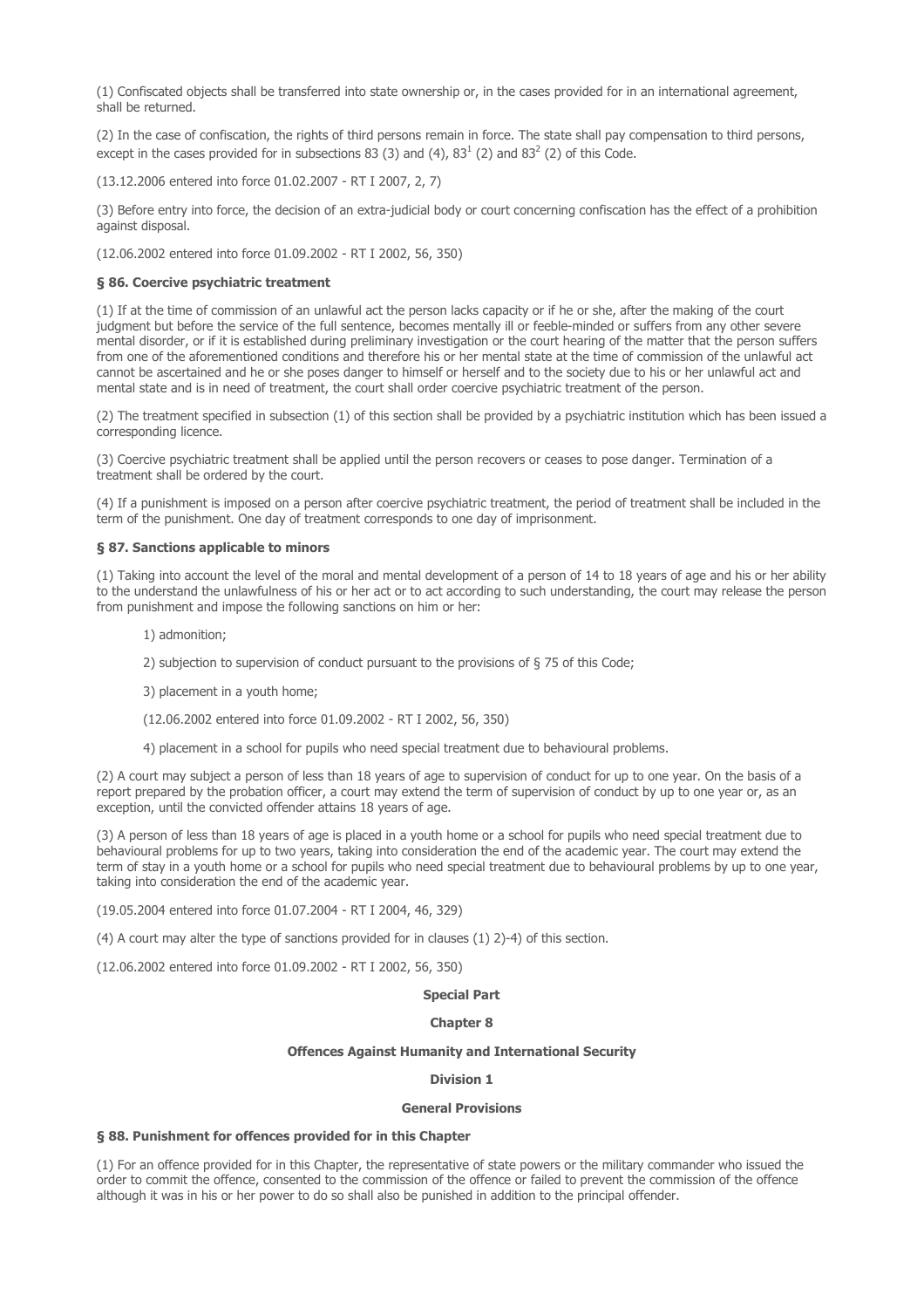(2) Commission of an offence provided for in this Chapter pursuant to the order of a representative of state powers or a military commander shall not preclude punishment of the principal offender.

## Division 2

## Offences Against Humanity

#### § 89. Crimes against humanity

Systematic or large-scale deprivation or restriction of human rights and freedoms, instigated or directed by a state, organisation or group, or killing, torture, rape, causing health damage, forced displacement, expulsion, subjection to prostitution, unfounded deprivation of liberty, or other abuse of civilians, is punishable by 8 to 20 years' imprisonment or life imprisonment.

### § 90. Genocide

A person who, with the intention to destroy, in whole or in part, a national, ethnical, racial or religious group, a group resisting occupation or any other social group, kills or tortures members of the group, causes health damage to members of the group, imposes coercive measures preventing childbirth within the group or forcibly transfers children of the group, or subjects members of such group to living conditions which have caused danger for the total or partial physical destruction of the group, shall be punished by 10 to 20 years' imprisonment or life imprisonment.

#### Division 3

#### Offences Against Peace

### § 91. Aggression

A person leading or participating in preparations for a war of aggression directed by one state against another state or war violating international agreements or security guarantees provided by the state, or a representative of the state who threatens to start a war of aggression, shall be punished by 3 to 12 years' imprisonment.

#### § 92. Propaganda for war

(1) Any incitement to war or other use of arms in violation of the generally recognised principles of international law is punishable by a pecuniary punishment or up to 3 years' imprisonment.

(14.06.2006 entered into force 16.07.2006 - RT I 2006, 31, 234)

(2) The same act, if committed by a legal person, is punishable by a pecuniary punishment.

(14.06.2006 entered into force 16.07.2006 - RT I 2006, 31, 234)

#### § 93. Manufacture and distribution of prohibited weapons

(1) A person who designs, manufactures, stores, acquires, hands over, sells or provides or offers for use in any other manner a chemical, biological or bacteriological weapon or any other internationally prohibited weapon of mass destruction or other weapon, or essential components thereof, shall be punished by 3 to 12 years' imprisonment.

(2) The same act, if committed by a legal person, is punishable by a pecuniary punishment or compulsory dissolution.

## § 93<sup>1</sup>. Violation of measures necessary for application of international sanction

(1) Violation of an internal measure necessary for the application of an international sanction is punishable by a pecuniary punishment or up to 5 years' imprisonment.

(2) The same act, if committed by a legal person, is punishable by a pecuniary punishment.

(3) The court shall confiscate the object which was the direct object of commission of an offence provided for in this section.

(04.12.2002 entered into force 02.01.2003 - RT I 2002, 105, 612)

### Division 4

#### War Crimes

## § 94. Punishment for offences not provided for in this Division

(1) Offences committed in war time which are not provided for in this Division are punishable on the basis of other provisions of the Special Part of this Code.

(2) A person who commits an offence provided for in this Division shall be punished only for the commission of a war crime even if the offence comprises the necessary elements of other offences provided for in the Special Part.

### § 95. Acts of war against civilian population

A person who attacks civilians in war zones or destroys or renders unusable food or water supplies, sown crops or domestic animals indispensable for the survival of civilian population, or attacks structures or equipment containing dangerous forces, shall be punished by 5 to 15 years' imprisonment or life imprisonment.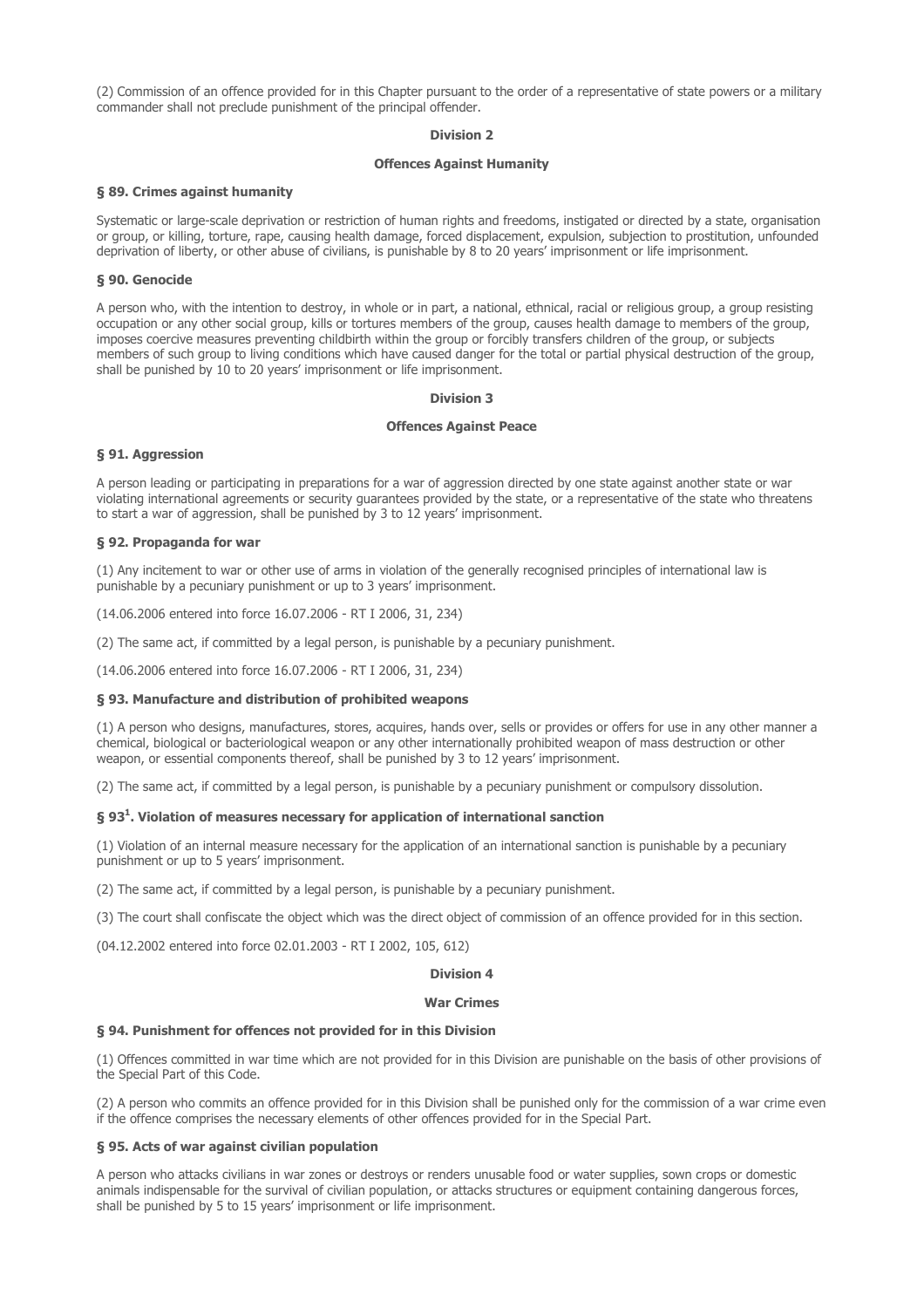## § 96. Illegal use of means of warfare against civilians

A person who uses means of warfare in a manner not allowing to discriminate between military and civilian objects and thereby causes the death of civilians, health damage to civilians, damage to civilian objects or a danger to the life, health or property of civilians shall be punished by 6 to 15 years' imprisonment or life imprisonment.

## § 97. Attacks against civilians

A person who kills, tortures, causes health damage to, rapes, compels to serve in the armed forces or participate in military operations of a hostile state, takes hostage, illegally deprives of liberty or deprives of the right to fair trial a civilian in a war zone or in an occupied territory, or displaces residents of an occupying state in an occupied territory, or displaces residents of an occupied territory, shall be punished by 6 to 20 years' imprisonment.

## § 98. Unlawful treatment of prisoners of war or interned civilians

A person required to take care of prisoners of war or interned civilians who mistreats a prisoner of war or an interned civilian or fails to perform his or her duties and thereby causes the situation of the prisoners of war or interned civilians to deteriorate, but the act does not contain the necessary elements of an offence provided for in § 99 of this Code, shall be punished by a pecuniary punishment or up to 3 years' imprisonment.

## § 99. Attacks against prisoners of war or interned civilians

Killing, torturing, inhuman treatment, causing health damage, compelling to serve in armed forces, deprivation of the right to fair trial, unjustified delay in release or repatriation, if committed against a prisoner of war or an interned civilian, is punishable by 6 to 20 years' imprisonment.

## § 100. Refusal to provide assistance to sick, wounded or shipwrecked persons

Refusal to provide assistance to a sick, wounded or shipwrecked person in a war zone, if such refusal causes the death of or health damage to the person, is punishable by 3 to 12 years' imprisonment.

## § 101. Attack against combatant hors de combat

A person who kills, causes health damage to or tortures enemy combatants after they have laid down their arms and are placed hors de combat by sickness, wounds or another reason, shall be punished by 6 to 15 years' imprisonment.

## § 102. Attacks against protected persons

A person who kills, tortures, causes health damage to or takes hostage a member of a medical unit with proper distinguishing marks, or any other person attending to sick or wounded persons, a minister of religion, a representative of an humanitarian organisation performing his or her duties in a war zone, a civil-defence worker, a member of a parliament, or a person accompanying such person, shall be punished by 6 to 15 years' imprisonment.

## § 103. Use of prohibited weapons

Use of biological, bacteriological or chemical weapons or other weapons of mass destruction, toxic weapons, toxic or asphyxiating gases, booby traps, i.e. explosives disguised as small harmless objects, expanding bullets, weapons injuring by fragments which escape X-rays, or other internationally prohibited weapons, or large-scale use of incendiary weapons under conditions where the military objective cannot be clearly separated from civilian population, civilian objects or the surrounding environment, is punishable by 3 to 12 years' imprisonment.

## § 104. Environmental damage as method of warfare

A person who knowingly affects the environment as a method of warfare, if major damage is thereby caused to the environment, shall be punished by a pecuniary punishment or up to 5 years' imprisonment.

### § 105. Exploitative abuse of emblems and marks designating international protection

Exploitative abuse of an emblem or name of the red cross, red crescent or red lion and Sun, or of a distinctive mark of a structure containing a camp of prisoners of war, a cultural monument, civil defence object or dangerous forces, or of the flag of truce, is punishable by a pecuniary punishment or up to 3 years' imprisonment.

## § 106. Attacks against non-military objects

An attack against an object not used for military purposes, a demilitarised zone, hospital zone, medical institution or unit, a camp of prisoners of war or an internment camp, a settlement or structure without military protection, a neutral cargo vessel, aircraft or hospital ship or aircraft, or any other means of transport used for transportation of non-combatants, is punishable by a pecuniary punishment or up to 5 years' imprisonment.

### § 107. Attacks against cultural property

Destruction, damaging or illegal appropriation of a cultural monument, church or other structure or object of religious significance, a work of art or science, an archive of cultural value, a library, museum or scientific collection not used for military purposes is punishable by a pecuniary punishment or 1 to 5 years' imprisonment.

## § 108. Destruction or illegal appropriation of property in war zone or occupied territory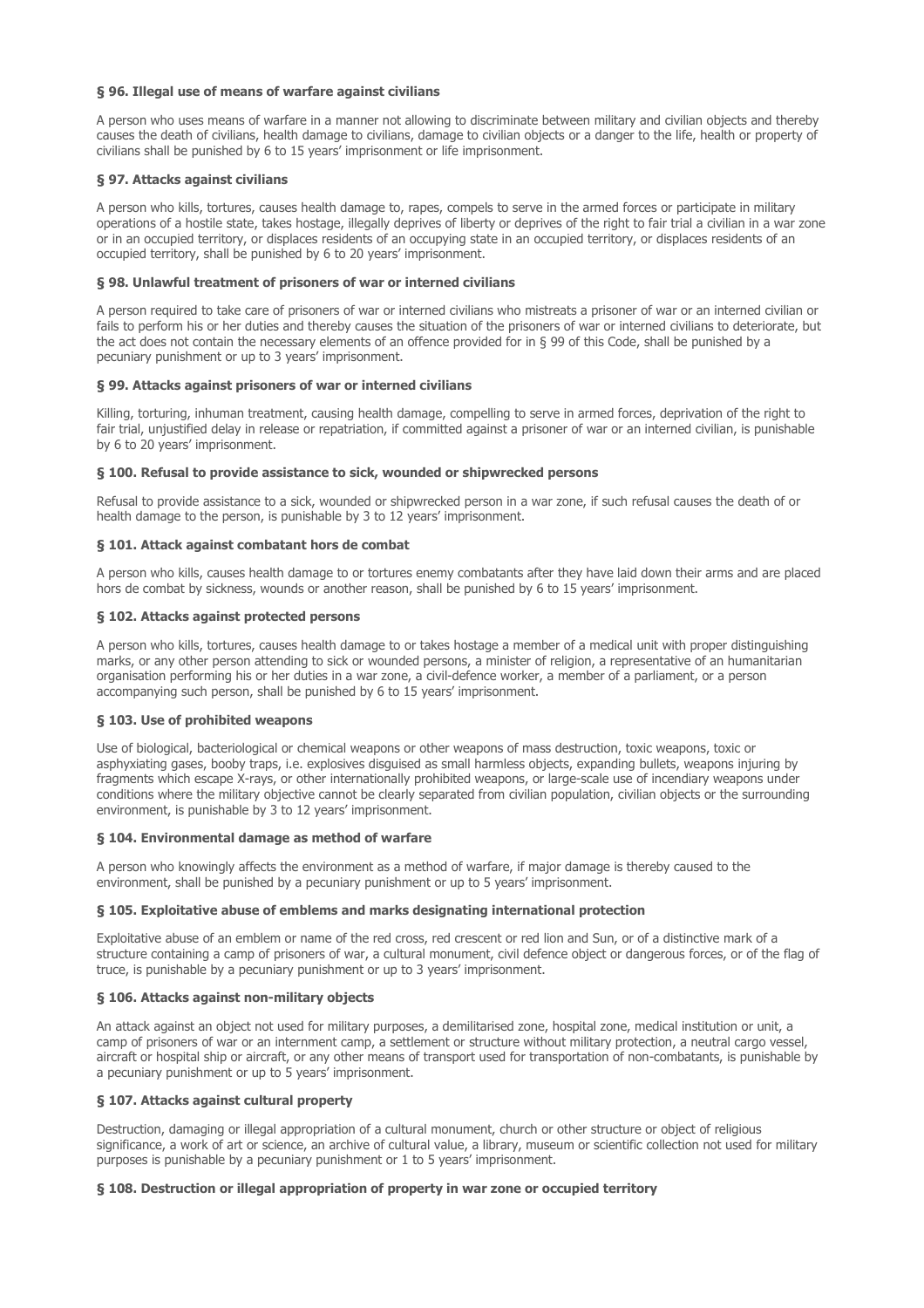A person belonging to the armed forces or participating in acts of war who destroys or illegally appropriates property on a large scale in a war zone or an occupied territory, whereas such act is not required by military necessity and lacks the necessary elements of an offence provided for in § 95, 106 or 107 of this Code, shall be punished by a pecuniary punishment or up to 5 years' imprisonment.

## § 109. Marauding

A person who, with the intention of illegal appropriation, removes an object adjacent to a person who has died or sustained wounds on the battlefield, shall be punished by 1 to 5 years' imprisonment.

## Division 5

## Offences Against International Security

### § 110. Piracy

(1) Attacking, seizure or destruction of a ship on the high seas or in a territory outside the jurisdiction of any state, or attacking or detention of persons on board such ship, or seizure or destruction of property on board such ship by using violence, is punishable by 2 to 10 years' imprisonment.

(2) The same act, if it causes:

1) the death of a person;

2) major damage, or

3) a danger to the life and health of a large number of people,

is punishable by 6 to 20 years' imprisonment.

## § 111. Hijacking of aircraft

(1) Unlawful assumption of the navigation of an aircraft in flight, or unlawful restriction of the free navigation rights of the crew of an aircraft using violence or deceit, is punishable by 5 to 15 years' imprisonment.

(2) The same act, if it causes:

1) the death of a person;

2) major damage, or

3) a danger to the life and health of a large number of people,

is punishable by 6 to 20 years' imprisonment.

(3) An aircraft is deemed to be in flight as of the moment of the commencement of boarding of the crew members or passengers or loading of the cargo, until the moment when the crew members or passengers have left the aircraft or the cargo has been unloaded.

# § 112. Attacks against flight safety

(1) A person who places on board an aircraft in flight explosives or a device causing ignition, or a device, facility or substance otherwise harmful to the flight safety of the aircraft, or shoots an aircraft with the intention to destroy or damage the aircraft, shall be punished by 2 to 10 years' imprisonment.

(2) The same act, if it causes:

1) the death of a person;

2) major damage, or

3) a danger to the life and health of a large number of people,

is punishable by 6 to 20 years' imprisonment.

#### Chapter 9

#### Offences Against the Person

# Division 1

#### Offences Against Life

# § 113. Manslaughter

Manslaughter is punishable by 6 to 15 years' imprisonment.

§ 114. Murder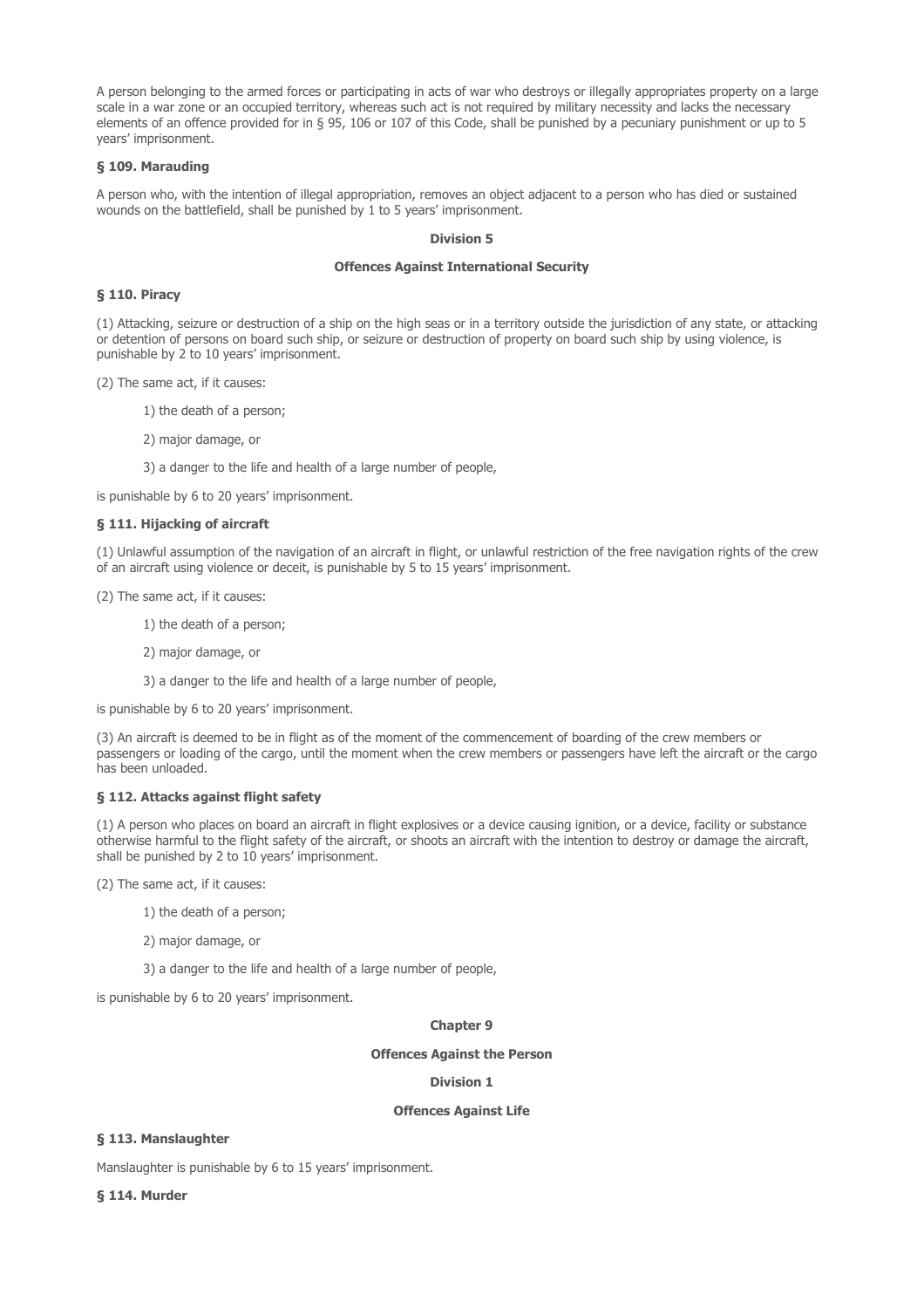Manslaughter, if committed:

- 1) in a torturous or cruel manner;
- 2) in a manner which is dangerous to the public;
- 3) against two or more persons;
- 4) at least twice;
- 5) in connection with robbery or for the purpose of personal gain;
- 6) in order to conceal another offence or facilitate the commission thereof;
- 7) by using an explosive device or explosive substance,

is punishable by 8 to 20 years' imprisonment or life imprisonment.

(24.01.2007 entered into force 15.03.2007 - RT I 2007, 13, 69)

## § 115. Manslaughter in provoked state

Manslaughter, if committed in a state of sudden extreme emotional disturbance caused by violence or insult inflicted on the killer or a person close to him or her by the victim, is punishable by 1 to 5 years' imprisonment.

## § 116. Infanticide

A mother who kills her new-born child during delivery or immediately after delivery shall be punished by up to 5 years' imprisonment.

## § 117. Negligent homicide

(1) Killing another person through negligence is punishable by up to 3 years' imprisonment.

(2) The same act, if it causes the death of two or more persons, is punishable by up to 5 years' imprisonment.

(14.06.2006 entered into force 16.07.2006 - RT I 2006, 31, 233)

## Division 2

# Offences Against Health

## Subdivision 1

### Offences hazardous to health

### § 118. Causing serious damage to health

Causing of health damage which results in:

- 1) a danger to life;
- 2) a severe physical illness;
- 3) a severe mental disorder;
- 4) miscarriage;
- 5) a permanent mutilating facial injury, or
- 6) the loss or cessation of functioning of an organ,

is punishable by 4 to 12 years' imprisonment.

## § 119. Causing serious health damage through negligence

(1) Causing serious health damage through negligence is punishable by a pecuniary punishment or up to one year of imprisonment.

(2) The same act, if it causes serious damage to the health of two or more persons, is punishable by up to 3 years' imprisonment.

(14.06.2006 entered into force 16.07.2006 - RT I 2006, 31, 233)

## Subdivision 2

## Acts of violence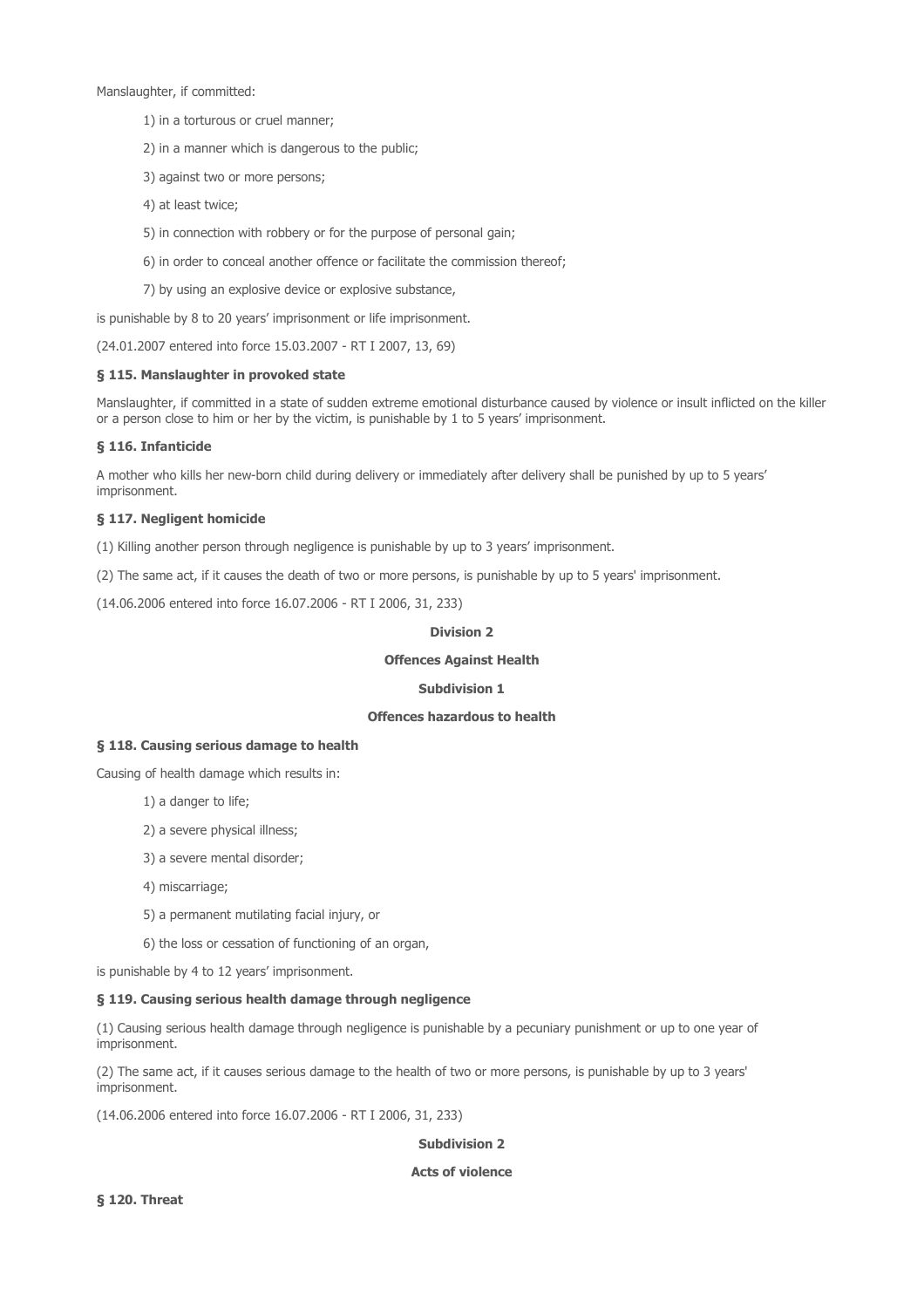A threat to kill, cause health damage or cause significant damage to or destroy property, if there is reason to fear the realisation of such threat, is punishable by a pecuniary punishment or up to one year of imprisonment.

## § 121. Physical abuse

Causing damage to the health of another person, or beating, battery or other physical abuse which causes pain, is punishable by a pecuniary punishment or up to 3 years' imprisonment.

## § 122. Torture

Continuous physical abuse or abuse which causes great pain is punishable by a pecuniary punishment or up to 5 years' imprisonment.

## Division 3

### Offences Endangering Life and Health

## § 123. Placing in danger

Placing or leaving another person in a situation which is life-threatening or likely to cause serious damage to the health of the person is punishable by a pecuniary punishment or up to 3 years' imprisonment.

#### § 124. Refusal to provide assistance

Knowing refusal to provide assistance to a person who is in a life-threatening situation due to an accident or general danger, although such assistance could be provided without endangering the person providing assistance, is punishable by a pecuniary punishment or up to 3 years' imprisonment.

## Division 4

## Illegal Termination of Pregnancy

## § 125. Malicious termination of pregnancy

Termination of a pregnancy against the will of the pregnant woman is punishable by 3 to 12 years' imprisonment.

## § 126. Unauthorised termination of pregnancy

(1) Termination of a pregnancy at the request of the pregnant woman by a person without the right arising from law to terminate pregnancy is punishable by a pecuniary punishment or up to 3 years' imprisonment.

(2) The same act is punishable by up to 5 years' imprisonment if the pregnancy has lasted for more than twenty-one weeks.

#### § 127. Termination of pregnancy later than permitted by law

A person with the right to terminate pregnancy who terminates the pregnancy of a woman at the request of the pregnant woman later than permitted by law shall be punished by a pecuniary punishment or up to one year of imprisonment.

## § 128. Consent to termination of pregnancy

A woman who consents to termination of her pregnancy by a person without the right arising from law to terminate pregnancy or termination of pregnancy later than permitted by law shall be punished by a pecuniary punishment.

(12.06.2002 entered into force 01.09.2002 - RT I 2002, 56, 350)

## Division 5

### Illegal Treatment of Embryo or Foetus

#### § 129. Damaging of embryo or foetus

Damaging an embryo or foetus by injuring, administering a substance to or performing any other act with regard to the embryo or foetus while it is in the uterus of a woman if such act results in miscarriage or the death of the embryo or foetus is punishable by a pecuniary punishment or up to 5 years' imprisonment.

(12.06.2002 entered into force 01.09.2002 - RT I 2002, 56, 350)

## § 130. Prohibited acts with embryo

Human cloning or creating a human hybrid or human chimera is punishable by a pecuniary punishment or up to 3 years' imprisonment.

# § 131. Abuse of human embryo or foetus

A person who creates a human embryo or foetus in vitro without the intention to transfer the embryo of foetus to a woman, or outside an institution duly authorised by law or without the corresponding lawful right, or preserves a human embryo or foetus in vitro in an unfrozen form for longer than the term provided by law or performs unauthorised transactions with an embryo or foetus, shall be punished by a pecuniary punishment.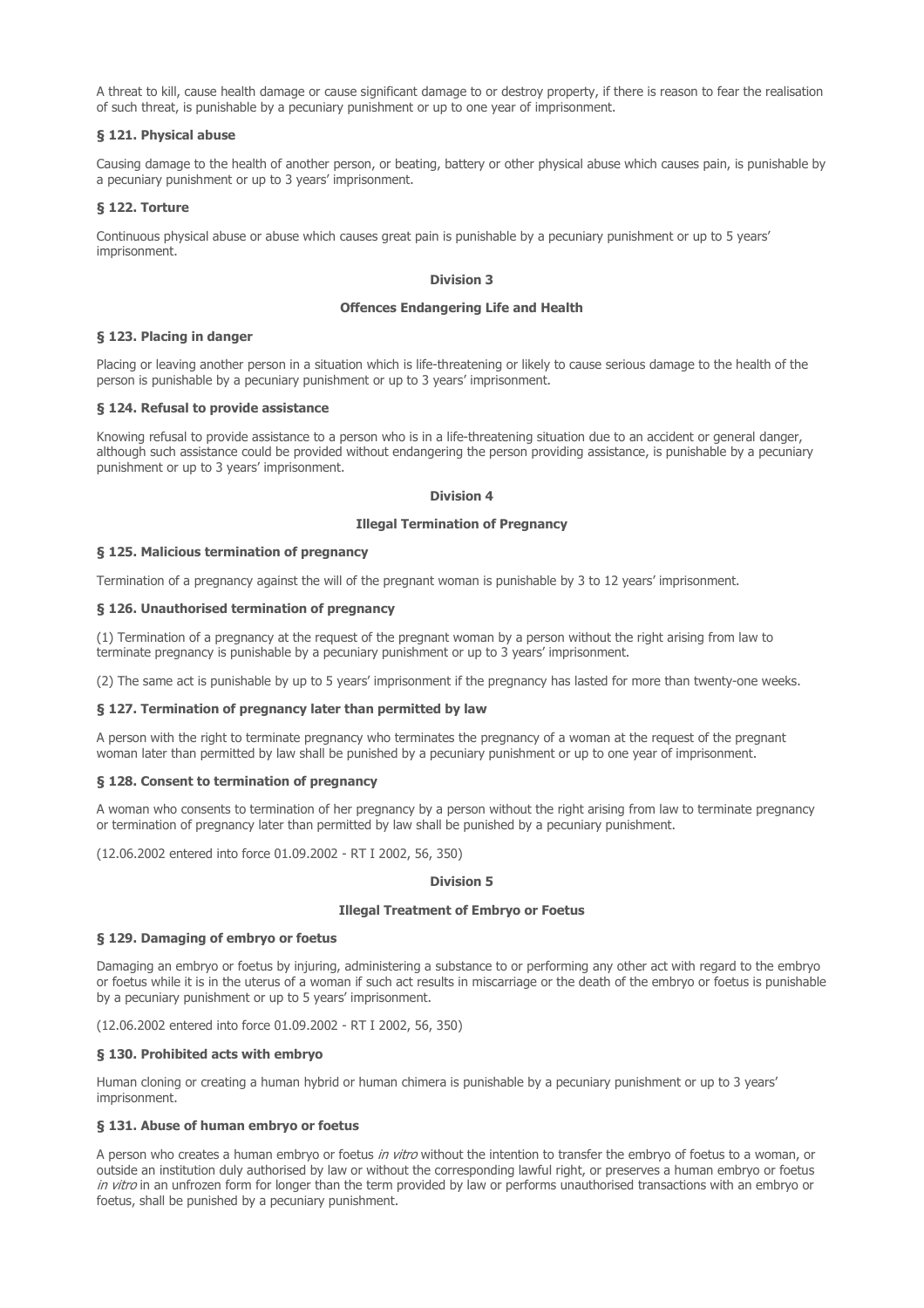## § 132. Illegal surrogate motherhood

Transfer of a foreign ovum, or an embryo or foetus created therefrom to a woman whose intention to give away the child after birth is known is punishable by a pecuniary punishment.

#### Division 6

### Offences Against Liberty

## § 133. Enslaving

(1) Placing a human being in a situation where he or she is forced to work or perform other duties against his or her will for the benefit of another person, or keeping a person in such situation, if such act is performed through violence or deceit or by taking advantage of the helpless situation of the person is punishable by 1 to 5 years' imprisonment.

(24.01.2007 entered into force 15.03.2007 - RT I 2007, 13, 69)

(2) The same act, if committed:

1) against two or more persons, or

2) against a person of less than 18 years of age,

is punishable by 3 to 12 years' imprisonment.

 $(2^1)$  An act provided for in subsection (1) of this section, if committed by a legal person, is punishable by a pecuniary punishment.

(24.01.2007 entered into force 15.03.2007 - RT I 2007, 13, 69)

 $(2^2)$  An act provided for in subsection (2) of this section, if committed by a legal person, is punishable by a pecuniary punishment or compulsory dissolution.

(24.01.2007 entered into force 15.03.2007 - RT I 2007, 13, 69)

(3) For the criminal offence provided in this section, the court shall impose extended confiscation of assets or property acquired by the criminal offence pursuant to the provisions of § 83<sup>2</sup> of this Code.

(13.12.2006 entered into force 01.02.2007 - RT I 2007, 2, 7)

### § 134. Abduction

(1) Taking or leaving a person, through violence or deceit, in a state where it is possible to persecute or humiliate him or her on grounds of race or gender or for other reasons, and where he or she lacks legal protection against such treatment and does not have the possibility to leave the state, is punishable by a pecuniary punishment or up to 5 years' imprisonment.

(2) The same act, if committed:

1) against two or more persons, or

2) against a person of less than 18 years of age,

is punishable by 2 to 10 years' imprisonment.

(3) An act provided for in subsection (1) of this section, if committed by a legal person, is punishable by a pecuniary punishment.

(24.01.2007 entered into force 15.03.2007 - RT I 2007, 13, 69)

(4) An act provided for in subsection (2) of this section, if committed by a legal person, is punishable by a pecuniary punishment or compulsory dissolution.

(24.01.2007 entered into force 15.03.2007 - RT I 2007, 13, 69)

#### § 135. Hostage taking

(1) Imprisonment of a person in order to compel, under the threat to kill, detain or cause health damage to the person, a third person to commit or consent to an act is punishable by 3 to 12 years' imprisonment.

(2) The same act, if committed against a person of less than 18 years of age, is punishable by 5 to 15 years' imprisonment.

#### § 136. Unlawful deprivation of liberty

(1) Unlawful deprivation of the liberty of another person is punishable by a pecuniary punishment or up to 5 years' imprisonment.

(2) The same act, if committed against a person of less than 18 years of age, is punishable by 1 to 5 years' imprisonment.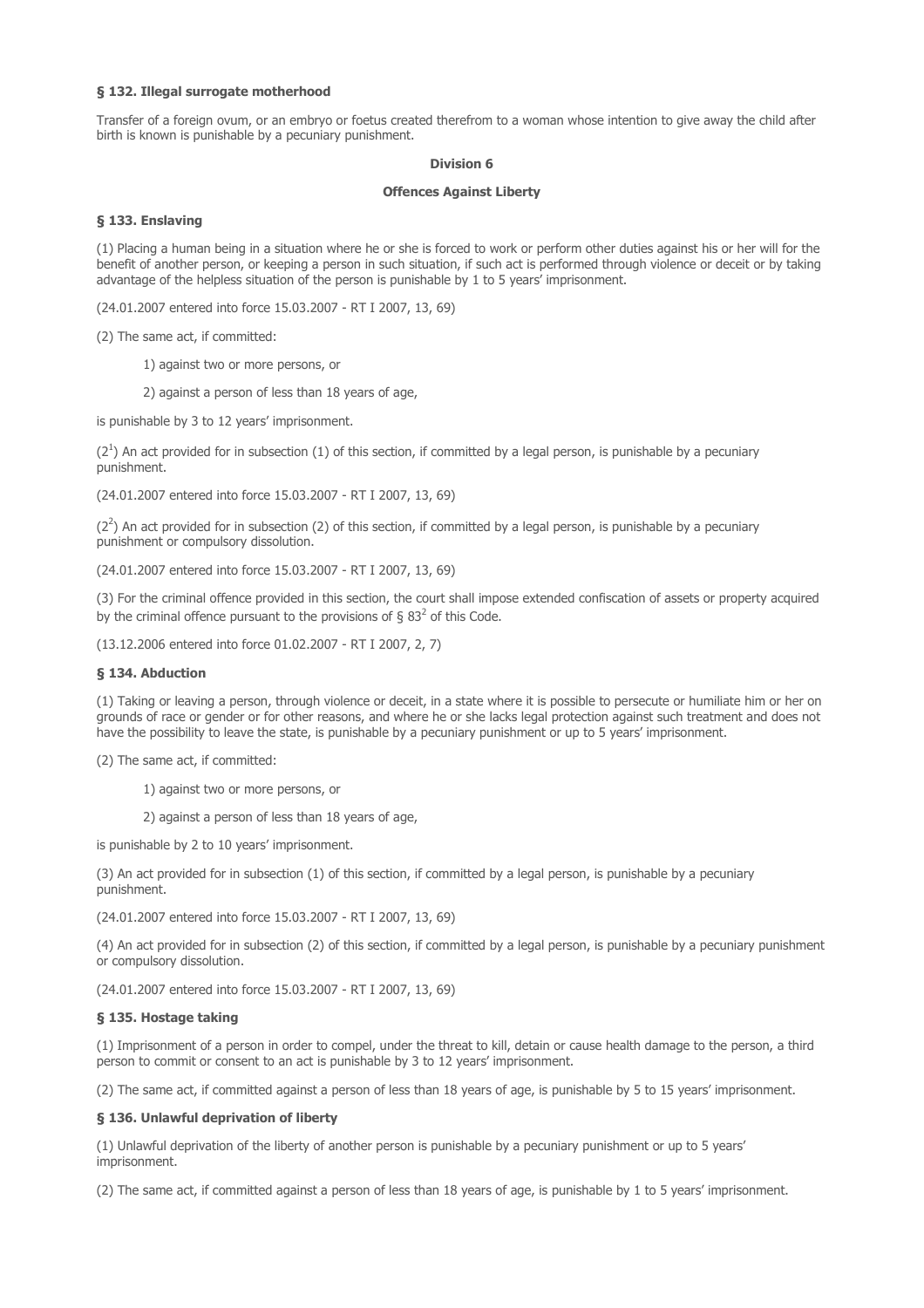## § 137. Unauthorised surveillance

(1) A person without the lawful right to engage in surveillance who observes another person in order to collect information relating to such person shall be punished by a pecuniary punishment or up to 3 years' imprisonment.

(2) The same act, if committed by a legal person, is punishable by a pecuniary punishment.

### § 138. Illegal conduct of human research

(1) Conduct of medical or scientific research on a person who has not granted consent thereto pursuant to the procedure prescribed by law or who before granting such consent was not notified of the essential potential dangers arising from the research is punishable by a pecuniary punishment or up to 3 years' imprisonment.

(2) The same act, if committed by a legal person, is punishable by a pecuniary punishment.

#### § 139. Illegal removal of organs or tissue

Removal, for transplantation purposes, of human organs or tissue by a person with the corresponding right arising from law, if the person from whom the organs or tissue are removed has not been notified of the essential potential dangers arising from the removal of organs or tissue before he or she grants consent thereto, or if the person removing the organs or tissue was aware that the person from whom the organs or tissue are removed will receive remuneration therefor, is punishable by a pecuniary punishment or up to one year of imprisonment.

#### § 140. Inducing person to donate organs or tissue

Inducing a person to consent to the removal of his or her organs or tissue for the purposes of transplantation or genetic research by offering material remuneration or causing damage to the person or by threatening to cause damage to the person is punishable by a pecuniary punishment or up to one year of imprisonment.

#### Division 7

# Offences Against Sexual Self-determination

## § 141. Rape

(1) Sexual intercourse with a person against his or her will by using force or taking advantage of a situation in which the person is not capable of initiating resistance or comprehending the situation is punishable by 1 to 5 years' imprisonment.

(2) The same act, if:

1) committed against a person of less than 18 years of age;

- 2) committed by two or more persons;
- 3) serious damage is thereby caused to the health of the victim;
- 4) it causes the death of the victim;
- 5) it leads the victim to suicide or a suicide attempt, or
- 6) it was committed by a person who has previously committed a criminal offence provided in this Division, -

is punishable by 6 to 15 years' imprisonment.

(14.06.2006 entered into force 16.07.2006 - RT I 2006, 31, 233)

#### § 142. Satisfaction of sexual desire by violence

(1) Involving a person against his or her will in satisfaction of sexual desire in a manner other than sexual intercourse by using force or taking advantage of a situation in which the person is not capable of initiating resistance or comprehending the situation is punishable by up to 3 years' imprisonment.

(2) The same act, if committed:

1) against a person of less than 18 years of age;

2) by a person who has previously committed a criminal offence provided in this Division, - is punishable by up to 5 years' imprisonment.

(14.06.2006 entered into force 16.07.2006 - RT I 2006, 31, 233)

## § 143. Compelling person to engage in sexual intercourse

(1) Sexual intercourse with a person against his or her will by taking advantage of the dependency of the victim from the offender but without using force or outside a situation where the person was not capable of initiating resistance or comprehending the situation as provided for in § 141 of this Code, is punishable by up to 3 years' imprisonment.

(2) The same act, if committed against a person of less than 18 years of age, is punishable by up to 5 years' imprisonment.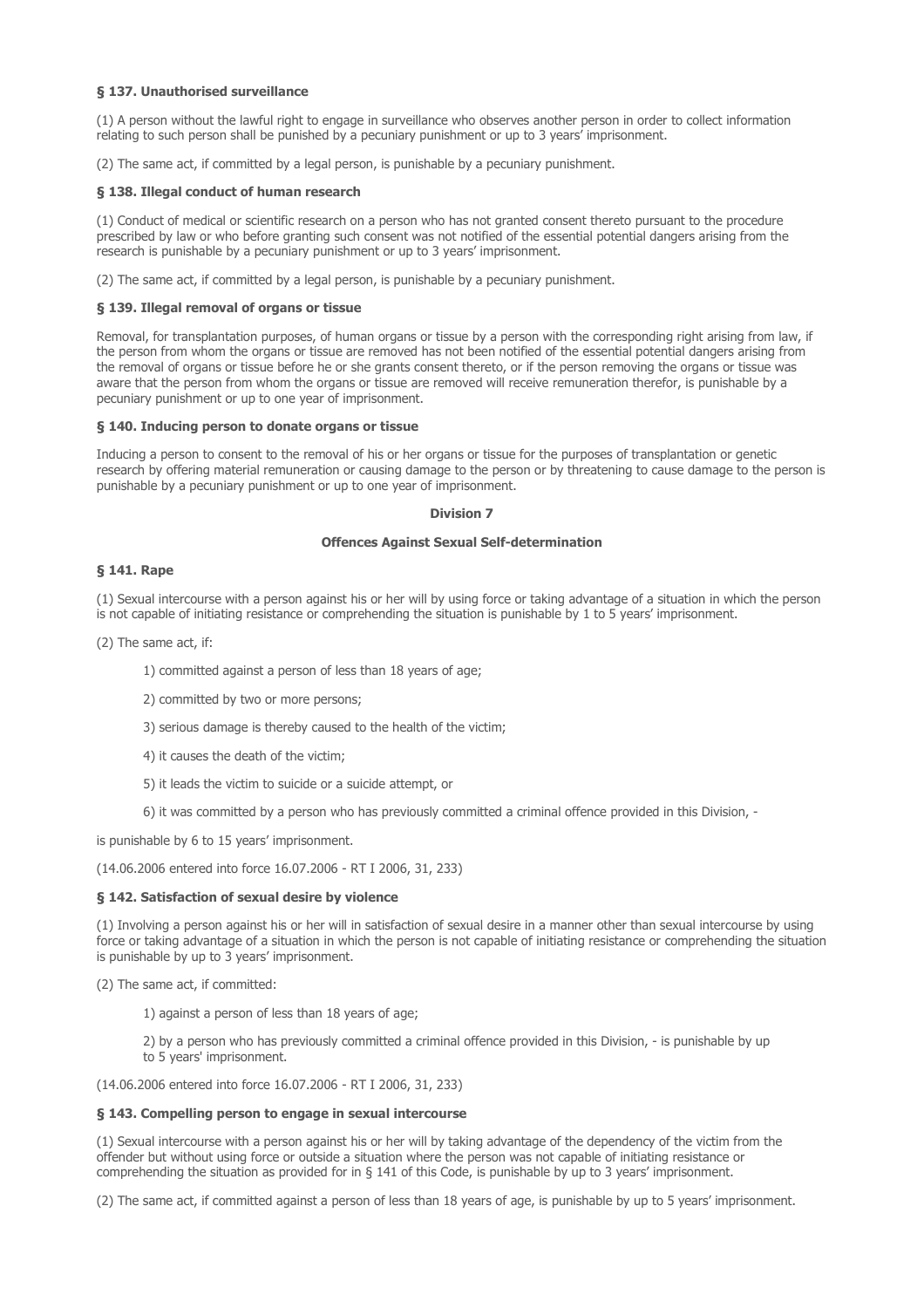## § 143<sup>1</sup>. Compelling person to satisfy sexual desire

(1) Involving a person against his or her will in satisfaction of sexual desire in a manner other than sexual intercourse by taking advantage of the dependency of the victim from the offender but without using force or outside a situation where the person was not capable of initiating resistance or comprehending the situation as provided for in § 142 of this Code, is punishable by up to 2 years' imprisonment.

(2) The same act, if committed:

1) against a person of less than 18 years of age;

2) by a person who has previously committed a criminal offence provided in this Division, - is punishable by up to 5 years' imprisonment.

(14.06.2006 entered into force 16.07.2006 - RT I 2006, 31, 233)

#### § 144. Sexual intercourse with descendant

A parent, a person with the rights of a parent, or a grandparent, who engages in sexual intercourse with his or her child or grandchild shall be punished by up to 5 years' imprisonment.

(14.06.2006 entered into force 16.07.2006 - RT I 2006, 31, 233)

## § 145. Sexual intercourse with child

An adult person who engages in sexual intercourse with a person of less than 14 years of age shall be punished by up to 5 years' imprisonment.

(14.06.2006 entered into force 16.07.2006 - RT I 2006, 31, 233)

## § 146. Satisfaction of sexual desire with child

An adult person who involves a person of less than 14 years of age in satisfaction of sexual desire in a manner other than sexual intercourse shall be punished by up to 5 years' imprisonment.

(14.06.2006 entered into force 16.07.2006 - RT I 2006, 31, 233)

## § 147. Inability of person of less than 10 years to comprehend

Within the meaning of the offences provided for in this Division, a person is deemed to be incapable to comprehend if he or she is less than 10 years of age.

### Division 8

## Offences Against Deceased Persons

## § 148. Abuse of corpse

A person who dissects or steals a corpse, leaves a corpse unburied or treats a corpse in a manner not in compliance with the generally recognised customary practices shall be punished by a pecuniary punishment or up to one year of imprisonment.

#### § 149. Debasement of memory of deceased

A person who interferes with a funeral or any other ceremony for the commemoration of a deceased person, desecrates a grave or other place designated as a last resting place, or a memorial erected for the commemoration of a deceased person, or steals objects from such places, shall be punished by a pecuniary punishment or up to one year of imprisonment.

### § 150. Illegal removal of organs or tissue from corpse

Removal, for transplantation purposes, of organs or tissue from the body of a deceased person by a duly authorised person, if the person from whom the organs or tissue are removed has during his or her lifetime prohibited such removal, is punishable by a pecuniary punishment.

#### Chapter 10

## Offences Against Political and Civil Rights

#### Division 1

### Offences Against Equality

## § 151. Incitement of hatred

(1) Activities which publicly incite to hatred, violence or discrimination on the basis of nationality, race, colour, sex, language, origin, religion, sexual orientation, political opinion, or financial or social status if this results in danger to the life, health or property of a person are punishable by a fine of up to 300 fine units or by detention.

(2) Same act, if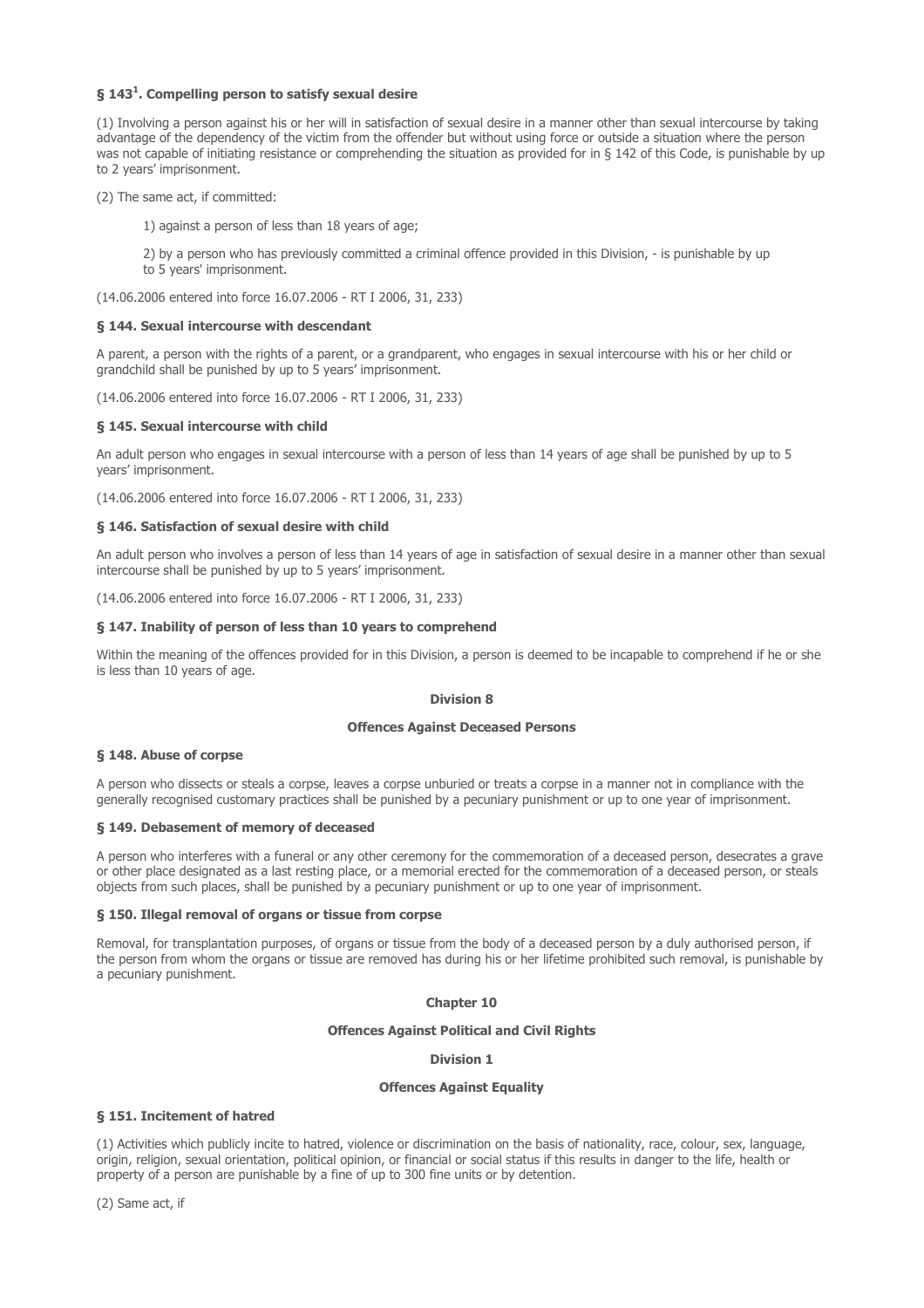1) if it causes the death of a person or results in damage to health or other serious consequences, or

2) it was committed by a person who has previously been punished by such act, or

3) it was committed by a criminal organisation, - is punishable by pecuniary punishment or up to 3 years' imprisonment.

(3) An act provided for in subsection (1) of this section, if committed by a legal person, is punishable by a fine of up to 50 000 kroons

(4) An act provided for in subsection (2) of this section, if committed by a legal person, is punishable by a pecuniary punishment.

(14.06.2006 entered into force 16.07.2006 - RT I 2006, 31, 234)

(2) The same act, if committed:

1) at least twice, or

2) significant damage is thereby caused to the rights or interests of another person protected by law or to public interests, is punishable by a pecuniary punishment or up to 3 years' imprisonment.

(19.05.2004 entered into force 01.07.2004 - RT I 2004, 46, 329)

#### § 152. Violation of equality

(1) Unlawful restriction of the rights of a person or granting of unlawful preferences to a person on the basis of his or her nationality, race, colour, sex, language, origin, religion, sexual orientation, political opinion, financial or social status is punishable by a fine of up to 300 fine units or by detention.

(14.06.2006 entered into force 16.07.2006 - RT I 2006, 31, 234)

(2) The same act, if committed:

1) at least twice, or

2) significant damage is thereby caused to the rights or interests of another person protected by law or to public interests, is punishable by a pecuniary punishment or up to one year of imprisonment.

(19.05.2004 entered into force 01.07.2004 - RT I 2004, 46, 329)

#### § 153. Discrimination based on genetic risks

Unlawful restriction of the rights of a person or granting of unlawful preferences to a person on the basis of his or her genetic risks is punishable by a fine of up to 300 fine units or by detention.

(2) The same act, if committed:

1) at least twice, or

2) significant damage is thereby caused to the rights or interests of another person protected by law or to public interests, is punishable by a pecuniary punishment or up to one year of imprisonment.

(19.05.2004 entered into force 01.07.2004 - RT I 2004, 46, 329)

## Division 2

### Violation of Fundamental Freedoms

#### § 154. Violation of freedom of religion

A person who interferes with the religious affiliation or religious practices of a person, unless the religious affiliation or practices are detrimental to the morals, rights or health of other people or violate public order, shall be punished by a pecuniary punishment or up to one year of imprisonment.

## § 155. Compelling person to join or retain membership of religious association or political party

(18.12.2003 entered into force 01.01.2004 - RT I 2003, 90, 601)

Compelling a person to join or be a member of a religious association or a political party is punishable by a pecuniary punishment or up to one year of imprisonment.

(18.12.2003 entered into force 01.01.2004 - RT I 2003, 90, 601)

#### § 156. Violation of confidentiality of messages

(1) Violation of the confidentiality of a message communicated by a letter or other means of communication is punishable by a pecuniary punishment.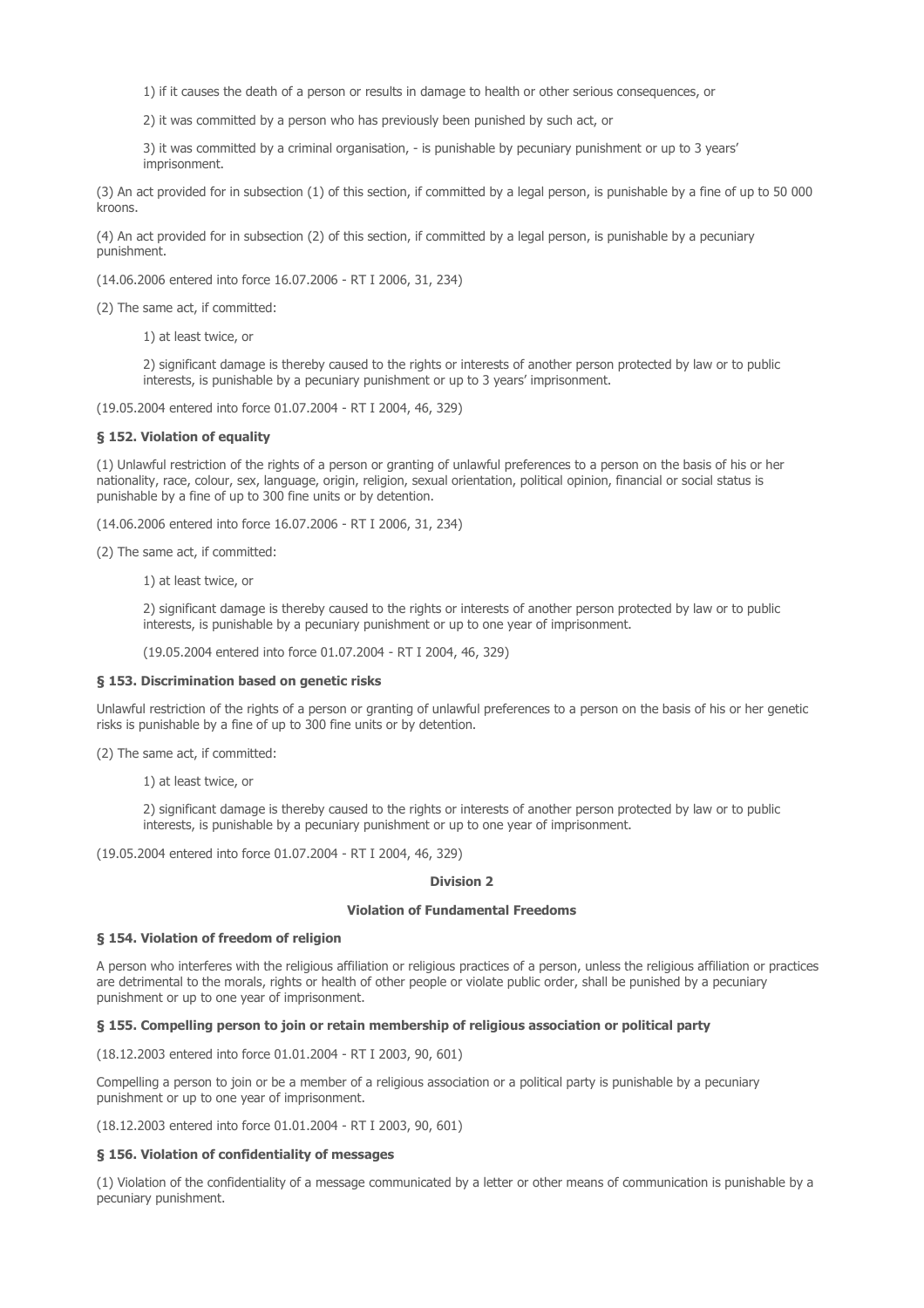(2) The same act, if committed by a person who has access to the message due to performance of his or her official duties, is punishable by a pecuniary punishment or up to one year of imprisonment.

## § 157. Violation of obligation to maintain confidentiality of secrets which have become known in course of professional activities

Disclosure of information obtained in the course of professional activities and relating to the health, private life or commercial activities of another person by a person who is required by law to maintain the confidentiality of such information is punishable by a pecuniary punishment.

## § 157<sup>1</sup>. Illegal disclosure of sensitive personal data

Illegal disclosure of sensitive personal data, enabling access to such data or transfer of such data for personal gain or if significant damage is caused thereby to the rights or interests of another person that are protected by law shall be punished by a pecuniary punishment or up to one year of imprisonment.

(24.01.2007 entered into force 15.03.2007 - RT I 2007, 13, 69)

## § 158. Interference with or violent dispersion of lawfully organised public meeting

Interference with or violent dispersion of a lawfully organised public meeting is punishable by a pecuniary punishment or up to one year of imprisonment.

## § 159. Violation of freedom of association

Interference with the foundation of, joining or membership in a non-profit association, if the foundation or activities of the association do not violate the conditions or restrictions provided by law in the interests of the protection of the security of the state and the society, public order, morals or the rights of other people, and if joining or membership in the association does not violate the conditions or restrictions provided by law for persons in public service, is punishable by a fine of up to 300 fine units or by detention.

#### Division 3

## Offences Against Freedom of Election

## § 160. Definition of elections

For the purposes of this Division, "elections" means elections of the Riigikogu<sup>2</sup> or the local government councils or to the European Parliament.

(18.12.2002 entered into force 23.01.2003 - RT I 2003, 4, 22)

### § 161. Interference with elections or referendum

(1) Interference with elections or a referendum, or with determination or announcement of the results thereof, is punishable by a pecuniary punishment or up to one year of imprisonment.

(2) The same act, if committed using violence, is punishable by 1 to 5 years' imprisonment.

## § 162. Violation of freedom of election or voting

Preventing a person to freely exercise his or her right to elect or be elected at an election or to vote at a referendum, if such prevention involves violence, deceit or threat or takes advantage of a service, economic or other dependent relationship of the person with the offender is punishable by a pecuniary punishment or up to one year of imprisonment.

#### § 163. Falsification at elections

Destruction, damaging, elimination or falsification of election or voting documents, or incorrect counting of votes, is punishable by a pecuniary punishment or up to one year of imprisonment.

#### § 164. Bribery of electorate

Providing or offering material benefits to a person with the intention to persuade the person not to exercise his or her election or voting right or to exercise such right in a certain way is punishable by pecuniary punishment or up to 1 year of imprisonment.

(07.06.2006 entered into force 14.07.2006 - RT I 2006, 30, 231)

## § 165. Election fraud

A person who votes more than once, except a person who amends his or her vote given by electronic means, or a person who participates in an election or referendum without the right to vote or in the name of another person shall be punished by a fine of up to 300 fine units or by detention.

(28.06.2005 entered into force 18.09.2005 - RT I 2005, 47, 387)

## § 166. Violation of confidentiality of voting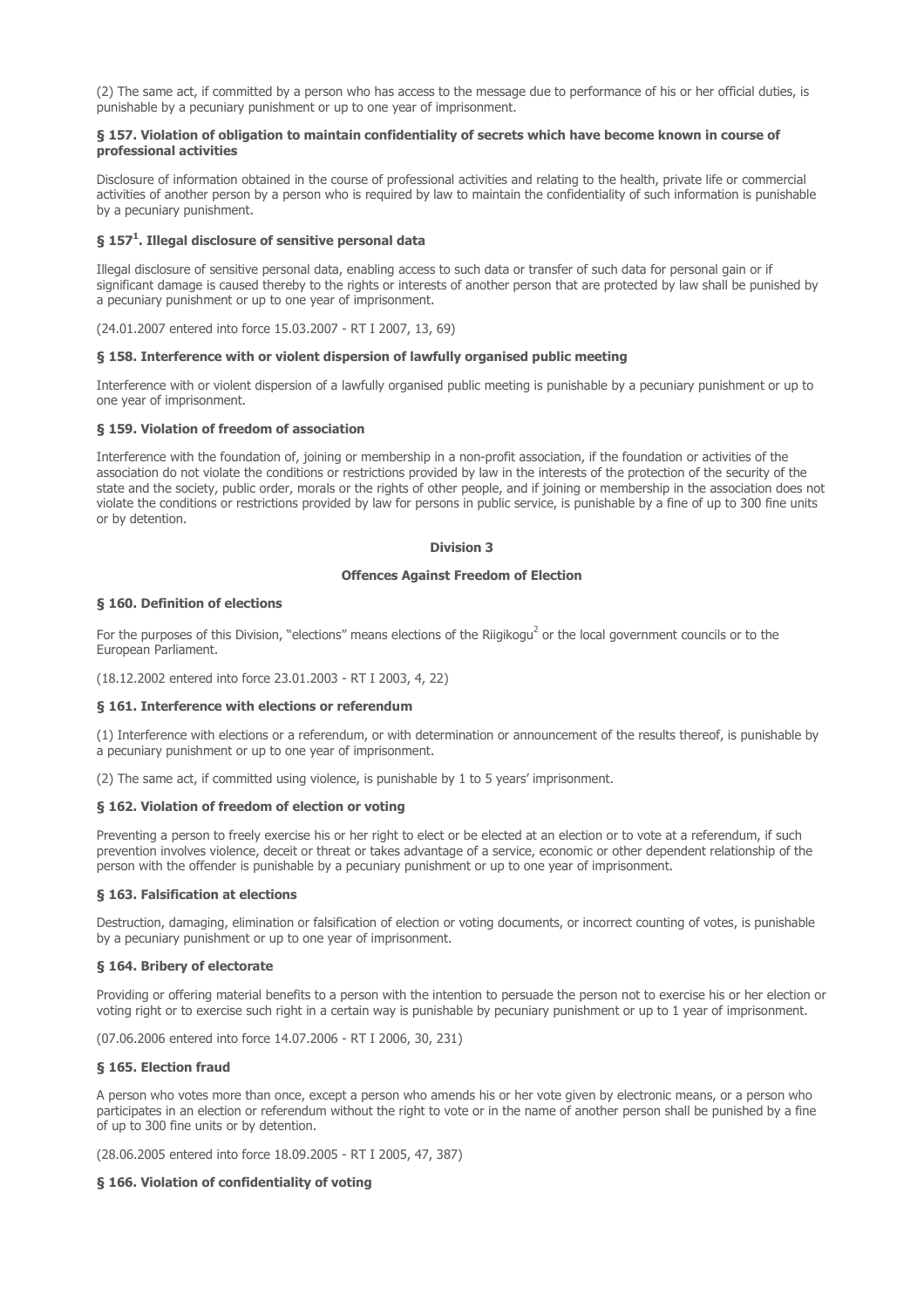Violation of the procedure for voting by secret ballot at an election or referendum is punishable by a fine of up to 100 fine units or by detention.

## § 167. Interference with election campaigning

Interference with lawful campaigning before an election or referendum is punishable by a fine of up to 300 fine units or by detention.

## § 168. Unlawful campaigning

(1) Active campaigning during the day of an election or referendum is punishable by a fine of up to 200 fine units or by detention.

(2) The same act, if committed by a legal person, is punishable by a fine of up to 20 000 kroons.

## Chapter 11

### Offences Against Family and Minors

## Division 1

#### Offences Against Family

#### § 169. Violation of obligation to provide maintenance to child

A parent who intentionally evades payment of monthly support ordered by a court to his or her child of less then 18 years of age or to his or her child who has attained the age of majority but is incapacitated for work and needs assistance shall be punished by a pecuniary punishment or up to one year of imprisonment.

## § 170. Violation of obligation to provide maintenance to parent

An adult child who intentionally evades payment of monthly support ordered by a court to his or her parent who is incapacitated for work and needs assistance shall be punished by a pecuniary punishment or up to one year of imprisonment.

#### § 171. Abuse of rights of guardianship or curatorship

A person who abuses his or her rights of guardianship or curatorship in order to increase own assets out of the assets of the person under his or her guardianship or curatorship, or acts in any other manner against the proprietary or personal rights or interests of the person under guardianship or curatorship, shall be punished by a pecuniary punishment or up to 3 years' imprisonment.

#### § 172. Child stealing

Concealed or unconcealed kidnapping of another person's child of less than 14 years of age from a person under whose care the child legally is, is punishable by a pecuniary punishment or up to 3 years' imprisonment.

## § 173. Sale or purchase of children

- (1) The sale or purchase of children is punishable by 1 to 5 years' imprisonment.
- (2) The same act, if committed by a legal person, is punishable by a pecuniary punishment.

## § 174. Alteration of decent

(1) A person who substitutes a child of another or his or her own child for a child of another person with the intention to alter the descent of the child shall be punished by a pecuniary punishment or up to 3 years' imprisonment.

(2) The same act, if:

1) committed in order to receive an estate or aimed at other personal gain, or

2) it causes alteration of the citizenship of the child,

is punishable by 1 to 5 years' imprisonment.

#### Division 2

#### Offences Against Minors

### § 175. Disposing minors to engage in prostitution

(1) A person who by inducement, threat or any other act influences a person of less than 18 years of age in order to cause him or her to commence or continue prostitution, but the act does not have the necessary elements of an offence provided for in § 133 or 143 of this Code, shall be punished by a pecuniary punishment or up to 5 years' imprisonment.

(14.06.2006 entered into force 16.07.2006 - RT I 2006, 31, 233)

(2) For a criminal offence provided in this section: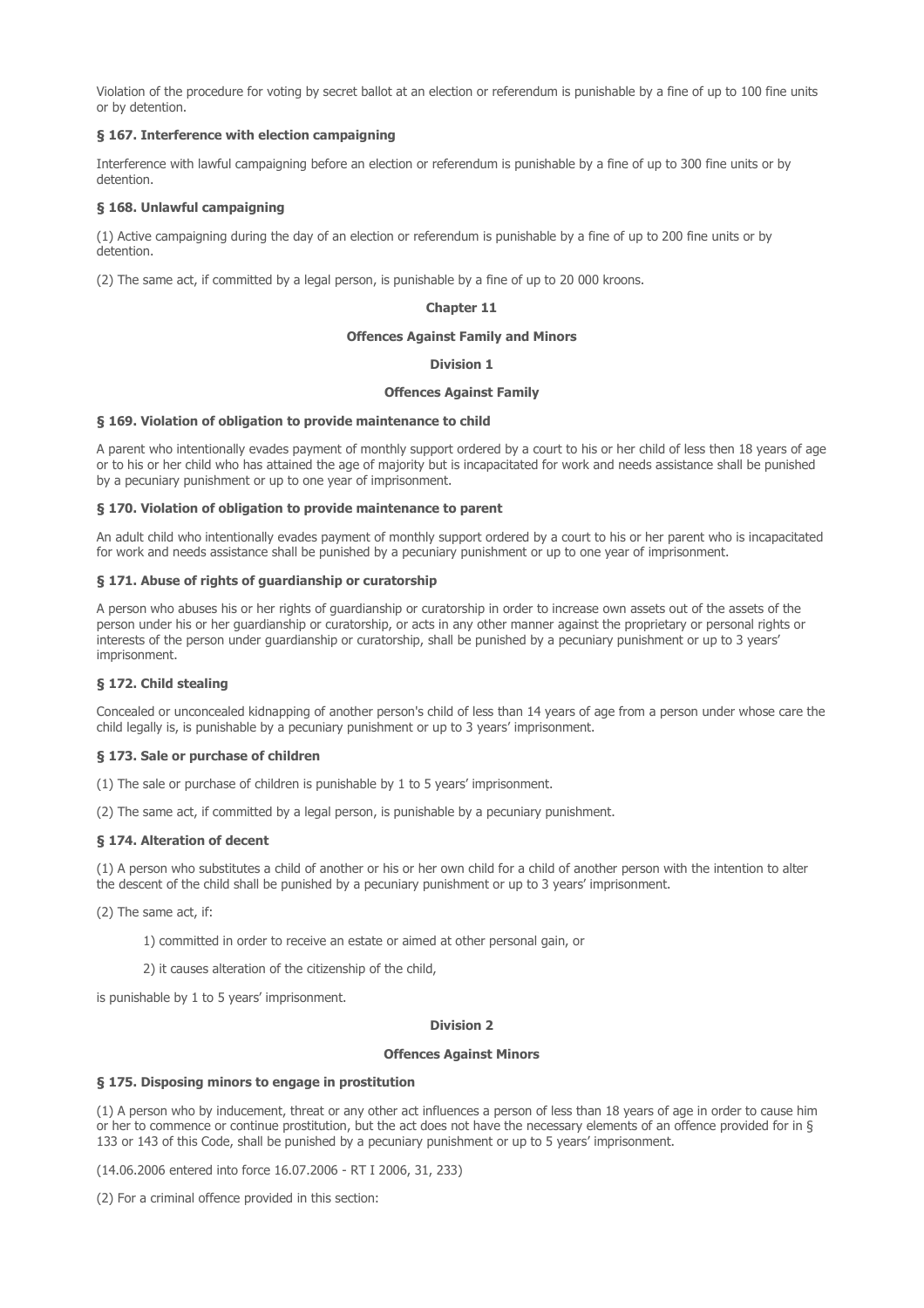1) the court may impose, as supplementary punishment, a pecuniary punishment pursuant to the provisions of § 53 of this Code, or

2) the court imposes, pursuant to the provisions of  $\S 83<sup>2</sup>$  of this Code, extended confiscation of the property obtained by the criminal offence.

(13.12.2006 entered into force 01.02.2007 - RT I 2007, 2, 7)

# § 176. Aiding prostitution involving minors

(1) Aiding prostitution involving a person of less than 18 years of age by mediation, provision of premises or in any other manner is punishable by a pecuniary punishment or up to 5 years' imprisonment.

(14.06.2006 entered into force 16.07.2006 - RT I 2006, 31, 233)

(2) The same act, if committed:

1) by a group or a criminal organisation;

2) by a person who has previously committed a criminal offence provided in this section or aiding prostitution. is punishable by 3 up to 15 years' imprisonment.

(14.06.2006 entered into force 16.07.2006 - RT I 2006, 31, 233)

(3) An act provided for in subsection (1) of this section, if committed by a legal person, is punishable by a pecuniary punishment.

(14.06.2006 entered into force 16.07.2006 - RT I 2006, 31, 233)

(4) An act provided for in clause (2) 2) of this section, if committed by a legal person, is punishable by a pecuniary punishment or compulsory dissolution.

(14.06.2006 entered into force 16.07.2006 - RT I 2006, 31, 233)

(5) For a criminal offence provided in this section:

1) the court may impose, as supplementary punishment, a pecuniary punishment pursuant to the provisions of § 53 of this Code, or

2) the court imposes, pursuant to the provisions of  $\S 83<sup>2</sup>$  of this Code, extended confiscation of the property obtained by the criminal offence.

(13.12.2006 entered into force 01.02.2007 - RT I 2007, 2, 7)

#### § 177. Use of minors in manufacture of pornographic works

(1) Use of a person of less than 14 years of age as a model or actor in the manufacture of a pornographic or erotic picture, picture, film or other work, and use of a person of less than 18 years of age as a model or actor in the manufacture of a pornographic picture, film or other work is punishable by a pecuniary punishment or up to 5 years' imprisonment.

(14.06.2006 entered into force 16.07.2006 - RT I 2006, 31, 233)

(2) The same act, if committed by a legal person, is punishable by a pecuniary punishment.

### § 178. Manufacture of works involving child pornography or making child pornography available

(1) A person who manufactures, stores, hands over, displays or makes available in any other manner pictures, writings or other works or reproductions of works depicting a person of less than 18 years of age in a pornographic situation, or person of less than 18 years of age in a pornographic or erotic situation shall be punished by a pecuniary punishment or up to 3 years' imprisonment.

(14.06.2006 entered into force 16.07.2006 - RT I 2006, 31, 233)

(2) The same act, if committed by a legal person, is punishable by a pecuniary punishment.

#### § 179. Sexual enticement of children

(1) A person who hands over, displays or makes otherwise knowingly available pornographic works or reproductions thereof to a person of less than 14 years of age, engages in sexual intercourse in the presence of such person or knowingly sexually entices such person in any other manner shall be punished by a pecuniary punishment or up to one year of imprisonment.

(2) The same act, if committed by a legal person, is punishable by a pecuniary punishment.

#### § 180. Exhibiting violence to minors

(1) A person who hands over, displays or makes otherwise knowingly available works or reproductions of works promoting violence or cruelty to a person of less than 18 years of age, kills or tortures an animal in the presence of such person without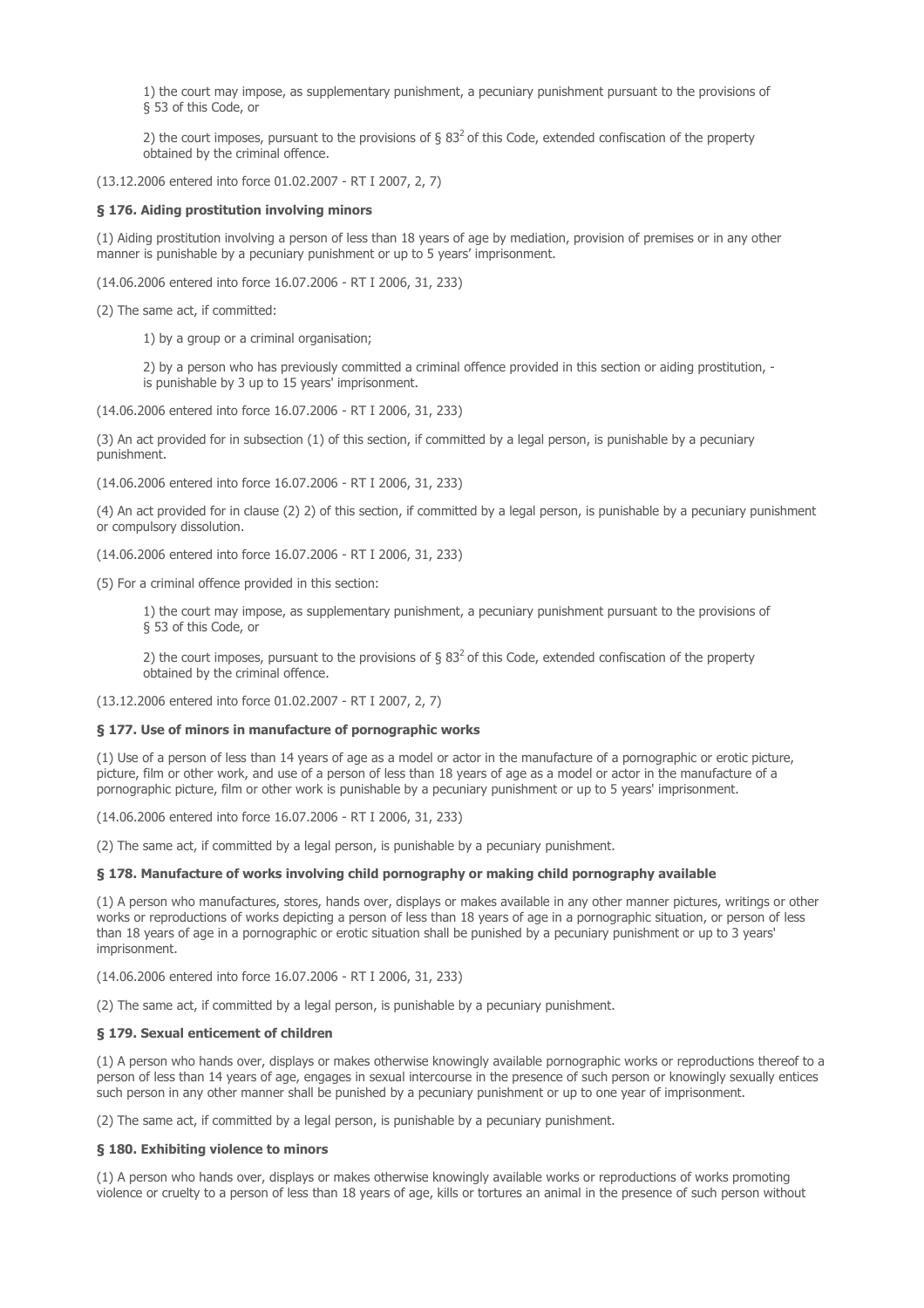due cause or knowingly exhibits violence to him or her in any other manner shall be punished by a pecuniary punishment or up to one year of imprisonment.

(2) The same act, if committed by a legal person, is punishable by a pecuniary punishment.

### § 181. Involving minor in commission of criminal offence

An adult person who involves a person of less than 18 years of age in the commission of a criminal offence shall be punished by a pecuniary punishment or up to 3 years' imprisonment.

## § 182. Inducing minor to consume alcohol

An adult person who induces a person of less than 18 years of age to consume alcohol shall be punished by a pecuniary punishment or up to one year of imprisonment.

(08.12.2004 entered into force 02.01.2005 - RT I 2004, 88, 600)

## § 182<sup>1</sup>. Sale of alcohol to minors and purchase of alcohol for minors

(1) An adult person who sells alcohol to or purchases alcohol for a person of less than 18 years of age shall be punished by a pecuniary punishment or up to one year of imprisonment if a misdemeanour has been imposed on the offender for the same act.

(2) Sale of alcohol to a person of less than 18 years of age, if committed by a legal person, is punishable by a pecuniary punishment.

(08.12.2004 entered into force 02.01.2005 - RT I 2004, 88, 600)

## Chapter 12

## Offences Against Public Health

# Division 1

## Offences Relating to Narcotics

### § 183. Unlawful handling of small quantities of narcotic drugs or psychotropic substances

(1) Illegal trafficking or mediation of small quantities of narcotic drugs or psychotropic substances, or illegal manufacture, acquisition or possession of small quantities of narcotic drugs or psychotropic substances with the intention of trafficking is punishable by a pecuniary punishment or up to 3 years' imprisonment.

(2) The same act, if committed:

1) by a group;

2) by a person who has committed a criminal offence provided for in this Division or a theft, robbery, illegal import or export or provision of narcotic drugs or psychotropic substances or the handling of narcotic drugs or psychotropic substances in a penal institution, is punishable by a pecuniary punishment or up to 5 years' imprisonment.

(17.12.2003 entered into force 01.01.2004 - RT I 2003, 83, 557)

(24.01.2007 entered into force 15.03.2007 - RT I 2007, 13, 69)

#### § 184. Unlawful handling of large quantities of narcotic drugs or psychotropic substances

(1) Illegal manufacture, acquisition, possession, trafficking, mediation, transportation, import, export, transit or other illegal handling of large quantities of narcotic drugs or psychotropic substances is punishable by 1 to 10 years' imprisonment.

(2) The same act, if committed:

1) by a group;

2) by a person who has committed a criminal offence provided for in this Division or a theft, robbery, illegal import or export or provision of narcotic drugs or psychotropic substances or the handling of narcotic drugs or psychotropic substances in a penal institution, is punishable by 3 to 15 years' imprisonment.

(24.01.2007 entered into force 15.03.2007 - RT I 2007, 13, 69)

 $(2^1)$  An act provided for in subsection  $(1)$  or  $(2)$  of this section, if committed:

1) for the purpose of large proprietary gain, or

2) by a criminal organisation, is punishable by 6 to 20 years' imprisonment or life imprisonment.

(3) An act provided for in subsection (1) of this section, if committed by a legal person, is punishable by a pecuniary punishment.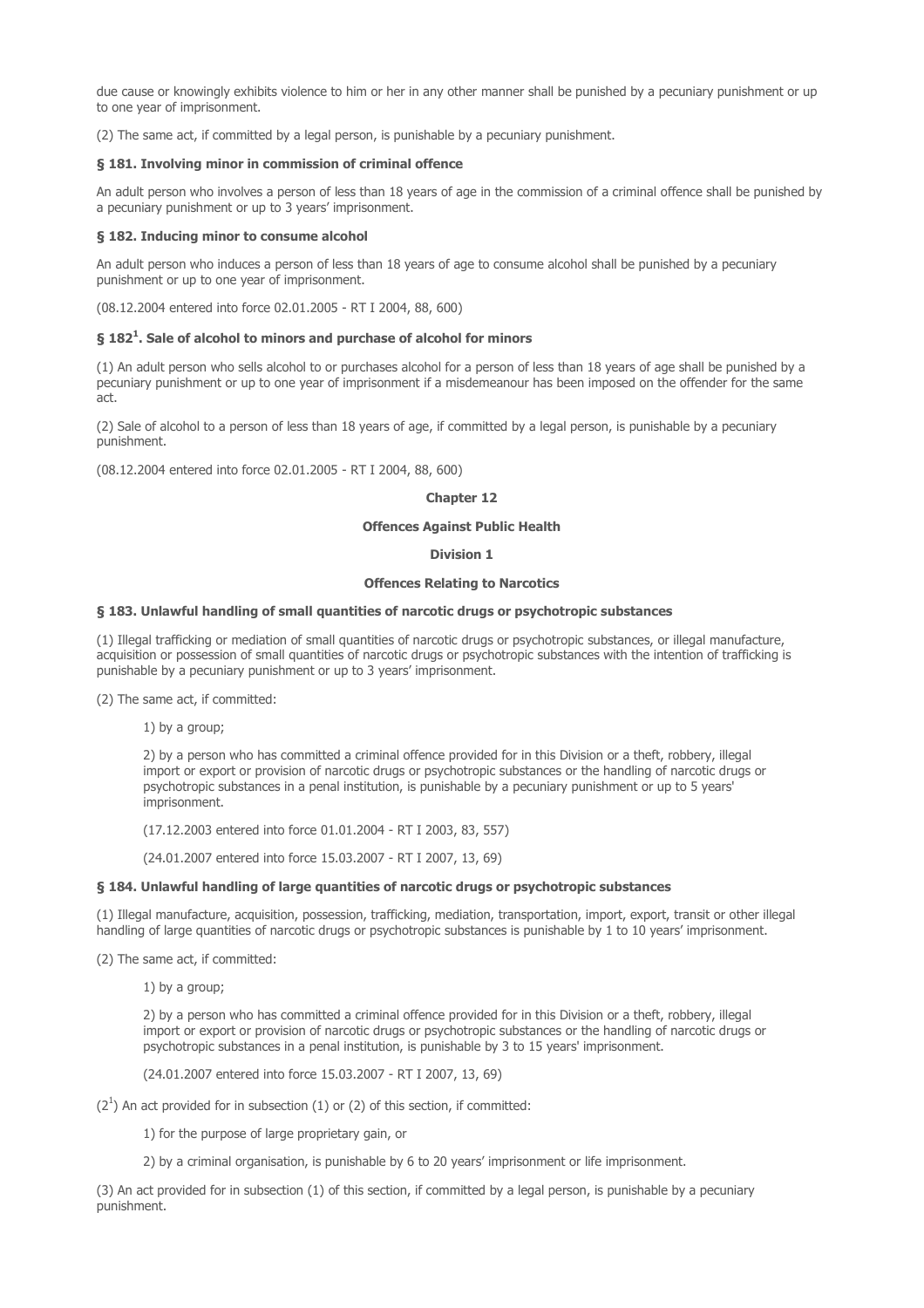(4) An act provided for in clause (2) 2) or ( $2^1$ ) 1) of this section, if committed by a legal person, is punishable by a pecuniary punishment or compulsory dissolution.

(5) For a criminal offence provided in this section:

1) the court may impose, as supplementary punishment, a pecuniary punishment pursuant to the provisions of § 53 of this Code, or

2) the court imposes, pursuant to the provisions of  $\S 83<sup>2</sup>$  of this Code, extended confiscation of the property obtained by the criminal offence.

(13.12.2006 entered into force 01.02.2007 - RT I 2007, 2, 7)

## § 185. Providing of narcotic drugs or psychotropic substances to persons of less than 18 years of age

(1) An adult person who illegally provides small quantities of narcotic drugs or psychotropic substances to a person of less than 18 years of age shall be punished by up to 5 years' imprisonment.

(2) The same act, if committed:

1) by a group;

2) by a person who has committed a criminal offence provided for in this Division or a theft, robbery, illegal import or export or provision of narcotic drugs or psychotropic substances or the handling of narcotic drugs or psychotropic substances in a penal institution, or

(24.01.2007 entered into force 15.03.2007 - RT I 2007, 13, 69)

3) if the object of provision is large quantities of narcotic drugs or psychotropic substances, is punishable by 3 to 15 years' imprisonment.

(3) An act provided for in subsection (1) or (2) of this section, if the purpose of provision was to instigate a minor to provide narcotic drugs or psychotropic substances or to aid such instigation, is punishable by 6 to 20 years' imprisonment or life imprisonment.

(4) For a criminal offence provided in this section:

1) the court may impose, as supplementary punishment, a pecuniary punishment pursuant to the provisions of § 53 of this Code, or

2) the court imposes, pursuant to the provisions of §  $83<sup>2</sup>$  of this Code, extended confiscation of the property obtained by the criminal offence.

(13.12.2006 entered into force 01.02.2007 - RT I 2007, 2, 7)

#### § 186. Inducing person to engage in illegal use of narcotic drugs or psychotropic substances

Inducing a person to illegally consume narcotic drugs or psychotropic substances is punishable by a pecuniary punishment or up to three year of imprisonment.

(17.12.2003 entered into force 01.01.2004 - RT I 2003, 83, 557)

## § 187. Inducing minors to illegally consume narcotic drugs or psychotropic substances or other narcotic substances

(1) An adult person who induces a person of less than 18 years of age to illegally consume narcotic drugs or psychotropic substances or other narcotic substances, or administers such substances illegally to a person of less than 18 years of age, shall be punished by 1 to 10 years' imprisonment.

(2) The same act, if committed by a person who has committed a criminal offence provided for in this Division or a theft, robbery, illegal import or export or provision of narcotic drugs or psychotropic substances or the handling of narcotic drugs or psychotropic substances in a penal institution, is punishable by 3 to 15 years' imprisonment.

(17.12.2003 entered into force 01.01.2004 - RT I 2003, 83, 557)

(24.01.2007 entered into force 15.03.2007 - RT I 2007, 13, 69)

## § 188. Illegal cultivation of opium poppy, cannabis or coca shrubs

(1) Illegal cultivation of opium poppy, cannabis or coca shrubs is punishable by a pecuniary punishment or up to 5 years' imprisonment.

(2) The same act, if committed:

1) by a group;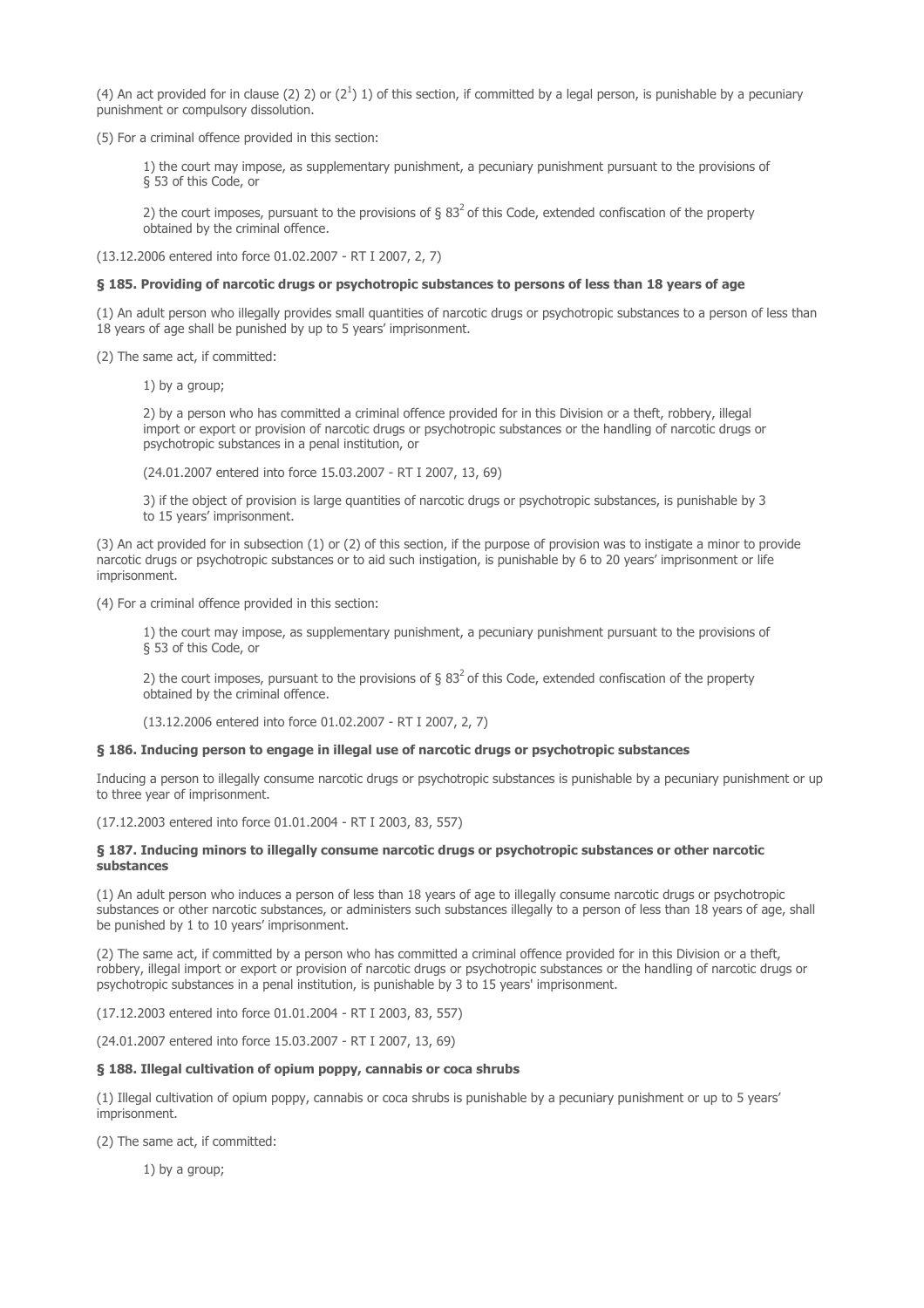2) by a person who has committed a criminal offence provided for in this Division or a theft, robbery, illegal import or export or provision of narcotic drugs or psychotropic substances or the handling of narcotic drugs or psychotropic substances in a penal institution, is punishable by 1 to 10 years' imprisonment.

(17.12.2003 entered into force 01.01.2004 - RT I 2003, 83, 557)

(24.01.2007 entered into force 15.03.2007 - RT I 2007, 13, 69)

### § 189. Preparation for distribution of narcotic drugs or psychotropic substances

(1) Manufacture, possession or delivery of a device, equipment or substance necessary for the commission of an act provided for in § 184 of this Code, or provision of financial resources for the commission of such act, is punishable by a pecuniary punishment or up to 5 years' imprisonment.

(2) The same act, if committed by a legal person, is punishable by a pecuniary punishment.

(3) For the criminal offence provided in this section, the court shall impose extended confiscation of assets or property acquired by the criminal offence pursuant to the provisions of § 83<sup>2</sup> of this Code.

(13.12.2006 entered into force 01.02.2007 - RT I 2007, 2, 7)

### § 190. Violation of requirements for handling narcotic drugs or psychotropic substances or precursors thereof or of requirements for related recording keeping or reporting

(1) Violation of the requirements for manufacture, production, processing, packaging, storage, transportation, import, export, transit, delivery or record keeping concerning or reporting on narcotic drugs or psychotropic substances or precursors thereof by a person responsible for such activities, if such violation, through negligence, results in illegal trade in narcotic drugs or psychotropic substances, is punishable by a pecuniary punishment or up to 3 years' imprisonment.

(2) The same act, if committed by a legal person, is punishable by a pecuniary punishment.

## § 191. Application of confiscation

The court shall confiscate an object or substance which was the direct object of the commission of an offence provided for in this Division or an object used for the preparation of such offence.

## Division 2

## Offences Relating to Infectious Diseases

#### § 192. Causing threat of spread of infection disease or infectious animal disease

(1) Violation of the requirements for the control of infectious diseases or infectious animal diseases, if such violation causes a threat of the spread of an especially dangerous infectious disease or especially dangerous infectious animal disease, is punishable by a pecuniary punishment or up to one year of imprisonment.

(2) The same act, if a danger of the spread of an especially dangerous infectious disease or an especially dangerous infectious animal disease is thereby caused through negligence, is punishable by a pecuniary punishment.

(3) An act provided for in subsection (1) or (2) of this section, if committed by a legal person, is punishable by a pecuniary punishment.

## § 193. Causing spread of infectious disease or infectious animal disease

(1) Violation of the requirements for the control of infectious diseases or infectious animal diseases, if such violation causes the spread of an infectious disease or an especially dangerous infectious animal disease, is punishable by a pecuniary punishment or up to 3 years' imprisonment.

(2) The same act, if the spread of an infectious disease or an especially dangerous infectious animal disease is thereby caused through negligence, is punishable by a pecuniary punishment or up to one year of imprisonment.

(3) An act provided for in subsection (1) or (2) of this section, if committed by a legal person, is punishable by a pecuniary punishment.

## Division 3

#### Offences Relating to Medicinal Products

## § 194. Illegal distribution of medicinal products

(1) Illegal manufacture of medicinal products, or provision or mediation of illegally manufactured medicinal products, or possession of illegally manufactured medicinal products with the intention of provision, if the act does not have the necessary elements of an offence provided for in §§ 183–185 of this Code, is punishable by a pecuniary punishment or up to one year of imprisonment.

(2) The same act, if committed by a legal person, is punishable by a pecuniary punishment.

#### § 195. Inducing person to use doping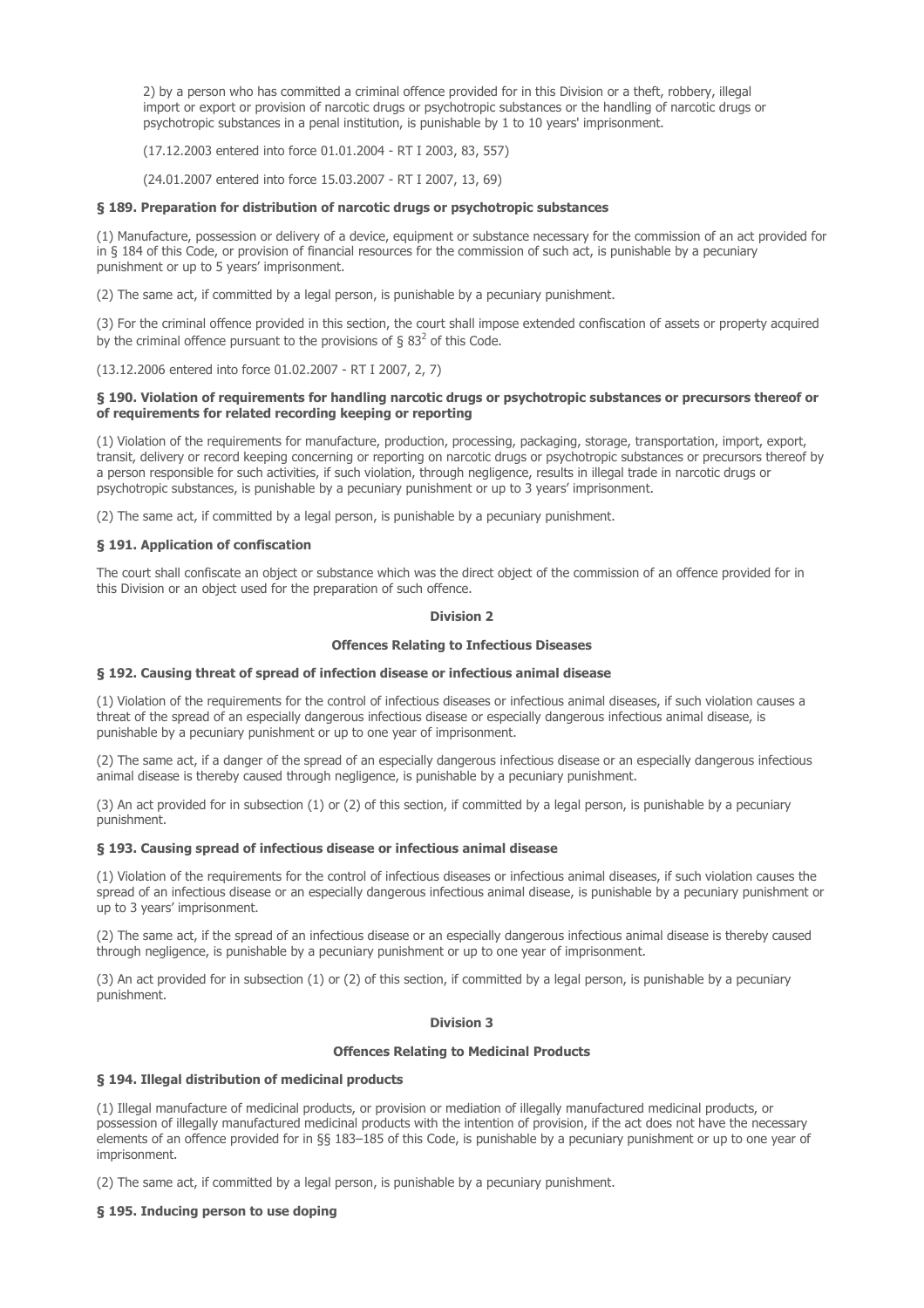Prescribing a medicinal product for use as doping in sports, inducing a person to use a medicinal product as doping, or delivery of a medicinal product for administering as doping, is punishable by a pecuniary punishment.

## Division 4

## Offences Relating to Occupational Health, Occupational Safety or Technical Supervision

§ 196. (Repealed -24.01.2007 entered into force 15.03.2007 - RT I 2007, 13, 69)

## § 197. Violation of occupational health and safety requirements if significant damage is thereby caused to health of person or death of person is caused through negligence

(1) Violation of occupational health and safety requirements if significant damage is thereby caused to the health of a person through negligence, is punishable by a pecuniary punishment or up to 3 years' imprisonment

(2) The same act the death of a person is caused thereby through negligence is punishable by up to 5 years' imprisonment.

(3) The same act, if committed by a legal person, is punishable by a pecuniary punishment.

(24.01.2007 entered into force 15.03.2007 - RT I 2007, 13, 69)

### § 198. Violation of occupational health and safety requirements through negligence if significant damage is thereby caused to health of person or death of person is caused thereby

(1) Violation of occupational health and safety requirements through negligence if significant damage is thereby caused to the health of a person, is punishable by a pecuniary punishment or up to 3 years' imprisonment

(2) The same act the death of a person is caused thereby, is punishable by a pecuniary punishment or up to 3 years' imprisonment.

(3) An act provided for in subsection (1) or (2) of this section, if committed by a legal person, is punishable by a pecuniary punishment.

(24.01.2007 entered into force 15.03.2007 - RT I 2007, 13, 69)

#### Chapter 13

### Offences Against Property

### Division 1

## Offences against Ownership

## Subdivision 1

## Illegal appropriation of thing

#### § 199. Larceny

(1) A person who takes away movable property of another with the intention of illegal appropriation shall be punished by a pecuniary punishment or up to 3 years' imprisonment.

(2) Same act, if:

1) the object of the act is a firearm, ammunition, explosive substance or radiation source,

2) the object of the act is a narcotic drug or psychotropic substance or a precursor thereof,

3) the object of the act is an object of great scientific, cultural or historical significance,

4) the act is committed by a person who has previously committed larceny, robbery or embezzlement,

5) the act is committed publicly, but without the use of violence,

6) the act is committed on a large-scale basis,

7) the act is committed by a group;

8) it was committed by intrusion - is punishable by pecuniary punishment or up to 5 years' imprisonment.

(24.01.2007 entered into force 15.03.2007 - RT I 2007, 13, 69)

(3) An act provided for in subsection (1) or (2) of this section, if committed by a criminal organisation, is punishable by 2 to 10 years' imprisonment.

(24.01.2007 entered into force 15.03.2007 - RT I 2007, 13, 69)

#### § 200. Robbery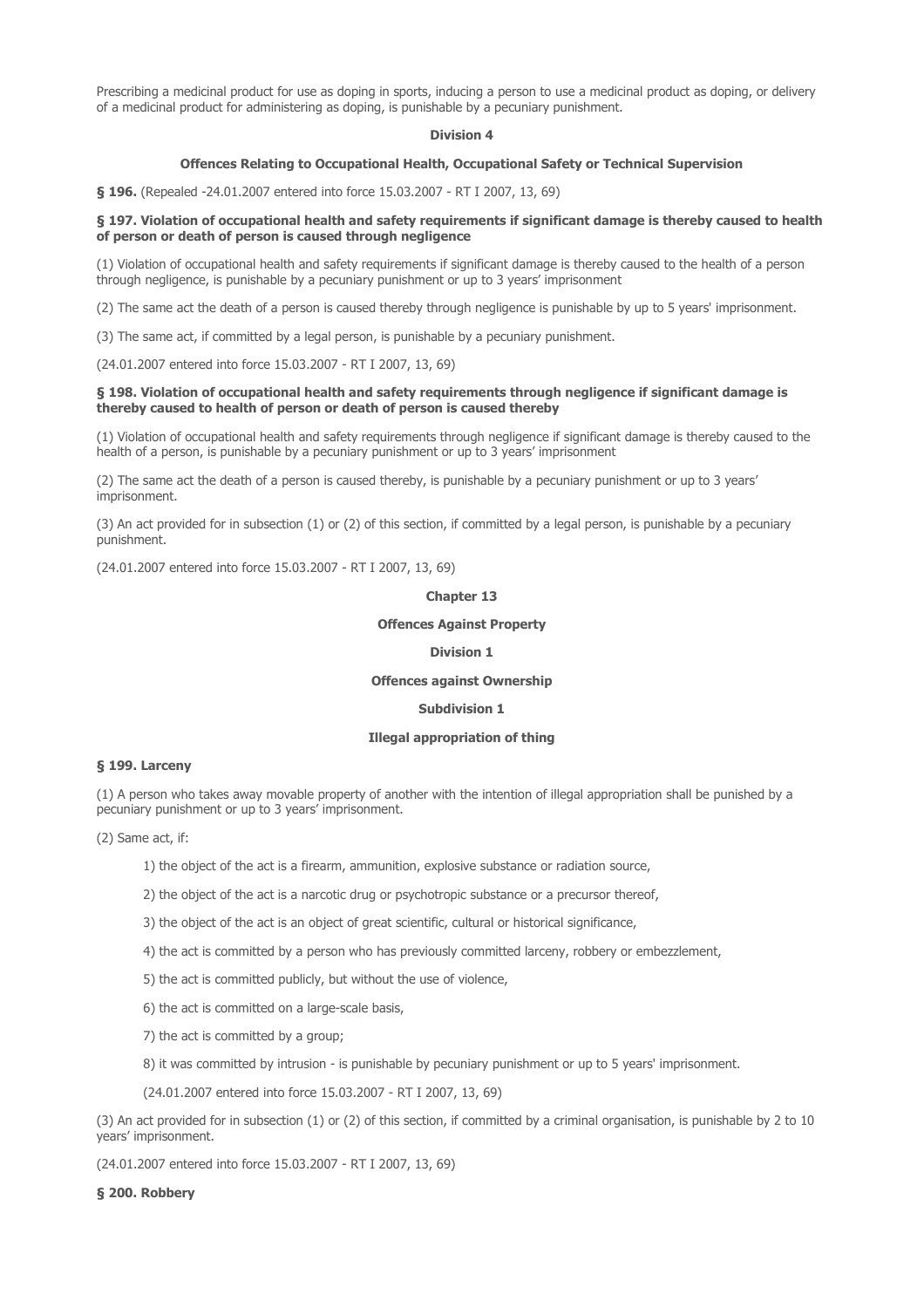(1) A person who by using violence takes away movable property of another with the intention of illegal appropriation shall be punished by 2 to 10 years' imprisonment.

(2) Same act, if:

1) the object of the act is a firearm, ammunition, explosive substance or radiation source,

(24.01.2007 entered into force 15.03.2007 - RT I 2007, 13, 69)

2) the object of the act is a narcotic drug or psychotropic substance or a precursor thereof,

3) the object of the act is an object of great scientific, cultural or historical significance,

4) the act is committed by a person who has previously committed robbery, or manslaughter in connection with robbery or for the purpose of any other personal gain, or extortion,

5) the act is committed by causing serious damage to health,

6) the act is committed on a large-scale basis,

7) the act is committed by a group or a criminal organisation,

8) the act is committed by using a weapon or any other object used as a weapon, or by threatening to use a weapon or any other object used as a weapon;

(18.09.2002 entered into force 24.10.2002 - RT I 2002, 82, 480)

9) the act is committed by intrusion, or

10) the act is committed by hiding of the face with a cover or mask or in any other manner which prevents identification,

is punishable by 3 to 15 years' imprisonment.

(12.06.2002 entered into force 01.09.2002 - RT I 2002, 56, 350)

### § 201. Embezzlement

(1) A person who illegally converts into his or her use or the use of a third person movable property which is in the possession of another person or other assets belonging to another person which have been entrusted to the person shall be punished by a pecuniary punishment or up to one year of imprisonment.

(17.12.2003 entered into force 01.01.2004 - RT I 2003, 83, 557)

(2) The same act, if committed:

1) by a person who has previously committed larceny or embezzlement;

2) on a large-scale basis;

3) by an official, or

4) by a group or a criminal organisation;

is punishable by a pecuniary punishment or up to 5 years' imprisonment.

(24.01.2007 entered into force 15.03.2007 - RT I 2007, 13, 69)

#### § 202. Acquisition, storage or marketing of property received through commission of criminal offence

(1) Acquisition, storage or marketing of property received through commission of a criminal offence is punishable by a pecuniary punishment or up to one year of imprisonment.

(2) The same act, if committed:

1) by a group or a criminal organisation;

2) at least twice, or

3) on a large-scale basis,

is punishable by a pecuniary punishment or up to 3 years' imprisonment.

(3) An act provided for in subsection (1) or (2) of this section, if committed by a legal person, is punishable by a pecuniary punishment.

#### Subdivision 2

Damage to property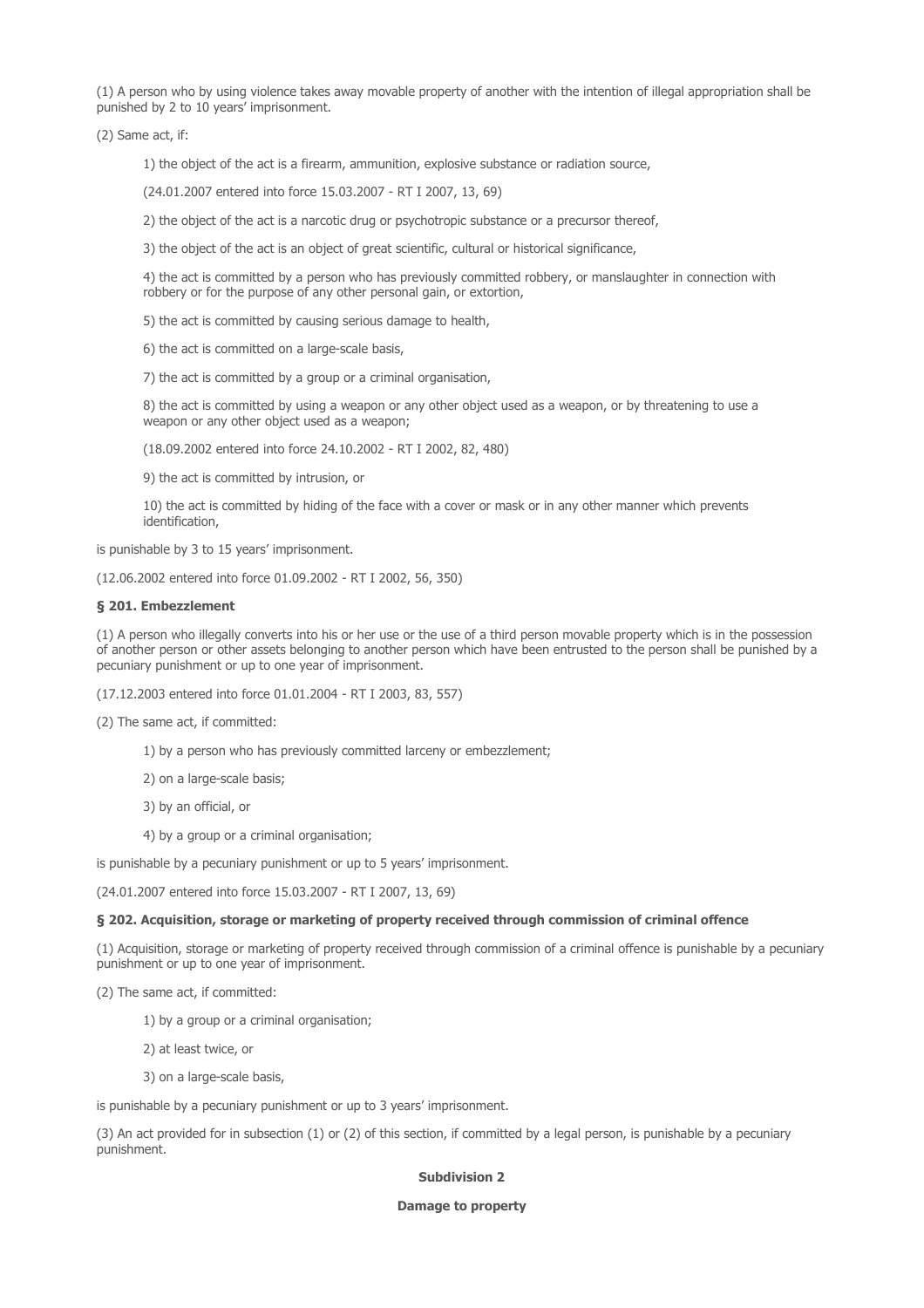## § 203. Injuring or destruction of thing

Injuring or destroying a thing of another, if significant damage is thereby caused, is punishable by a pecuniary punishment or up to 5 years' imprisonment.

#### § 204. Injuring or destruction of cultural monument, museum object or museum collection

(17.12.2003 entered into force 01.01.2004 - RT I 2003, 83, 557)

(1) Injuring or destroying a cultural monument, museum object or museum collection in a manner which causes significant damage is punishable by 1 to 5 years' imprisonment.

(18.09.2002 entered into force 24.10.2002 - RT I 2002, 82, 480)

(2) The same act, if committed by a legal person, is punishable by a pecuniary punishment.

(12.06.2002 entered into force 01.09.2002 - RT I 2002, 56, 350)

### § 205. Injuring or destruction of thing through negligence

Injuring or destroying a thing of another, a cultural monument, museum inventory or museum collection through negligence in a manner which is dangerous to the public or causes major damage is punishable by a pecuniary punishment or up to one year of imprisonment.

### § 206. Computer sabotage

(1) Unlawful replacement, deletion, damaging or blocking of data or programs in a computer, if significant damage is thereby caused, or unlawful entry of data or programs in a computer, if significant damage is thereby caused, is punishable by a pecuniary punishment or up to one year of imprisonment.

(2) The same act, if committed with the intention to interfere with the work of a computer or telecommunications system, is punishable by a pecuniary punishment or up to 3 years' imprisonment.

## $\S$  206<sup>1</sup>. Unlawful removal and alteration of means of identification of terminal equipment

(1) Unlawful removal or alteration, for commercial purposes, of the means of identification of terminal equipment used in an electronic communication network is punishable by a pecuniary punishment or up to 3 years' imprisonment.

(2) The same act, if committed by a legal person, is punishable by a pecuniary punishment.

(24.01.2007 entered into force 15.03.2007 - RT I 2007, 13, 69)

#### § 207. Damaging of connection to computer network

Damaging or obstructing a connection to a computer network or computer system is punishable by a pecuniary punishment.

## § 208. Spreading of computer viruses

(1) Spreading of a computer virus is punishable by a pecuniary punishment or up to one year of imprisonment.

- (2) The same act, if committed:
	- 1) at least twice, or
	- 2) in a manner which causes significant damage,

is punishable by a pecuniary punishment or up to 3 years' imprisonment.

### Division 2

### Offences Against All Types of Property

### Subdivision 1

#### Fraud

#### § 209. Fraud

(1) A person who receives proprietary benefits by knowingly causing a misconception of existing facts shall be punished by a pecuniary punishment or up to 3 years' imprisonment.

(2) The same act, if committed:

1) by a person who has previously committed fraud, larceny or embezzlement;

 $1<sup>1</sup>$ ) by an official;

(24.01.2007 entered into force 15.03.2007 - RT I 2007, 13, 69)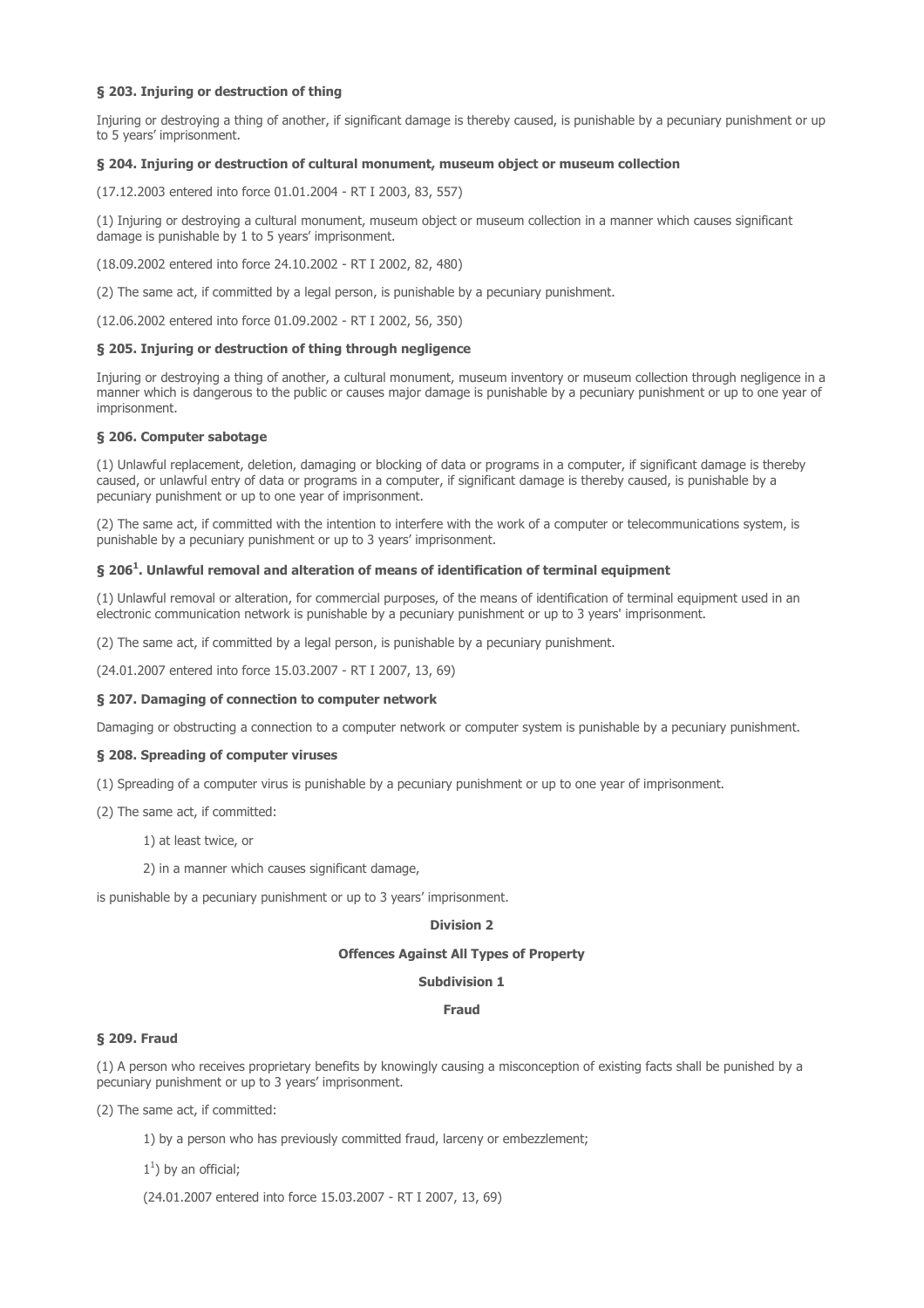2) on a large-scale basis;

- 3) by a group or a criminal organisation, or
- 4) by addressing the public,

is punishable by 1 to 5 years' imprisonment.

(3) An act provided for in subsection (1) or (2) of this section, if committed by a legal person, is punishable by a pecuniary punishment.

# § 210. Benefit fraud

(1) For the purposes of this section, "benefit" means a payment made without charge or partly without charge out of the funds of the state budget or a local government or other public funds to a person engaging in economic activities, or a tax incentive for promoting economic activities.

(2) A person who receives a benefit by using fraud or uses a benefit for purposes other than its intended purpose shall be punished by a pecuniary punishment or up to 5 years' imprisonment.

(3) The same act, if committed by a legal person, is punishable by a pecuniary punishment.

## § 211. Investment fraud

(1) A person engaging in economic activities who receives an investment through presentation of false information in a prospectus or among other information addressed to the public shall be punished by a pecuniary punishment or up to 5 years' imprisonment.

(2) The same act, if committed by a legal person, is punishable by a pecuniary punishment.

## § 212. Insurance fraud

(1) A person who intentionally brings about an insured event or causes a misconception of the occurrence of an insured event with the intention to receive an insurance indemnity from the insurer shall be punished by a pecuniary punishment or up to 5 years' imprisonment.

(2) The same act, if committed by a legal person, is punishable by a pecuniary punishment.

## § 213. Computer-related fraud

A person who receives proprietary benefits through unlawful entry, replacement, deletion or blocking of computer programs or data or other unlawful interference with a data processing operation and thereby influences the result of the data processing operation shall be punished by a pecuniary punishment or up to 5 years' imprisonment.

(17.12.2003 entered into force 01.01.2004 - RT I 2003, 83, 557)

## Subdivision 2

### Extortion

### § 214. Extortion

(1) A person who coerces another person to transfer proprietary benefits by using a threat to restrict the liberty of the person, disclose embarrassing information or destroy or damage property, or by using violence, shall be punished by a pecuniary punishment or up to 5 years' imprisonment.

(2) The same act, if committed:

- 1) by a person who has previously committed extortion, larceny, robbery or fraud;
- 2) on a large-scale basis;
- 3) by causing serious damage to health;
- 4) by a group or a criminal organisation;
- 5) by deprivation of the liberty of a person, or
- 6) by destroying or damaging property,

is punishable by 4 to 12 years' imprisonment.

## Subdivision 3

## Unlawful use

## § 215. Unauthorised use of thing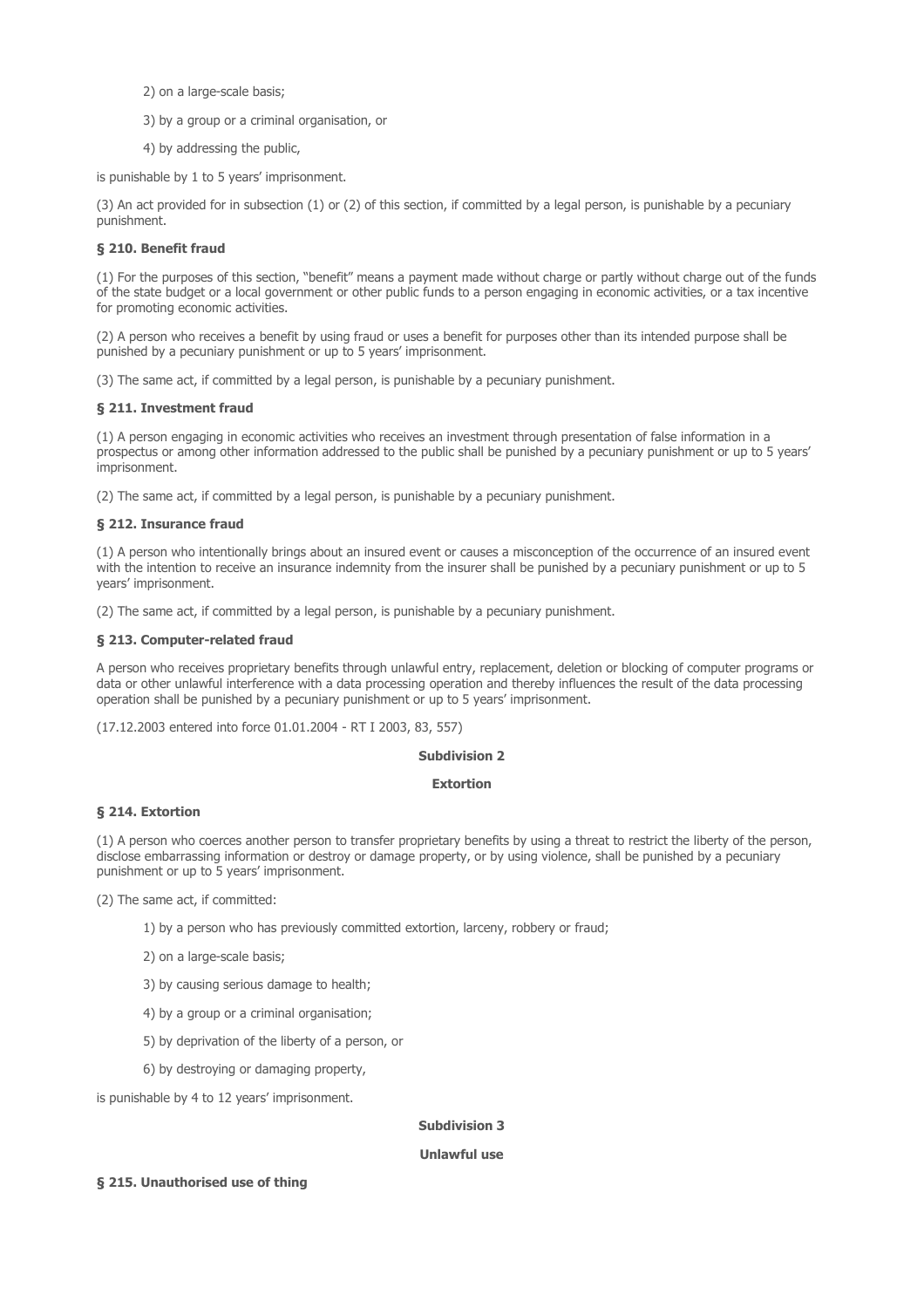(1) Temporary unauthorised use of movable property of another is punishable by a pecuniary punishment or up to one year of imprisonment.

(2) The same act, if committed:

1) by a person who has previously committed larceny, embezzlement or unauthorised use of a thing, or

2) by a group is punishable by a pecuniary punishment or up to 3 years' imprisonment.

(3) An act provided for in subsection (1) or (2) of this section, if committed:

1) by using violence, or

2) by a criminal organisation is punishable by 2 to 10 years' imprisonment.

(24.01.2007 entered into force 15.03.2007 - RT I 2007, 13, 69)

## § 216. Unlawful use of electricity, natural gas or thermal energy

(1) Unlawful use of electricity, natural gas or thermal energy through an illegal connection to the network is punishable by a pecuniary punishment or up to 2 years' imprisonment.

(24.01.2007 entered into force 15.03.2007 - RT I 2007, 13, 69)

(2) The same act, if committed by a legal person, is punishable by a pecuniary punishment.

## § 217. Unlawful use of computer, computer system or computer network

(1) Unlawful use of a computer, computer system or computer network by way of removing a code, password or other protective measure is punishable by a pecuniary punishment.

(2) The same act, if it:

1) causes significant damage, or

2) is committed by using a state secret or a computer, computer system or computer network containing information prescribed for official use only,

is punishable by a pecuniary punishment or up to 3 years' imprisonment.

## § 217<sup>1</sup>. Use of terminal equipment with unlawfully removed or altered means of identification

(1) Use of terminal equipment with unlawfully removed or altered means of identification in an electronic communication network by a person who is aware that the identification code has been unlawfully removed or altered is punishable by a pecuniary punishment or up to 3 years' imprisonment.

(2) A court may, pursuant to the provisions of § 83 of this Code, apply confiscation of an object which was the direct object of the commission of an offence provided for in this section.

(24.01.2007 entered into force 15.03.2007 - RT I 2007, 13, 69)

### 4. Division 4

(24.01.2007 entered into force 15.03.2007 - RT I 2007, 13, 69)

## Abuse of Trust

(24.01.2007 entered into force 15.03.2007 - RT I 2007, 13, 69)

# $\S$  217 $^2$ . Abuse of trust

(1) Illegal use of the right arising from law or transaction to dispose of assets of another person or assume obligations for another person, or violation of an obligation to comply with the financial interests of another person if such act results in significant material damage but does not contain the necessary elements of an offence provided for in § 201 of this Code shall be punished by a pecuniary punishment or up to 5 years' imprisonment.

(2) The same act, if committed by a legal person, is punishable by a pecuniary punishment.

(24.01.2007 entered into force 15.03.2007 - RT I 2007, 13, 69)

## Division 3

### Petty Offences Against Property

## § 218. Offences against property involving objects or proprietary rights of small value

(1) An offence against property committed with regard to an object of small value or an insignificant proprietary right, except for robbery, extortion and unauthorised use of a thing by use of violence, or theft of firearms, ammunition, explosive substances,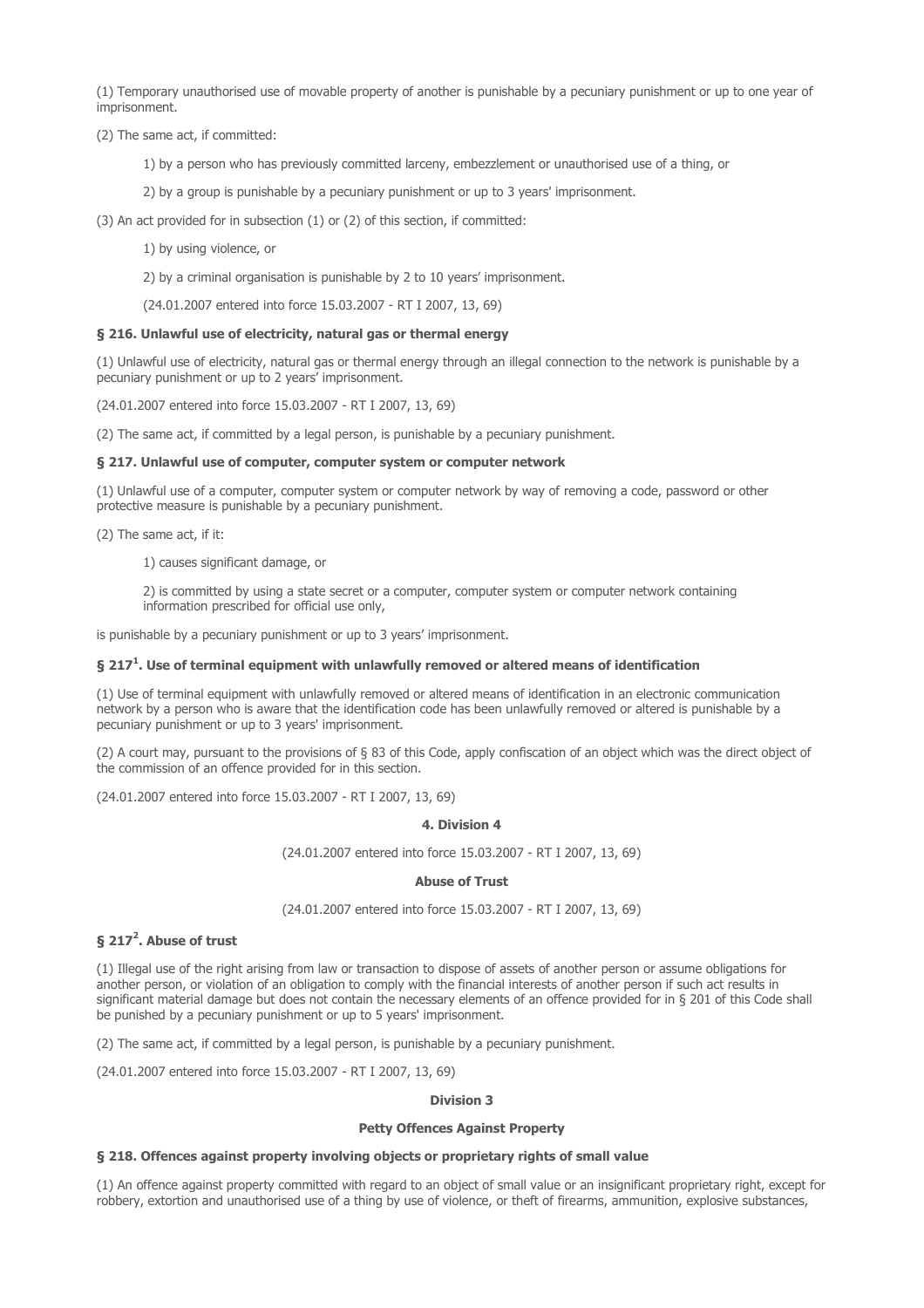radiation sources, narcotic or psychotropic substances and precursors thereof, or objects with great scientific, cultural or historical value, is punishable by a fine of up to 300 fine units or by detention

(24.01.2007 entered into force 15.03.2007 - RT I 2007, 13, 69)

(2) For the purposes of subsection (1) of this section, "object of small value" or "insignificant proprietary right" means an object or right the monetary value of which does not exceed the amount of twenty minimum daily rates, or the damaging of which in the cases provided for in §§ 203, 204 or 206 of this Code did not cause significant damage.

(18.09.2002 entered into force 24.10.2002 - RT I 2002, 82, 480)

### Chapter 14

## Offences Against Intellectual Property

### § 219. Violation of authorship

A person who discloses a work, performance of a work, an invention, industrial design or a layout-design of an integrated circuit of another in his or her own name shall be punished by a pecuniary punishment or up to 3 years' imprisonment

(24.01.2007 entered into force 15.03.2007 - RT I 2007, 13, 69)

§ 220. (Repealed -24.01.2007 entered into force 15.03.2007 - RT I 2007, 13, 69)

§ 221. (Repealed -24.01.2007 entered into force 15.03.2007 - RT I 2007, 13, 69)

### § 222. Manufacture of pirated copy

(1) Reproduction, with the intention of distribution, of a work or an object of copyright without the permission of the author of the work, the holder of the copyright or the holder of the related rights is punishable by a pecuniary punishment or up to 3 years' imprisonment.

(2) The same act, if committed by a legal person, is punishable by a pecuniary punishment.

(3) The court shall confiscate the object which was the direct object of commission of an offence provided for in this section.

## § 222<sup>1</sup>. Possession of unlawfully reproduced computer programmes

(1) Unlawful physical use or possession of a computer programme for commercial purposes is punishable by a pecuniary punishment or up to 3 years' imprisonment.

(2) The same act, if committed by a legal person, is punishable by a pecuniary punishment.

(3) The court shall confiscate the object which was the direct object of commission of an offence provided for in this section.

(24.01.2007 entered into force 15.03.2007 - RT I 2007, 13, 69)

### § 223. Unlawful direction of works or objects of related rights towards public

(1) Unlawful public performance, showing, transmission, re-transmission or making available to the public or a work or an object of related rights for commercial purposes is punishable by a pecuniary punishment or up to one year of imprisonment.

(2) The same act, if performed by using a pirated copy, is punishable by a pecuniary punishment or up to 3 years' imprisonment.

(3) An act provided for in subsection (1) or (2) of this section, if committed by a legal person, is punishable by a pecuniary punishment.

(4) The court shall confiscate the object which was the direct object of the offence provided for in subsection (2) of this section.

(24.01.2007 entered into force 15.03.2007 - RT I 2007, 13, 69)

### § 224. Trade in pirated copies

(1) Trade in pirated copies, if a punishment for a misdemeanour has been imposed on the offender for the same act, is punishable by a pecuniary punishment or up to 3 years' imprisonment.

(24.01.2007 entered into force 15.03.2007 - RT I 2007, 13, 69)

(2) The same act, if committed by a legal person, is punishable by a pecuniary punishment.

(3) The court shall confiscate the object which was the direct object of commission of an offence provided for in this section.

### § 225. Removal of technical means of protection preventing violation of copyright and related rights

(1) Unlawful removal of a of technical means of protection preventing violation of copyright and related rights, or manufacture, transfer or possession, or advertising for commercial purposes of a device or equipment intended for removal of such means of protection is punishable by a pecuniary punishment or up to 3 years' imprisonment.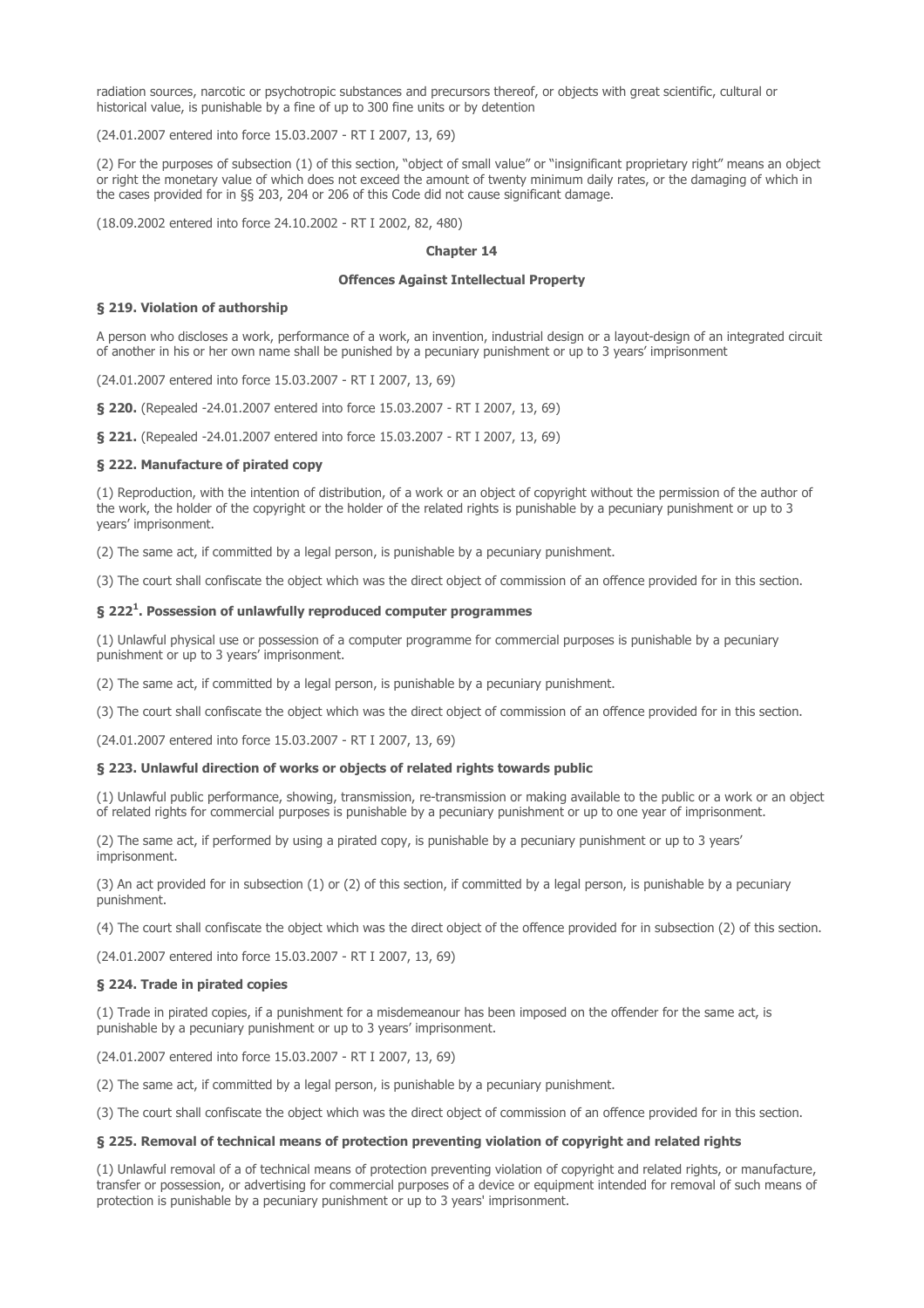(24.01.2007 entered into force 15.03.2007 - RT I 2007, 13, 69)

(2) The same act, if committed by a legal person, is punishable by a pecuniary punishment.

(3) The court shall confiscate the object which was the direct object of commission of an offence provided for in this section.

## § 225 $^{\rm 1}$ . Illegal receipt of information society services and broadcasting

(1) Manufacture for commercial purposes, transfer, installation, maintenance, possession or advertising of equipment or software enabling illegal access to fee-charging information society services or pay-TV or pay-radio programmes or broadcasts, or services enabling access to such services, programmes and broadcasts is punishable by a fine of up to 300 fine units.

(2) The same act, if committed by a legal person, is punishable by a fine of up to 50 000 kroons.

(19.04.2006 entered into force 25.05.2006 - RT I 2006, 21, 160)

## § 226. Violation of exclusive rights of owner of patent, utility model, trade mark, industrial design or layoutdesign of integrated circuit

(1) Knowing violation of the exclusive rights of the owner of a patent, utility model, trade mark, industrial design or a layoutdesign of an integrated circuit is punishable by a pecuniary punishment or up to 3 years' imprisonment.

(2) The same act, if committed by a legal person, is punishable by a pecuniary punishment.

(3) The court shall confiscate the object which was the direct object of commission of an offence provided for in this section.

(24.01.2007 entered into force 15.03.2007 - RT I 2007, 13, 69)

### § 227. Trade in counterfeit goods

(1) Trade in counterfeit goods is punishable by a pecuniary punishment or up to 3 years' imprisonment.

(24.01.2007 entered into force 15.03.2007 - RT I 2007, 13, 69)

(2) The same act, if committed by a legal person, is punishable by a pecuniary punishment.

(3) The court shall confiscate the object which was the direct object of commission of an offence provided for in this section.

### § 228. Disclosure of invention or industrial design

Disclosure of an invention or an industrial design without the permission of the person holding the right to the patent, utility model or industrial design, before the invention or industrial design has been disclosed or published by such person pursuant to the procedure prescribed by law, is punishable by a pecuniary punishment or up to one year of imprisonment.

### § 229. Violation of rights arising from plant variety right

(1) Illegal appropriation of rights belonging to the breeder or owner of a protected variety, or use of a protected variety without a licence issued by the owner, is punishable by a pecuniary punishment or up to 3 years' imprisonment.

(24.01.2007 entered into force 15.03.2007 - RT I 2007, 13, 69)

(2) The court shall confiscate the substance or object which was the direct object of commission of an offence provided for in this section.

(24.01.2007 entered into force 15.03.2007 - RT I 2007, 13, 69)

### § 230. Unlawful use of registered geographical indications

(1) Unlawful use of a registered geographical indication is punishable by a pecuniary punishment or up to one year of imprisonment.

(2) The same act, if committed by a legal person, is punishable by a pecuniary punishment.

(3) The court shall confiscate the substance or object which was the direct object of commission of an offence provided for in this section.

(24.01.2007 entered into force 15.03.2007 - RT I 2007, 13, 69)

# Chapter 15

## Offences Against the State

### Division 1

#### Offences Against the Republic of Estonia

### § 231. High treason against the Republic of Estonia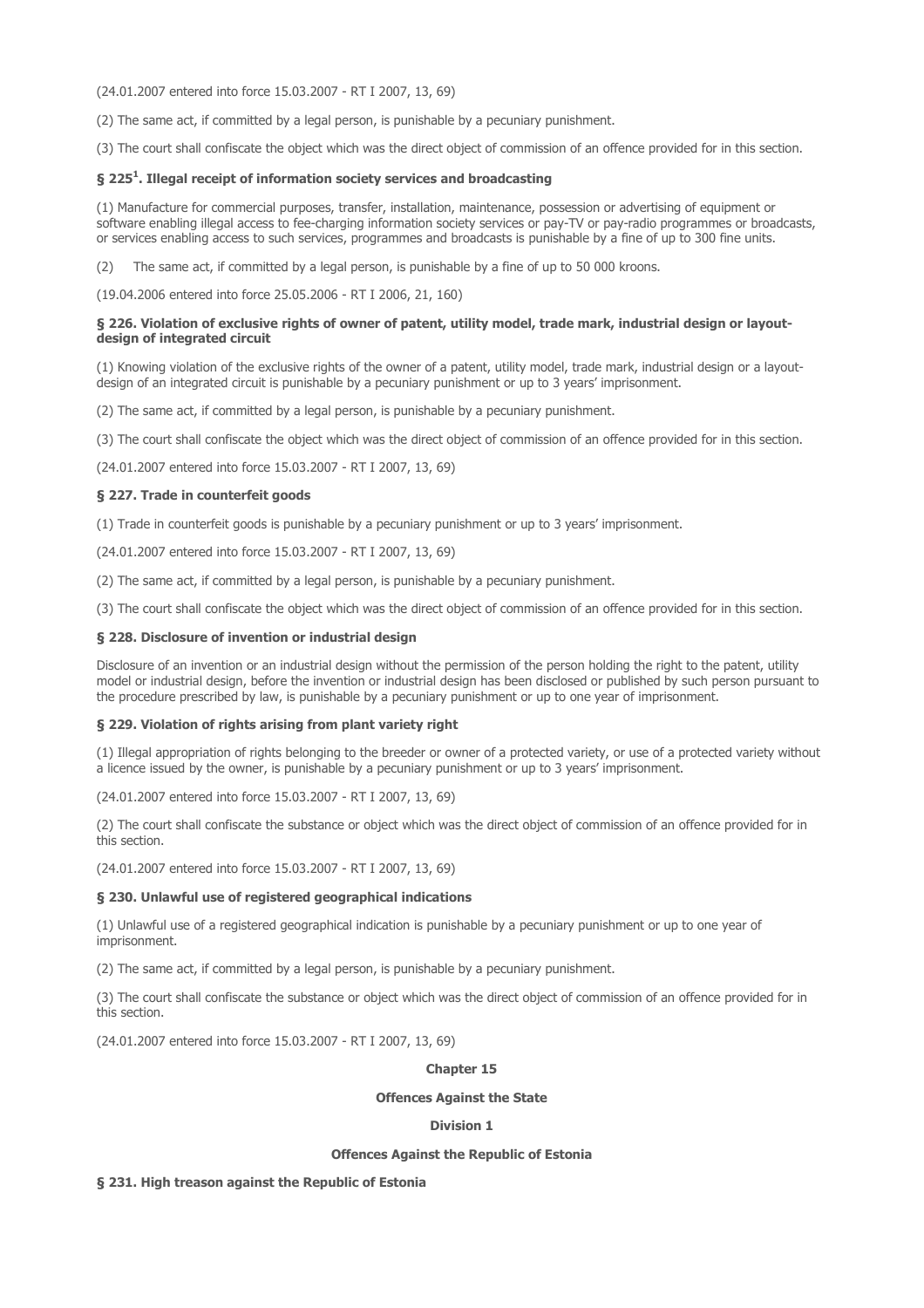Activities aimed at violent disruption of the independence, sovereignty or territorial integrity of the Republic of Estonia, violent seizure of power or violent changing of the constitutional order of the Republic of Estonia are punishable by 5 to 15 years' imprisonment.

# § 232. Treason

A citizen of the Republic of Estonia who assists a foreign state, an organisation of a foreign state, an alien or a person acting at the request of a foreign state in non-violent activities directed against the independence and sovereignty of the Republic of Estonia, or collects information classified as a state secret or classified information of a foreign state or an international organisation communicated to Estonia on the basis of an international agreement with the intention of communication thereof, or communicates such information to a foreign state, organisation of a foreign state, alien or a person acting at the request of a foreign state shall be punished by 3 to 15 years' imprisonment.

(28.06.2004 entered into force 01.07.2004 - RT I 2004, 54, 387)

## § 233. Non-violent acts committed by alien against independence and sovereignty of the Republic of Estonia

An alien who engages in non-violent activities directed against the independence and sovereignty of the Republic of Estonia and such activities do not comprise the necessary elements of an offence provided for in § 231 or 234 of this Code, shall be punished by 2 to 10 years' imprisonment.

## § 234. Espionage

An alien who collects information classified as a state secret or classified information of a foreign state or an international organisation communicated to Estonia on the basis of an international agreement with the intention of communication thereof, or communicates such information to a foreign state, organisation of a foreign state, alien, or a person acting at the request of a foreign state shall be punished by 3 to 15 years' imprisonment.

(28.06.2004 entered into force 01.07.2004 - RT I 2004, 54, 387)

## § 235. Unconstitutional organisations

(1) A person who belongs to a permanent organisation which consists of three or more persons who share a distribution of tasks and which has been formed with the intention to carry out activities directed against the independence and sovereignty of the Republic of Estonia, or who forms, leads or recruits members to such organisation, shall be punished by up to 6 years' imprisonment.

(2) An act provided for in subsection (1) of this section, if committed by a legal person, is punishable by a pecuniary punishment or compulsory dissolution.

## § 236. Incitement to commit criminal offence against Republic of Estonia

Public incitement to commission of a criminal offence provided for in this Division is punishable by a pecuniary punishment or up to 3 years' imprisonment.

## Division 2

### Offences Against State Power

## § 237. Acts of terrorism

(24.01.2007 entered into force 15.03.2007 - RT I 2007, 13, 69)

(1) Commission of a criminal offence against international security, against the person or against the environment, or a criminal offence dangerous to the public posing a threat to life or health, or the manufacture, distribution or use of prohibited weapons, the illegal seizure, damaging or destruction of property to a significant extent as well as threatening with such acts, if committed with the purpose to force the state or an international organisation to perform an act or omission, or to seriously interfere with or destroy the political, constitutional, economic or social structure of the state, or to seriously interfere with or destroy the operation of an international organisation, or to seriously terrorise the population is punishable by five to twenty years' imprisonment, or life imprisonment.

(24.01.2007 entered into force 15.03.2007 - RT I 2007, 13, 69)

(2) The same act, if committed by a legal person, is punishable by compulsory dissolution.

(3) For the criminal offence provided in this section, the court shall impose extended confiscation of assets or property acquired by the criminal offence pursuant to the provisions of § 83<sup>2</sup> of this Code.

(13.12.2006 entered into force 01.02.2007 - RT I 2007, 2, 7)

## § 237 $^{\rm 1}$ . Terrorist organisation

(1) Membership in a permanent organisation consisting of three or more persons who share a distribution of tasks and whose activities are directed at the commission of a criminal offence provided in § 237 of this Code as well as forming, directing or recruiting members to such organisation is punishable by 5 up to 15 years' imprisonment or life imprisonment.

(2) The same act, if committed by a legal person, is punishable by compulsory dissolution.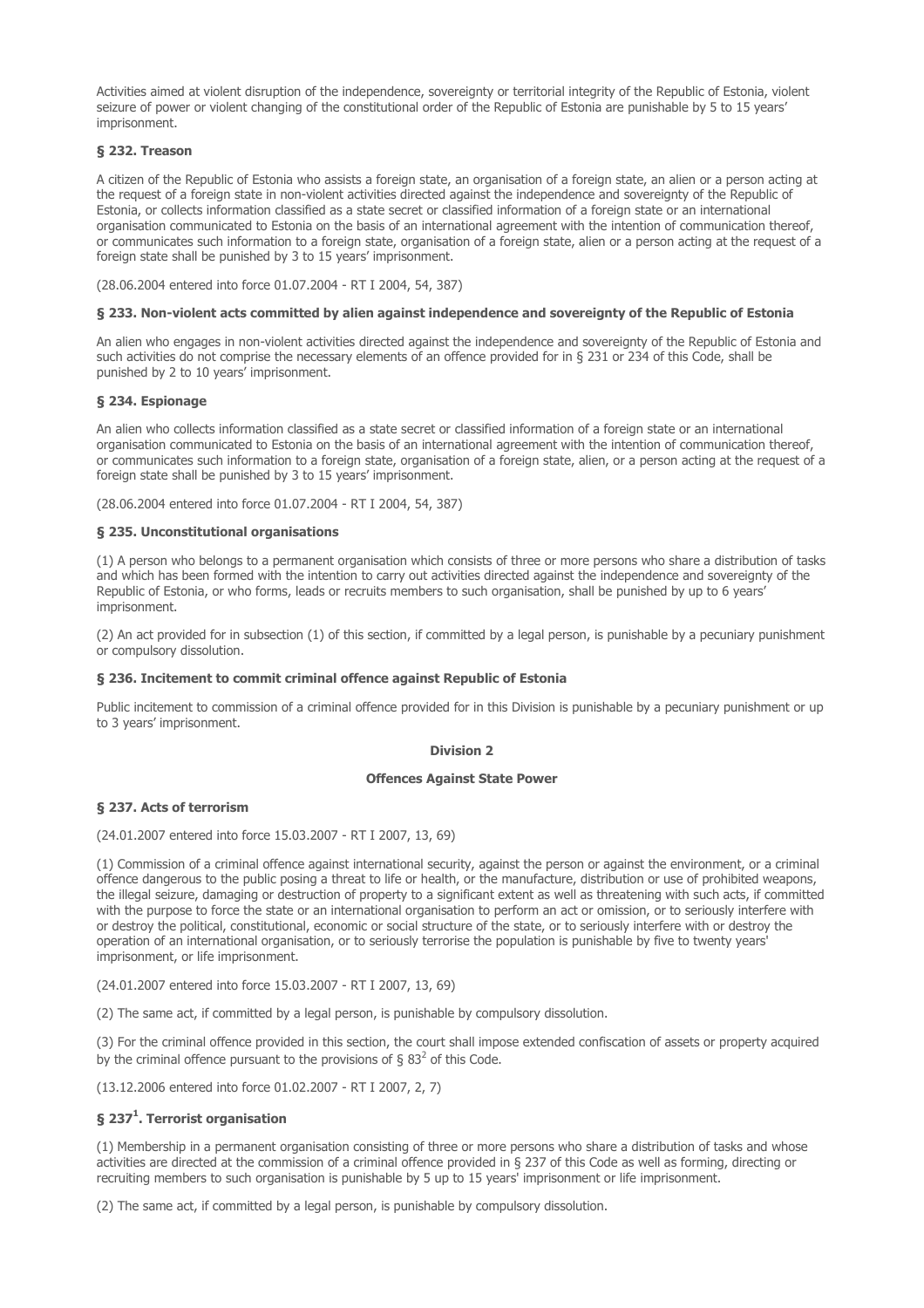(24.01.2007 entered into force 15.03.2007 - RT I 2007, 13, 69)

# § 237<sup>2</sup>. Preparation of and incitement to acts of terrorism

(1) Organisation of training or recruiting persons for the commission of a criminal offence provided in § 237 of this Code, or preparation for such criminal offence in another manner as well as public incitement for the commission of such criminal offence is punishable by 2 to 10 years' imprisonment.

(2) The same act, if committed by a legal person, is punishable by a pecuniary punishment or compulsory dissolution.

(24.01.2007 entered into force 15.03.2007 - RT I 2007, 13, 69)

## § 237<sup>3</sup>. Financing and support of acts of terrorism

(1) Financing or supporting a criminal offence provided in §§ 237, 237<sup>1</sup>, 237<sup>2</sup> of this Code in another manner is punishable by 2 to 10 years' imprisonment.

(2) The same act, if committed by a legal person, is punishable by a pecuniary punishment or compulsory dissolution.

(3) For the criminal offence provided in this section, the court shall impose extended confiscation of assets or property acquired by the criminal offence pursuant to the provisions of § 83<sup>2</sup> of this Code.

(24.01.2007 entered into force 15.03.2007 - RT I 2007, 13, 69)

### § 238. Organising mass disorder

Organising a disorder involving a large number of persons, if such disorder results in desecration, destruction, arson or other similar acts, is punishable by 1 to 5 years' imprisonment.

## § 239. Commission of offence during mass disorder

A person participating in a mass disorder who commits desecration, destruction, arson or other similar act or offers resistance to a police officer, special constable or any other person combating such activities on a legal basis shall be punished by a pecuniary punishment or 1 to 5 years' imprisonment.

### § 240. Illegal entry into official premises

(1) Entry into the official premises of a state or local government agency with the intention to interfere with the regular activities thereof or to occupy the premises is punishable by a pecuniary punishment or up to 3 years' imprisonment.

(2) The same act, if committed:

1) by using violence, or

2) by using threat with a weapon, any other object used as a weapon, an explosive device or explosive substance,

is punishable by 1 to 5 years' imprisonment.

(24.01.2007 entered into force 15.03.2007 - RT I 2007, 13, 69)

(3) An act provided for in subsection (1) or (2) of this section, if serious consequences or major damage are thereby caused, is punishable by 4 to 12 years' imprisonment .

### § 241. Disclosure of state secrets

(1) Disclosure or illegal communication of or provision of illegal access to information classified as a state secret or classified information of a foreign state or an international organisation communicated to Estonia on the basis of an international agreement, if such act does not comprise the necessary elements of an offence provided for in § 234 of this Code, is punishable by a pecuniary punishment or up to 5 years' imprisonment.

(28.06.2004 entered into force 01.07.2004 - RT I 2004, 54, 387)

(2) The same act, if committed by a legal person, is punishable by a pecuniary punishment.

## § 242. Disclosure of state secrets through negligence

Disclosure or illegal communication of or provision of illegal access to information classified as a state secret or classified information of a foreign state or an international organisation communicated to Estonia on the basis of an international agreement, if committed through negligence, or loss of a data medium containing a state secret, is punishable by a pecuniary punishment or up to one year of imprisonment.

(28.06.2004 entered into force 01.07.2004 - RT I 2004, 54, 387)

## § 243. Communication of internal information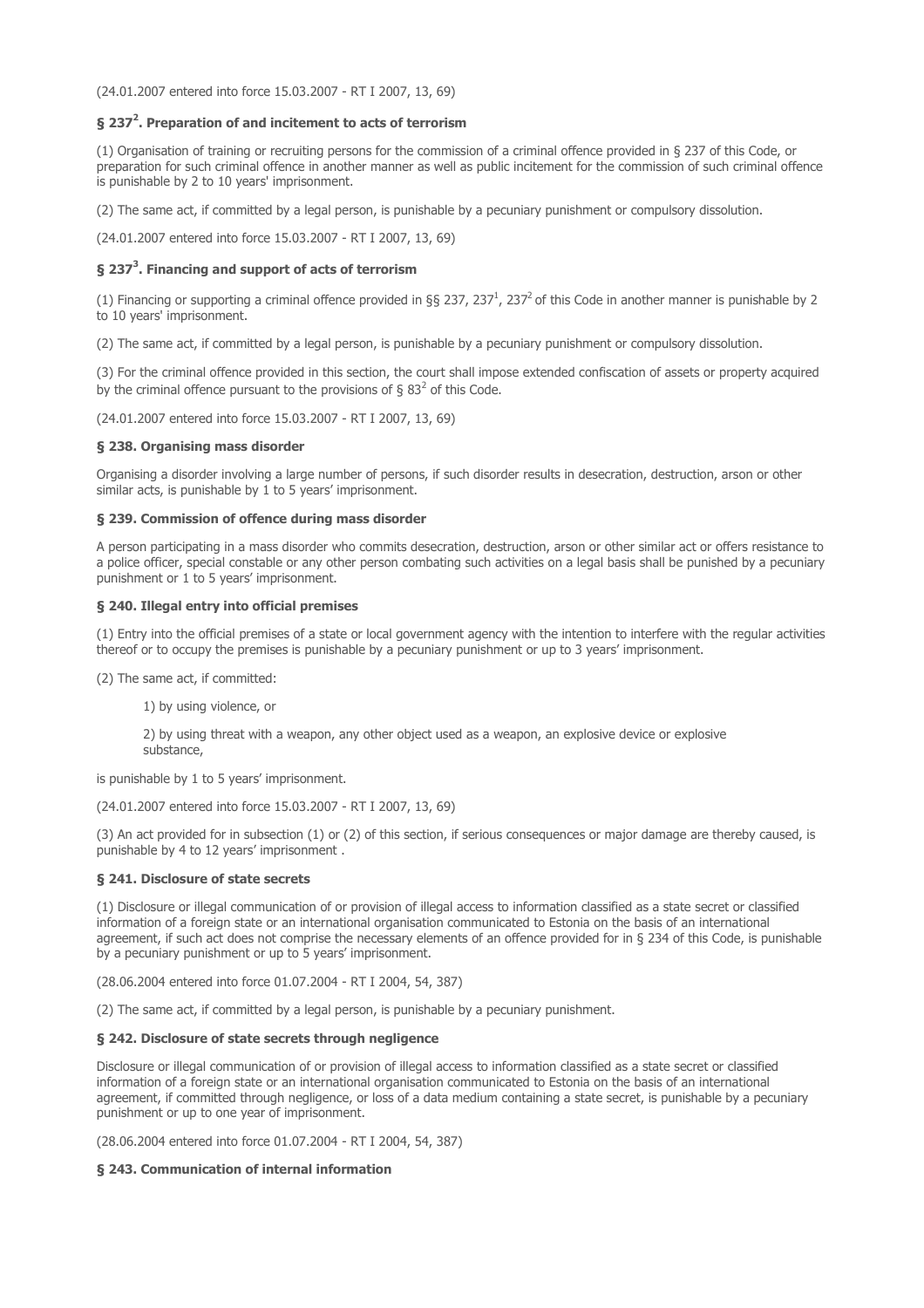Collection of information classified as internal information with the intention of communication thereof, or communication of such information to a foreign state, organisation of a foreign state, alien, or a person acting at the request of a foreign state, is punishable by up to 3 years' imprisonment.

## § 244. Attack against life or health of higher state public servants

Killing, hostage taking or causing health damage, if committed against the President of the Republic, President of the Riigikogu, Prime Minister, Chief Justice of the Supreme Court, Chancellor of Justice, Auditor General, Commander of the Defence Forces or Commander-in-Chief of the Defence Forces, is punishable by 6 to 20 years' imprisonment or life imprisonment.

## § 245. Defamation of official symbols of Republic of Estonia

A person who tears down, damages, profanes or otherwise defames the Estonian flag, national coat of arms or any other official symbol of the Republic of Estonia, or defames the national anthem, shall be punished by a pecuniary punishment or up to one year of imprisonment.

(23.03.2005 entered into force 01.01.2006 - RT I 2005, 20, 126)

### Division 3

## Offences Against Foreign States or International Organisations

## § 246. Attack against life or health of persons enjoying international immunity

(1) Killing, hostage taking or causing health damage, if committed against a representative of an international organisation or generally recognised international non-governmental organisation or a foreign high-ranking public official or a family member thereof, is punishable by 6 to 20 years' imprisonment or life imprisonment.

(2) Subsection (1) of this section does not apply in the case of an operation involving use of armed forces sanctioned by the Security Council of the United Nations on the basis of Chapter VII of the Charter of the United Nations where the persons participating in the operation are combatants in an armed conflict.

## § 247. Defamation and insulting of persons enjoying international immunity

(17.12.2003 entered into force 01.01.2004 - RT I 2003, 83, 557)

(1) Defamation or insulting of a person enjoying international immunity or of a family member of such person is punishable by a pecuniary punishment or up to 2 years' imprisonment.

(17.12.2003 entered into force 01.01.2004 - RT I 2003, 83, 557)

(2) The same act, if committed by a legal person, is punishable by a pecuniary punishment.

## § 248. Illegal entry into territory, building or premises enjoying diplomatic immunity

(1) Illegal entry into or occupation of a territory, building or premises enjoying diplomatic immunity in the Republic of Estonia is punishable by a pecuniary punishment or up to 3 years' imprisonment.

(2) The same act, if committed:

1) by using violence, or

2) by using threat with a weapon, any other object used as a weapon, an explosive device or explosive substance,

is punishable by 1 to 5 years' imprisonment.

(24.01.2007 entered into force 15.03.2007 - RT I 2007, 13, 69)

(3) An act provided for in subsection (1) or (2) of this section, if serious consequences or major damage are thereby caused, is punishable by 4 to 12 years' imprisonment.

### § 249. Defamation of official symbols of foreign state or international organisation

A person who tears down, damages, profanes or otherwise defames the national flag, national coat of arms or any other official symbol of a foreign state, or an official symbol of an international organisation, or defames the national anthem of a foreign state, shall be punished by a pecuniary punishment or up to one year of imprisonment.

### § 250. Incitement to commission of criminal offence against foreign state or international organisation

Public incitement to the commission of a criminal offence provided for in this Division is punishable by a pecuniary punishment or up to 3 years' imprisonment.

## Division 4

### Offences Against National Defence

## § 251. Assumption of authority in Defence Forces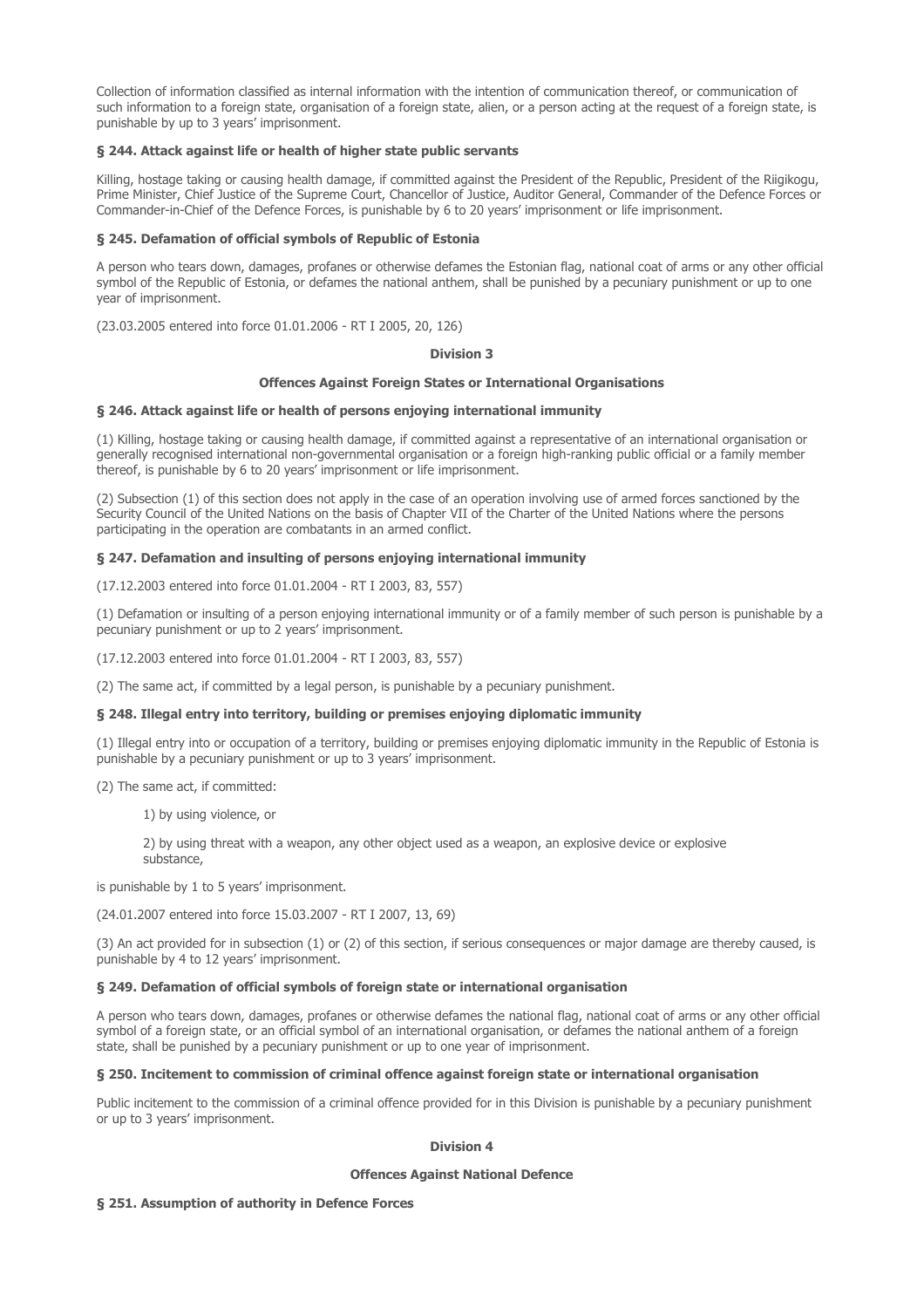(1) Assumption of authority in the Defence Forces or any other militarily organised institution, organisation or unit which possesses weapons is punishable by 2 to 10 years' imprisonment.

(2) Preparation for the same act is punishable by a pecuniary punishment or up to 5 years' imprisonment.

(3) An act provided for in subsection (1) of this section, if committed:

1) by using violence;

2) by using threat with a weapon, any other object used as a weapon, an explosive device or explosive substance;

(24.01.2007 entered into force 15.03.2007 - RT I 2007, 13, 69)

3) by causing serious damage to health;

is punishable by 4 to 12 years' imprisonment.

### § 252. Illegal entry into national defence area, building or premises

(1) Entry into a national defence area, building or premises with the intention to occupy them or interfere with the regular activities thereof is punishable by a pecuniary punishment or up to 3 years' imprisonment.

(2) The same act, if committed:

1) by using violence, or

2) by using threat with a weapon, any other object used as a weapon, an explosive device or explosive substance,

is punishable by 1 to 5 years' imprisonment.

(24.01.2007 entered into force 15.03.2007 - RT I 2007, 13, 69)

(3) An act provided for in subsection (1) or (2) of this section, if serious health damage is thereby caused, is punishable by 4 to 12 years' imprisonment.

### § 253. Evasion of national defence duties

Failure to comply with expropriation, duty to grant use or other duty imposed on a person during a state of war is punishable by a pecuniary punishment.

### § 254. Failure to comply with mobilisation order, or evasion of service in Defence Forces

(1) A reservist who without a reasonable impediment fails to comply with a mobilisation order or a mobilisation notice communicated in peace-time shall be punished by a pecuniary punishment or up to one year of imprisonment.

(2) The same act, if committed during war-time, or evasion of service in the Defence Forces during war-time, is punishable by 1 to 5 years' imprisonment.

### Chapter 16

### Offences Against Public Peace

### Division 1

## Offences Against Public Security

### § 255. Criminal organisation

(1) Membership in a permanent organisation consisting of three or more persons who share a distribution of tasks, created for the purpose of proprietary gain and whose activities are directed at the commission of criminal offences in the second degree for which the maximum term of imprisonment of at least three years is prescribed, or criminal offences in the first degree, is punishable by 3 up to 12 years' imprisonment.

(24.01.2007 entered into force 15.03.2007 - RT I 2007, 13, 69)

 $(1^1)$ ) The same act, if committed by a legal person, is punishable by a pecuniary punishment or compulsory dissolution.

(24.01.2007 entered into force 15.03.2007 - RT I 2007, 13, 69)

(2) For a criminal offence provided in this section:

1) the court may impose, as supplementary punishment, a pecuniary punishment pursuant to the provisions of § 53 of this Code, or

2) the court imposes, pursuant to the provisions of  $\S 83<sup>2</sup>$  of this Code, extended confiscation of the property obtained by the criminal offence.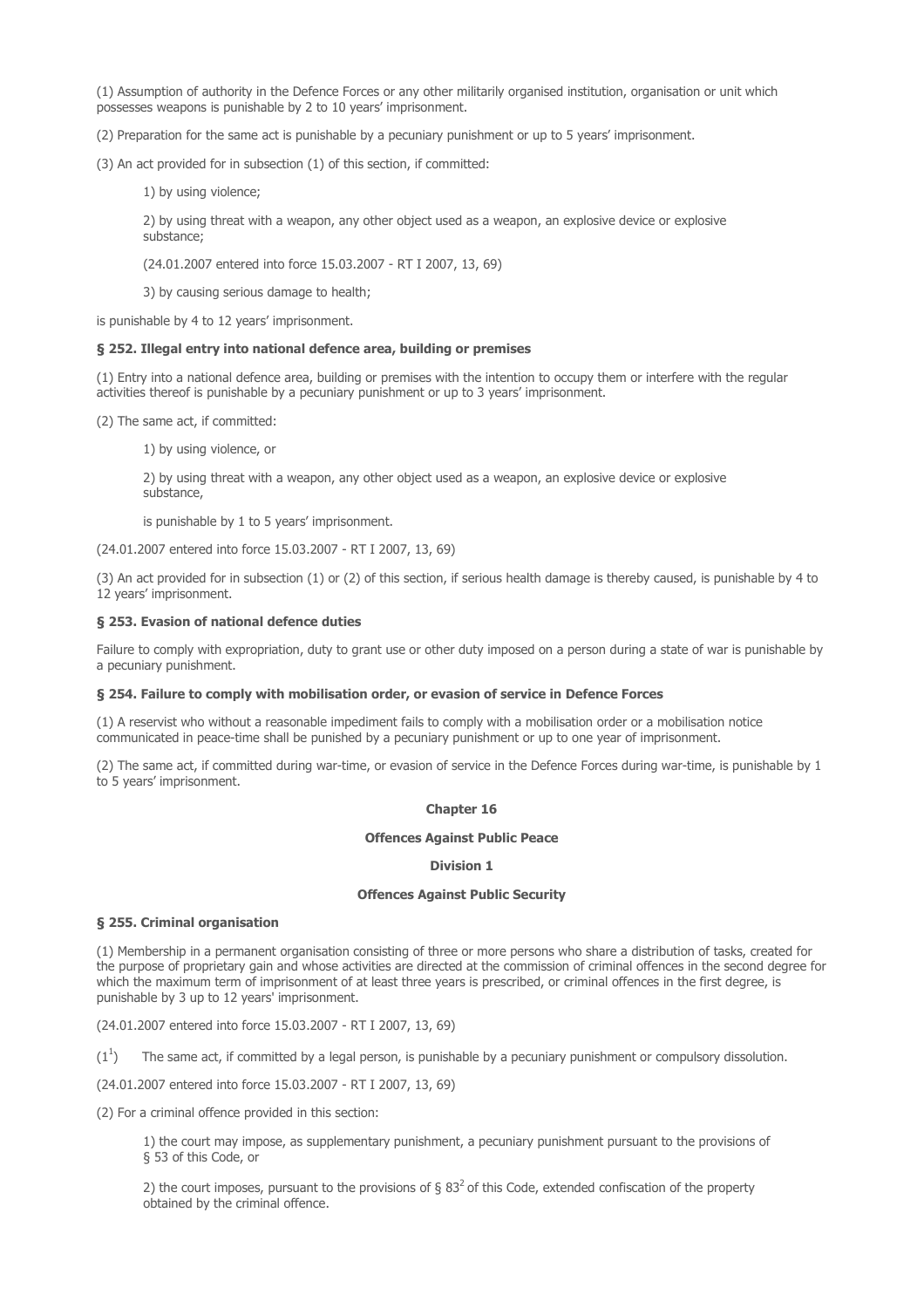(13.12.2006 entered into force 01.02.2007 - RT I 2007, 2, 7)

## § 256. Formation of criminal organisation

(1) Forming or leading of or recruiting members to a criminal organisation is punishable by 5 to 15 years' imprisonment.

(13.12.2006 entered into force 01.02.2007 - RT I 2007, 2, 7)

 $(1^1)$  The same act, if committed by a legal person, is punishable by a pecuniary punishment or compulsory dissolution.

(24.01.2007 entered into force 15.03.2007 - RT I 2007, 13, 69)

(2) For a criminal offence provided in this section:

1) the court may impose, as supplementary punishment, a pecuniary punishment pursuant to the provisions of § 53 of this Code, or

2) the court imposes, pursuant to the provisions of §  $83<sup>2</sup>$  of this Code, extended confiscation of the property obtained by the criminal offence.

(13.12.2006 entered into force 01.02.2007 - RT I 2007, 2, 7)

## § 257. Arbitrary action

A person who unlawfully exercises his or her actual or assumed right, if such act involves violence, destruction or injuring of property or a threat thereof, deprivation of a person's liberty, restriction of a person's liberty or a threat thereof, or if other significant damage is caused thereby, shall be punished by a pecuniary punishment or up to 5 years' imprisonment.

(24.01.2007 entered into force 15.03.2007 - RT I 2007, 13, 69)

## § 258. Illegal crossing of state border or temporary border line of Republic of Estonia

(1) Illegal crossing of the state border or temporary border line of the Republic of Estonia, if committed:

- 1) in disregard of a stop signal or order given by a Border Guard official;
- 2) by a group;
- 3) by a means of transport in a location not intended for crossing;
- 4) and a punishment for a misdemeanour has been imposed on the offender for the same act

is punishable by a pecuniary punishment or up to one year of imprisonment.

(12.06.2002 entered into force 01.09.2002 - RT I 2002, 56, 350)

- (2) The same act, if committed:
	- 1) by using violence, or
	- 2) by causing serious damage to health;

is punishable by 4 to 12 years' imprisonment.

### § 259. Illegal transportation of aliens across state border or temporary border line of Republic of Estonia

(1) Illegal transportation of an alien across the state border or temporary border line of the Republic of Estonia is punishable by a pecuniary punishment or up to one year of imprisonment.

(2) The same act, if committed:

1) by a group, or

2) by using violence,

is punishable by a pecuniary punishment or up to 3 years' imprisonment.

(3) An act provided for in subsection (1) or (2) of this section, if serious health damage is thereby caused, is punishable by 4 to 12 years' imprisonment.

## § 260. Stay of alien in Estonia without legal basis

An alien who stays in Estonia without a legal basis at least twice within a year shall be punished by a pecuniary punishment or up to one year of imprisonment.

## § 261. Failure by person to perform duties imposed on and communicated to him or her, or failure to give notice that performance is impossible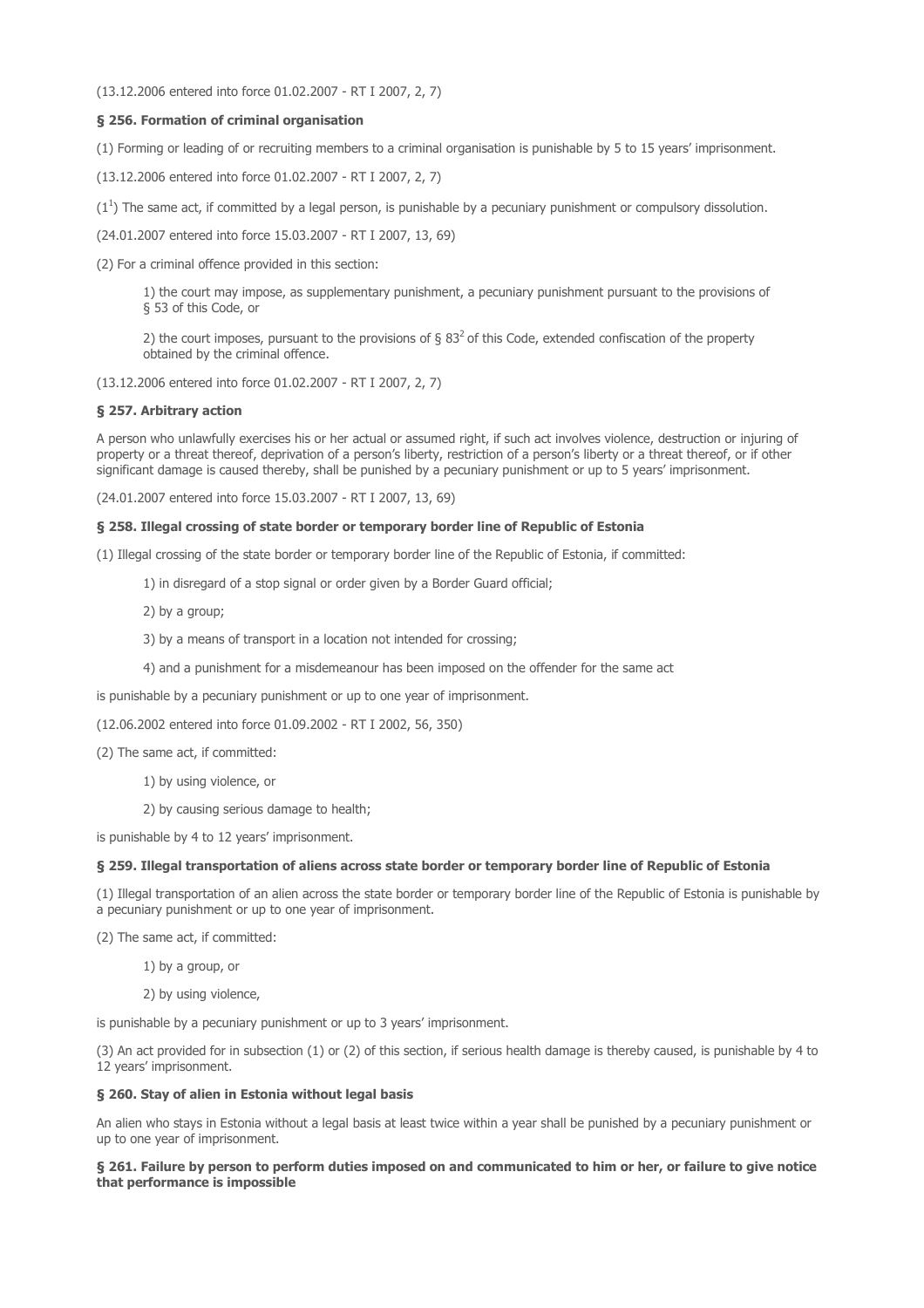(1) A person who fails to perform a duty imposed on and communicated to him or her, or fails to give notice to the agency which imposed the duty that performance is impossible due to destruction of property or the fact that it has become unusable, or any other reason, shall be punished by a fine of up to 100 fine units or by detention.

(2) The same act, if committed by a legal person, is punishable by a fine of up to 30 000 kroons.

## Division 2

# Offences Against Public Order

## § 262. Breach of public order

Disturbing the peace of other persons in a public place, or any other breach of public order is punishable by a fine of up to 100 fine units or by detention.

## § 263. Aggravated breach of public order

Breach of peace or public order, if committed:

1) by using violence;

2) by offering resistance to a person protecting public order;

3) by using threat with a weapon, any other object used as a weapon, an explosive device or explosive substance, or

(24.01.2007 entered into force 15.03.2007 - RT I 2007, 13, 69)

4) by a group,

is punishable by a pecuniary punishment or up to 5 years' imprisonment.

## § 264. Cruel treatment of animals

(1) Commission of prohibited act with respect to animals:

1) by a person who has been previously punished for such act;

2) in a public place, or

3) in a cruel manner, is punishable by a pecuniary punishment or up to one year of imprisonment.

(2) The same act, if committed by a legal person, is punishable by a pecuniary punishment.

(24.01.2007 entered into force 15.03.2007 - RT I 2007, 13, 69)

### § 265. Unauthorised public meeting

Organising an unauthorised public meeting or incitement to participation in such meeting is punishable by a pecuniary punishment or up to one year of imprisonment.

## § 266. Illegal entry

(1) Illegal entry into a building, room, vehicle or enclosed area of another against the will of the possessor is punishable by a pecuniary punishment or up to one year of imprisonment.

(2) The same act, if committed:

- 1) at least twice;
- 2) by using violence, or
- 3) by a group,

is punishable by a pecuniary punishment or up to 3 years' imprisonment.

(3) An act provided for in subsection (1) or (2) of this section, if serious health damage is thereby caused, is punishable by 4 to 12 years' imprisonment.

## § 267. Failure to comply with demand to leave building, room, vehicle or enclosed area of another

Unlawful failure to comply with the demand of a possessor to leave a building, room, vehicle or enclosed area is punishable by a fine of up to 100 fine units or by detention.

## § 268. Provision of opportunity to engage in unlawful activities, or pimping

(14.06.2006 entered into force 16.07.2006 - RT I 2006, 31, 233)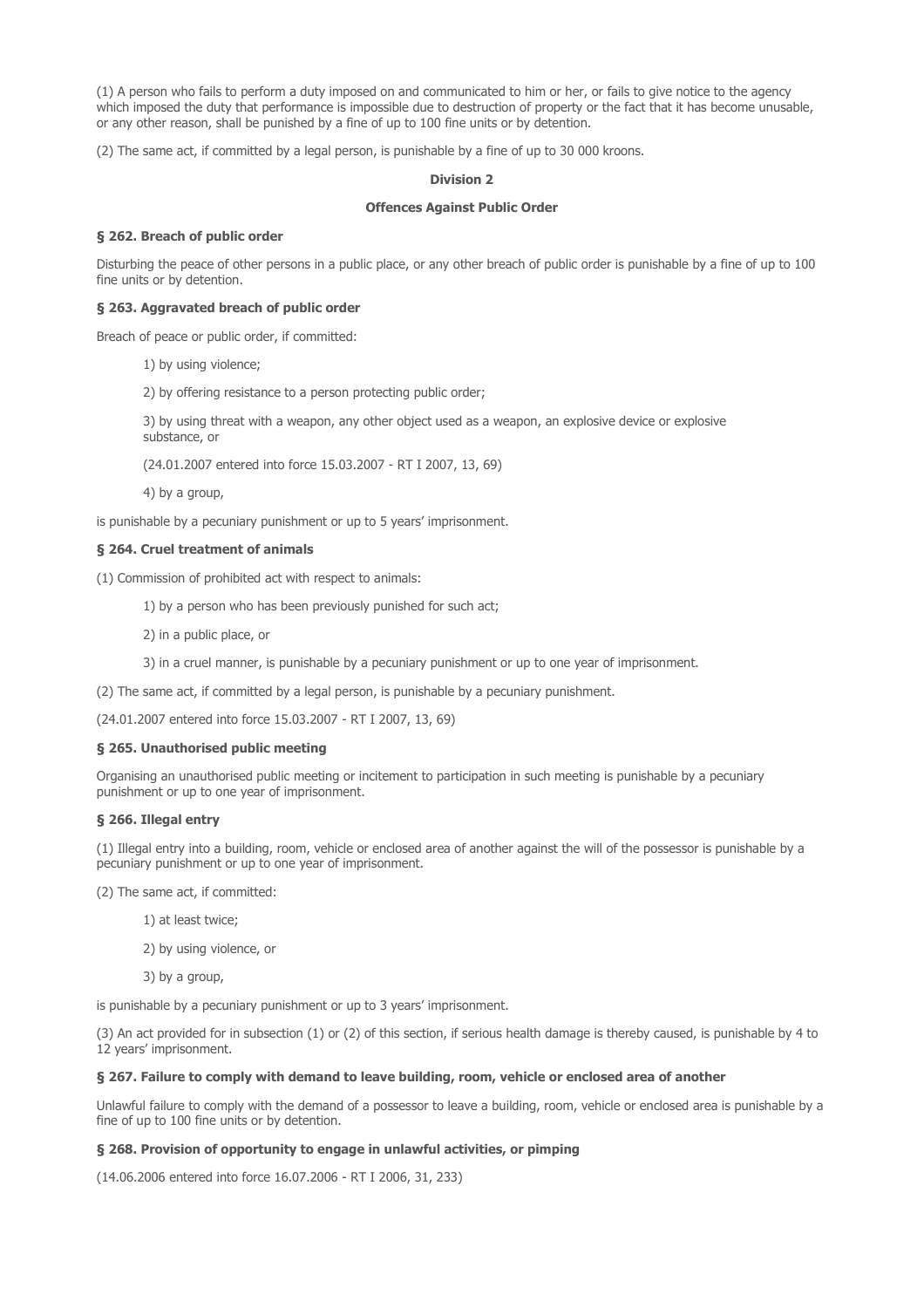(1) Providing premises for the purposes of illegal consumption of narcotic drugs or psychotropic substances, or for organising illegal gambling, is punishable by a pecuniary punishment or up to 5 years' imprisonment.

(14.06.2006 entered into force 16.07.2006 - RT I 2006, 31, 233)

(2) For a criminal offence provided in this section:

1) the court may impose, as supplementary punishment, a pecuniary punishment pursuant to the provisions of § 53 of this Code, or

2) the court imposes, pursuant to the provisions of  $\S 83<sup>2</sup>$  of this Code, extended confiscation of the property obtained by the criminal offence.

(13.12.2006 entered into force 01.02.2007 - RT I 2007, 2, 7)

# § 268 $^{\rm 1}$ . Aiding prostitution

(1) Aiding prostitution involving a person by mediation, provision of premises or in any other manner is punishable by a pecuniary punishment or up to 5 years' imprisonment.

(14.06.2006 entered into force 16.07.2006 - RT I 2006, 31, 233)

(2) The same act, if committed:

1) by a group or a criminal organisation;

2) by a person who has previously committed a criminal offence provided in this section or aiding prostitution involving minors, is punishable by 3 up to 12 years' imprisonment.

(14.06.2006 entered into force 16.07.2006 - RT I 2006, 31, 233)

(3) An act provided for in subsection (1) of this section, if committed by a legal person, is punishable by a pecuniary punishment.

(14.06.2006 entered into force 16.07.2006 - RT I 2006, 31, 233)

(4) An act provided for in clause (2) 2) of this section, if committed by a legal person, is punishable by a pecuniary punishment or compulsory dissolution.

(14.06.2006 entered into force 16.07.2006 - RT I 2006, 31, 233)

(5) For a criminal offence provided in this section:

1) the court may impose, as supplementary punishment, a pecuniary punishment pursuant to the provisions of § 53 of this Code, or

2) the court imposes, pursuant to the provisions of  $\S 83<sup>2</sup>$  of this Code, extended confiscation of the property obtained by the criminal offence.

(13.12.2006 entered into force 01.02.2007 - RT I 2007, 2, 7)

### § 269. Unlawful firing of red signal rockets

Unlawful firing of a red signal rocket is punishable by a fine of up to 100 fine units or by detention.

### § 270. Unauthorised raising of sunken property of another

(1) Raising of sunken property of another located in the territorial waters or the exclusive economic zone of Estonia without the authorisation of a competent state agency is punishable by a fine of up to 300 fine units or by detention.

(2) The same act, if committed by a legal person, is punishable by a fine of up to 50 000 kroons.

(12.06.2002 entered into force 01.09.2002 - RT I 2002, 56, 350)

### § 271. Violation of procedure for use of national flag

(1) Violation of the requirements for hoisting the Estonian flag or use of the Estonian flag or its colour combination or use of the Estonian flag as a trade mark is punishable by a fine of up to one hundred fine units or by detention.

(23.03.2005 entered into force 01.01.2006 - RT I 2005, 20, 126)

(2) The same act, if committed at least twice, is punishable by a fine of up to 200 fine units or by detention.

(3) An act provided for in subsection (1) or (2) of this section, if committed by a legal person, is punishable by a fine of up to 15 000 kroons.

### § 272. Illegal hoisting of national flag of Republic of Estonia on ship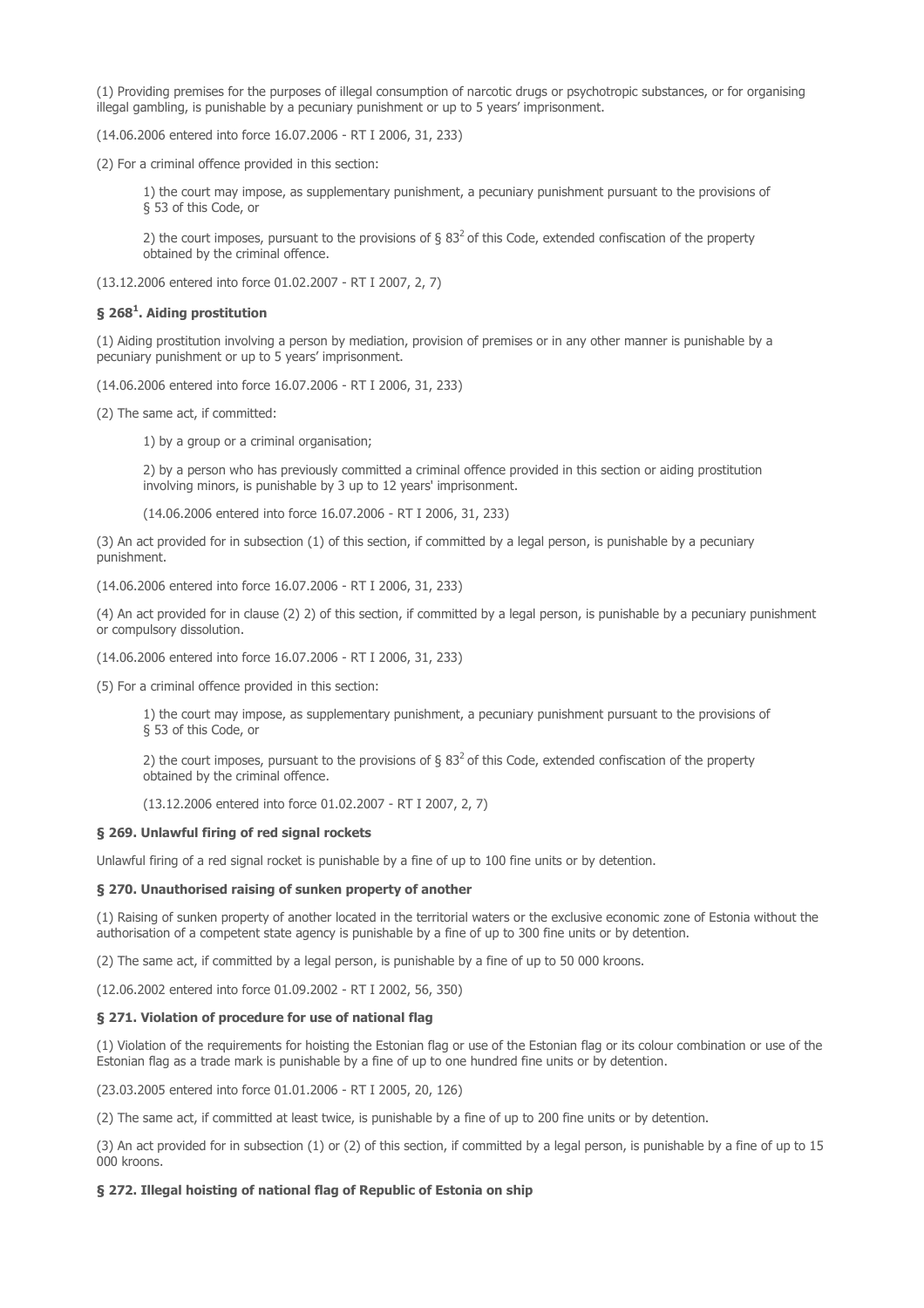Illegal hoisting of the national flag of the Republic of Estonia on a ship is punishable by a pecuniary punishment.

## § 273. Violation of obligation to fly national flag of Republic of Estonia on ship

Violation of the obligation to fly the national flag of the Republic of Estonia on a ship is punishable by a pecuniary punishment.

## Division 3

### Offences Against Exercise of Public Authority

## Subdivision 1

## Offences against representatives of state authority

# § 274. Violence against representative of state authority or other person protecting public order

(1) Commission of an act of violence against a representative of state authority or any other person protecting public order, if committed in connection with the performance of his or her official duties by such person, is punishable by a pecuniary punishment or up to 5 years' imprisonment.

(2) The same act, if a person specified in subsection (1) of this section is thereby coerced into commission of an unlawful act, is punishable by up to 5 years' imprisonment.

### § 275. Defamation or insult of representative of state authority or other person protecting public order

Defaming or insulting a representative of state authority or any other person protecting public order, if committed in connection with the performance of his or her official duties by such person, is punishable by a pecuniary punishment or up to 2 years' imprisonment.

## § 276. Disregard of lawful order given by representative of state authority

Disregard of a lawful order given by a representative of state authority is punishable by a fine of up to 200 fine units or by detention.

## § 277. Unlawful use of uniform or identification of official

(1) Unlawful use of the uniform or identification of an official is punishable by a fine of up to 300 fine units or by detention.

(2) A court may, pursuant to the provisions of § 83 of this Code, apply confiscation of an object which was the direct object of the commission of an offence provided for in this section.

## § 278. False emergency calls

Making knowingly false emergency calls to the fire fighting, rescue service, police, emergency medical care or any other emergency or road service, or causing a knowingly false dispatch of a corresponding emergency vehicle, is punishable by a fine of up to 300 fine units or by detention.

### § 279. Interference with exercise of state supervision

Obstruction of state supervision, refusal to submit or failure to submit on time documents or information necessary for state supervision, submission of false information, or submission of documents or information in a manner which does not permit exercise of state supervision, is punishable by a fine of up to 300 fine units or by detention.

## Subdivision 2

### Offences Relating to Data

### § 280. Submission of false information

(1) Submission of false information to an administrative agency, if committed in order to obtain an official document or any other benefit or gain, is punishable by a pecuniary punishment or up to one year of imprisonment.

(2) The same act, if committed by a legal person, is punishable by a pecuniary punishment.

### § 281. Submission of incorrect information to registrar of court register, Estonian Central Register of Securities, marital property register, notary or bailiff

(1) Submission of incorrect information to the registrar of the commercial register, the registrar of the non-profit associations and foundations register, the registrar of the ship register, the registrar of the commercial pledge register, the registrar of the Estonian Central Register of Securities, the marital property register, the maintainer of a land register, a notary or a bailiff is punishable by a pecuniary punishment or up to 2 years' imprisonment.

(24.01.2007 entered into force 15.03.2007 - RT I 2007, 13, 69)

(2) The same act, if committed by a legal person, is punishable by a pecuniary punishment.

## § 282. Failure to give notice of birth or death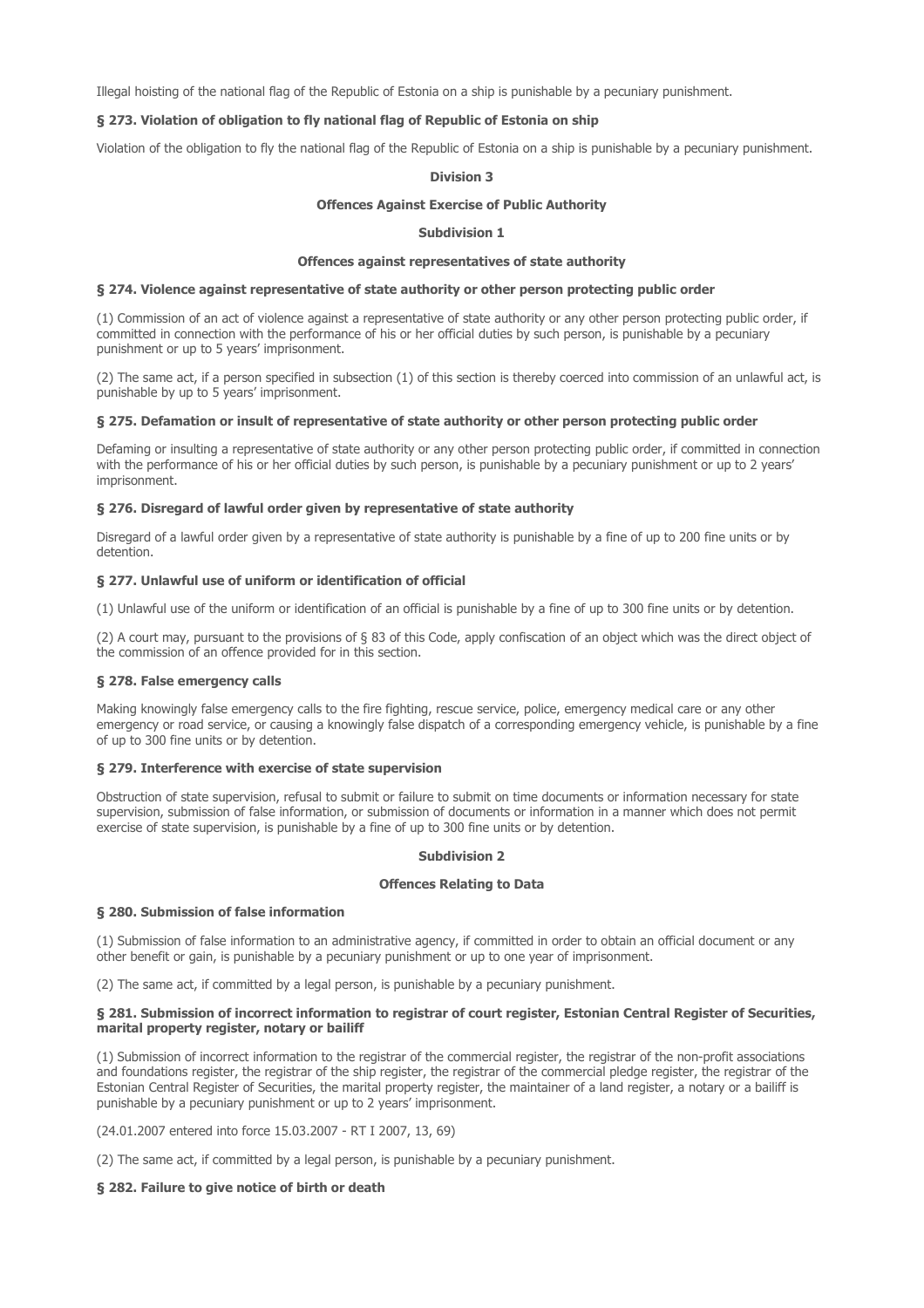Failure by a person who is required to give notice of a birth or death to notify the official registering births and deaths within the term prescribed by law is punishable by a fine of up to 100 fine units or by detention.

## § 283. Violation of land use requirements or procedure for maintenance of land cadastre

Violation of land use requirements or the procedure for the maintenance of the land cadastre, if committed for the purpose of personal gain or in a manner which causes major damage or results in other serious consequences, is punishable by a pecuniary punishment or up to one year of imprisonment.

## § 284. Handing over protection codes

Unlawfully handing over the protection codes of a computer, computer system or computer network, if committed for the purpose of personal gain and in a manner which causes significant damage or results in other serious consequences is punishable by a pecuniary punishment or up to 3 years' imprisonment.

## § 285. Unlawful destruction of records

(1) Unlawful destruction of public records, or private records entered in the archives register, is punishable by a pecuniary punishment.

(2) The same act, if significant damage is thereby caused to the interests of a person or agency that are protected by law or to the interests of the state or a local government, is punishable by a pecuniary punishment or up to 3 years' imprisonment.

### § 286. Rendering records unusable

(1) Damaging a data medium or violation of the requirements for preservation of records, if a public record or a private record entered in the archives register is thereby rendered unusable or the value thereof is reduced, is punishable by a pecuniary punishment or up to one year of imprisonment.

(2) The same act, if significant damage is thereby caused to the interests of a person or agency that are protected by law or to the interests of the state or a local government, is punishable by a pecuniary punishment or up to 3 years' imprisonment.

## § 287. Rendering records unusable through negligence

(1) Damaging a data medium or violation of the requirements for preservation of records through negligence, if a public record or a private record entered in the archives register is thereby rendered unusable or the value thereof is reduced, is punishable by a pecuniary punishment.

(2) The same act, if significant damage is thereby caused to the interests of a person or agency that are protected by law or to the interests of the state or a local government, is punishable by a pecuniary punishment or up to one year of imprisonment.

# Chapter 17

### Offences Related to Office

### Division 1

## Misuse of Authority

## § 288. Definition of official

(1) For the purposes of the Special Part of the Penal Code, "an official" means a person who holds office in a state or local government agency or body, or in a legal person in public law, and to whom administrative, supervisory or managerial functions, or functions relating to the organisation of movement of assets, or functions of a representative of state authority have been assigned.

(2) In the criminal offences specified in §§ 293–298 of this Code, "an official" is also a person who directs a legal person in private law or acts on behalf of such person or acts on behalf of another natural person, provided that the person has the authority and duties specified in subsection (1) of this section and the criminal offence has been committed in the course of the economic activity of the corresponding legal or natural person.

(3) The definition of an official provided for in subsections (1) and (2) of this section also extends to officials working in foreign states or international organisations.

(24.01.2007 entered into force 15.03.2007 - RT I 2007, 13, 69)

§ 289. (Repealed -24.01.2007 entered into force 15.03.2007 - RT I 2007, 13, 69)

§ 290. (Repealed -24.01.2007 entered into force 15.03.2007 - RT I 2007, 13, 69)

## § 291. Abuse of authority

An official who unlawfully uses a weapon, special equipment or violence while performing his or her official duties shall be punished by a pecuniary punishment or 1 to 5 years' imprisonment.

## § 291 $^{\rm 1}$ . Unlawful exercise of state supervision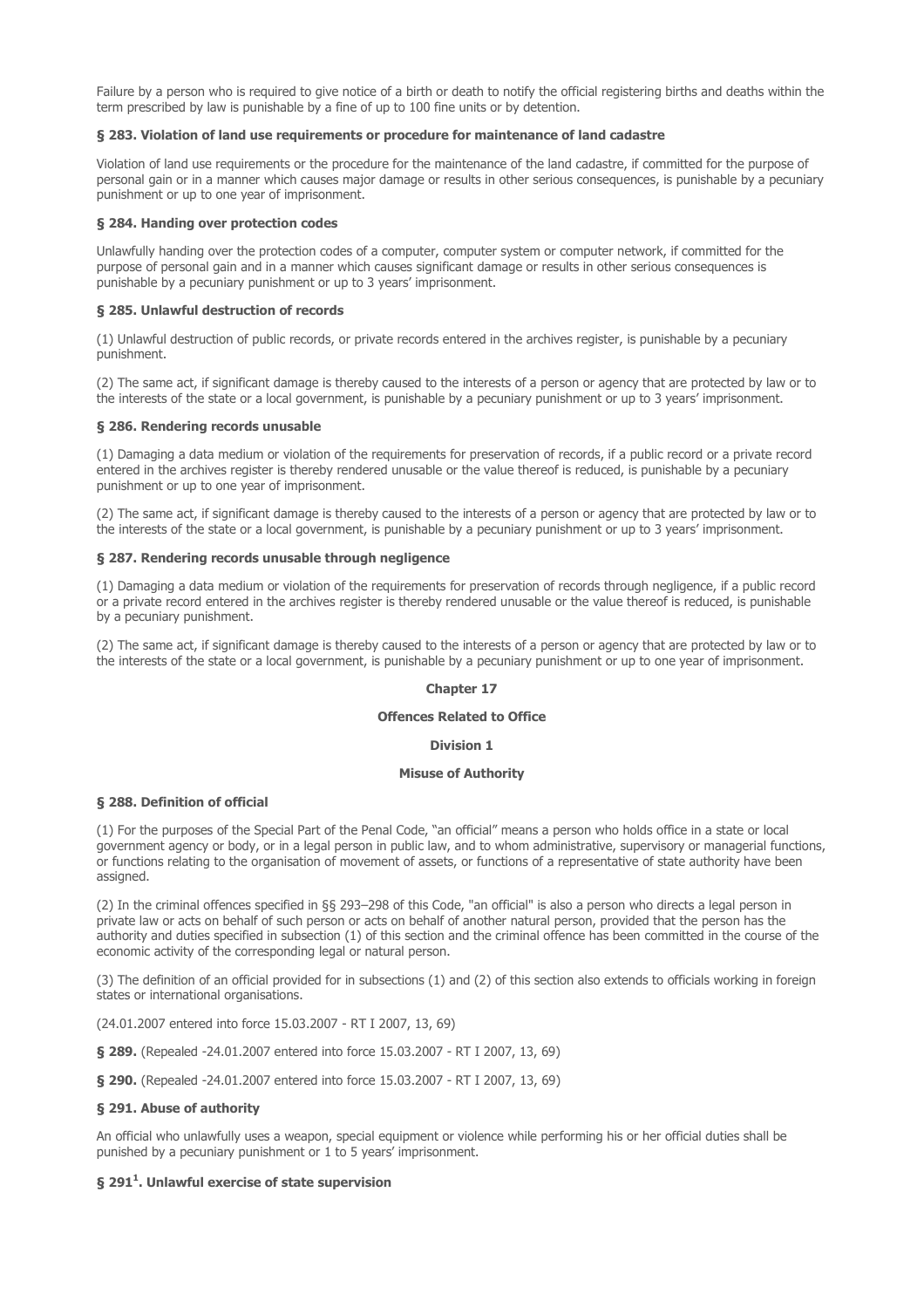An official performing state supervision duties or supervision duties assigned by law to a local government who knowingly makes an unlawful decision or performs an unlawful act, or knowingly and unlawfully fails to make a decision or perform an act and thereby causes significant proprietary damage or causes other serious consequences to another person, except for the state or local government, shall be punished by a pecuniary punishment or up to five years' imprisonment.

(24.01.2007 entered into force 15.03.2007 - RT I 2007, 13, 69)

### § 292. Violation of requirements for maintenance of databases

 An official or employee of the registrar of a national or local government database who unlawfully enters data in the register or unlawfully fails to enter data in the register, or unlawfully publishes data, enables access to data, forwards data or violates other requirements for maintaining a database and thereby causes significant damage to the rights or interests of another person that are protected by law shall be punished by a pecuniary punishment or up to 3 years' imprisonment.

(24.01.2007 entered into force 15.03.2007 - RT I 2007, 13, 69)

# Division 2

## Breach of Duty to Maintain Integrity

## § 293. Accepting of gratuities

(1) An official who consents to a promise of property or other benefits or who accepts property or other benefits in return for a lawful act which he or she has committed or which there is reason to believe that he or she will commit, or for a lawful omission which he or she has committed or which there is reason to believe that he or she will commit and, in so doing, takes advantage of his or her official position shall be punished by a pecuniary punishment or up to 3 years' imprisonment.

(12.06.2002 entered into force 01.09.2002 - RT I 2002, 56, 350)

(2) The same act, if committed:

1) at least twice;

2) by demanding gratuities;

(12.06.2002 entered into force 01.09.2002 - RT I 2002, 56, 350)

3) by a group, or

4) on a large-scale basis,

is punishable by up to 5 years' imprisonment.

(3) An act provided for in subsection (1) or (2) of this section, if committed by a legal person, is punishable by a pecuniary punishment.

## § 294. Accepting bribe

(1) An official who consents to a promise of property or other benefits or who accepts property or other benefits in return for an unlawful act which he or she has committed or which there is reason to believe that he or she will commit, or for an unlawful omission which he or she has committed or which there is reason to believe that he or she will commit and, in so doing, takes advantage of his or her official position shall be punished by 1 to 5 years' imprisonment.

(12.06.2002 entered into force 01.09.2002 - RT I 2002, 56, 350)

(2) The same act, if committed:

- 1) at least twice;
- 2) by demanding bribe;

(12.06.2002 entered into force 01.09.2002 - RT I 2002, 56, 350)

- 3) by a group, or
- 4) on a large-scale basis,

is punishable by 2 to 10 years' imprisonment.

(3) An act provided for in subsection (1) of this section, if committed by a legal person, is punishable by a pecuniary punishment.

(4) An act provided for in subsection (2) of this section, if committed by a legal person, is punishable by a pecuniary punishment or compulsory dissolution.

(5) For the criminal offence provided in this section, the court shall impose extended confiscation of assets or property acquired by the criminal offence pursuant to the provisions of § 83<sup>2</sup> of this Code.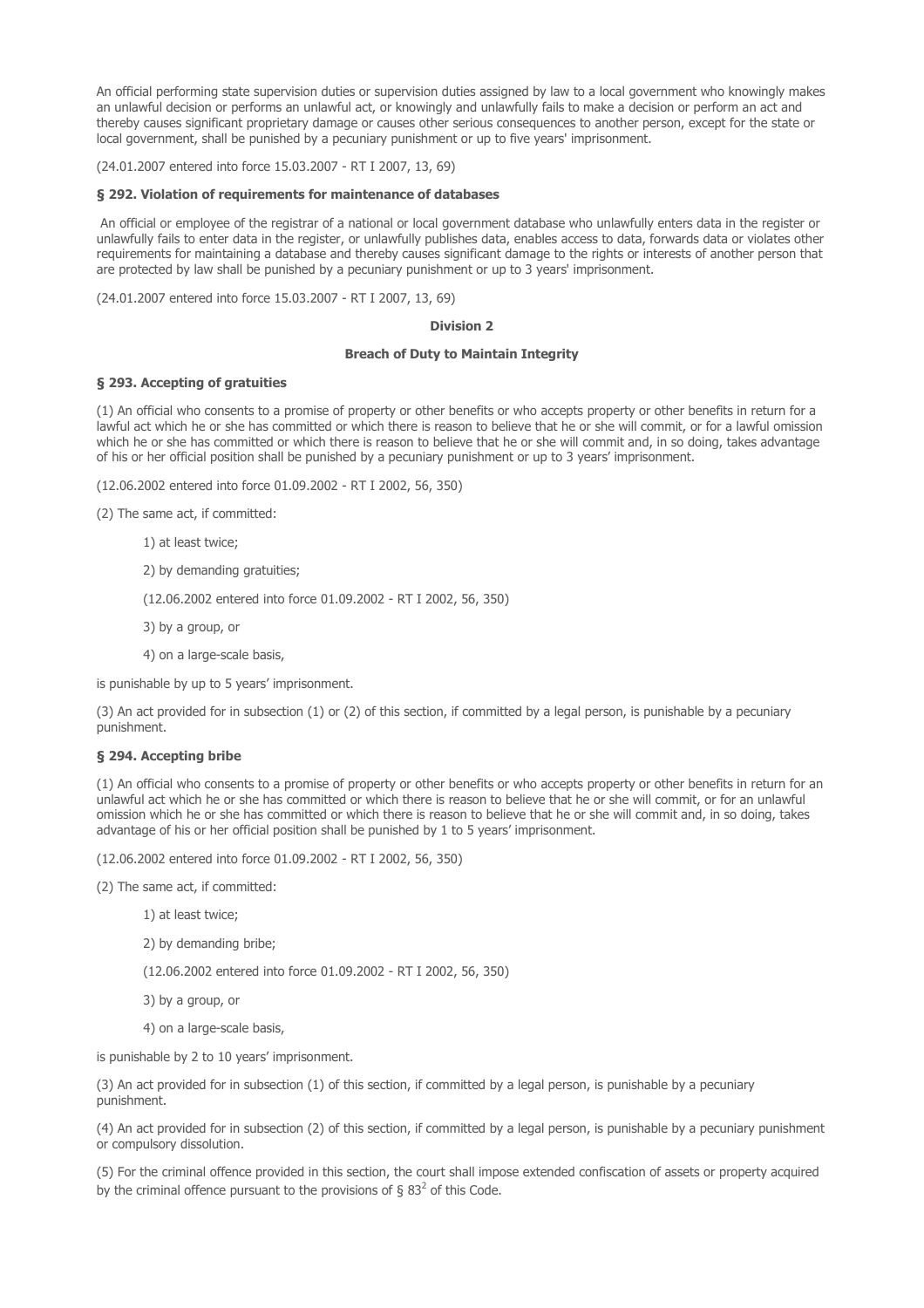(13.12.2006 entered into force 01.02.2007 - RT I 2007, 2, 7)

# § 295. Arranging receipt of gratuities

(1) Arranging a receipt of gratuity is punishable by a pecuniary punishment or up to one year of imprisonment.

(2) The same act, if committed:

1) at least twice, or

2) by taking advantage of an official position,

is punishable by a pecuniary punishment or up to 3 years' imprisonment.

(3) An act provided for in subsection (1) or (2) of this section, if committed by a legal person, is punishable by a pecuniary punishment.

## § 296. Arranging bribe

(1) Arranging a bribe is punishable by a pecuniary punishment or up to one year of imprisonment.

(2) The same act, if committed:

1) at least twice, or

2) by taking advantage of an official position,

is punishable by a pecuniary punishment or up to 3 years' imprisonment.

(3) An act provided for in subsection (1) or (2) of this section, if committed by a legal person, is punishable by a pecuniary punishment.

## § 297. Granting of gratuities

(1) Granting or promising a gratuity is punishable by a pecuniary punishment or up to 3 years' imprisonment.

(12.06.2002 entered into force 01.09.2002 - RT I 2002, 56, 350)

(2) The same act, if committed at least twice, is punishable by up to 5 years' imprisonment.

(3) An act provided for in subsection (1) or (2) of this section, if committed by a legal person, is punishable by a pecuniary punishment.

### § 298. Giving bribe

(1) Giving or promising a bribe is punishable by 1 to 5 years' imprisonment.

(12.06.2002 entered into force 01.09.2002 - RT I 2002, 56, 350)

(2) The same act, if committed at least twice, is punishable by 2 to 10 years' imprisonment.

(3) An act provided for in subsection (1) of this section, if committed by a legal person, is punishable by a pecuniary punishment.

(4) An act provided for in subsection (2) of this section, if committed by a legal person, is punishable by a pecuniary punishment or compulsory dissolution.

## § 298 $^{\rm 1}$ . Influence peddling

(1) A person who consents to a promise of property or other benefits or who accepts property or other benefits in return for illegal use by the person of his or her actual or presumed influence with the objective of achieving a situation where an official performing public administration duties commits an act or omission in the interests of the person handing over the property or giving the benefit, or a third person shall be punished by a pecuniary punishment or by up to 3 years' imprisonment.

(2) The same act, if committed by a legal person, is punishable by a pecuniary punishment.

(19.04.2006 entered into force 25.05.2006 - RT I 2006, 21, 160)

### § 299. Counterfeiting or falsification of documents by officials

(1) An official who falsifies a document or issues a falsified document shall be punished by a pecuniary punishment or up to 3 years' imprisonment.

(24.01.2007 entered into force 15.03.2007 - RT I 2007, 13, 69)

(2) (Repealed -24.01.2007 entered into force 15.03.2007 - RT I 2007, 13, 69)

## § 300. Violation of requirements for public procurement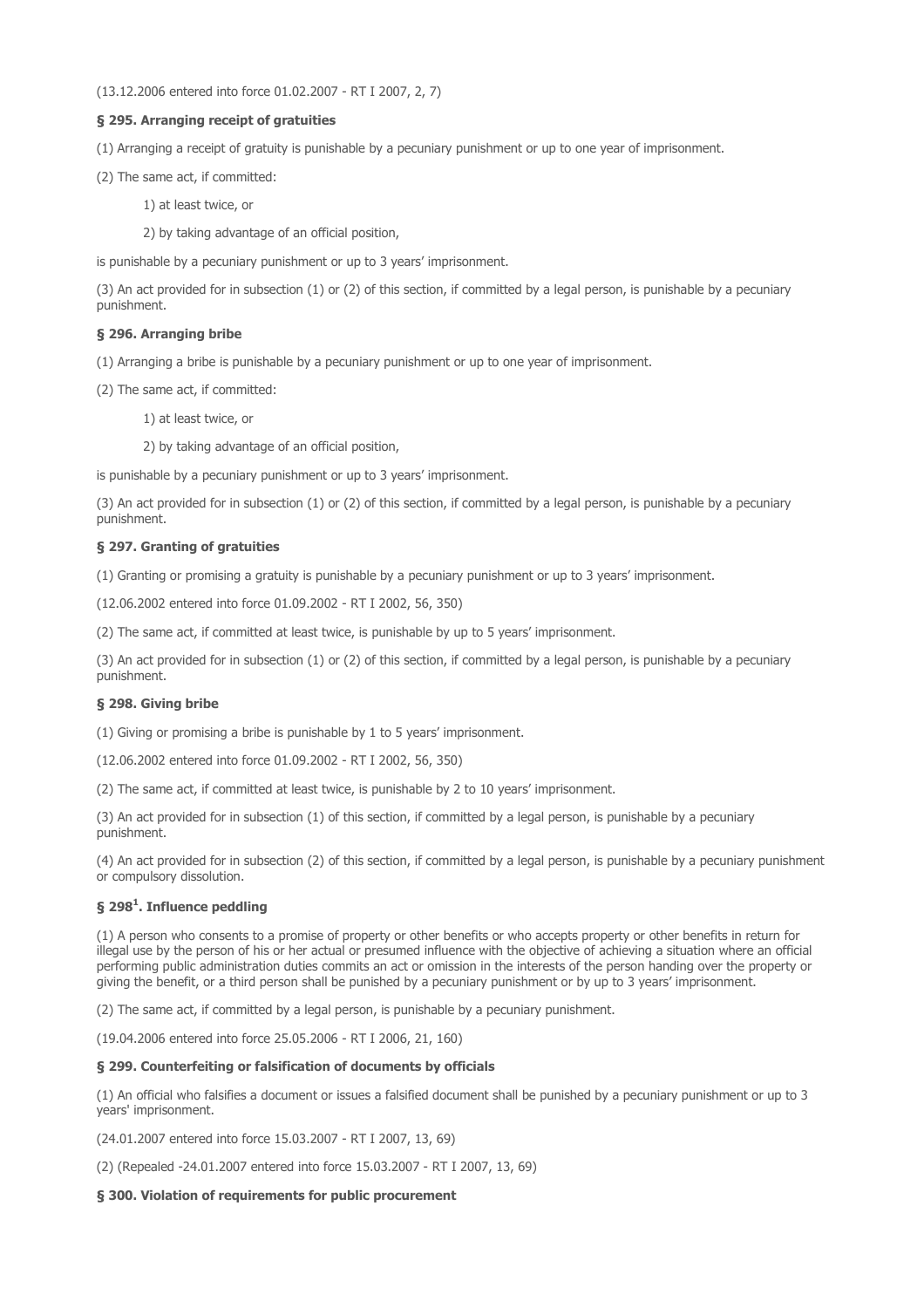An official who creates unjustified preferential conditions or advantages for a participant in an invitation to tender or otherwise violates the requirements for public procurement and thereby causes significant proprietary damage shall be punished by a pecuniary punishment or up to one year of imprisonment.

(24.01.2007 entered into force 15.03.2007 - RT I 2007, 13, 69)

## § 300<sup>1</sup>. Violation of procedural restrictions

(1) Knowing violation of a procedural restriction established by the Anti-corruption Act to a large extent is punishable by a pecuniary punishment or up to one year of imprisonment.

(2) The same act if it is committed to the extent of more than 5 000 000 kroons or if the transaction or decision has been made in violation of the restriction specified in clauses 25 (1) 7) or 8) of the Anti-corruption Act extent is punishable by a pecuniary punishment or up to 3 years' imprisonment.

(24.01.2007 entered into force 15.03.2007 - RT I 2007, 13, 69)

## § 300<sup>2</sup>. Knowing performance by notary of unlawful notarial act

(1) A notary who knowingly fails to perform his or her duties related to a notarial act and thereby causes significant proprietary damage, or knowingly violates a prohibition to perform an act of attestation or another notarial act, or knowingly performs a notarial act in which the notary himself or herself or the notary's spouse, direct relative or their representative participates, or which is performed for the benefit of the notary or his or her close relative shall be punished by a pecuniary punishment or up to 3 years' imprisonment.

(2) The same act, if significant proprietary damage is thereby caused, is punishable by a pecuniary punishment or up to 5 years' imprisonment.

(24.01.2007 entered into force 15.03.2007 - RT I 2007, 13, 69)

## § 301. Application of confiscation

A court may, pursuant to the provisions of § 83 of this Code, apply confiscation of an object which was the direct object of the commission of an offence provided for in §§ 293 to 299 of this Code.

## Chapter 18

## Offences Against Administration of Justice

## Division 1

### Obstruction of Administration of Justice

### § 302. Causing serious health damage to judges, lay judges, preliminary investigators, prosecutors, criminal defence counsels, representatives of victims, or their close persons

(19.06.2002 entered into force 29.07.2002 - RT I 2002, 64, 390)

(1) Causing serious damage to the health of a judge, lay judge, preliminary investigator, prosecutor, criminal defence counsel, representative of a victim, or a person close to such person, with the intention to compel the judge, lay judge, preliminary investigator, prosecutor, criminal defence counsel or representative of the victim to act contrary to the interests of administration of justice, or in revenge for the performance of duties by such person, is punishable by 4 to 12 years' imprisonment.

(19.06.2002 entered into force 29.07.2002 - RT I 2002, 64, 390)

(2) The same act, if the death of a person specified in subsection (1) of this section is thereby caused, is punishable by 6 to 20 years' imprisonment.

### § 303. Violence against judges, lay judges, preliminary investigators, prosecutors, criminal defence counsels, representatives of victims, or their close persons

(19.06.2002 entered into force 29.07.2002 - RT I 2002, 64, 390)

Use of violence against a judge, lay judge, preliminary investigator, prosecutor, criminal defence counsel, representative of a victim, or a person close to such person, or influencing a judge, lay judge, preliminary investigator, prosecutor, criminal defence counsel or representative of a victim in any other manner, with the intention to compel him or her to act contrary to the interests of administration of justice, or in revenge for the performance of duties by such person, is punishable by a pecuniary punishment or 1 to 5 years' imprisonment.

(19.06.2002 entered into force 29.07.2002 - RT I 2002, 64, 390)

## § 304. Damaging or destroying property of judges, lay judges, preliminary investigators, prosecutors, criminal defence counsels, representatives of victims, or their close persons

(19.06.2002 entered into force 29.07.2002 - RT I 2002, 64, 390)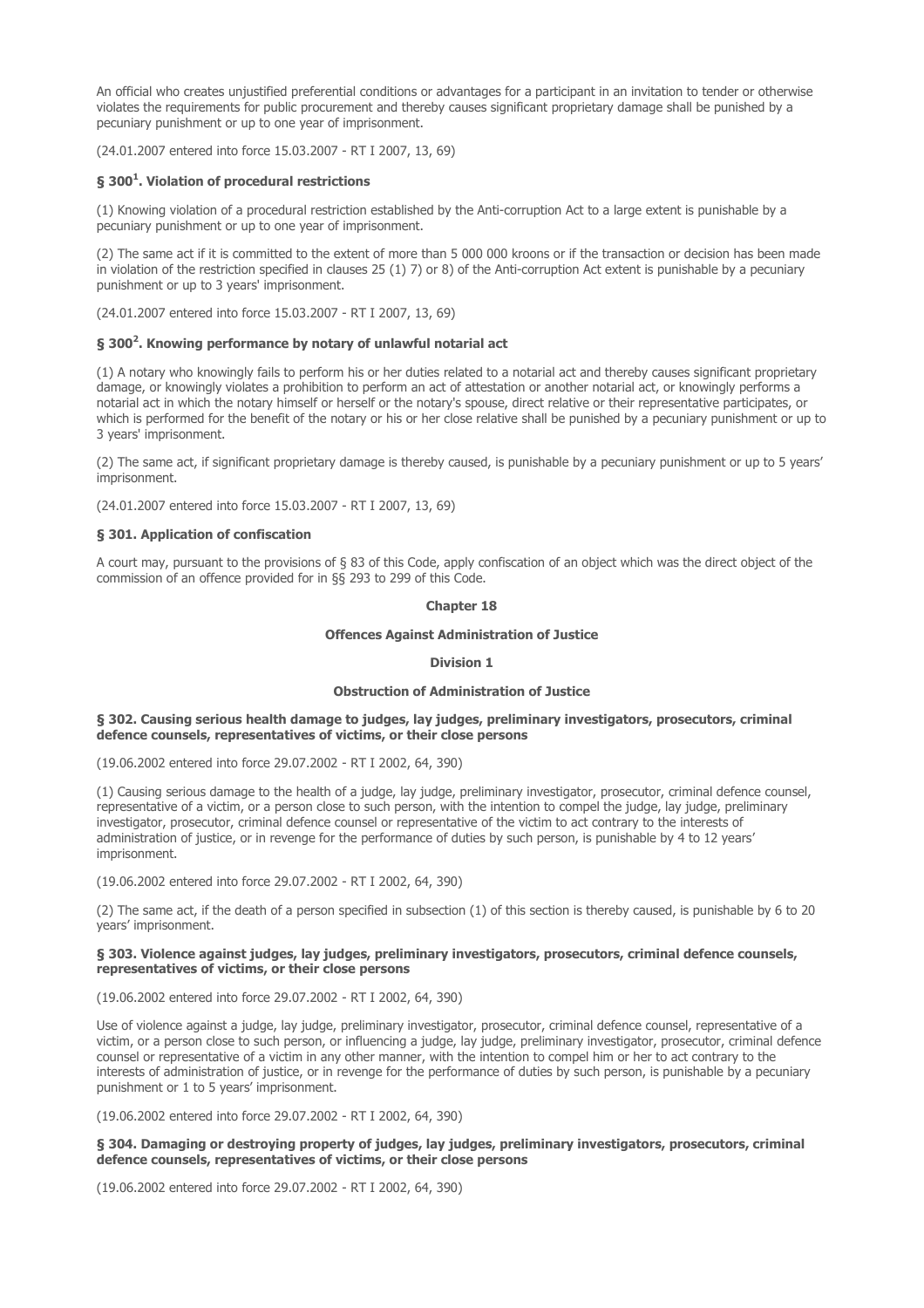Damaging or destroying the property of a judge, lay judge, preliminary investigator, prosecutor, criminal defence counsel, representative of a victim, or a person close to such person, with the intention to compel the judge, lay judge, preliminary investigator, prosecutor, criminal defence counsel or representative of the victim to act contrary to the interests of administration of justice, or in revenge for the performance of duties by such person, is punishable by pecuniary punishment or up to 5 years' imprisonment.

(19.06.2002 entered into force 29.07.2002 - RT I 2002, 64, 390)

## § 305. Defamation and insulting of court or judge

(17.12.2003 entered into force 01.01.2004 - RT I 2003, 83, 557)

Defamation or insulting of a court or judge in connection with their participation in administration of justice is punishable by a pecuniary punishment or up to 2 years' imprisonment.

(17.12.2003 entered into force 01.01.2004 - RT I 2003, 83, 557)

### § 306. Non-disclosure of criminal offence

(1) Non-disclosure by a person other than the offender of a criminal offence in the first degree after the fact is punishable by a pecuniary punishment or up to 5 years' imprisonment.

(2) Non-disclosure of a criminal offence after the fact by the offender's parent, child, adoptive parent, adopted child, brother, sister, grandparent, grandchild, spouse or a parent thereof does not constitute guilt.

#### § 307. Failure to report crime

(1) Failure to report commission by another person of a criminal offence in the first degree is punishable by a pecuniary punishment or up to 3 years' imprisonment.

(17.12.2003 entered into force 01.01.2004 - RT I 2003, 83, 557)

(2) Failure by the offender's parent, child, adoptive parent, adopted child, brother, sister, grandparent, grandchild, spouse or a parent thereof to report commission of a criminal offence in the first degree does not constitute guilt.

(17.12.2003 entered into force 01.01.2004 - RT I 2003, 83, 557)

#### § 308. Violation of requirements for safekeeping recorded assets

Use or disposal, without the authorisation of the entitled person, of assets recorded in order to secure a civil action, execution proceeding, confiscation, fine, pecuniary punishment, fine to the extent of assets or compensation for legal costs, by a person who is responsible for the storage of the assets is punishable by a pecuniary punishment or up to one year of imprisonment.

(15.06.2005 entered into force 21.07.2005 - RT I 2005, 20, 126)

### § 309. Obstruction of activities of court security guard

Failure to comply with a lawful order given by a court security guard, or obstruction of his or her professional activities, is punishable by a pecuniary punishment.

#### Division 2

### Offences Against Person's Rights in Pre-trial, Extra-Judicial or Court Proceedings

(24.01.2007 entered into force 15.03.2007 - RT I 2007, 13, 69)

## § 310. Unlawful bringing of charges

A prosecutor who knowingly brings charges against an innocent person shall be punished by a pecuniary punishment or up to 3 years' imprisonment.

(19.05.2004 entered into force 01.07.2004 - RT I 2004, 46, 329)

### § 311. Knowingly making of unlawful decision by judge

A judge who knowingly makes an unlawful decision shall be punished by 5 to 10 years' imprisonment.

(24.01.2007 entered into force 15.03.2007 - RT I 2007, 13, 69)

# § 311<sup>1</sup>. Knowingly making of unlawful decision by assistant judge

An assistant judge who knowingly makes an unlawful decision shall be punished by a pecuniary punishment or up to 3 years' imprisonment.

(24.01.2007 entered into force 15.03.2007 - RT I 2007, 13, 69)

## § 311<sup>2</sup>. Knowingly making unlawful decision in misdemeanour proceedings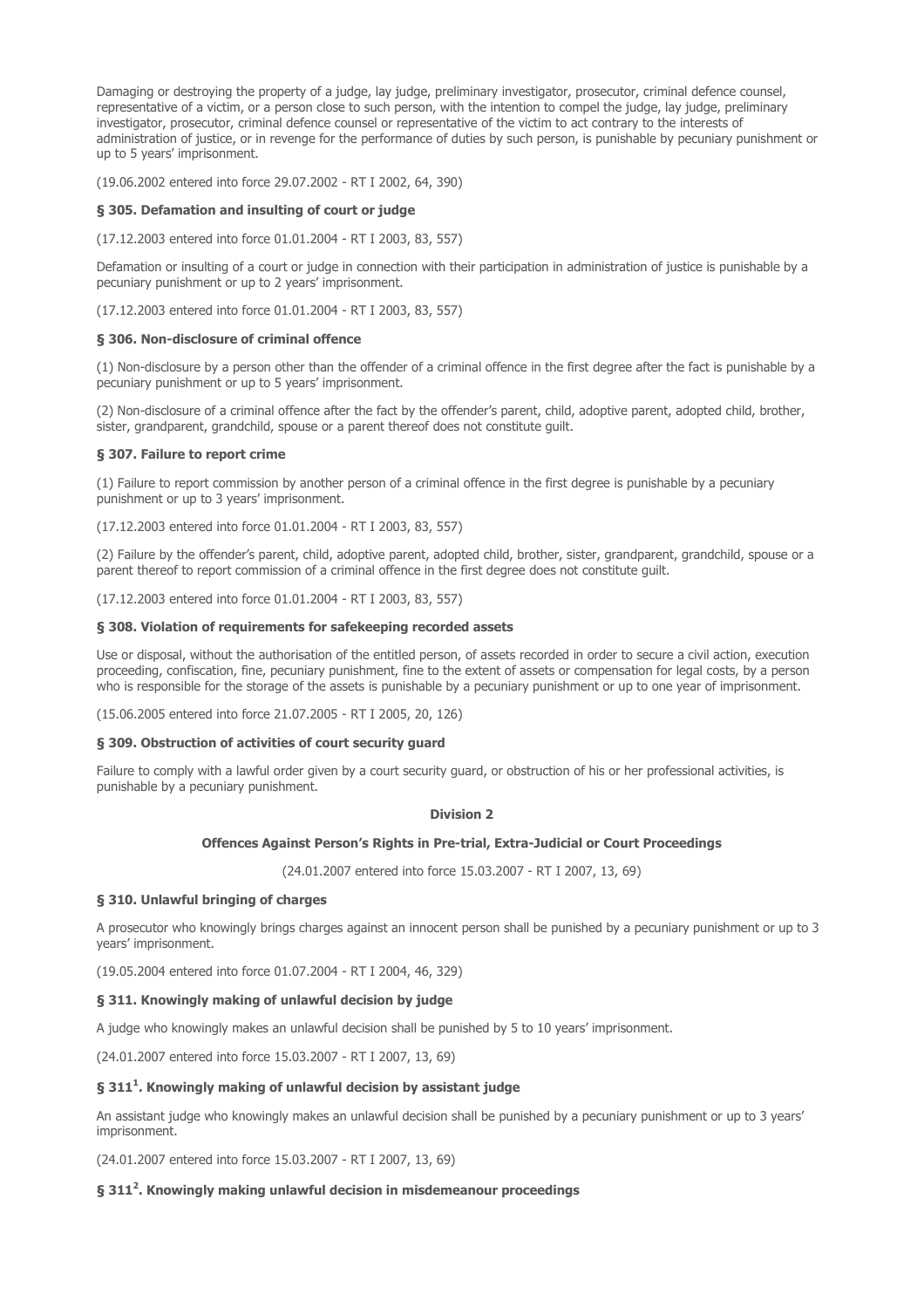An official or employee of an authority conducting extra-judicial proceedings who knowingly makes an unlawful decision in a misdemeanour proceeding shall be punished by a pecuniary punishment or up to 3 years' imprisonment.

(24.01.2007 entered into force 15.03.2007 - RT I 2007, 13, 69)

## § 311<sup>3</sup>. Knowingly unlawful termination of misdemeanour proceedings

An official or employee of an authority conducting extra-judicial proceedings who knowingly and unlawfully terminates a misdemeanour proceeding, a prosecutor or official of an investigative body who knowingly and unlawfully terminates a criminal proceeding or a prosecutor who knowingly gives unlawful permission for termination of a criminal proceeding to an investigative body shall be punished by a pecuniary punishment or up to 3 years' imprisonment.

(24.01.2007 entered into force 15.03.2007 - RT I 2007, 13, 69)

## § 312. Unlawful interrogation

A preliminary investigator or prosecutor who uses violence in order to compel a person to give testimony shall be punished by a pecuniary punishment or 1 to 5 years' imprisonment.

## § 313. Unlawful application of measures securing conduct of judicial proceedings

Taking into custody or keeping in custody or detention, or compelled attendance, if applied in order to secure the conduct of a judicial proceeding but without a legal basis, is punishable by a pecuniary punishment or up to 3 years' imprisonment.

## § 314. Unlawful search or eviction

Unlawful search or eviction from a dwelling is punishable by a pecuniary punishment.

## § 315. Unlawful surveillance activities and covert collection of information

Unlawful surveillance activities or unlawful and covert collection of information, unlawful concealment or destruction of information collected by surveillance activities or covertly, if conducted by a person with the right arising from law to engage in surveillance or covert collection of information, are punishable by a pecuniary punishment or up to 3 years' imprisonment.

(24.01.2007 entered into force 15.03.2007 - RT I 2007, 13, 69)

## § 316. Removal and fraudulent creation of evidence

Removal or fraudulent creation of evidence with the intention to obstruct ascertainment of the commission or absence of an act punishable as a criminal offence, or of any other facts relating to the subject of proof, is punishable by a pecuniary punishment or 1 to 5 years' imprisonment.

(19.05.2004 entered into force 01.07.2004 - RT I 2004, 46, 329)

## § 316<sup>1</sup>. Unlawful publication of information concerning pre-trial proceedings in criminal matters and surveillance proceedings

Unlawful disclosure of information relating to pre-trial proceeding in a criminal matter or information relating to surveillance proceedings carried out in order to prevent or combat a criminal offence by a person who became aware of such information in connection of the performance of his or her employment duties or functions, resulting in the impossibility or significant complication of the establishment of the existence or absence of an act subject to punishment as a criminal offence, or establishment of other facts of the subject of proof, or achievement of the aim of surveillance activities is punishable by a pecuniary punishment or up to 5 years' imprisonment.

(24.01.2007 entered into force 15.03.2007 - RT I 2007, 13, 69)

## § 317. Obstruction of appearance of participant in proceedings, witness, victim, expert, translator or interpreter

Preventing a participant in a proceeding, a witness, expert, translator or interpreter from appearing at a pre-trial proceeding or court proceeding is punishable by a pecuniary punishment or up to one year of imprisonment.

### § 318. Refusal by witness, victim, translator or interpreter to perform duties

Unjustified refusal by a victim or witness to give testimony in a criminal or misdemeanour proceeding, or civil or administrative court proceeding, or unjustified refusal by a translator or interpreter to perform his or her duties is punishable by a pecuniary punishment or up to one year of imprisonment.

(15.06.2005 entered into force 01.01.2006 - RT I 2005, 20, 126; 26.01.2006 entered into force 04.02.2006 - RT I 2006, 07, 42)

## § 319. False accusation

(1) Submission of knowingly false accusations concerning commission of a criminal offence by another person is punishable by a pecuniary punishment or up to one year of imprisonment.

(2) The same act, if it involves fraudulent creation of evidence, is punishable by a pecuniary punishment or up to 5 years' imprisonment.

### § 320. False testimony and perjury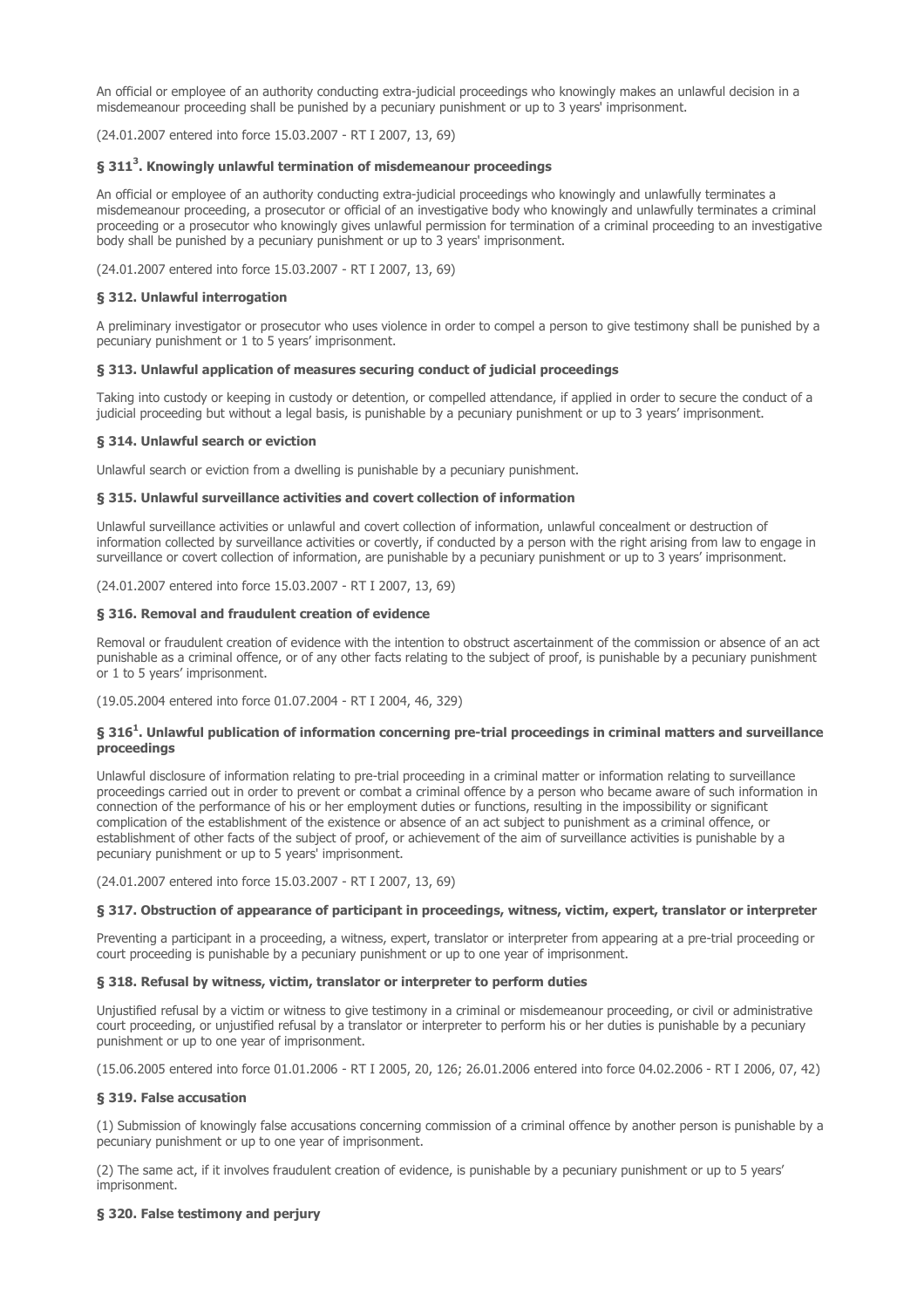(15.06.2005 entered into force 01.01.2006 - RT I 2005, 20, 126)

(1) A victim or witness who gives knowingly false testimony in a criminal or misdemeanour proceeding or civil or administrative court proceeding, or a participant in a proceeding who gives knowingly false statements under oath or provides a knowingly incorrect inventory of assets or calculation of income or expenditure under oath in a civil proceeding shall be punished by a pecuniary punishment or up to 3 years' imprisonment.

(15.06.2005 entered into force 01.01.2006 - RT I 2005, 20, 126; 26.01.2006 entered into force 04.02.2006 - RT I 2006, 07, 42)

(2) The same act, if it involves fraudulent creation of evidence, is punishable by a pecuniary punishment or up to 5 years' imprisonment.

## § 321. False expert opinion or false translation or interpretation

(1) Rendering a knowingly false opinion by an expert, or provision of a knowingly false translation or interpretation by a translator or interpreter, is punishable by a pecuniary punishment or up to one year of imprisonment.

(2) The same act, if it involves fraudulent creation of evidence, is punishable by a pecuniary punishment or up to 5 years' imprisonment.

## § 322. Coercion into giving false testimony, rendering false expert opinion or provision of false translation or interpretation

Coercion into giving false testimony, rendering false expert opinion or provision of false translation or interpretation, if committed by using violence, is punishable by a pecuniary punishment or up to 4 years' imprisonment.

### § 323. Use of violence against suspect, accused, accused at trial, acquitted person, convicted offender, witness, expert, translator, interpreter or victim

Use of violence against a suspect, the accused, the accused at trial, an acquitted person, a convicted offender, a witness, expert, translator, interpreter or victim in order to prevent him or her from performing his or her duties or exercising his or her rights in criminal procedure, or to take revenge for his or her lawful activities in criminal procedure, is punishable by a pecuniary punishment or up to 5 years' imprisonment.

# § 323<sup>1</sup>. Violation of confidentiality requirement

A person who discloses information relating to a proceeding which became known to him or her in the course of a court proceeding held in camera or violates the confidentiality requirement imposed on him or her by a ruling shall be punished by a pecuniary punishment.

(15.06.2005 entered into force 01.01.2006 - RT I 2005, 20, 126)

## Division 3

### Offences Against Enforcement of Punishment

## § 324. Unlawful treatment of prisoners or persons in detention or custody

An official of a custodial institution who, taking advantage of his or her official position, degrades the dignity of a prisoner or a person in detention or custody, or discriminates against such person or unlawfully restricts his or her rights, shall be punished by a pecuniary punishment or up to one year of imprisonment.

## § 325. Unlawful delivery of substance or object in custodial institution

(1) Delivery, in a custodial institution, of a prohibited substance or object to a prisoner or a person in detention or custody is punishable by a fine of up to 300 fine units or by detention.

(2) The same act, if:

1) committed at least twice;

2) committed by an official of the custodial institution, or

3) the object of the delivery is money or alcohol, is punishable by a pecuniary punishment or up to 3 years' imprisonment.

(24.01.2007 entered into force 15.03.2007 - RT I 2007, 13, 69)

(3) A court may, pursuant to the provisions of § 83 of this Code, apply confiscation of a substance or object which was the direct object of the commission of an offence provided for in this section.

## § 326. Unlawful release of prisoners, persons in detention or custody

(24.01.2007 entered into force 15.03.2007 - RT I 2007, 13, 69)

Unlawful release of a prisoner, a person in detention or custody from a custodial institution by an official of the custodial institution or any other person who was required to prevent escape of the prisoner from the custodial institution is punishable by a pecuniary punishment or up to 3 years' imprisonment.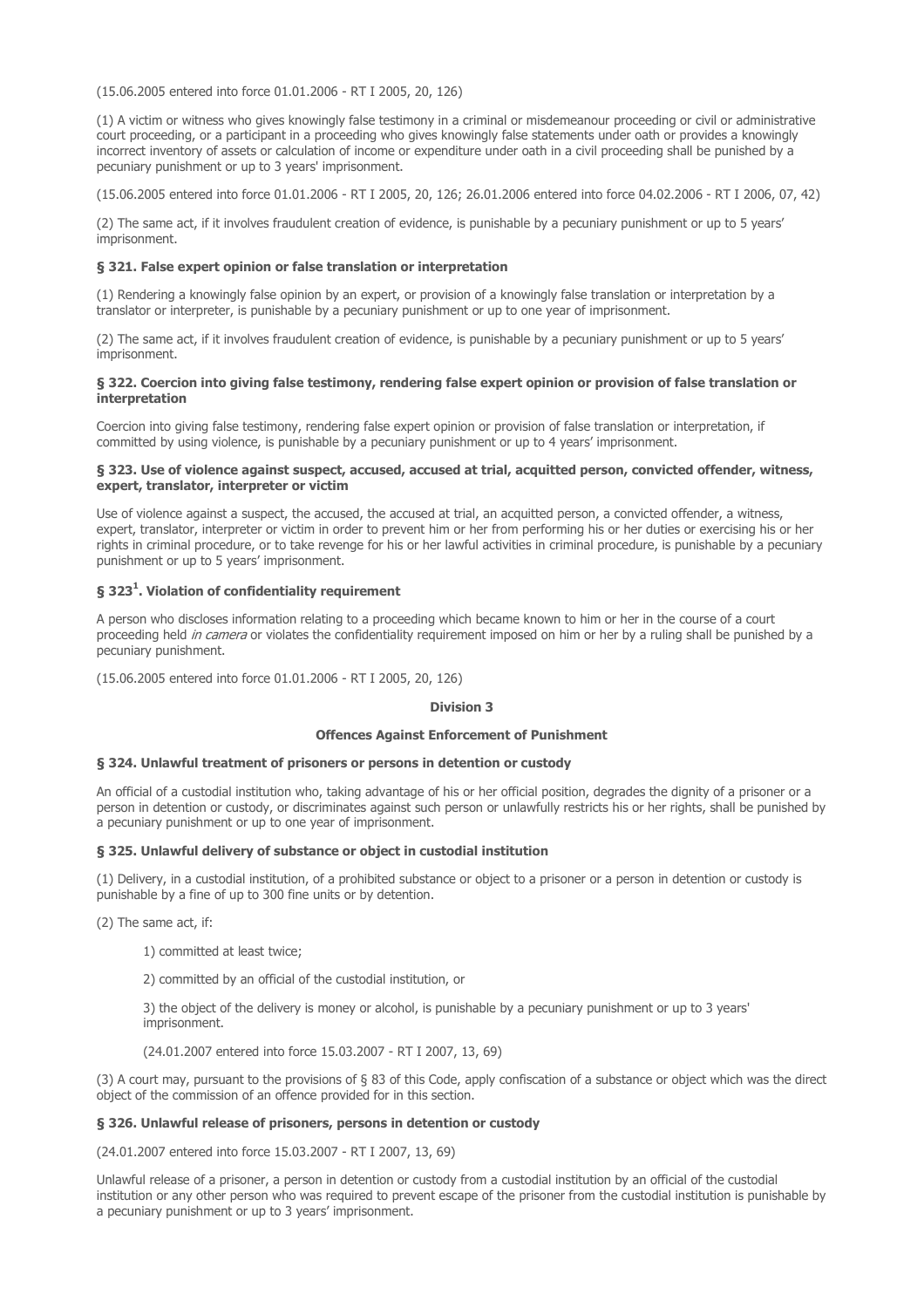(24.01.2007 entered into force 15.03.2007 - RT I 2007, 13, 69)

## § 327. Mutiny in prison

(1) A person who in a custodial institution organises activities which are contrary to the internal procedure rules of the institution or participates in such activities shall be punished by a pecuniary punishment or up to 3 years' imprisonment.

(2) The same act, if committed by using threat with a weapon, any other object used as a weapon, an explosive device or explosive substance, is punishable by 1 to 5 years' imprisonment.

(24.01.2007 entered into force 15.03.2007 - RT I 2007, 13, 69)

(3) The same act, if:

1) serious damage to the health of a person is thereby caused, or

2) it results in the death of a person,

is punishable by 6 to 15 years' imprisonment.

## § 328. Escape of prisoners, persons in detention or custody

(24.01.2007 entered into force 15.03.2007 - RT I 2007, 13, 69)

(1) Escape by a prisoner, person in detention or custody is punishable by a pecuniary punishment or up to 3 years' imprisonment.

(24.01.2007 entered into force 15.03.2007 - RT I 2007, 13, 69)

(2) The same act, if committed:

1) by using violence, or

2) by a group,

is punishable by up to 5 years' imprisonment.

# § 329. Evasion of service of sentence

Evasion of resumption of the service of a sentence by a prisoner who has been permitted to leave the custodial institution, or evasion of the service of any other sentence which has been imposed for an offence by a court judgment and enforced, is punishable by a pecuniary punishment or up to one year of imprisonment.

(12.06.2002 entered into force 01.09.2002 - RT I 2002, 56, 350)

### § 330. Manufacture, acquisition, possession, or consumption without prescription of alcoholic beverages or other substances containing spirit by prisoner or person in detention or custody

A prisoner or a person in detention or custody who manufactures, acquires, possesses or consumes without a prescription alcoholic beverages or other substances containing spirit shall be punished by a pecuniary punishment or up to one year of imprisonment.

### § 331. Preparation, acquisition and possession of narcotic drugs or psychotropic substances by prisoner or person in detention or custody and consumption by prisoner or person in detention or custody of such drugs or substances without prescription

A prisoner or person in detention or custody who prepares, acquires or possesses narcotic drugs or psychotropic substances or consumes such drugs or substances without a prescription shall be punished by up to 3 years' imprisonment.

(12.06.2002 entered into force 01.09.2002 - RT I 2002, 56, 350; 17.12.2003 entered into force 01.01.2004 - RT I 2003, 83, 557)

## Division 4

### Offences Against Enforcement of Court Decision

## § 331 $^{\rm 1}$ . Failure to enforce court decision

Failure to enforce a court decision made in a civil matter whereby a person is required to surrender a child or a thing, to perform an act which cannot be substituted or to refrain from performing such act, if the person has been punished by a fine or detention in an execution proceeding for such act, is punishable by a pecuniary punishment or up to one year of imprisonment.

(15.06.2005 entered into force 01.01.2006 - RT I 2005, 20, 126)

## § 331<sup>2</sup>. Violation of restriction order

Violation of a restriction order or other measure of protection of personality right imposed by a court decision, except violation of a temporary restriction order, if this poses a danger to the life, health or property of persons, or repeated violation of a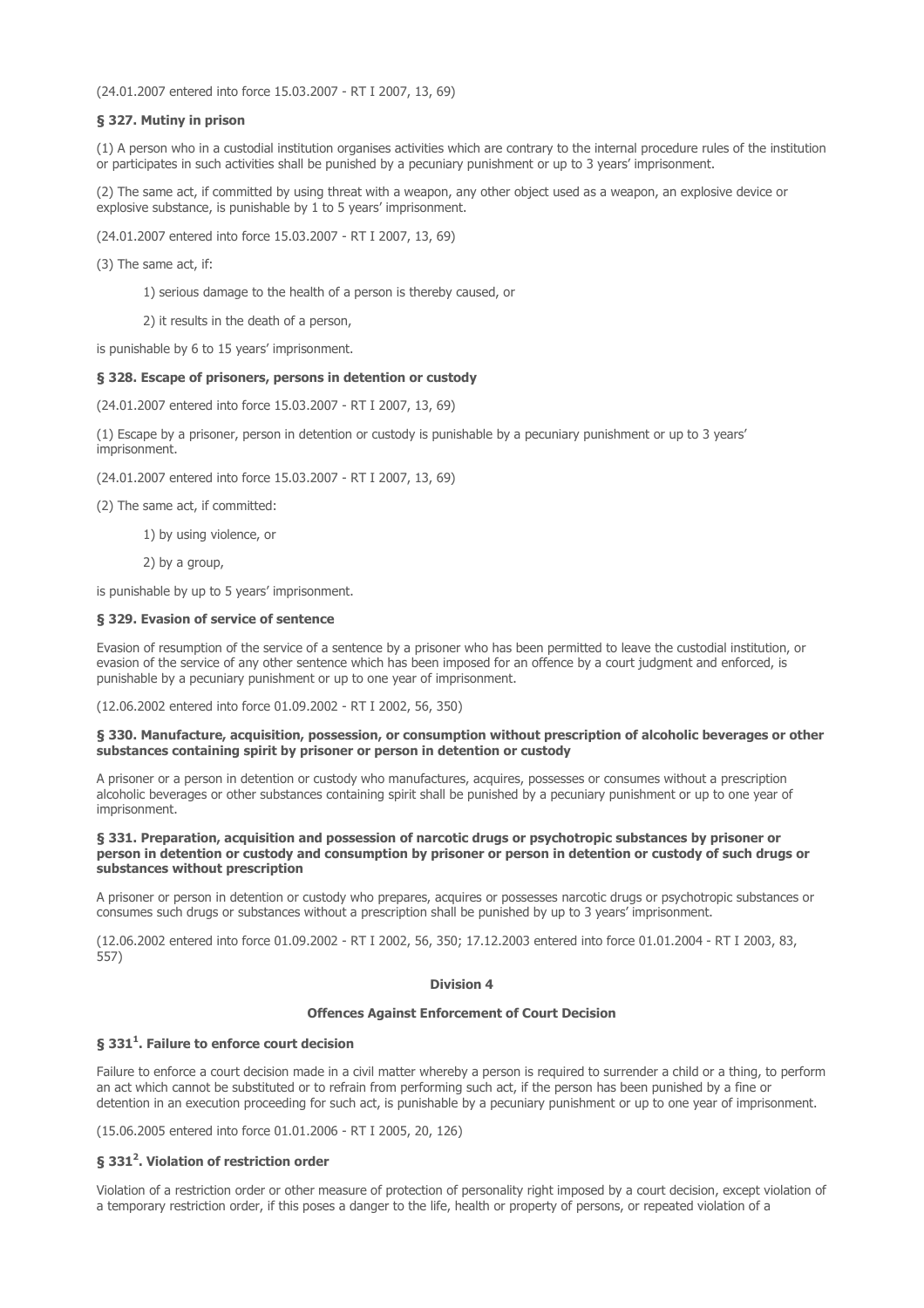restriction order or other measure of protection of personality right is punishable by a pecuniary punishment or up to one year of imprisonment.

(14.06.2006 entered into force 16.07.2006 - RT I 2006, 31, 233)

## § 331<sup>3</sup>. Knowingly unlawful seizure and sale of property by bailiff

(1) An bailiff who knowingly and unlawfully seizes or sells property shall be punished by a pecuniary punishment or up to 3 years' imprisonment.

(2) The same act, if significant proprietary damage is thereby caused, is punishable by a pecuniary punishment or up to 5 years' imprisonment.

(24.01.2007 entered into force 15.03.2007 - RT I 2007, 13, 69)

#### Chapter 19

#### Offences Against Public Trust

### Division 1

### Counterfeiting of Payment Means, Official Stamps or Markings

### § 332. Payment means, official stamps or markings of foreign states

The provisions of this Division apply also to counterfeiting of money, bank cards and other payment means, securities, revenue stamps, postal payment means and state fineness marks used in foreign states.

#### § 333. Counterfeiting of payment means or securities

(1) Counterfeiting of money, bank cards or other payments means, or shares, bonds or other securities with the intention of use is punishable by a pecuniary punishment or up to 3 years' imprisonment.

(2) The same act, if committed:

1) at least twice, or

2) on a large-scale basis,

is punishable by 1 to 6 years' imprisonment.

(3) An act provided for in subsection (1) of this section, if committed by a legal person, is punishable by a pecuniary punishment.

(4) An act provided for in subsection (2) of this section, if committed by a legal person, is punishable by compulsory dissolution.

### § 334. Use of counterfeit payment means or securities

(1) Use, exchange or delivery of counterfeit money or bringing counterfeit money into circulation in any other manner, or use of a counterfeit bank card or other payment means or security, is punishable by a pecuniary punishment or up to 5 years' imprisonment.

(2) The same act, if committed:

1) at least twice, or

2) on a large-scale basis,

is punishable by 2 to 10 years' imprisonment.

(3) An act provided for in subsection (1) of this section, if committed by a legal person, is punishable by a pecuniary punishment.

(4) An act provided for in subsection (2) of this section, if committed by a legal person, is punishable by a pecuniary punishment or compulsory dissolution.

## § 334<sup>1</sup>. Refusal to hand over counterfeit payment means

(1) Failure to hand counterfeit money over to a police prefecture by an employee of Eesti Post, credit institutions or financial institutions provided for in the Credit Institutions Act, or providers of cash transfer services or providers of currency exchange services specified in the Money Laundering and Terrorist Financing Prevention Act is punishable by a fine of up to 300 fine units.

(24.01.2007 entered into force 15.03.2007 - RT I 2007, 13, 69)

(2) The same act, if committed by a legal person, is punishable by a fine of up to 50 000 kroons.

(28.06.2004 entered into force 01.07.2004 - RT I 2004, 54, 387)

## § 335. Counterfeiting of revenue stamps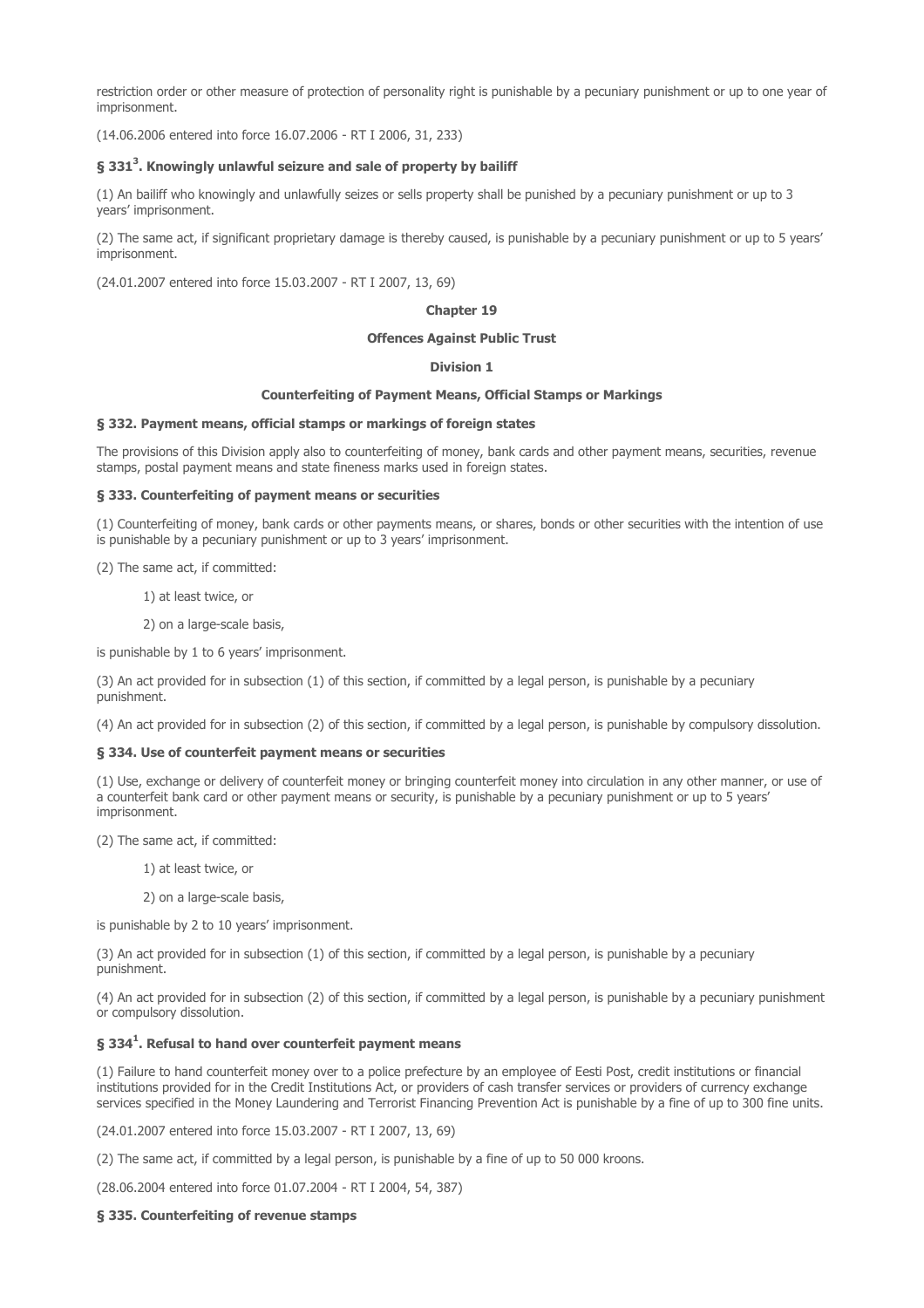(1) Counterfeiting, with the intention of use, an excise stamp, mark, sticker, clip-mark, overprint or special marking, except for a postal payment means or the impression thereof provided for in § 338 of this Code, which is attached to an object of tax or the packaging thereof as proof of payment of the tax, is punishable by a pecuniary punishment or up to 3 years' imprisonment.

(2) The same act, if committed:

- 1) at least twice, or
- 2) on a large-scale basis,

is punishable by 2 to 10 years' imprisonment.

(3) An act provided for in subsection (1) of this section, if committed by a legal person, is punishable by a pecuniary punishment.

(4) An act provided for in subsection (2) of this section, if committed by a legal person, is punishable by a pecuniary punishment or compulsory dissolution.

### § 336. Use and bringing into circulation of counterfeit revenue stamps

(1) Use, transfer, or bringing into circulation in any other manner of counterfeit revenue stamps is punishable by a pecuniary punishment or up to 5 years' imprisonment.

(2) The same act, if committed:

1) at least twice, or

2) on a large-scale basis,

is punishable by 2 to 10 years' imprisonment.

(3) An act provided for in subsection (1) of this section, if committed by a legal person, is punishable by a pecuniary punishment.

(4) An act provided for in subsection (2) of this section, if committed by a legal person, is punishable by a pecuniary punishment or compulsory dissolution.

## § 337. Counterfeiting of postal payment means or impressions thereof

(1) Counterfeiting, with the intention of use, a postage stamp, including postage stamps removed from circulation or not in use, an international reply coupon, franking machine impression or a franking impression made by a printing press is punishable by a pecuniary punishment or up to one year of imprisonment.

(2) The same act, if committed by a legal person, is punishable by a pecuniary punishment.

### § 338. Bringing into circulation counterfeit postal payment means or impressions thereof

(1) Use, exchange, transfer or bringing into circulation in any other manner of counterfeit postage stamps, including counterfeit postage stamps removed from circulation or not in use, a counterfeit international reply coupon, counterfeit franking machine impression or counterfeit franking impression made by a printing press is punishable by a pecuniary punishment or up to 3 years' imprisonment.

(2) The same act, if committed by a legal person, is punishable by a pecuniary punishment.

### § 339. Counterfeiting of fineness marks and use of counterfeit fineness marks

(1) Counterfeiting of state fineness marks or use thereof on a material not corresponding to the mark with the intention of bringing such products into circulation is punishable by a pecuniary punishment or up to 3 years' imprisonment.

(2) The same act, if committed by a legal person, is punishable by a pecuniary punishment.

### § 340. Preparation for counterfeiting of money, bank cards, other payment means, securities, revenue stamps, postal payment means or impressions thereof, or state fineness marks

(1) Acquisition, manufacture, adaptation, storage or transfer of a device or other equipment necessary for counterfeiting money, bank cards, other payment means, securities, revenue stamps, postal payment means or impressions thereof or fineness marks is punishable by a pecuniary punishment.

(2) An act provided for in subsection (1) of this section, if committed by a legal person, is punishable by a pecuniary punishment.

## § 341. Counterfeiting of honorary decorations

Counterfeiting honorary decorations of the Republic of Estonia with the intention to use the decorations is punishable by a pecuniary punishment.

## § 342. Counterfeiting of transport tickets or cards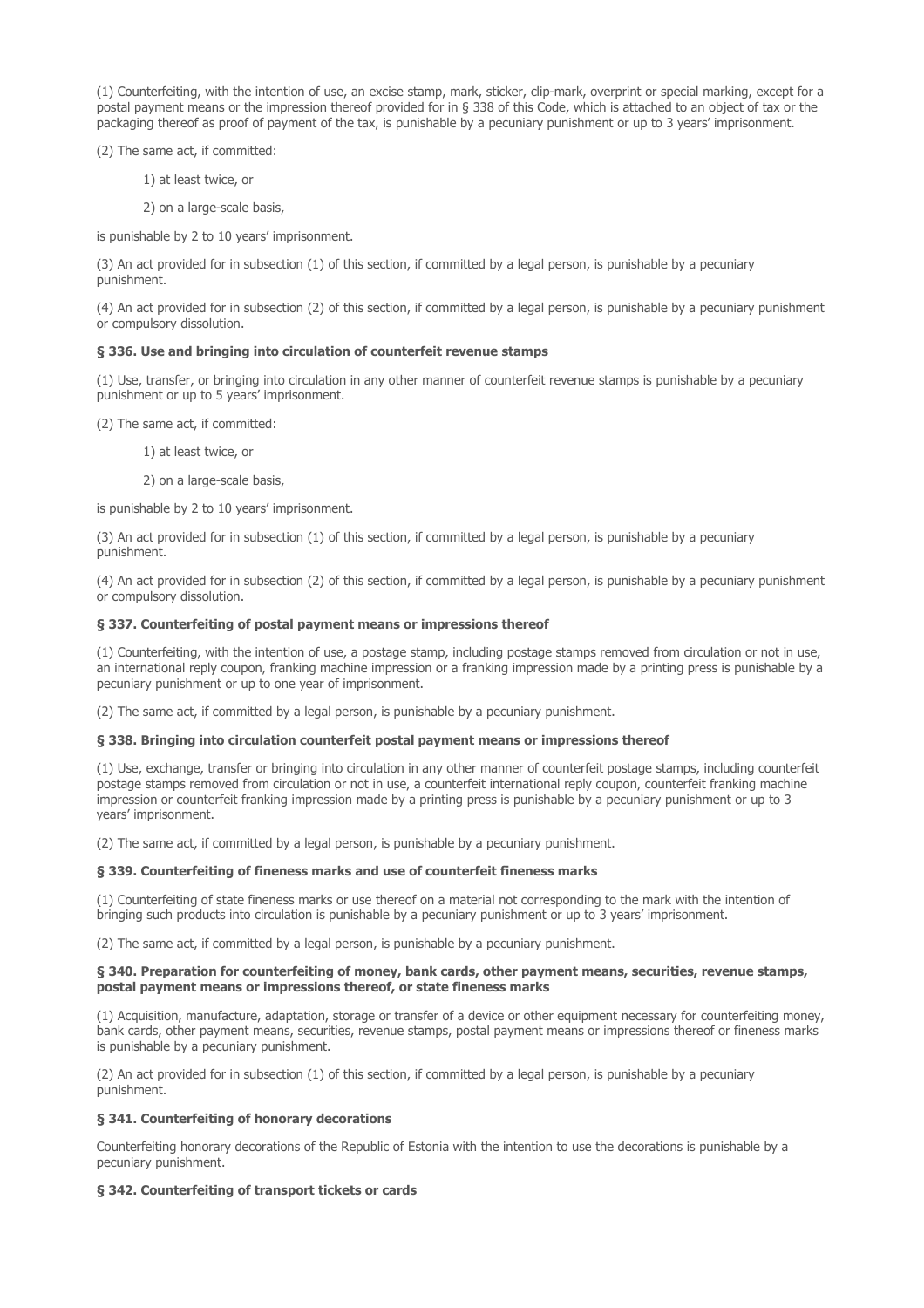Counterfeiting a transport ticket or card, or use or sale of counterfeit transport tickets or cards, is punishable by a fine of up to 300 fine units or by detention.

## § 343. Application of confiscation

A court may, pursuant to the provisions of § 83 of this Code, apply confiscation of an object which was the direct object of the commission of an offence provided for in this Division.

### Division 2

### Counterfeiting or Damaging of Documents

### § 344. Counterfeiting of documents, seals or blank document forms

(1) Counterfeiting a document, seal or blank document form on the basis of which it is possible to obtain rights or release from obligations is punishable by a pecuniary punishment or up to one year of imprisonment.

(2) The same act, if committed by a legal person, is punishable by a pecuniary punishment.

### § 345. Use of counterfeit documents, seals or blank document forms

(1) Use of a counterfeit document, seal or blank document form with the intention to obtain rights or release from obligations is punishable by a pecuniary punishment or up to 3 years' imprisonment.

(2) The same act, if committed by a legal person, is punishable by a pecuniary punishment.

### § 346. Destruction, damaging, theft or concealment of documents, seals or stamps

Destruction, damaging, theft or concealment of an official document, seal or stamp is punishable by a fine or detention.

### § 347. Falsification of important identity documents

(1) Falsification of an important identity document is punishable by a pecuniary punishment or up to 5 years' imprisonment.

(2) The same act, if committed by a legal person, is punishable by a pecuniary punishment.

### § 348. Use of or grant of permission to use falsified important identity document

Knowing use of or grant of permission to use a falsified important identity document is punishable by a pecuniary punishment or up to one year of imprisonment.

### § 349. Fraudulent use of important identity documents

A person who uses an important identity document issued in the name of another person or grants permission to another person to use an important identity document issued in his or her own name, with the intention to obtain rights or release from obligations, shall be punished by a pecuniary punishment or up to 3 years' imprisonment.

### § 350. Important identity document

For the purposes of this Division, an important identity document is an identity card, Estonian passport, diplomatic passport, seafarer's service record book, alien's passport, temporary travel document, travel document for a refugee, certificate of record of service on Estonian ships, certificate of return or motor vehicle driver's licence.

(07.12.2005 entered into force 01.01.2006 - RT I 2005, 68, 529)

## § 351. Application of confiscation

A court may, pursuant to the provisions of § 83 of this Code, apply confiscation of an object which was the direct object of the commission of an offence provided for in §§ 344 to 348 of this Code.

#### Chapter 20

#### Offences Against Environment

### § 352. Causing risk of fire in nature

(1) A person who in a forest or elsewhere in nature causes a risk of fire or violates the requirements for ensuring fire safety and preventing the spread of a fire shall be punished by a fine of up to 200 fine units or by detention.

(2) The same act, if committed by a legal person, is punishable by a fine of up to 50 000 kroons.

(12.06.2002 entered into force 01.09.2002 - RT I 2002, 56, 350)

### § 353. Activities dangerous to flora

(1) Driving a motor vehicle in a natural or agricultural area if driving in such area is prohibited or permitted only with a permit and the person concerned does not hold such permit, or failure to implement measures obligatory for possessors of land in order to prevent plant diseases or pests or the spread of weeds, is punishable by a fine of up to 200 fine units or by detention.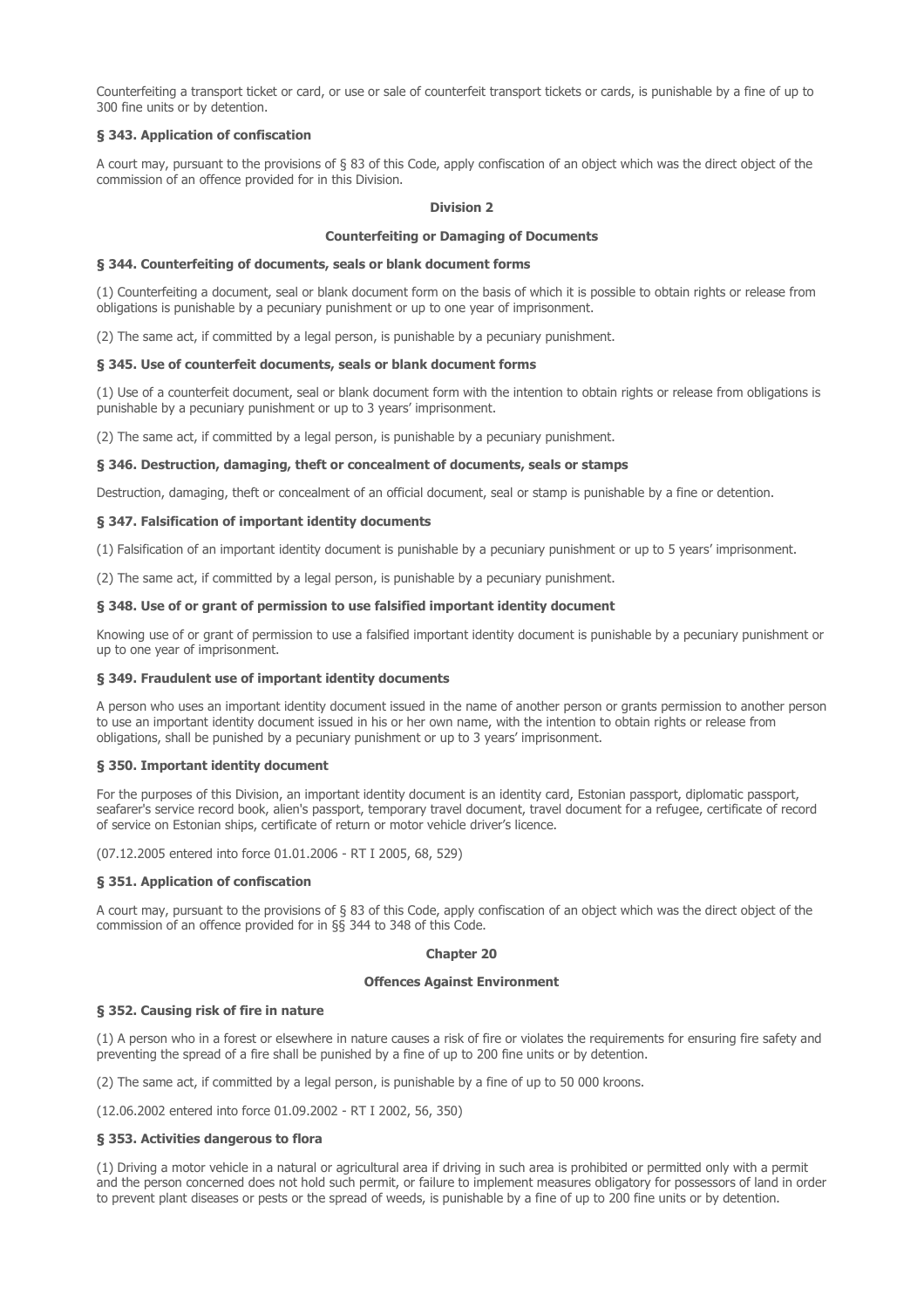(2) The same act, if significant damage is thereby caused to flora or if a plant disease or pests or weeds spread outside the cadastral unit and cause significant damage to the flora outside the cadastral unit, is punishable by a pecuniary punishment.

(3) An act provided for in subsection (1) of this section, if committed by a legal person, is punishable by a fine of up to 30 000 kroons.

(12.06.2002 entered into force 01.09.2002 - RT I 2002, 56, 350)

(4) An act provided for in subsection (2) of this section, if committed by a legal person, is punishable by a pecuniary punishment.

### § 354. Damaging or destruction of trees or shrubs

(1) Damaging or destroying trees or shrubs in violation of the requirements for the protection or use of forests or other green areas, if significant damage is thereby caused to the environment, is punishable by a pecuniary punishment or up to 3 years' imprisonment.

(2) The same act, if significant damage is thereby caused to the environment through negligence, is punishable by a pecuniary punishment or up to one year of imprisonment.

(3) An act provided for in subsection (1) or (2) of this section, if committed by a legal person, is punishable by a pecuniary punishment.

### § 355. Damaging or destruction of trees or shrubs through negligence

(1) Damaging or destruction of trees or shrubs through negligence in violation of the requirements for the protection or use of forests or other green areas, if major damage is thereby caused to the environment, is punishable by a pecuniary punishment or up to one year of imprisonment.

(2) The same act, if committed by a legal person, is punishable by a pecuniary punishment.

## § 356. Illegal cutting of trees or shrubs

(1) Illegal cutting of trees or shrubs, if significant damage is thereby caused to the environment, is punishable by a pecuniary punishment or up to 3 years' imprisonment.

(2) An act provided for in subsection (1) of this section, if significant damage is thereby caused to the environment through negligence, is punishable by a pecuniary punishment or up to one year of imprisonment.

(3) An act provided for in subsection (1) or (2) of this section, if committed by a legal person, is punishable by a pecuniary punishment.

## § 357. Violation of requirements for protection of protected natural objects

(1) Violation of the requirements for the use or protection of a protected natural object, if significant damage is thereby caused to the protected natural object, is punishable by a pecuniary punishment or up to 5 years' imprisonment.

(2) The same act, if significant damage is thereby caused to the protected natural object through negligence, is punishable by a pecuniary punishment or up to 3 years' imprisonment.

(3) An act provided for in subsection (1) or (2) of this section, if committed by a legal person, is punishable by a pecuniary punishment.

### § 358. Violation of requirements for protection of protected natural objects through negligence

(1) Violation of the requirements for the use or protection of a protected natural object through negligence, if major damage is thereby caused to the protected natural object, is punishable by a pecuniary punishment or up to one year of imprisonment.

(2) The same act, if committed by a legal person, is punishable by a pecuniary punishment.

### § 359. Damaging of landscape

(1) Violation of the requirements for the protection or use of shores, banks or other natural objects, if significant damage is thereby caused to a shore, bank or landscape, is punishable by a pecuniary punishment or up to 3 years' imprisonment.

(2) The same act, if significant damage is thereby caused to the shore, bank or other natural objects through negligence, is punishable by a pecuniary punishment or up to one year of imprisonment.

(3) An act provided for in subsection (1) or (2) of this section, if committed by a legal person, is punishable by a pecuniary punishment.

### § 360. Damaging of landscape through negligence

(1) Violation of the requirements for the protection or utilisation of shores, banks or other natural objects through negligence, if major damage is thereby caused to a shore, bank or landscape, is punishable by a pecuniary punishment or up to one year of imprisonment.

(2) The same act, if committed by a legal person, is punishable by a pecuniary punishment.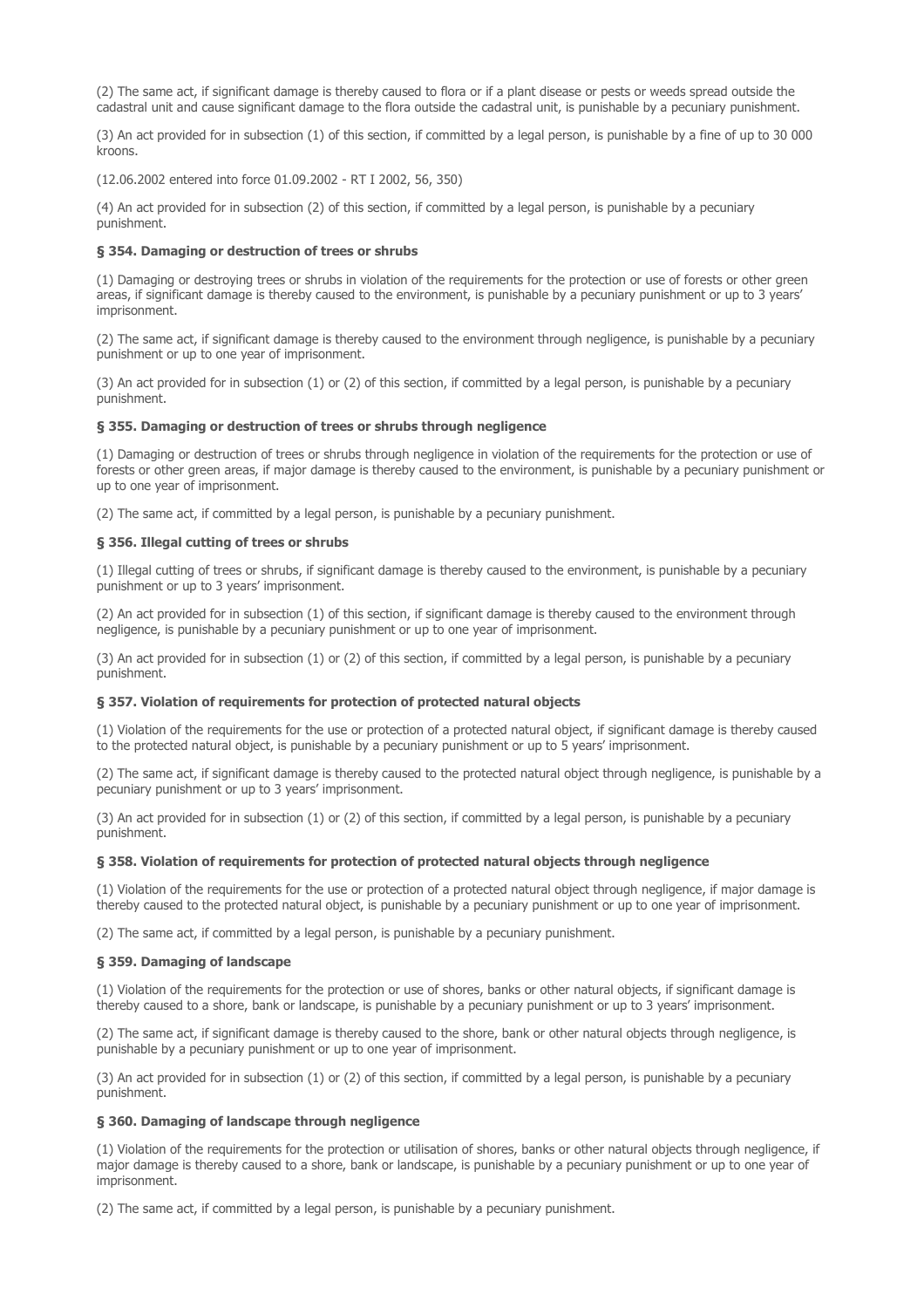## § 361. Damaging of wild fauna

(1) Violation of the requirements for hunting, catching or other utilisation of wild game, fish or other wild fauna, if significant damage is thereby caused to the environment, or unlawfully organising the hunting or catching of wild game, fish or other wild fauna, is punishable by a pecuniary punishment or up to 3 years' imprisonment.

(12.06.2002 entered into force 01.09.2002 - RT I 2002, 56, 350)

(2) An act provided for in subsection (1) of this section, if significant damage is thereby caused to the environment through negligence, is punishable by a pecuniary punishment or up to one year of imprisonment.

(3) An act provided for in subsection (1) or (2) of this section, if committed by a legal person, is punishable by a pecuniary punishment.

## § 362. Violation of requirements for transportation, storage or processing of natural products

(1) Violation of the requirements for transportation, storage or processing of natural products is punishable by a fine of up to 300 fine units or by detention.

(2) The same act, if committed by a legal person, is punishable by a fine of up to 50 000 kroons.

## § 363. Acting without natural resource utilisation permit or pollution permit

(1) Acting without a natural resource utilisation permit or pollution permit where such permit is required, or violation of the requirements set forth in the permit, is punishable by a pecuniary punishment.

(2) The same act, if committed by a legal person, is punishable by a pecuniary punishment.

## § 364. Polluting environment

(1) Unlawful release of substances, energy or waste into the environment, or causing noise exceeding the established limits, is punishable by a pecuniary punishment.

(2) The same act, if significant damage is thereby caused to the environment, is punishable by a pecuniary punishment or up to 2 years' imprisonment.

(3) An act provided for in subsection (1) or (2) of this section, if committed by a legal person, is punishable by a pecuniary punishment.

## § 365. Polluting environment through negligence

(1) Unlawful release of substances, energy or waste into the environment through negligence, or unlawful causing of noise exceeding the established limits through negligence, if major damage is thereby caused to the environment, is punishable by a pecuniary punishment or up to one year of imprisonment.

(2) The same act, if committed by a legal person, is punishable by a pecuniary punishment.

## § 366. Violation of procedure for utilisation of natural resources or procedure for maintenance of records on pollution

(1) Violation of the procedure for utilisation of natural resources or the procedure for maintenance of records on pollution or the requirements for environmental monitoring is punishable by a fine of up to 100 fine units or by detention.

(2) The same act, if committed by a legal person, is punishable by a fine of up to 30 000 kroons.

## § 367. Violation of requirements for handling dangerous chemicals or waste

(1) Violation of the requirements for handling chemicals or waste dangerous to human health or the environment, if such violation causes a danger to human life or health or to the environment, is punishable by a pecuniary punishment or up to 3 years' imprisonment.

(2) The same act, if a danger to human life or health or to the environment is thereby caused through negligence, is punishable by a pecuniary punishment or up to one year of imprisonment.

(3) An act provided for in subsection (1) or (2) of this section, if committed by a legal person, is punishable by a pecuniary punishment.

### § 368. Violation of requirements for handling dangerous chemicals or waste through negligence

(1) Violation of the requirements for handling chemicals or waste dangerous to human health or the environment through negligence, if such violation causes a danger to human life or health or to the environment, is punishable by a pecuniary punishment or up to one year of imprisonment.

(2) The same act, if committed by a legal person, is punishable by a pecuniary punishment.

## § 369. Causing of flood, paludification or prohibited reduction of amount of water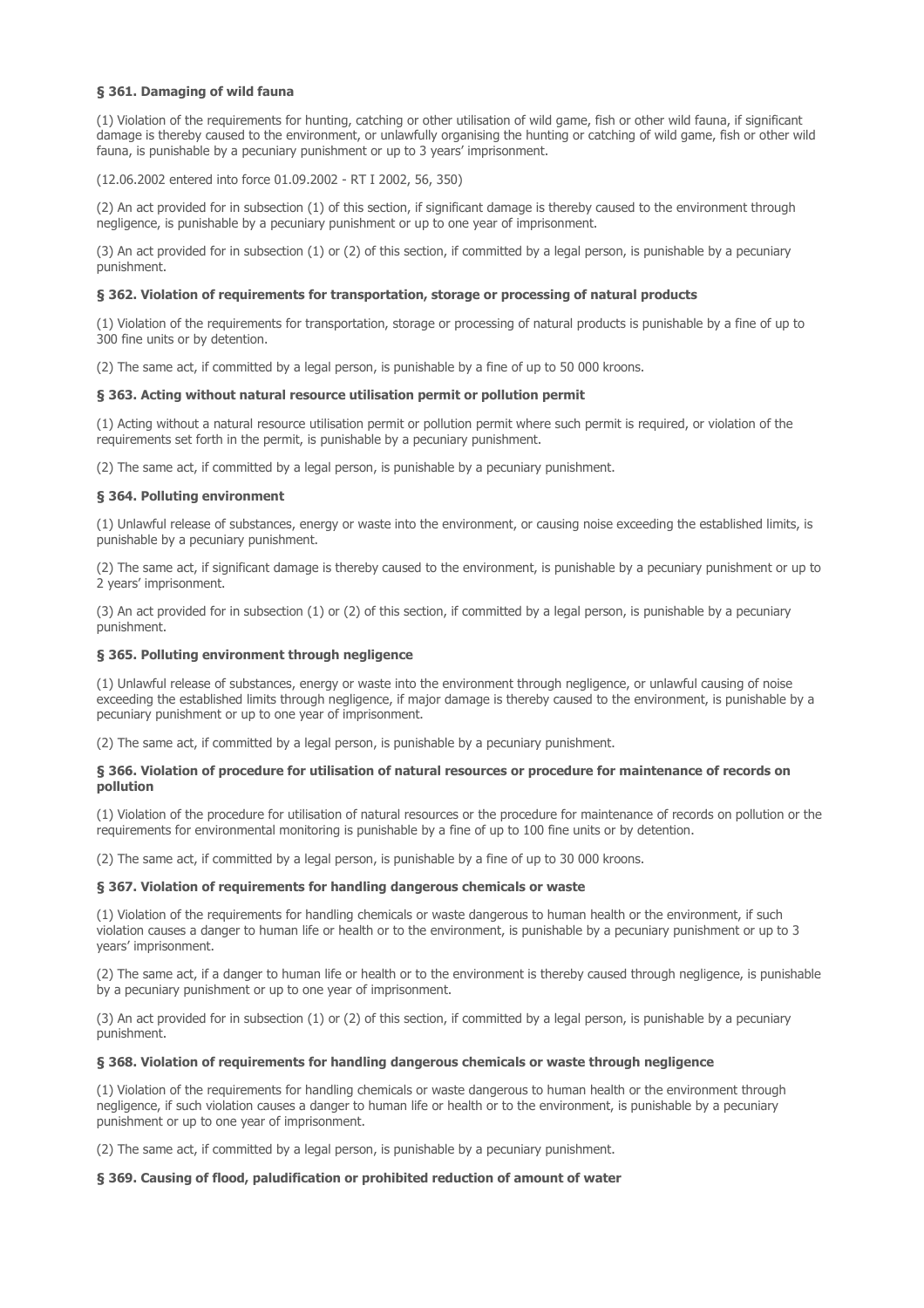(1) Causing a flood, paludification or prohibited reduction of the amount of water in a water body or the aquifer, if significant damage is thereby caused to the environment, is punishable by a pecuniary punishment or up to one year of imprisonment.

(2) The same act, if significant damage is thereby caused to the environment through negligence, is punishable by a pecuniary punishment.

(3) An act provided for in subsection (1) or (2) of this section, if committed by a legal person, is punishable by a pecuniary punishment.

### § 370. Causing of flood, paludification or prohibited reduction of amount of water through negligence

(1) Negligently causing a flood, paludification or prohibited reduction of the amount of water in a water body or the aquifer, if significant damage is thereby caused to the environment, is punishable by a pecuniary punishment.

(2) The same act, if committed by a legal person, is punishable by a pecuniary punishment.

## § 371. Damaging of boundary markers or geodetic network marks

Damaging, destruction or unauthorised removal of boundary markers or local government or state basic network marks, altitudinal network marks or gravimetric network marks is punishable by a fine of up to 100 fine units or by detention.

#### Chapter 21

### Economic Offences

#### Division 1

#### Illegal Economic Activities

#### § 372. Economic activities without activity licence and prohibited economic activities

(1) Economic activities in a field subject to a special prohibition, or activities without an activity licence, other licence, registration or through an unapproved enterprise in a field where such activity licence, other licence, registration or approval of enterprises is required, are punishable by a fine of up to 300 fine units or detention.

(2) Same act, if:

1) it is committed by a person who has previously been punished by such act;

2) danger to the life or health of numerous people is caused thereby, or

3) it is committed within a field of activity related to health services, handling of infectious materials, aviation, railway traffic or provision of credit, insurance or financial services, is punishable by a pecuniary punishment or up to 3 years' imprisonment.

(3) An act provided for in subsection (1) of this section, if committed by a legal person, is punishable by a fine of up to 500 000 kroons.

(4) An act specified in subsection (2) of this section, if committed by a legal person, is punishable by a pecuniary punishment.

(5) A court may, pursuant to the provisions of § 83 of this Code, apply confiscation of a substance or object which was the direct object of the commission of an offence provided for in this section.

(24.01.2007 entered into force 15.03.2007 - RT I 2007, 13, 69)

### § 373. Violation of prohibition on business or prohibition to work in particular profession or position

Violation of a prohibition on business or a prohibition to work in a particular profession or position, if such prohibition is prescribed by law or a court decision and the violation does not comprise the necessary elements of an offence provided for in § 329 of this Code, is punishable by a pecuniary punishment or up to one year of imprisonment.

### § 374. Illegal production of alcohol

(1) Manufacturing, bottling or processing of alcohol the handling of which is prohibited is punishable by a pecuniary punishment or up to 3 years' imprisonment.

(2) The same act, if committed by a legal person, is punishable by a pecuniary punishment.

(3) The court shall confiscate the substance or object which was the direct object of commission of an offence provided for in this section.

### § 375. Violation of procedure for handling alcohol

(1) Trading in alcohol not marked by a revenue stamp or alcohol which is not permitted to be handled , if the offender has been imposed a punishment for a misdemeanour for the same act or if the object of the act was alcohol in large quantities, as well as possession, storage or distribution of alcohol not marked by a revenue stamp or alcohol which is not permitted to be handled is punishable by a pecuniary punishment or up to 3 years' imprisonment.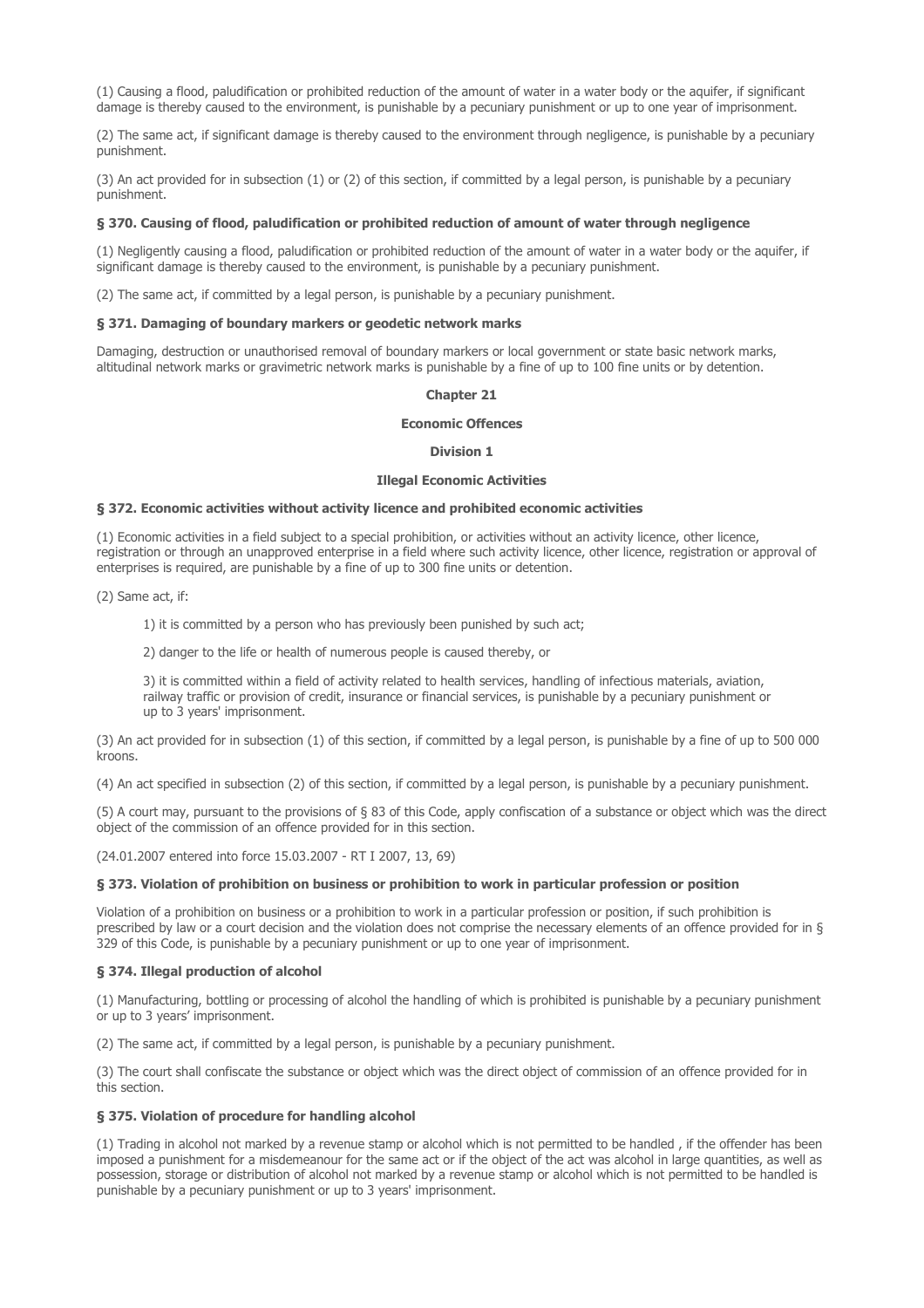(24.01.2007 entered into force 15.03.2007 - RT I 2007, 13, 69)

(2) The same act, if committed by a legal person, is punishable by a pecuniary punishment.

(3) The court shall confiscate the substance which was the direct object of commission of an offence provided for in this section.

## § 376. Violation of procedure for handling tobacco products

(1) Trading in tobacco products not marked by a revenue stamp or packaged in a sales packaging not in compliance with other requirements, if a punishment for a misdemeanour has been imposed on the offender for the same act, or if the object of the act was a large quantity of tobacco products, as well as possession, storage or distribution of tobacco products not marked by a revenue stamp or packaged in a sales packaging not in compliance with other requirements is punishable by a pecuniary punishment or up to 3 years' imprisonment.

(24.01.2007 entered into force 15.03.2007 - RT I 2007, 13, 69)

(2) The same act, if committed by a legal person, is punishable by a pecuniary punishment.

(3) The court shall confiscate the object which was the direct object of commission of an offence provided for in this section.

## § 376<sup>1</sup>. Unlawful removal of additives from liquid fuel with fiscal marker and handling of liquid fuel obtained as result thereof

(1) Removal of additives used for fiscal marking from liquid fuel with a fiscal marker or possessing, storage, transfer or offer for sale of liquid fuel obtained as a result of such removal, if the object of the act is a large quantity of liquid fuel or if a punishment for a misdemeanour has been imposed on the offender for the same act, is punishable by a pecuniary punishment or up to 3 years' imprisonment.

(2) The same act, if committed by a legal person, is punishable by a pecuniary punishment.

(12.06.2002 entered into force 01.09.2002 - RT I 2002, 56, 350)

(3) The court shall confiscate the substance or object which was the direct object of commission of an offence provided for in this section.

(24.01.2007 entered into force 15.03.2007 - RT I 2007, 13, 69)

## § 376<sup>2</sup>. Illegal handling of liquid fuel which does not comply with quality requirements

(1) Illegal production, import, storage and trade in liquid fuel which does not comply with quality requirements and the possession of such liquid fuel for commercial purposes, if the object of the act is a large quantity of liquid fuel which does not comply with quality requirements or if a punishment for a misdemeanour has been imposed on the offender for the same act, is punishable by a pecuniary punishment or up to 3 years' imprisonment.

(2) The same act, if committed by a legal person, is punishable by a pecuniary punishment.

(12.06.2002 entered into force 01.09.2002 - RT I 2002, 56, 350)

(3) The court shall confiscate the substance or object which was the direct object of commission of an offence provided for in this section.

(24.01.2007 entered into force 15.03.2007 - RT I 2007, 13, 69)

### Division 2

## Offences Relating to Companies

## § 377. Unjustified disclosure and use of business secrets

(1) A person who discloses or uses a business secret of which the person became aware in connection with his or her professional or official duties without the permission of the relevant undertaking, if such act was committed for commercial purposes or with the aim to cause damage shall be punished by a pecuniary punishment or up to one year of imprisonment.

(2) The same act, if committed by a legal person, is punishable by a pecuniary punishment.

(24.01.2007 entered into force 15.03.2007 - RT I 2007, 13, 69)

§ 378. (Repealed -24.01.2007 entered into force 15.03.2007 - RT I 2007, 13, 69)

### § 379. Failure to submit or incorrect submission of results of audit or special audit

(1) An auditor or a person conducting a special audit who in a report fails to submit or incorrectly submits significant facts which became known to him or her in the conduct of an audit or special audit shall be punished by a pecuniary punishment or up to one year of imprisonment.

(24.01.2007 entered into force 15.03.2007 - RT I 2007, 13, 69)

(2) (Repealed -24.01.2007 entered into force 15.03.2007 - RT I 2007, 13, 69)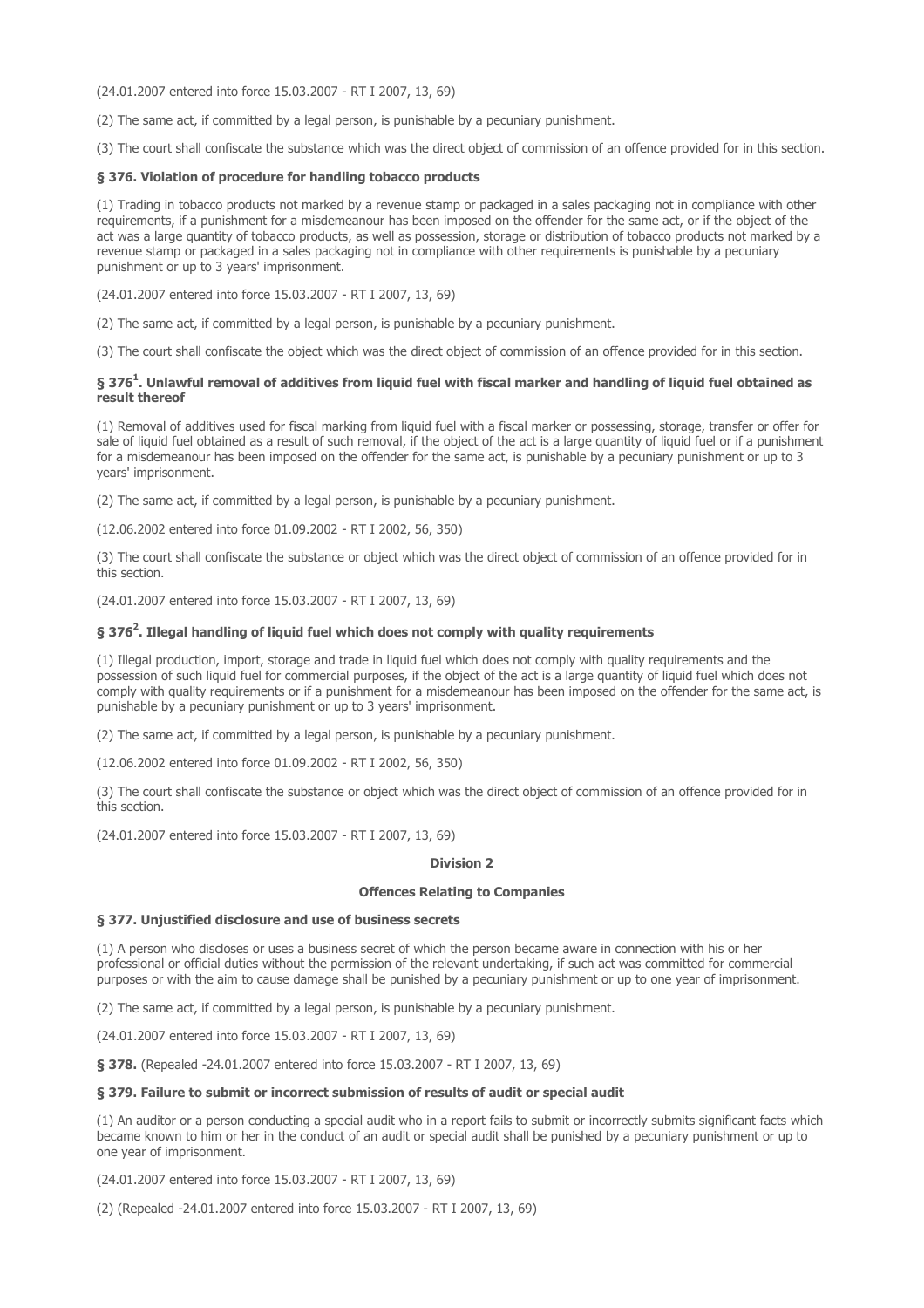## § 380. Failure to call meeting of shareholders and members of commercial association

Failure to call a general meeting of shareholders or members of a commercial association pursuant to the prescribed procedure where it is evident from the balance sheet that the net assets of the company are less than one-half of the share capital or that the net assets of the company are less than the minimum amount of share capital established by law is punishable by a pecuniary punishment or up to 3 years' imprisonment.

(24.01.2007 entered into force 15.03.2007 - RT I 2007, 13, 69)

## § 381. Failure to submit information or submission of incorrect information concerning financial situation of or other verifiable circumstances relating to company

A founder, member of the management board or substituting body, supervisory body or liquidator of a company who fails to submit essential information or submits of incorrect information concerning the financial situation of or other verifiable circumstances relating to the company to the founders, shareholders, members, auditor or special auditor of the company shall be punished by a pecuniary punishment or up to one year of imprisonment.

(24.01.2007 entered into force 15.03.2007 - RT I 2007, 13, 69)

## § 381<sup>1</sup>. Violation of obligation to maintain accounting

(1) Knowing violation of the requirements for maintaining accounting or knowing and unlawful destruction, concealment or damaging of accounting documents, or failure to submit information or submission of incorrect information in accounting documents if the possibility to obtain an overview of the financial situation of the accounting entity is thereby significantly reduced is punishable by a pecuniary punishment or up to one year of imprisonment.

(2) The same act, if the court has announced the bankruptcy of the accounting entity or terminated bankruptcy proceedings due to abatement, is punishable by a pecuniary punishment or up to 3 years' imprisonment.

(3) An act specified in subsection (1) of this section, if committed by a legal person, is punishable by a pecuniary punishment.

(24.01.2007 entered into force 15.03.2007 - RT I 2007, 13, 69)

§ 382. (Repealed -24.01.2007 entered into force 15.03.2007 - RT I 2007, 13, 69)

§ 383. (Repealed -24.01.2007 entered into force 15.03.2007 - RT I 2007, 13, 69)

### Division 3

### Offences Relating to Bankruptcy and Enforcement Procedure

## § 384. Causing insolvency

(1) A debtor who is a natural person, or a member of the managing board or substituting body or the supervisory body of a debtor who is a legal person knowingly destroys, damages, squanders, unjustifiably grants or assigns assets, invests them in a foreign state, assumes unjustified obligations, or prefers one creditor to another if a material decline in the solvency of the debtor or the insolvency thereof is caused thereby, shall be punished by a pecuniary punishment or up to 3 years' imprisonment.

(2) The act provided in subsection (1) of this section is punishable only if the court has announced the bankruptcy of the person who performed such act or the debtor who is a legal person, or has terminated bankruptcy proceedings due to abatement.

### § 385. Concealment of property in bankruptcy and execution proceedings

(1) A debtor who is a natural person, or a member of the managing board or substituting body or the supervisory body of a debtor who is a legal person who, in a bankruptcy or execution proceeding, conceals the property of the debtor, or submits incorrect information concerning this or other circumstances important to the debtor shall be punished by a pecuniary punishment or up to one year of imprisonment.

(2) The same act, if it involves perjury, is punishable by a pecuniary punishment or up to 2 years' imprisonment.

(24.01.2007 entered into force 15.03.2007 - RT I 2007, 13, 69)

# § 385<sup>1</sup>. Failure to perform obligation to submit petition in bankruptcy

Failure to perform the obligation to submit a petition in bankruptcy provided by law is punishable by a pecuniary punishment or up to one year of imprisonment.

(24.01.2007 entered into force 15.03.2007 - RT I 2007, 13, 69)

# Division 4

### Tax Fraud

§ 386. (Repealed -24.01.2007 entered into force 15.03.2007 - RT I 2007, 13, 69)

§ 387. (Repealed - 15.05.2002 entered into force 01.09.2002 - RT I 2002, 44, 284)

§ 388. (Repealed - 15.05.2002 entered into force 01.09.2002 - RT I 2002, 44, 284)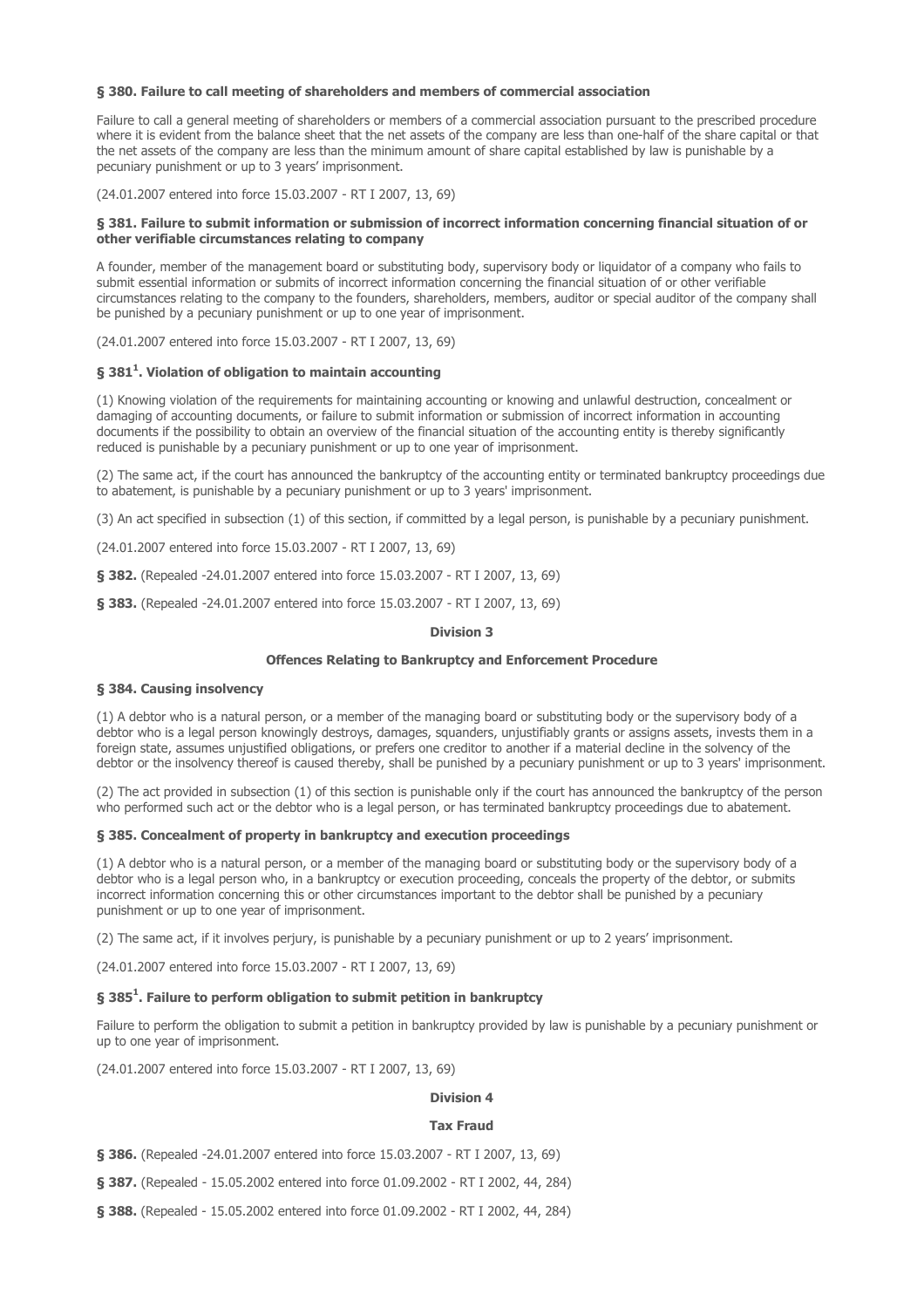§ 389. (Repealed -24.01.2007 entered into force 15.03.2007 - RT I 2007, 13, 69)

## § 389 $^{\rm 1}$ . Tax evasion to large extent

(1) Failure to submit information or submission of incorrect information to the tax authority for the purpose of reduction of an obligation to pay a tax or obligation to withhold, or increase or creation of a claim for refund, or violation of an obligation to withhold if the act results in a tax underpayment, refund, set off or compensation without basis of an amount corresponding to or exceeding major damage, is punishable by a pecuniary punishment or up to 3 years' imprisonment.

(2) The same act if it results in a tax underpayment, refund, set off or compensation without basis in the amount of 5 000 000 kroons or more is punishable by up to 5 years' imprisonment.

(3) An act provided for in subsection (1) or (2) of this section, if committed by a legal person, is punishable by a pecuniary punishment.

# § 389<sup>2</sup>. Major tax fraud

(1) Conscious submission of incorrect information to the tax authority for the purpose of increase or creation of a claim for refund, if such act results in a tax underpayment, refund, set off or compensation without basis of an amount corresponding to or exceeding major damage, is punishable by a pecuniary punishment or up to 5 years' imprisonment.

(2) The same act if it results in a tax underpayment, refund, set off or compensation without basis of 5 000 000 kroons or more is punishable by one up to 7 years' imprisonment.

(3) An act provided for in subsection (1) or (2) of this section, if committed by a legal person, is punishable by a pecuniary punishment or compulsory dissolution.

(24.01.2007 entered into force 15.03.2007 - RT I 2007, 13, 69)

§ 390. (Repealed -24.01.2007 entered into force 15.03.2007 - RT I 2007, 13, 69)

## § 391. Illicit traffic

(1) A person who, while carrying goods to be declared across the frontier of the Community customs territory, evades customs control, fails to declare the goods, declares the goods under an incorrect tariff classification or using a false description, or uses any other fraud, if the object of the act is a large quantity of goods or a punishment for a misdemeanour has been imposed on the offender for the same act, shall be punished by a pecuniary punishment or up to 3 years' imprisonment.

(28.06.2004 entered into force 01.07.2004 - RT I 2004, 54, 387)

(2) The same act, if committed:

1) by an official taking advantage of his or her official position, or

2) by a group,

is punishable by 1 to 5 years' imprisonment.

(3) An act provided for in subsection (1) of this section, if committed by a legal person, is punishable by a pecuniary punishment.

(4) A court may, pursuant to the provisions of § 83 of this Code, apply confiscation of a substance or object which was the direct object of the commission of an offence provided for in this section.

(5) For the criminal offence provided in this section, the court shall impose extended confiscation of assets or property acquired by the criminal offence pursuant to the provisions of § 83<sup>2</sup> of this Code.

(13.12.2006 entered into force 01.02.2007 - RT I 2007, 2, 7)

### § 392. Illicit import and export of prohibited goods or goods requiring a special permit

(28.06.2004 entered into force 01.07.2004 - RT I 2004, 54, 387)

(1) Carriage of prohibited goods, or radioactive substances, explosive substances, narcotic drugs or psychotropic substances, precursors for narcotic drugs or psychotropic substances, non-narcotic medicinal products, dangerous chemicals or waste, strategic goods, firearms or ammunition without a mandatory document or without an entry in the state register across the frontier of the Community customs territory or a state border is punishable by a pecuniary punishment or up to 5 years' imprisonment.

(28.06.2004 entered into force 01.07.2004 - RT I 2004, 54, 387)

(24.01.2007 entered into force 15.03.2007 - RT I 2007, 13, 69)

(2) The same act, if committed:

1) by an official taking advantage of his or her official position, or

2) by a group,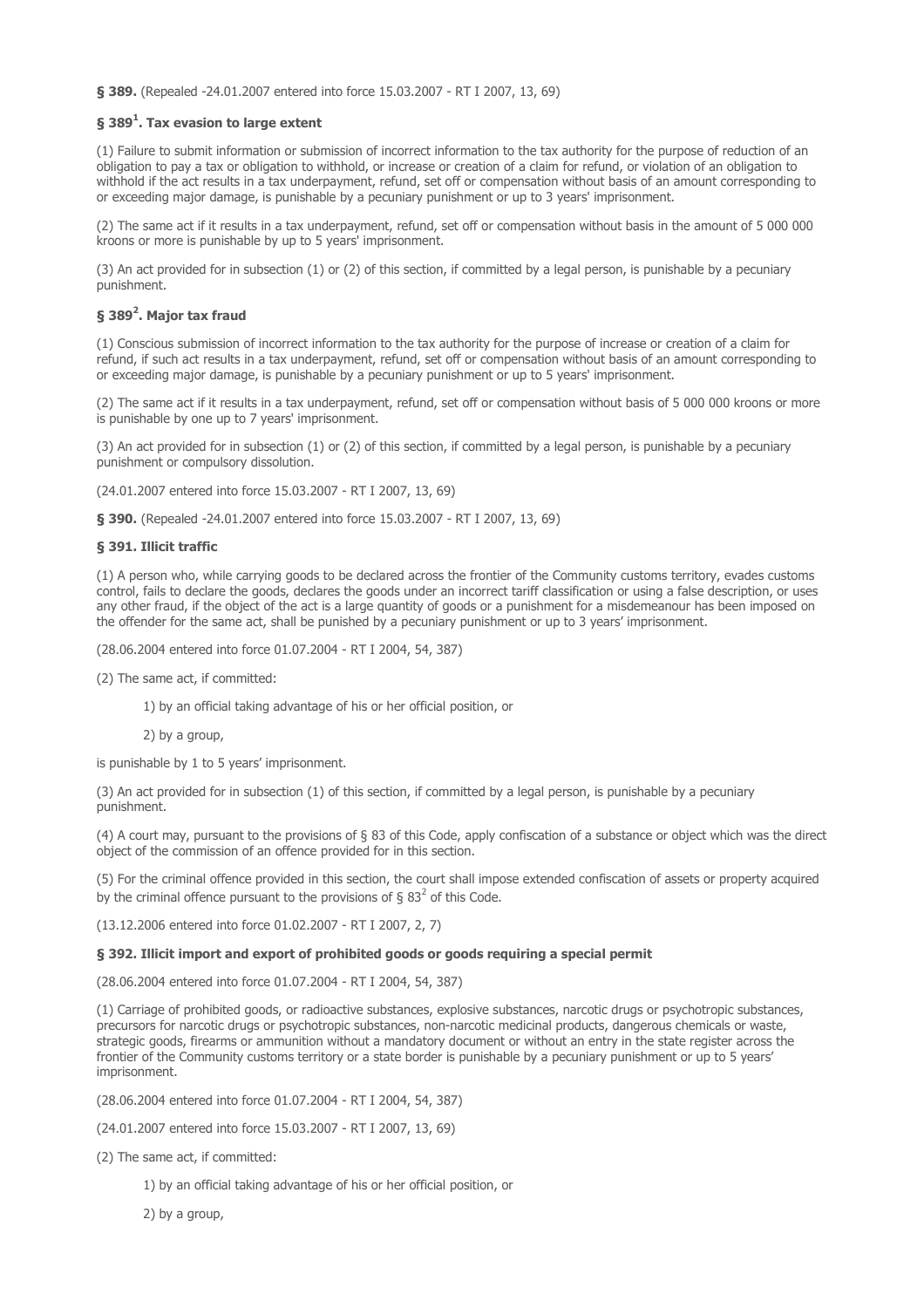is punishable by 2 to 10 years' imprisonment.

(3) An act provided for in subsection (1) of this section, if committed by a legal person, is punishable by a pecuniary punishment.

(4) The court shall confiscate the substance or object which was the direct object of commission of an offence provided for in this section.

(5) For the criminal offence provided in this section, the court shall impose extended confiscation of assets or property acquired by the criminal offence pursuant to the provisions of § 83<sup>2</sup> of this Code.

(13.12.2006 entered into force 01.02.2007 - RT I 2007, 2, 7)

## § 393. Unlawful acts with goods subject to customs preferences

(1) Unlawful acts or transactions with goods brought into Estonia from a non-EC state with customs preferences or with goods under customs supervision, where the object of the acts or transactions was a large quantity of goods or a punishment for a misdemeanour has been imposed on the offender for the same act, are punishable by a pecuniary punishment or up to 3 years' imprisonment.

(28.06.2004 entered into force 01.07.2004 - RT I 2004, 54, 387)

(2) The same act, if committed by a legal person, is punishable by a pecuniary punishment.

(3) A court may, pursuant to the provisions of § 83 of this Code, apply confiscation of a substance or object which was the direct object of the commission of an offence provided for in this section.

## Division 5

## Offences Relating to Money Laundering

## § 394. Money laundering

(1) Money laundering is punishable by a pecuniary punishment or up to 5 years' imprisonment.

(2) The same act, if committed:

1) by a group;

2) at least twice;

3) on a large-scale basis, or

4) by a criminal organisation,

is punishable by 2 to 10 years' imprisonment.

(3) An act provided for in subsection (1) of this section, if committed by a legal person, is punishable by a pecuniary punishment.

(4) An act provided for in subsection (2) of this section, if committed by a legal person, is punishable by a pecuniary punishment or compulsory dissolution.

(5) A court may, pursuant to the provisions of § 83 of this Code, apply confiscation of an property which was the direct object of the commission of an offence provided for in this section.

(13.12.2006 entered into force 01.02.2007 - RT I 2007, 2, 7)

(6) For the criminal offence provided in this section, the court shall impose extended confiscation of assets or property acquired by the criminal offence pursuant to the provisions of § 83<sup>2</sup> of this Code.

(13.12.2006 entered into force 01.02.2007 - RT I 2007, 2, 7)

## § 395. Failure to comply with identification requirement

(1) Failure to comply with the identification requirement, a punishment for a misdemeanour has been imposed on the offender for the same act, is punishable by a pecuniary punishment.

(2) The same act, if committed by a legal person, is punishable by a pecuniary punishment.

(28.06.2004 entered into force 01.07.2004 - RT I 2004, 54, 387)

## § 396. Failure to report suspicious transaction, submission of incorrect information

(1) Failure to report a suspicious transaction or a suspicion of terrorist financing or submission of incorrect information to the Financial Intelligence Unit, if a punishment for a misdemeanour has been imposed on the offender for the same act, is punishable by a pecuniary punishment or up to one year of imprisonment.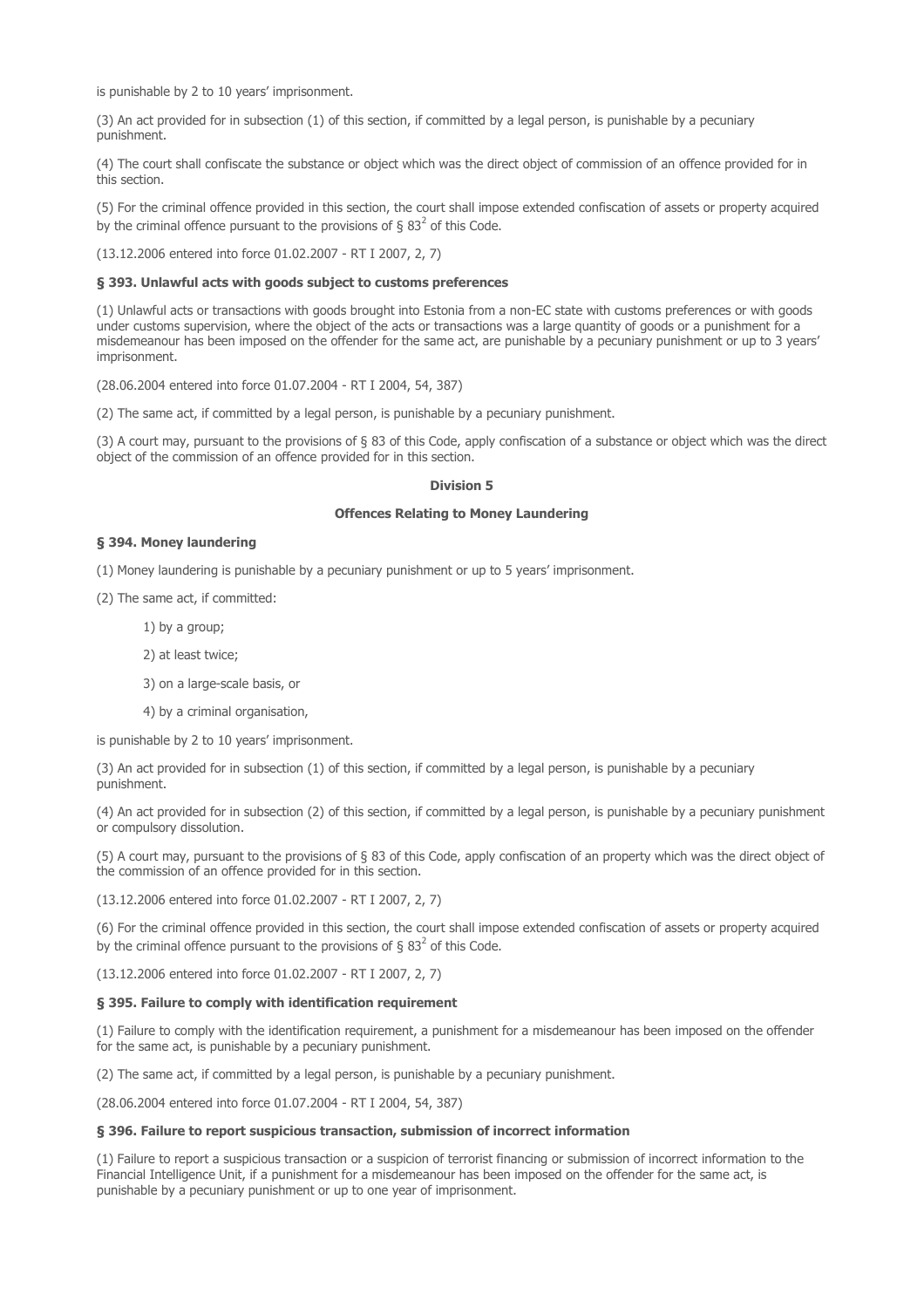(2) The same act, if committed by a legal person, is punishable by a pecuniary punishment.

(28.06.2004 entered into force 01.07.2004 - RT I 2004, 54, 387)

## Division 6

## Offences Relating to Securities Circulation

## § 397. Illegal investment

(1) Violation of restrictions provided by law on investment of assets is punishable by a pecuniary punishment.

(2) The same act, if committed by a legal person, is punishable by a pecuniary punishment.

## § 398. Abuse of inside information

(1) An insider who directly or indirectly acquires or transfers, on behalf of himself or herself or a third person, or advises or influences a third person to acquire or transfer a financial instrument or a related derivative instrument which is a subject of inside information shall be punished by a pecuniary punishment or up to 3 years' imprisonment.

(2) The same act, if committed by a legal person, is punishable by a pecuniary punishment.

(24.01.2007 entered into force 15.03.2007 - RT I 2007, 13, 69)

## § 398 $^{\text{1}}$ . Market manipulation

(1) A person who owns a share in the share capital of an issuer or is connected to an issuer through his or her professional or official duties and performs a transaction or makes a transaction order which is misleading or is likely to be misleading with the purpose of influencing a regulated market, the market price of a financial instrument, or the market price of a financial instrument admitted for trading in a regulated trading system, or disseminates information which he knows to be incorrect or misleading concerning a financial instrument of the issuer shall be punished by a pecuniary punishment or up to 3 years' imprisonment.

(2) The same act, if committed by a legal person, is punishable by a pecuniary punishment.

(24.01.2007 entered into force 15.03.2007 - RT I 2007, 13, 69)

### Division 7

# Offences Relating to Competition

### § 399. Abuse of dominant position

(1) A person who establishes unfair trading conditions, or who limits production, services, goods market, technical development or investments to the prejudice of buyers, or engages in activities involving abuse of the dominant position on the market by the enterprise, if a punishment for a misdemeanour has been imposed on the offender for the same act, shall be punished by a pecuniary punishment or up to 3 years' imprisonment.

(28.06.2004 entered into force 01.08.2004 - RT I 2004, 56, 401)

(24.01.2007 entered into force 15.03.2007 - RT I 2007, 13, 69)

(2) The same act, if committed by a legal person, is punishable by a pecuniary punishment.

### § 400. Agreements, decisions and concerted practices prejudicing free competition

(1) Agreements, decisions and concerted practices prejudicing free competition which directly or indirectly determine price or other trading terms with respect to third persons, or restrict production, provision of services, the goods market, technical progress or investment, divide a goods market or source of supply, as well as other agreements, decisions and concerted practices which damage competition are punishable by a pecuniary punishment or up to 3 years' imprisonment.

(24.01.2007 entered into force 15.03.2007 - RT I 2007, 13, 69)

(2) The same act, if committed by a legal person, is punishable by a pecuniary punishment.

### § 401. Failure to give notice of concentration, enforcement of concentration without permission to concentrate and concentration which damages competition

(1) Failure to give notice of concentration, enforcement of concentration without permission to concentrate, as well as violation of a prohibition on concentration or the terms of the permission to concentrate, if the offender has been imposed a punishment for a misdemeanour for the same act, is punishable by a pecuniary punishment or up to 3 years' imprisonment.

(24.01.2007 entered into force 15.03.2007 - RT I 2007, 13, 69)

(2) The same act, if committed by a legal person, is punishable by a pecuniary punishment.

## § 402. Violation of obligations of undertakings with special or exclusive rights or in control of essential facilities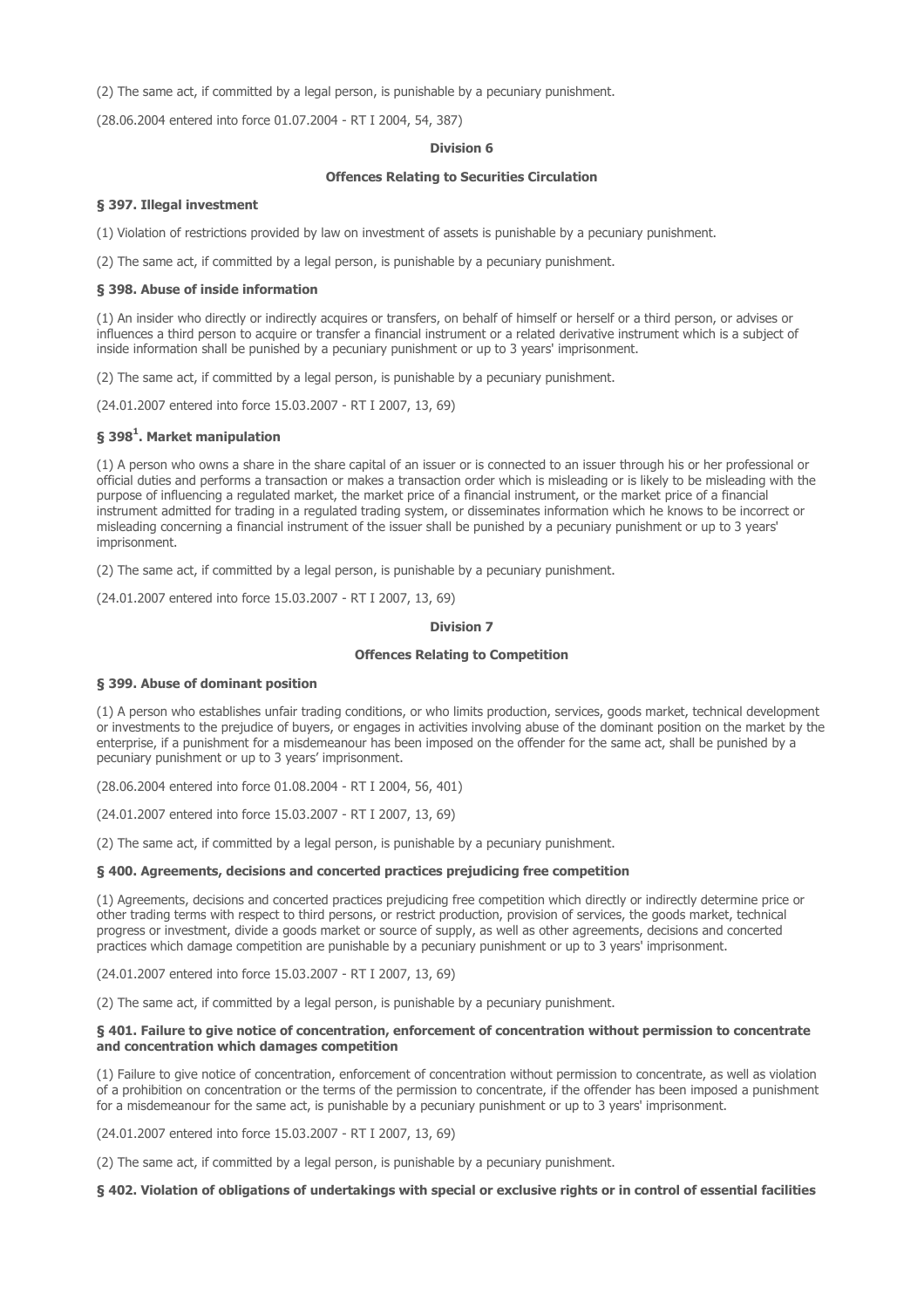(1) A person who denies other undertakings access to a network, infrastructure or other essential facility under reasonable and non-discriminatory conditions, or engages in other activities which create violation of the obligations provided by law for undertakings with special or exclusive rights or essential facilities, if a punishment for a misdemeanour has been imposed on the offender for the same act, shall be punished by a pecuniary punishment or up to 3 years' imprisonment.

(28.06.2004 entered into force 01.08.2004 - RT I 2004, 56, 401)

(24.01.2007 entered into force 15.03.2007 - RT I 2007, 13, 69)

(2) The same act, if committed by a legal person, is punishable by a pecuniary punishment.

### Division 8

(18.12.2003 entered into force 01.01.2004 - RT I 2003, 90, 601)

## Offences Relating to Political Parties

(18.12.2003 entered into force 01.01.2004 - RT I 2003, 90, 601)

## § 402 $^{\rm 1}$ . Violation of restrictions established on economic activities and assets of political party

(1) Violation of the restrictions established on the economic activities or assets of a political party is punishable by a pecuniary punishment.

(2) The same act, if committed by a legal person, is punishable by a pecuniary punishment.

(18.12.2003 entered into force 01.01.2004 - RT I 2003, 90, 601)

## § 402<sup>2</sup>. Violation of prohibition on acceptance of donations to political party

(1) Accepting a donation made to a political party by an anonymous, concealed or legal person is punishable by a pecuniary punishment.

(2) The same act, if committed by a legal person, is punishable by a pecuniary punishment.

(18.12.2003 entered into force 01.01.2004 - RT I 2003, 90, 601)

### Chapter 22

## Offences Dangerous to Public

### Division 1

# Offences Relating to Poisoning, Arson or Causing Explosion

### § 403. Poisoning dangerous to public

(1) Intentional poisoning of air, public water supplies or an object intended for transfer or grant of use, or knowing delivery or handing over of a poisoned object, is punishable by a pecuniary punishment or up to 5 years' imprisonment.

(2) The same act, if committed by a legal person, is punishable by a pecuniary punishment.

## § 404. Arson

A person who sets on fire an object which belongs to him or her or to another person and thereby causes a danger to human life or health shall be punished by a pecuniary punishment or up to 5 years' imprisonment.

## § 405. Causing explosion

(1) Causing an explosion which results in a danger to the life or health of another person or to property is punishable by a pecuniary punishment or up to 5 years' imprisonment.

(24.01.2007 entered into force 15.03.2007 - RT I 2007, 13, 69)

(2) The same act, if committed by using an explosive device or explosive substance, is punishable by 5 to 10 years' imprisonment.

(24.01.2007 entered into force 15.03.2007 - RT I 2007, 13, 69)

(3) The same act, if committed by using nuclear energy or in a dangerous enterprise or an enterprise liable to be affected by a major accident, is punishable by 8 to 20 years' imprisonment or life imprisonment.

## Division 2

## Offences Relating to Damaging Vital Public Utilities Systems or Structures or to Life-threatening Construction Work, Production or Other Activities

## § 406. Interference with or damaging vital public utilities systems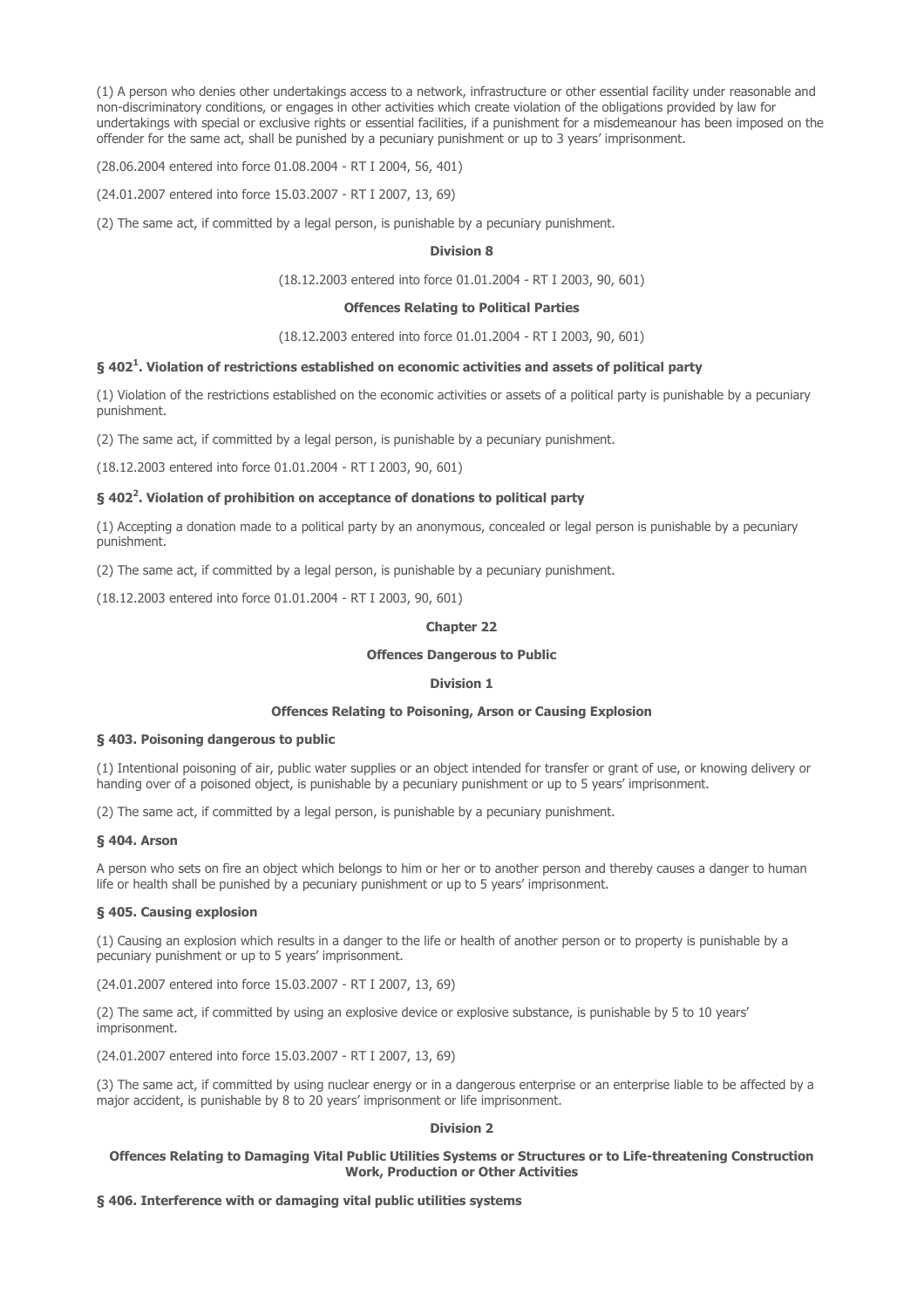(1) Damaging or destruction of a structure or device of the energy, communication, signalling, water supply or sewerage system, traffic control or other vital public utilities system, if it causes a danger to the proper functioning of a vital public utilities system, is punishable by a pecuniary punishment.

(2) The same act, if it causes interference with or interruption of the functioning of a vital public utilities system, is punishable by a pecuniary punishment or up to 5 years' imprisonment.

(3) An act provided for in subsection (1) or (2) of this section, if committed by a legal person, is punishable by a pecuniary punishment.

## § 407. Damaging vital constructions

(1) Damaging or destruction of a road, railway, bridge, sluice, barrage, dam, viaduct, tunnel or a protective facility thereof, drainage or ventilation equipment of a mine, facilities used for transporting workers into and out of a mine, or any other vital construction, if it causes a danger to the life or health of a large number of people, is punishable by a pecuniary punishment or up to 5 years' imprisonment.

(2) The same act, if committed by a legal person, is punishable by a pecuniary punishment.

#### § 408. Construction of structure dangerous to life or health

(1) Construction of a structure which is not in compliance with the construction requirements, if it causes a danger to human life or health, is punishable by a pecuniary punishment or up to 3 years' imprisonment.

(2) The same act, if committed by a legal person, is punishable by a pecuniary punishment.

### § 409. Manufacture, processing or marketing of products not in conformity with requirements of technical regulations

(1) Manufacture, processing or marketing of a product which is not in conformity with the requirements of a technical regulation, if a danger to human life or health or to the environment is thereby caused, is punishable by a pecuniary punishment or up to 3 years' imprisonment.

(2) The same act, if committed by a legal person, is punishable by a pecuniary punishment.

## § 410. Causing radio interference or transmission of false or misleading messages

(1) Causing radio interference or transmission of false or misleading messages, if a danger to the life or health of a large number of people or to the environment is thereby caused, is punishable by a pecuniary punishment or up to 3 years' imprisonment.

(2) The same act, if committed by a legal person, is punishable by a pecuniary punishment.

### Division 3

### Offences Relating to Ionizing Radiation

### § 411. Unlawful radiation practice

(1) Engagement in radiation practices without a corresponding licence is punishable by a pecuniary punishment or up to one year of imprisonment.

(2) The same act, if committed by a legal person, is punishable by a pecuniary punishment.

#### § 412. Violation of requirements for handling radiation sources

(1) Violation of the requirements for storage, use, transportation or other handling of a radiation source, if such violation causes a danger to the life or health of a large number of people, is punishable by a pecuniary punishment or up to 5 years' imprisonment.

(2) The same act, if committed by a legal person, is punishable by a pecuniary punishment.

#### Division 4

#### Offences Relating to Explosive Substances

### § 413. Explosive device

For the purposes of this Act, an explosive device is deemed to be a device containing an explosive substance and a mechanism capable of creating an explosion.

(24.01.2007 entered into force 15.03.2007 - RT I 2007, 13, 69)

## § 414. Unlawful handling of explosive substances

(1) Unlawful manufacture, possession, acquisition, transfer, marketing or other unlawful handling of explosive substances is punishable by a pecuniary punishment or up to 5 years' imprisonment.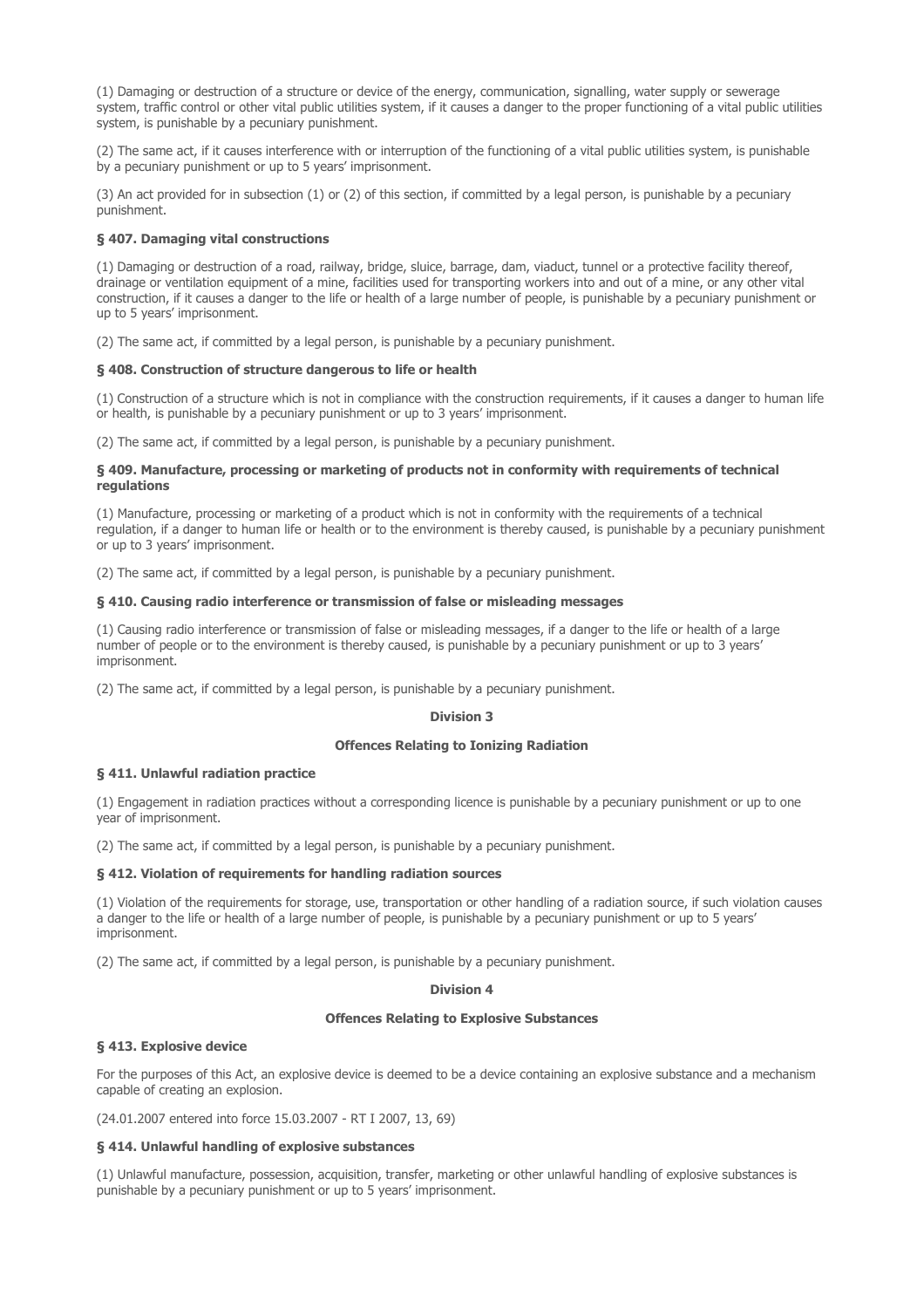(2) Same act, if:

1) committed at least twice, or

2) the object of the act is a large quantity of explosive substances, is punishable by two up to 10 years' imprisonment.

(3) An act provided for in subsection (1) of this section, if committed by a legal person, is punishable by a pecuniary punishment.

(4) An act provided for in subsection (2) of this section, if committed by a legal person, is punishable by a pecuniary punishment or compulsory dissolution.

(5) For a criminal offence provided in this section:

1) the court may impose, as supplementary punishment, a pecuniary punishment pursuant to the provisions of § 53 of this Code, or

2) the court imposes, pursuant to the provisions of  $\S 83<sup>2</sup>$  of this Code, extended confiscation of the property obtained by the criminal offence.

(24.01.2007 entered into force 15.03.2007 - RT I 2007, 13, 69)

## § 415. Unlawful handling of explosive device or essential component thereof

(1) Unlawful manufacture, acquisition, storage, delivery, transfer, handing over or other unlawful handling of an explosive device or an essential component thereof, except for an explosive substance, is punishable by a pecuniary punishment or 2 to 10 years' imprisonment.

(24.01.2007 entered into force 15.03.2007 - RT I 2007, 13, 69)

(2) The same act, if committed by a legal person, is punishable by a pecuniary punishment or compulsory dissolution.

(3) For a criminal offence provided in this section:

1) the court may impose, as supplementary punishment, a pecuniary punishment pursuant to the provisions of § 53 of this Code, or

2) the court imposes, pursuant to the provisions of  $\S 83<sup>2</sup>$  of this Code, extended confiscation of the property obtained by the criminal offence.

(13.12.2006 entered into force 01.02.2007 - RT I 2007, 2, 7)

## § 416. Violation of requirements for handling explosive substances

(1) Violation of the requirements for storage, use, keeping records, transportation or other handling of explosive substances or pyrotechnical products, if such violation causes a danger to the life or health of a large number of people, is punishable by a pecuniary punishment or up to 5 years' imprisonment.

(24.01.2007 entered into force 15.03.2007 - RT I 2007, 13, 69)

(2) The same act, if a danger to the life or health of a large number of people is thereby caused through negligence, is punishable by a pecuniary punishment or up to 3 years' imprisonment.

(3) An act provided for in subsection (1) or (2) of this section, if committed by a legal person, is punishable by a pecuniary punishment.

## § 417. Application of confiscation

A court may, pursuant to the provisions of § 83 of this Code, apply confiscation of a substance or object which was the direct object of the commission of an offence provided for in this Division.

### Division 5

### Offences Relating to Firearms and Ammunition

## § 418. Unlawful handling of firearms or essential components thereof or ammunition

(1) Unlawful handling of firearms or essential components thereof or ammunition, except for the unlawful handling of small quantities of cartridges, is punishable by a pecuniary punishment or up to 3 years' imprisonment.

(2) Same act, if:

1) it is committed at least twice;

2) the object of the act is a large quantity of firearms, essential components thereof or ammunition, or

3) it was committed by a group, is punishable by pecuniary punishment or up to 5 years' imprisonment.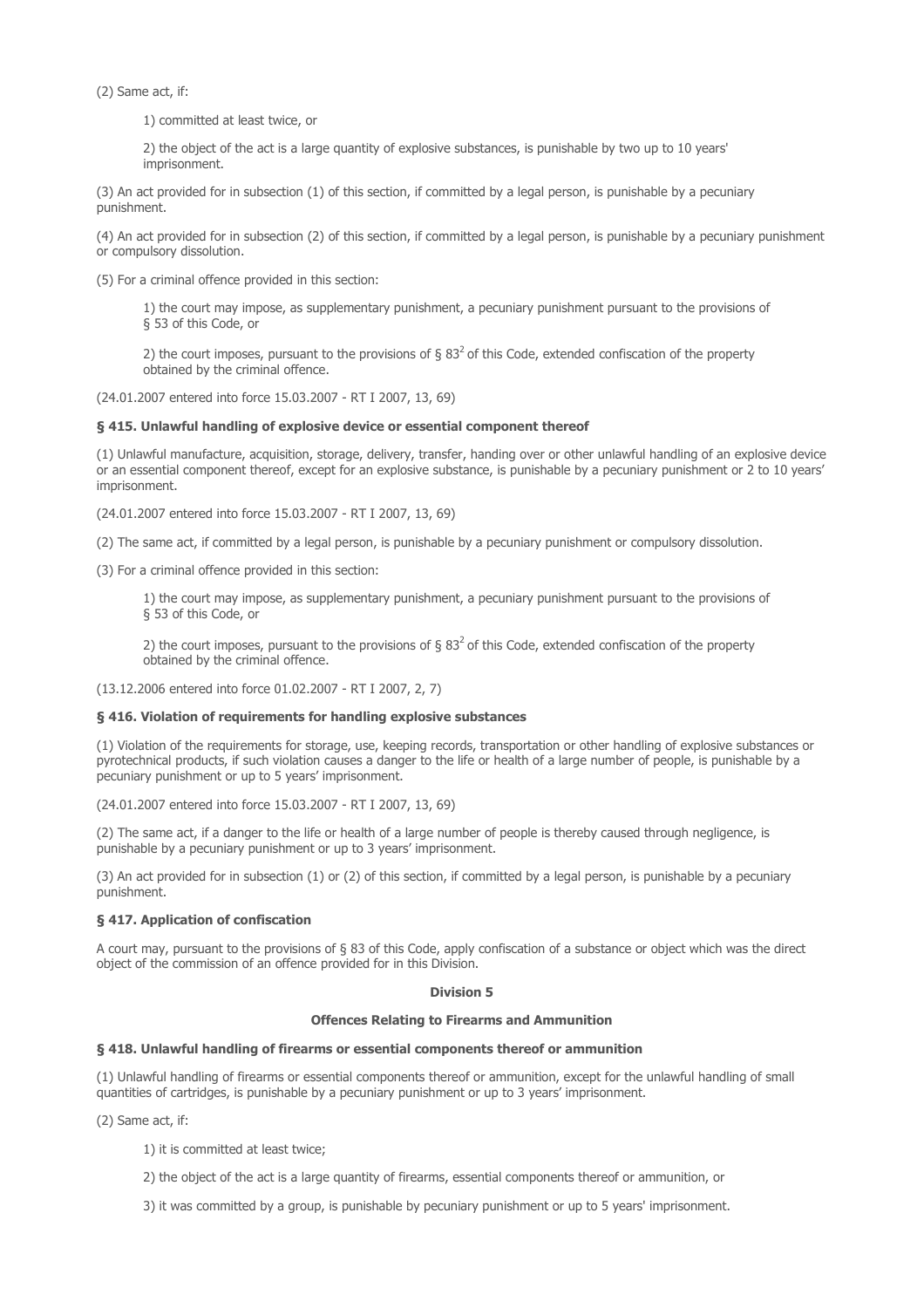(3) An act provided for in subsection (1) or (2) of this section, if committed by a criminal organisation, is punishable by 2 to 10 years' imprisonment.

(4) An act provided for in subsection (1) or (2) of this section, if committed by a legal person, is punishable by a pecuniary punishment.

(24.01.2007 entered into force 15.03.2007 - RT I 2007, 13, 69)

## $\S~418^1$ . Unlawful handling of firearms prohibited for civilian use or essential components thereof or ammunition

(1) Unlawful handling of firearms prohibited for civilian use or essential components thereof or ammunition, except for the unlawful handling of small quantities of cartridges, is punishable by one up to 5 years' imprisonment.

(2) Same act, if:

1) committed at least twice, or

2) the object of the act is a large quantity of firearms, essential components thereof or ammunition, is punishable by 5 up to 15 years' imprisonment.

(3) An act provided for in subsection (1) or (2) of this section, if committed by a criminal organisation, is punishable by 6 to 20 years' imprisonment.

(4) An act provided for in subsection (1) or (2) of this section, if committed by a legal person, is punishable by a pecuniary punishment or compulsory dissolution.

(24.01.2007 entered into force 15.03.2007 - RT I 2007, 13, 69)

## § 419. Negligent storage of firearms

Negligent storage of a firearm, if this causes health damage to another person or results in a criminal offence committed by using such firearm, is punishable by a pecuniary punishment or up to 3 years' imprisonment.

### § 420. Unlawful handling of silencers, laser sights or night sights of firearms

(1) Unlawful handling of a silencer, laser sight or night sight of a firearm is punishable by a pecuniary punishment or up to one year of imprisonment.

(2) The same act, if committed by a legal person, is punishable by a pecuniary punishment.

## § 421. Application of confiscation

A court may, pursuant to the provisions of § 83 of this Code, apply confiscation of an object which was the direct object of the commission of an offence provided for in this Division.

### Chanter 23

### Traffic Offences

### § 422. Violation of traffic requirements or vehicle operating rules by driver

(1) A driver of a motor vehicle, aircraft, water craft, tram or rail vehicle who violates traffic requirements or vehicle operating rules and thereby causes major damage to the health of a person or the death of a person through negligence shall be punished by up to 5 years' imprisonment.

(2) The same act, if it causes the death of two or more persons, is punishable by 3 to 12 years' imprisonment.

### § 423. Violation of traffic requirements or vehicle operating rules by driver through negligence

(1) A driver of a motor vehicle, aircraft, water craft, tram or rail vehicle who through negligence violates traffic requirements or vehicle operating rules and thereby causes major damage to the health of a person or the death of a person shall be punished by a pecuniary punishment or up to 3 years' imprisonment.

(2) The same act, if it causes the death of two or more persons, is punishable by 1 to 5 years' imprisonment.

## § 424. Driving while intoxicated

A person who drives a motor vehicle while intoxicated and who has been previously punished for the same act shall be punished by a pecuniary punishment or up to 3 years' imprisonment.

(12.06.2002 entered into force 01.09.2002 - RT I 2002, 56, 350)

## § 425. Violation of traffic safety requirements or vehicle operating rules

(1) Violation of traffic safety requirements or vehicle operating rules by a person responsible for organising railway, water, air or road traffic, if such violation causes a danger to human life or health, property or the environment, is punishable by a pecuniary punishment or up to 3 years' imprisonment.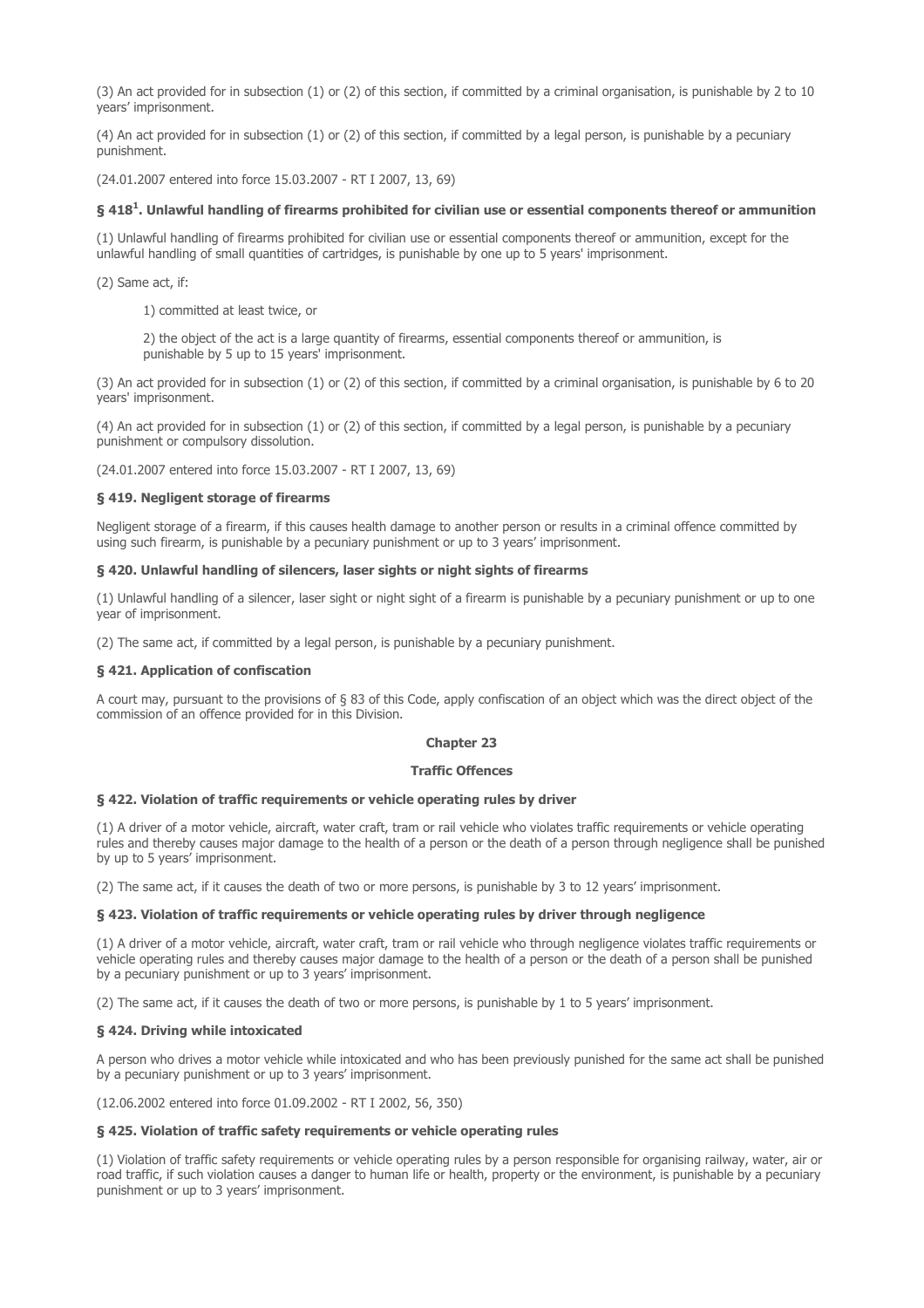## (2) The same act, if it causes:

- 1) the death of a person;
- 2) health damage to a person, or
- 3) major damage,

is punishable by 3 to 12 years' imprisonment.

## § 426. Unlawful use of identification marks of emergency vehicles

Unlawful application to a motor vehicle of a colour combination similar to a colour combination of an emergency vehicle, or unlawful installation of a special signalling device to a motor vehicle, or use or driving of a motor vehicle with such markings is punishable by a pecuniary punishment.

## § 427. Violation of international air traffic rules

Unauthorised entry into or exit from the air space of the Republic of Estonia, failure to adhere to the route, compulsory reporting point or flight altitude indicated in a permit, or other violation of international air traffic requirements is punishable by a pecuniary punishment or up to one year of imprisonment.

## § 428. Carriage of highly flammable or caustic substances on board aircraft by passenger

(1) Carriage of highly flammable or caustic substances on board aircraft by a passenger is punishable by a pecuniary punishment.

(2) The same act, if major damage is thereby caused, is punishable by 1 to 5 years' imprisonment.

## § 429. Failure upon collision of ships to take measures to save other ship

The master of a ship who in the case of the collision of ships fails to take measures necessary to save the other ship, if it is possible to take such measures without causing a serious danger to own passengers, crew or ship, shall be punished by a pecuniary punishment or up to 3 years' imprisonment.

## § 430. Unauthorised stopping of train without reason

Stopping a train without reason by pulling an emergency brake or cutting off the main air brake pipe or in any other manner, if through negligence such act results in:

- 1) serious damage to the health of a person, or
- 2) the death of a person, or
- 3) major damage,

is punishable by a pecuniary punishment or up to 5 years' imprisonment.

## Chapter 24

### Offences Relating to Service in Defence Forces

### § 431. Punishment for offences provided for in this Chapter

(1) Persons in active service in the Defence Forces and reservists participating in training exercises can be punished for commission of offences relating to service in the Defence Forces.

(07.12.2005 entered into force 01.01.2006 - RT I 2005, 68, 529)

(2) For the purposes of this Chapter, a person is deemed to be in active service as of the date of the issue of the directive by which he or she is accepted in active service.

## § 432. Refusal to obey orders

(1) Refusal to obey a lawful service-related order of a commander by a person with respect to whom a disciplinary punishment for such misconduct is in force is punishable by up to 2 years' imprisonment.

(12.06.2002 entered into force 01.09.2002 - RT I 2002, 56, 350)

(2) The same act, if committed publicly by a group, is punishable by up to 3 years' imprisonment.

(3) An act provided for in subsection (1) or (2) of this section, if committed during a state of emergency or a state of war, is punishable by 2 to 10 years' imprisonment.

## § 433. Failure to obey orders

(1) Failure to obey a lawful service-related order of a commander by a person with respect to whom a disciplinary punishment for such misconduct is in force is punishable by up to one year of imprisonment.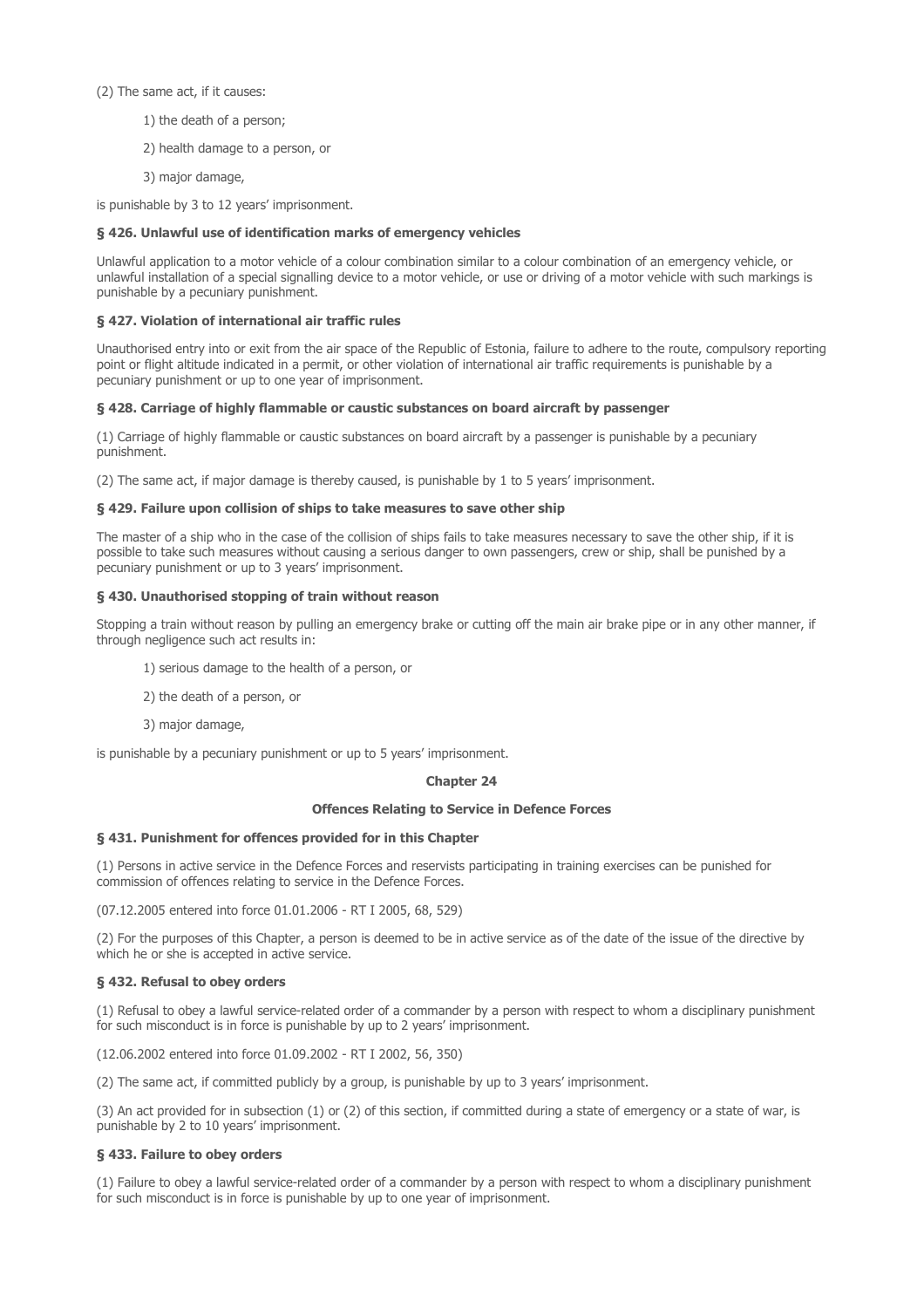(12.06.2002 entered into force 01.09.2002 - RT I 2002, 56, 350)

(2) An act provided for in subsection (1) of this section, if committed during a state of emergency or a state of war, is punishable by 2 to 10 years' imprisonment.

## § 434. Threatening person in active service

(1) A person who, with the intention to terminate performance of duties related to service in the Defence Forces or to alter the nature of such duties, threatens to kill, cause health damage to or destroy or damage property of a person who is in active service or his or her family member shall be punished by up to 3 years' imprisonment.

(07.12.2005 entered into force 01.01.2006 - RT I 2005, 68, 529)

(2) The same act, if committed against a senior officer or superior officer, is punishable by 1 to 5 years' imprisonment.

## § 435. Violence against person in active service

(1) Causing serious health damage to or use of violence against a person who is in active service or his or her family member, with the intention to terminate performance of duties related to service in the Defence Forces or alter the nature of such duties, is punishable by 4 to 12 years' imprisonment.

(07.12.2005 entered into force 01.01.2006 - RT I 2005, 68, 529)

(2) The same act, if committed during a state of emergency or a state of war, is punishable by 5 to 15 years' imprisonment.

## § 436. Unauthorised departure from military unit or other place of service

(1) Unauthorised departure from a military unit or any other place of service or failure to return to service within the specified term after an authorised departure, if unauthorised absence lasts for more than three days, is punishable by up to one year of imprisonment.

(2) The same act, if unauthorised absence lasts for more than thirty days, is punishable by up to 2 years' imprisonment.

(3) An act provided for in subsection (1) or (2) of this section, if committed during a state of emergency or a state of war, regardless of the duration of unauthorised absence, is punishable by detention or 1 to 5 years' imprisonment.

## § 437. Unauthorised departure from military unit or other place of service while carrying service weapon

Unauthorised departure from a military unit or any other place of service while carrying a service weapon is punishable by 1 to 5 years' imprisonment.

#### § 438. Unauthorised abandoning of military unit or other place of service in battle situation

Unauthorised abandoning of a military unit or any other place of service in a battle situation is punishable by 2 to 10 years' imprisonment.

## § 439. Desertion

(1) Unauthorised departure from a military unit or any other place of service with the intention to evade service in the Defence Forces is punishable by 1 to 5 years' imprisonment.

(2) The same act, if committed during a state of emergency or a state of war, is punishable by 2 to 10 years' imprisonment.

#### § 440. Evasion of service in Defence Forces

(07.12.2005 entered into force 01.01.2006 - RT I 2005, 68, 529)

(1) A person who evades service in the Defence Forces by causing an injury to himself or by having an injury caused to him by another person, or by simulating an illness, falsifying documents or using any other fraud shall be punished by 1 to 5 years' imprisonment.

(07.12.2005 entered into force 01.01.2006 - RT I 2005, 68, 529)

(2) The same act, if committed with the intention to evade performance of duties related to service in the Defence Forces, is punishable by up to 3 years' imprisonment.

(07.12.2005 entered into force 01.01.2006 - RT I 2005, 68, 529)

(3) An act provided for in subsection (1) or (2) of this section, if committed during a state of emergency or a state of war, is punishable by 2 to 10 years' imprisonment.

### § 441. Violation of requirements for driving or operating machinery

Violation of the requirements for operating battle equipment or special or transportation machinery, if through negligence such violation causes:

1) the death of a person;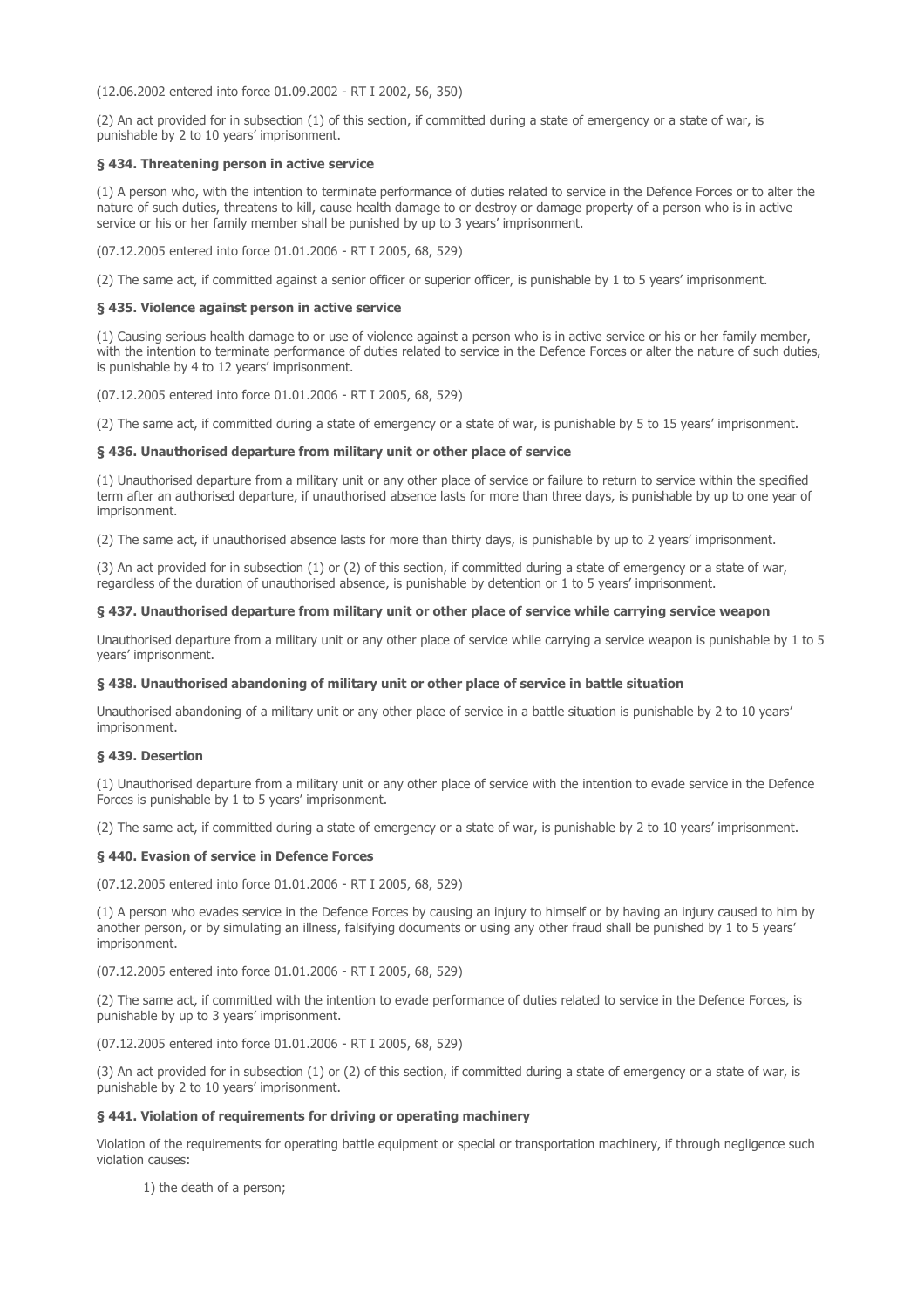2) serious damage to the health of a person, or

3) major damage,

is punishable by 1 to 5 years' imprisonment.

## § 442. Violation of requirements for flights or preparation for flights

Violation of the requirements for flights or preparation for flights, if through negligence such violation causes:

1) the death of a person;

2) serious damage to the health of a person, or

3) major damage,

is punishable by 2 to 10 years' imprisonment.

## § 443. Violation of requirements for navigation of vessels

Violation of the requirements for navigating a vessel, if through negligence such violation causes:

- 1) the death of a person;
- 2) serious damage to the health of a person, or
- 3) a shipwreck, or
- 4) major damage,

is punishable by 2 to 10 years' imprisonment.

#### § 444. Violation of garrison, internal or disciplinary regulations

(1) Violation of garrison, internal or disciplinary regulations, if significant damage is thereby caused, is punishable by up to 3 years' imprisonment.

(2) The same act, if significant damage is thereby caused through negligence, is punishable by up to one year of imprisonment.

(3) An act provided for in subsection (1) of this section, if committed during a state of emergency or a state of war, is punishable by up to 5 years' imprisonment.

(4) An act provided for in subsection (2) of this section, if committed during a state of emergency or a state of war, is punishable by up to 3 years' imprisonment.

#### § 445. False service report

(1) Submission of a false oral or written service report is punishable by up to one year of imprisonment.

- (2) The same act, if it causes:
	- 1) the death of a person;
	- 2) damage to the health of a person, or
	- 3) major damage,

is punishable by 6 to 15 years' imprisonment.

(3) An act provided for in subsection (2) of this section, if committed by a senior officer or superior officer, is punishable by 6 to 20 years' imprisonment.

#### § 446. Abuse of authority

(1) A commander or a Defence Forces official who makes excessive use of his or her authority or exceeds the limits of the authority or acts in excess of the authority arising from his or her position in service and thereby causes significant damage to the rights or interests of another person that are protected by law or to the interests of the state shall be punished by up to 5 years' imprisonment.

(12.06.2002 entered into force 01.09.2002 - RT I 2002, 56, 350)

(2) The same act, if committed during a state of emergency or a state of war, is punishable by 1 to 5 years' imprisonment.

#### § 447. Negligence in service

(1) A commander or a Defence Forces official who fails to perform or inadequately performs his or her official duties due to unconscientious or careless attitude towards the duties, thereby causing significant damage to the rights or interests of another person that are protected by law or to the interests of the state shall be punished by up to 2 years' imprisonment.